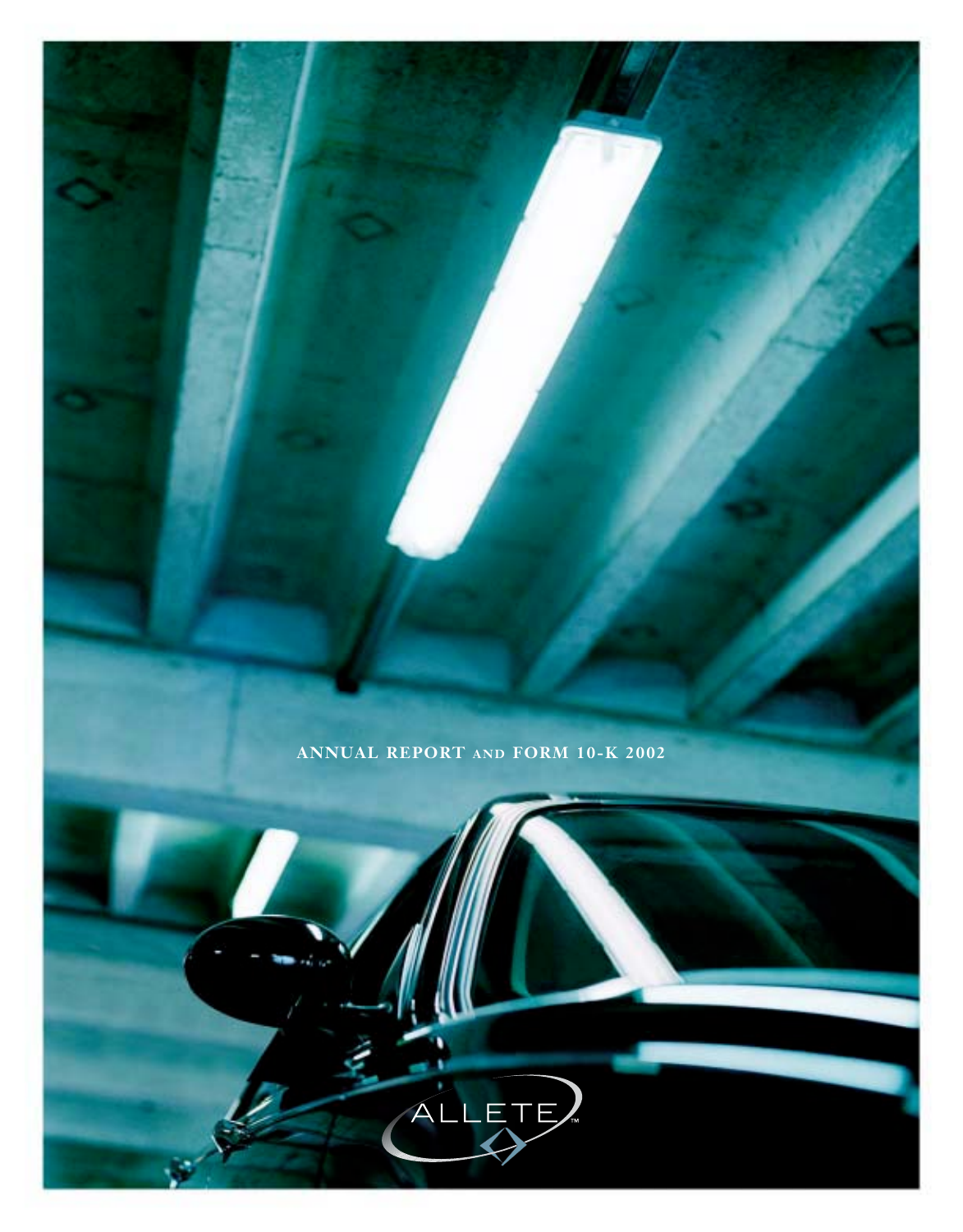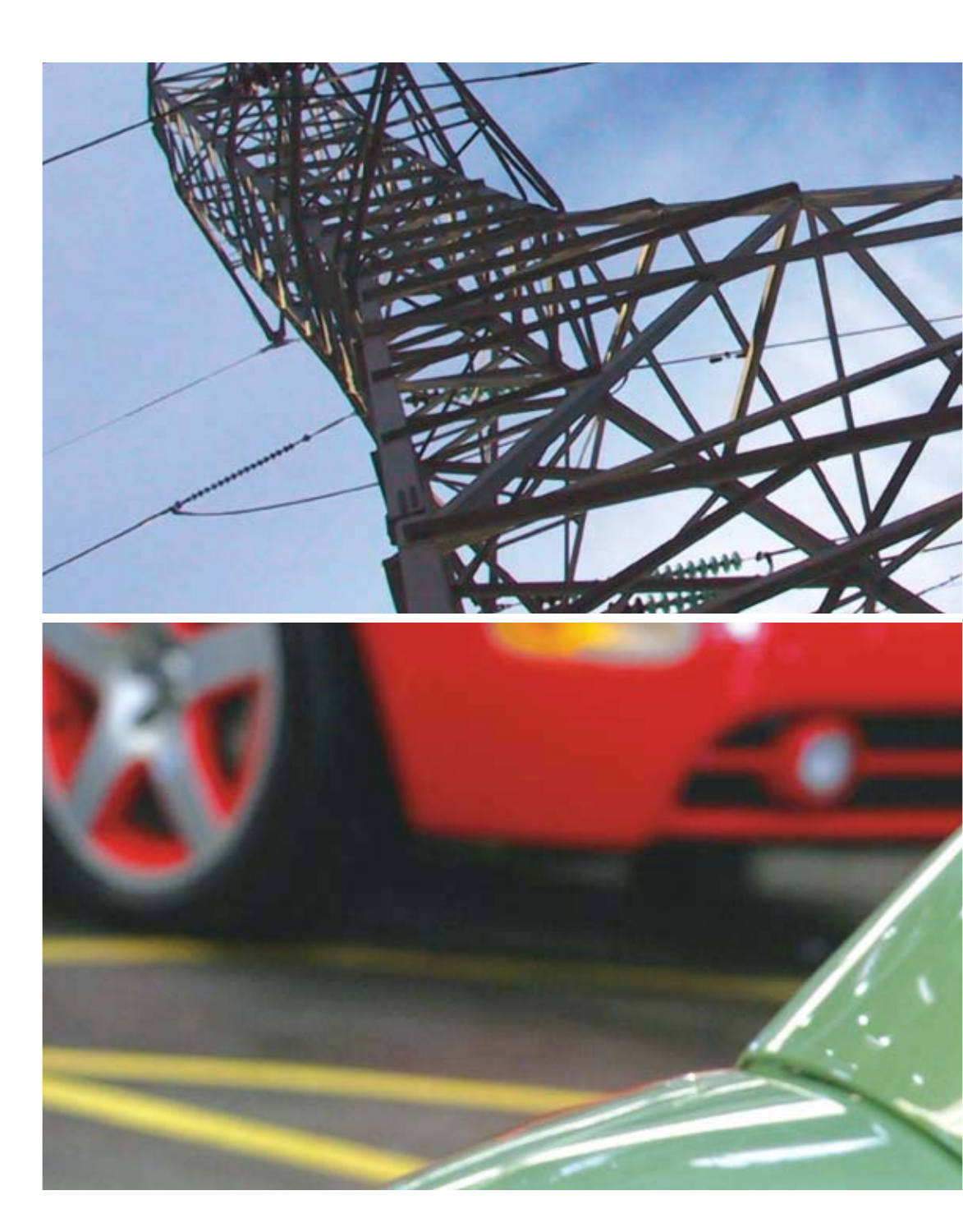## **FINANCIAL HIGHLIGHTS**





|                                            | 2002      | 2001      | <b>2000</b> |
|--------------------------------------------|-----------|-----------|-------------|
| Millions Except Per Share Amounts          |           |           |             |
| <b>Operating Revenue</b>                   | \$1,506.9 | \$1,525.6 | \$1,186.4   |
| Net Income                                 | \$137.2   | \$138.7   | \$148.6     |
| Adjustments (a)                            | 9.4       | 4.4       | (30.4)      |
| Pro Forma                                  | \$146.6   | \$143.1   | \$118.2     |
| Diluted Earnings Per Share of Common Stock | \$1.68    | \$1.81    | \$2.11      |
| Adjustments (a)                            | 0.12      | 0.06      | (0.44)      |
| Pro Forma                                  | \$1.80    | \$1.87    | \$1.67      |
| Diluted Average Shares Outstanding         | 81.7      | 76.5      | 70.1        |
| Dividends Per Share of Common Stock        | \$1.10    | \$1.07    | \$1.07      |
| <b>Total Assets</b>                        | \$3,147.2 | \$3,282.5 | \$2,914.0   |
| Capital Expenditures                       | \$205.8   | \$153.0   | \$168.7     |

*(a) Included income and expense items related to significant exit and disposal activities.*

*2002 ALLETE included \$3.9 million, or \$0.05 per share, in charges to complete the exit from the auto transport business and the retail store, and a \$5.5 million, or \$0.07 per share, charge related to the indefinite delay of a generation project in Superior, Wisconsin.*

- *2001 ALLETE recorded a \$4.4 million, or \$0.06 per share, charge to exit the auto transport business.*
- *2000 ALLETE sold its investment in ACE Limited common stock, which resulted in a gain of \$30.4 million, or \$0.44 per share.*

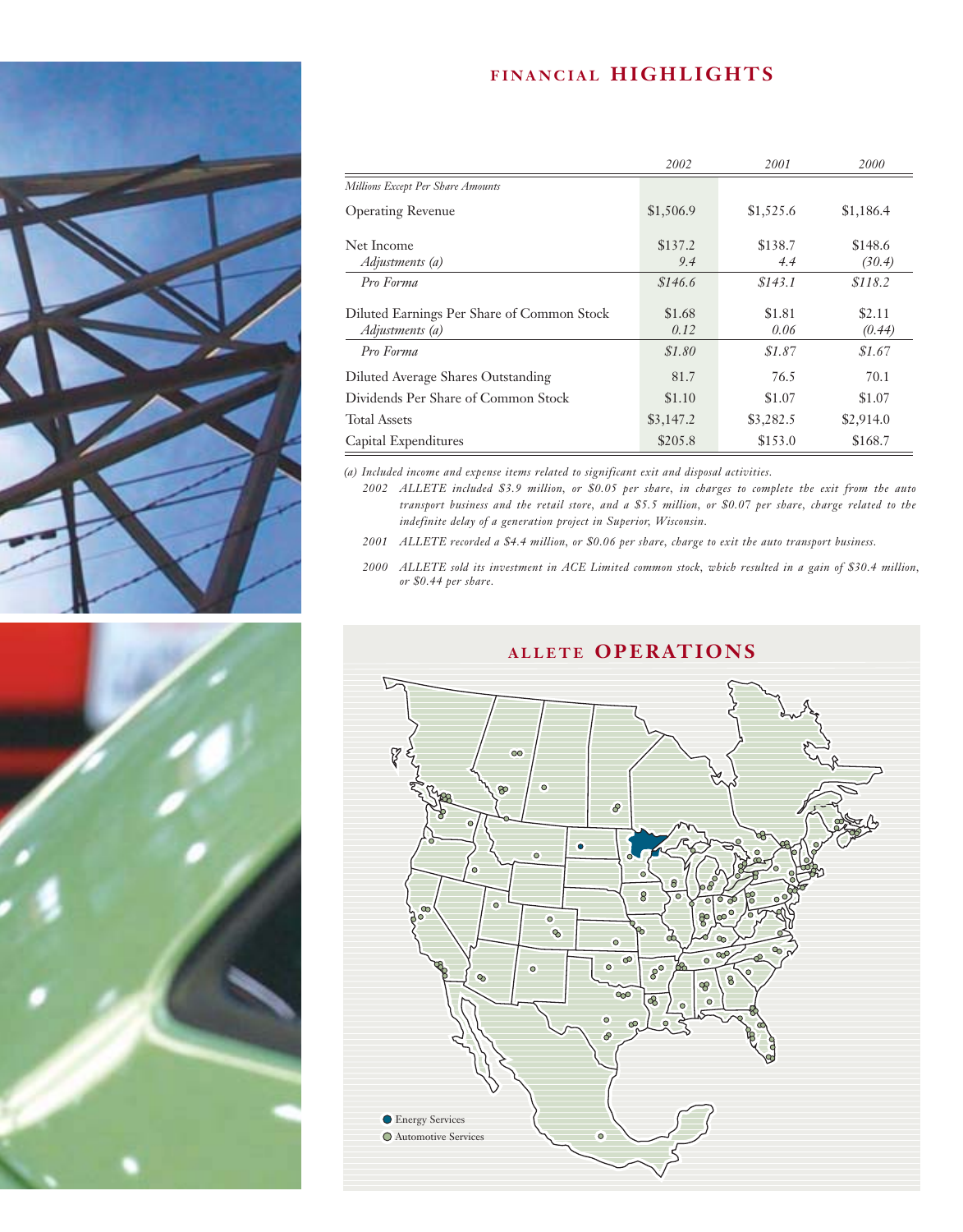## **DEAR SHAREHOLDERS**

# As we began our strategy to *unlock the value* of your company, events within the nation and around the world created a difficult economic environment.

The past year was challenging for ALLETE and for many other companies, to say the least. However, we accomplished many of our strategic goals while we adjusted to the changing economic landscape.

During 2002 we exited businesses that were not strategic or were subpar performers. These included the Great Rigs automobile transport company and the Electric Odyssey, a retail operation. We also liquidated our trading securities portfolio.

We added 500 megawatts of nonregulated generation at Energy Services. However, a significant drop in wholesale power prices led us to reconsider further additions, so we decided to cancel one project and put another on hold.

At Automotive Services, we completed construction of the ADESA Golden Gate wholesale vehicle auction near San Francisco and acquired a large total loss vehicle auction in North Carolina.

Looking ahead to the remainder of 2003, I expect Automotive Services to increase its bottom line performance by about 15% over last year. We project 2003 Energy Services' earnings will decline, but much will depend on wholesale power prices.

I have emphasized our commitment to unlocking shareholder value. The plan to sell our water assets and the other steps we took in 2002 are all related to this objective. In 2003 we will further this objective by again thoroughly evaluating the possibility of separating our Energy and Automotive Services businesses into independent companies. Outside advisors have been retained to guide us in this in-depth review. Regardless of the outcome of the evaluation, we remain committed to the fundamentals of operating performance and cash flow discipline for our two core businesses.

I want to sincerely thank three people who have contributed greatly to the success of ALLETE. Bob Edwards, Chief Executive Officer of Minnesota Power and Executive Vice President of ALLETE, has announced his retirement. Bob joined Minnesota Power in 1976, held a succession of key executive positions, and will be greatly missed. Glenda Hood resigned from the ALLETE board of directors after she was appointed Florida's Secretary of State. Kathleen Brekken has decided she will not stand for reelection to the board this May as part of her resolve to find a better balance to the demands of her professional obligations. Both directors have served our company with wisdom and distinction. They helped guide us through a dynamic period of growth. Thanks, all of you, for your contributions to ALLETE.

I need to close by mentioning the real strength of this company – its employees. I am very proud of their dedication and strong work ethic. On behalf of our more than 14,000 employees, I once again sincerely thank you for your investment in ALLETE.

Sincerely,

Daniel & Sorthe

David G. Gartzke *Chairman, President and Chief Executive Officer*

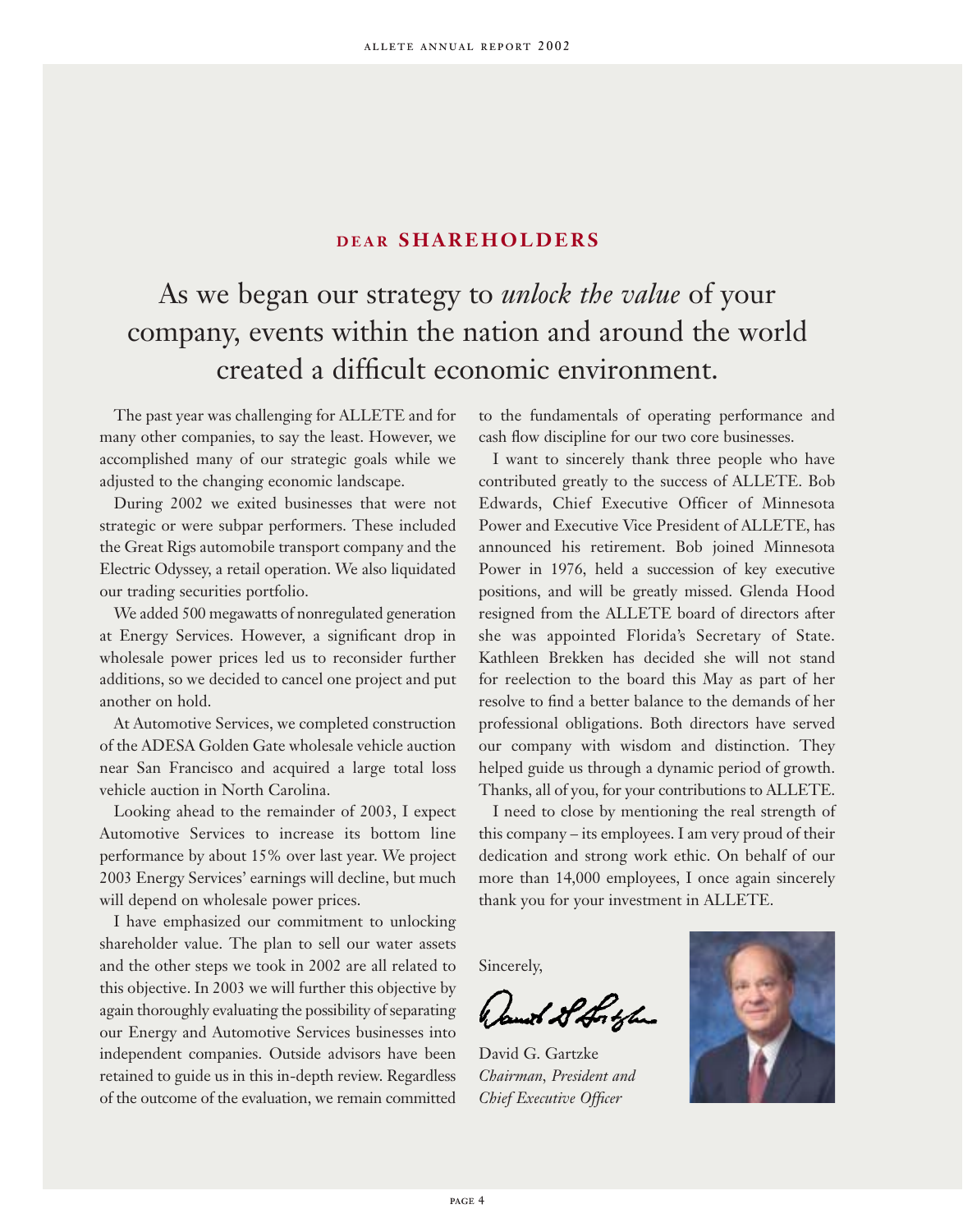

*\*Excluded income and expense items related to significant exit and disposal activities.*

- *2002 ALLETE included \$3.9 million, or \$0.05 per share, in charges to complete the exit from the auto transport business and the retail store, and a \$5.5 million, or \$0.07 per share, charge related to the indefinite delay of a generation project in Superior, Wisconsin.*
- *2001 ALLETE recorded a \$4.4 million, or \$0.06 per share, charge to exit the auto transport business.*
- *2000 ALLETE sold its investment in ACE Limited common stock, which resulted in a gain of \$30.4 million, or \$0.44 per share.*
- *1999 ALLETE recorded an aggregate \$36.2 million, or \$0.52 per share, charge in connection with the valuation and exchange of its investment in Capital Re Corporation stock for ACE Limited common stock.*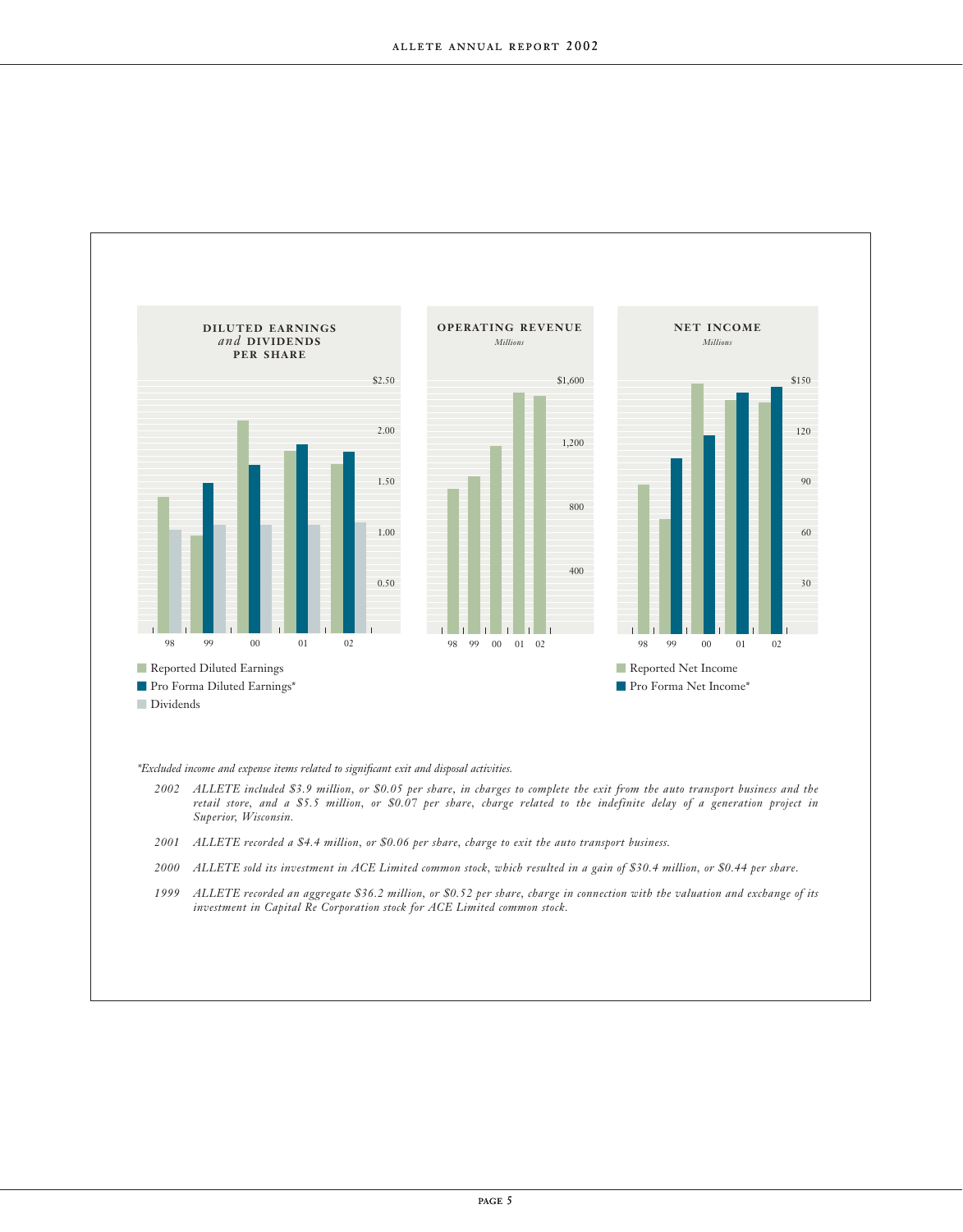# ALLETE has paid a dividend to its shareholders *every quarter* for 55 consecutive years. This dividend has INCREASED STEADILY through three major wars, 11 presidential administrations and numerous bull and bear markets.

ALLETE added to its long-term record of value in 2002 when it raised its dividend 2.8% to an equivalent of \$1.10 per share. Another 2.7% dividend increase was approved by ALLETE's Board early in 2003.

Dividends combined with stock price changes equal Total Shareholder Return, and in 2002 ALLETE's TSR declined by 6.2%. While unsatisfactory, our performance compared favorably with the negative returns of the Standard & Poor's 500 Index (-22.1%) and the Philadelphia Utility Index (-18.3%).

Management is constantly evaluating ways to increase the value of our company. The cash generated from the sale of our water assets will reduce debt on ALLETE's balance sheet and keep us financially well-positioned.

Other recent actions executed by ALLETE's management also strengthened the corporate balance sheet. For example, at mid-year 2002, the decision was made to liquidate ALLETE's trading securities portfolio. The portfolio had served us well for many

years, however, the prospect of continued volatility in the securities markets compelled management to reduce risk and liquidate it. As the portfolio positions were sold, proceeds were used to pay down shortterm debt.

ALLETE's expertise in real estate continues to add value to the corporation in Florida,



A completely revised Ethics Handbook was printed at ALLETE headquarters and distributed to all employees.

where ALLETE's real estate subsidiaries experienced another strong sales year again in 2002. While our real estate inventory in Florida has shrunk over the past few years, ALLETE expects to receive value from this investment as remaining parcels of property are marketed.

ALLETE's Board of Directors took the lead in revising and strengthening our corporate ethics handbook. Our legal staff and human resources personnel carefully crafted this document with input from the officers and directors of ALLETE. So that it could be completely understood by all of our employees, the booklet was also translated into Spanish and French. Each of the company's 14,000 employees in North America is required to sign and return a statement saying he or she had read and understood the ALLETE ethics handbook.

Employees were informed about the new ALLETE Ethics and Integrity Hotline, a toll-free number available 24 hours a day for anyone with ethical

> concerns. The hotline, operated by an outside company, is also an outlet for any employee who may want to report a suspected violation of ALLETE's ethics code without fear of recrimination.

When it comes to ethics and integrity, nothing has changed at ALLETE. Our resolve to do the right thing just got stronger.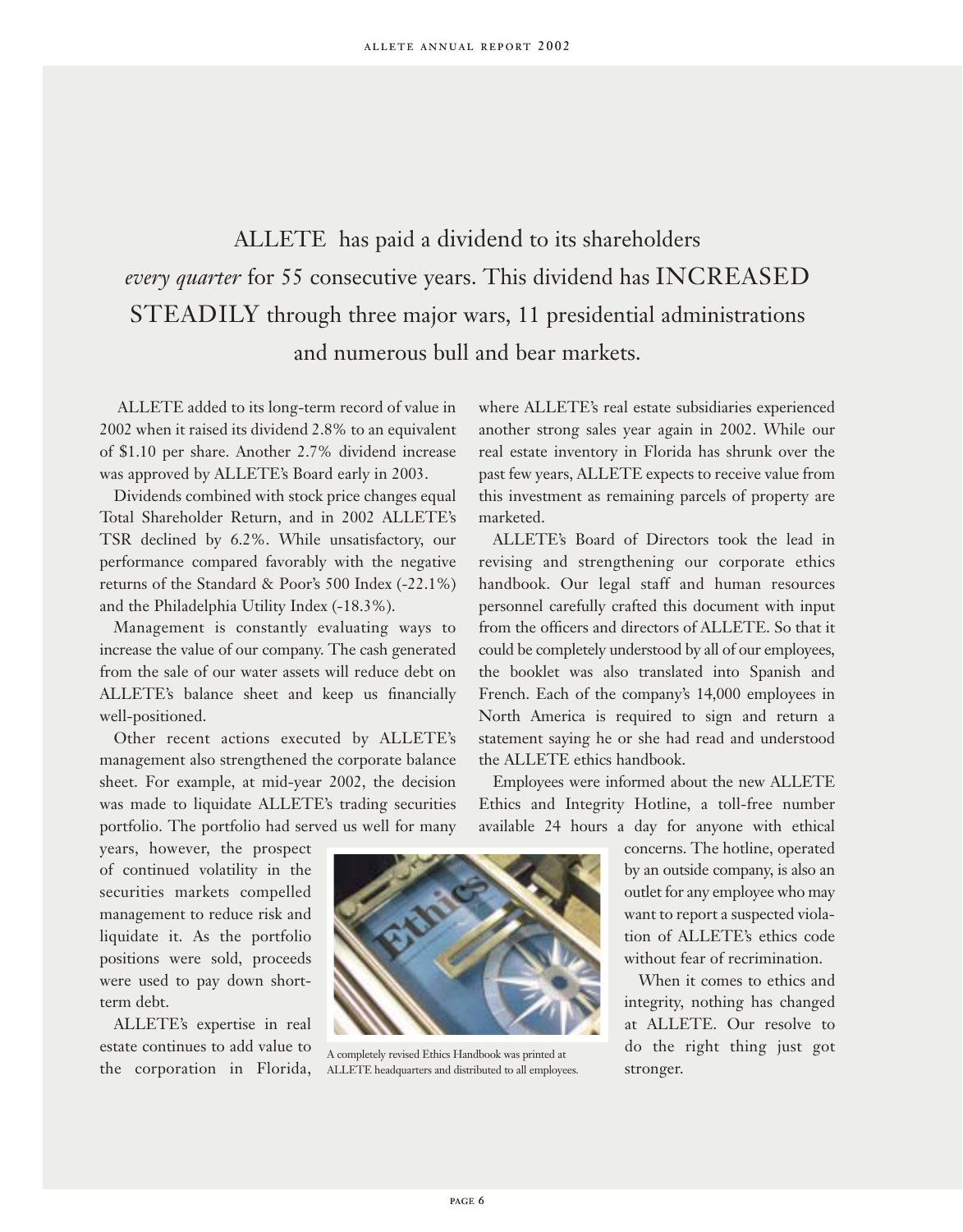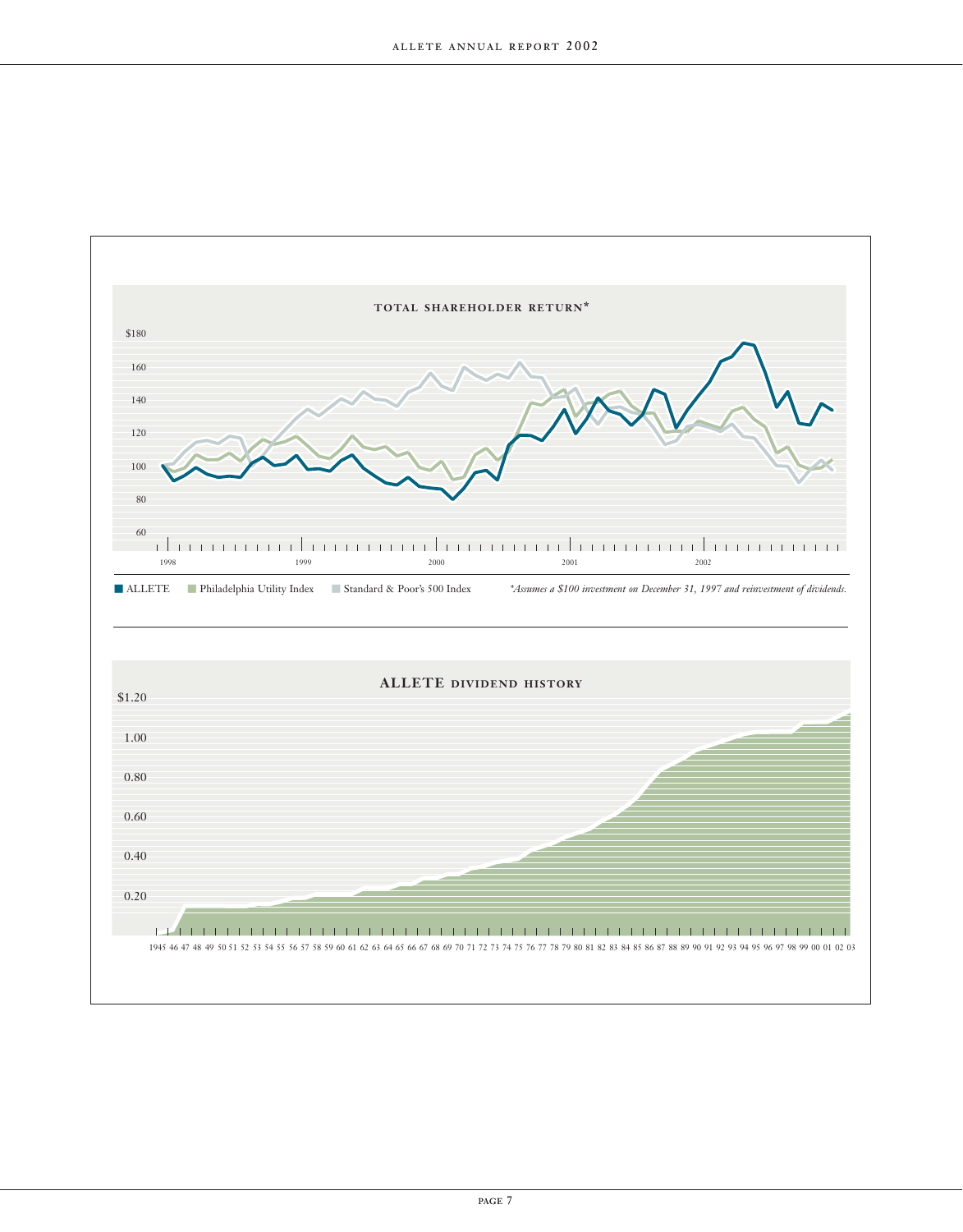**Of 106,261,000 occupied houses in the United States, 106,189,000 have electrical service, or 99.93 percent.**

— American Housing Survey, U.S. Census Bureau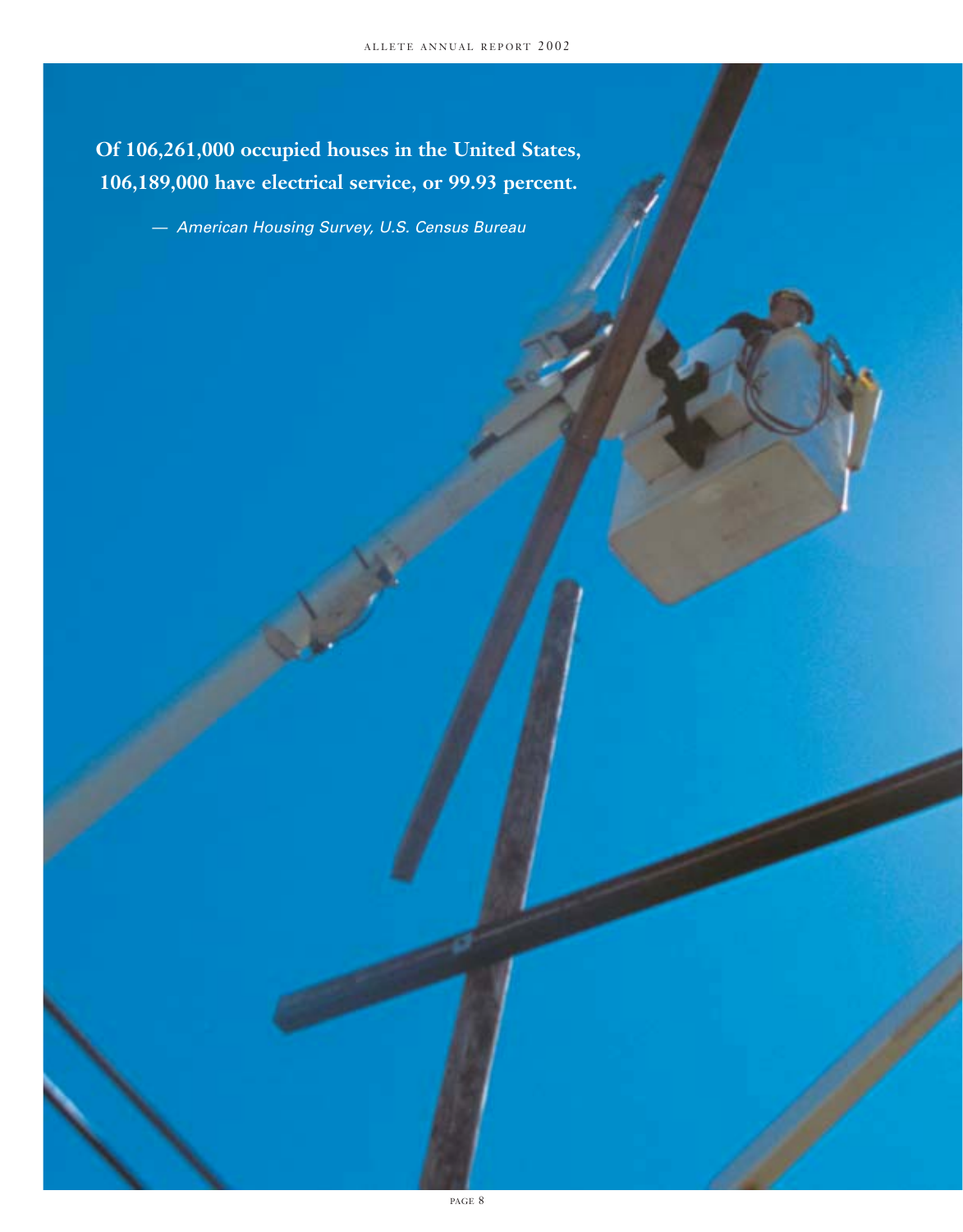**Electric service was extended to 1,521 new Minnesota Power customers in 2002, a 10% increase over 2001.**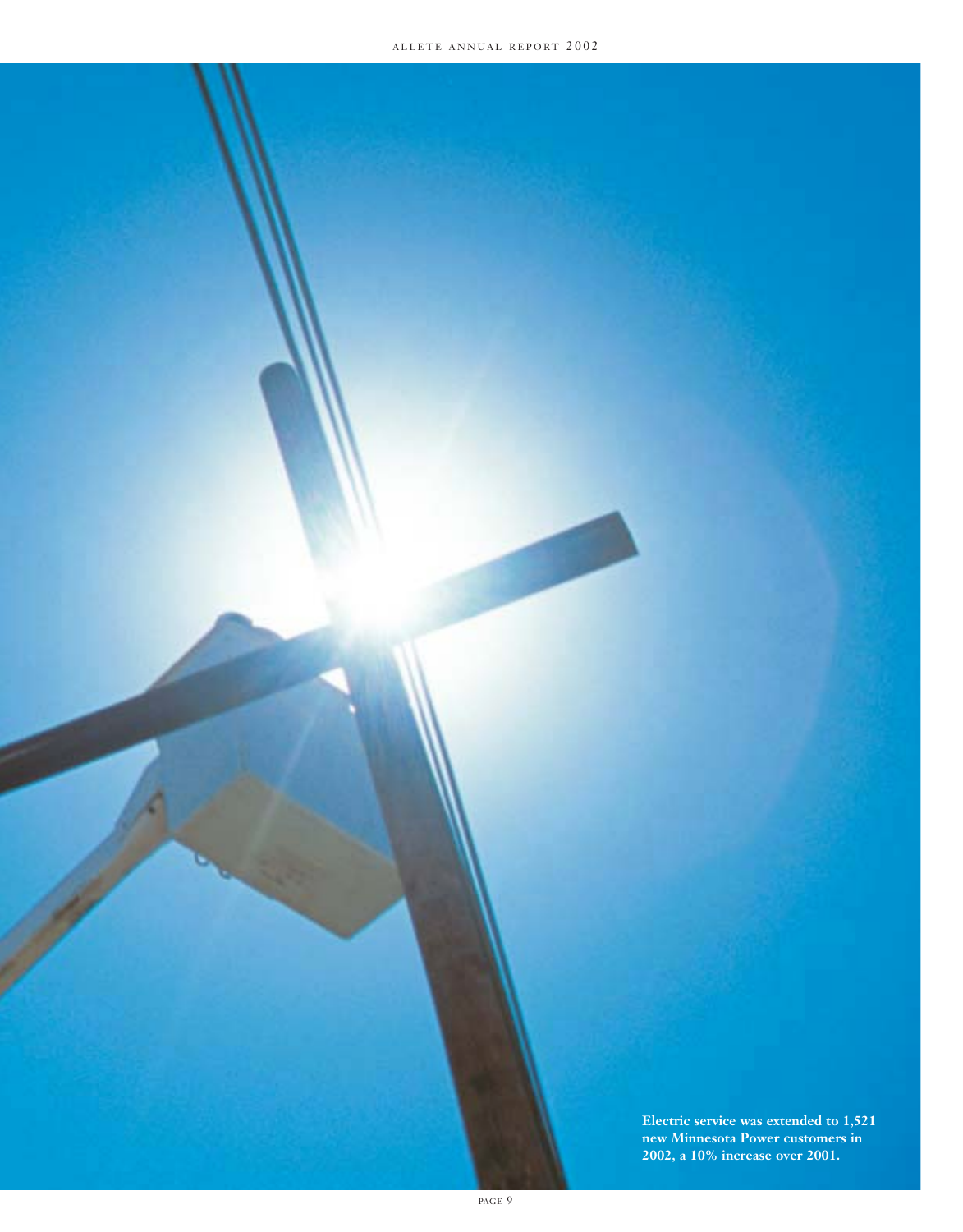## **ENERGY SERVICES**

The total amount of electricity sold by ALLETE Energy Services increased a robust 11% in 2002. The second consecutive year of declining wholesale power prices, however, eroded income and cast a cloud over power markets for the near future.

Minnesota Power, well equipped to meet this market challenge because of its low-cost structure, improved its reliability, restarted its newly-acquired generating facility at Taconite Harbor, MN and made the strategic decision to cancel one generation project and indefinitely delay another.

Minnesota Power's retail customers continue to enjoy very low electric rates. According to statistics compiled in midsummer of 2002, Minnesota Power's average retail rates were the lowest in Minnesota and ranked 12th lowest among 171 American electric utilities surveyed by the Edison Electric Institute. Minnesota Power's average cost per kilowatthour was a low 4.38 cents – within a penny of the lowest rates in the United States.

Minnesota Power placed renewed emphasis on the

reliability of its electric generation. Our Boswell Unit No. 3 in Cohasset, MN, reached a production record in 2002, one year after a similar record was set at Boswell Unit No. 4. The total availability of our steam electric stations reached an all-time high in 2002.

When Minnesota Power purchased the Taconite Harbor generating station and other assets from the bankrupt LTV Steel



Mining Co. late in 2001, these "other assets" added value beyond the three 75-MW electric generating units. As part of the purchase, we obtained 30,000 acres of forest and recreation land and a sixty-mile transmission line linking Taconite Harbor generation to our load centers on the Iron Range.

Minnesota Power is now in the process of selling this forested acreage about 75 miles northeast of Duluth. By acquiring and restarting the former LTV power station, we returned dozens of jobs to the area economy that were lost when the LTV operation was shut down.

The output of Taconite Harbor's three 75-MW generators will be sold primarily into the wholesale electric market. A key objective is to make sure the generating station is highly reliable. So far, it has

> exceeded expectations. At about the same time

> as the start-up of Taconite Harbor, a new gas-fired combined cycle plant in Kendall County, IL, began operation. Minnesota Power subsidiary Rainy River Energy, through an agreement signed in 1999, agreed to purchase the output of one 275-MW unit of the four-unit plant near Chicago. Rainy River Energy has entered into a 15-year agreement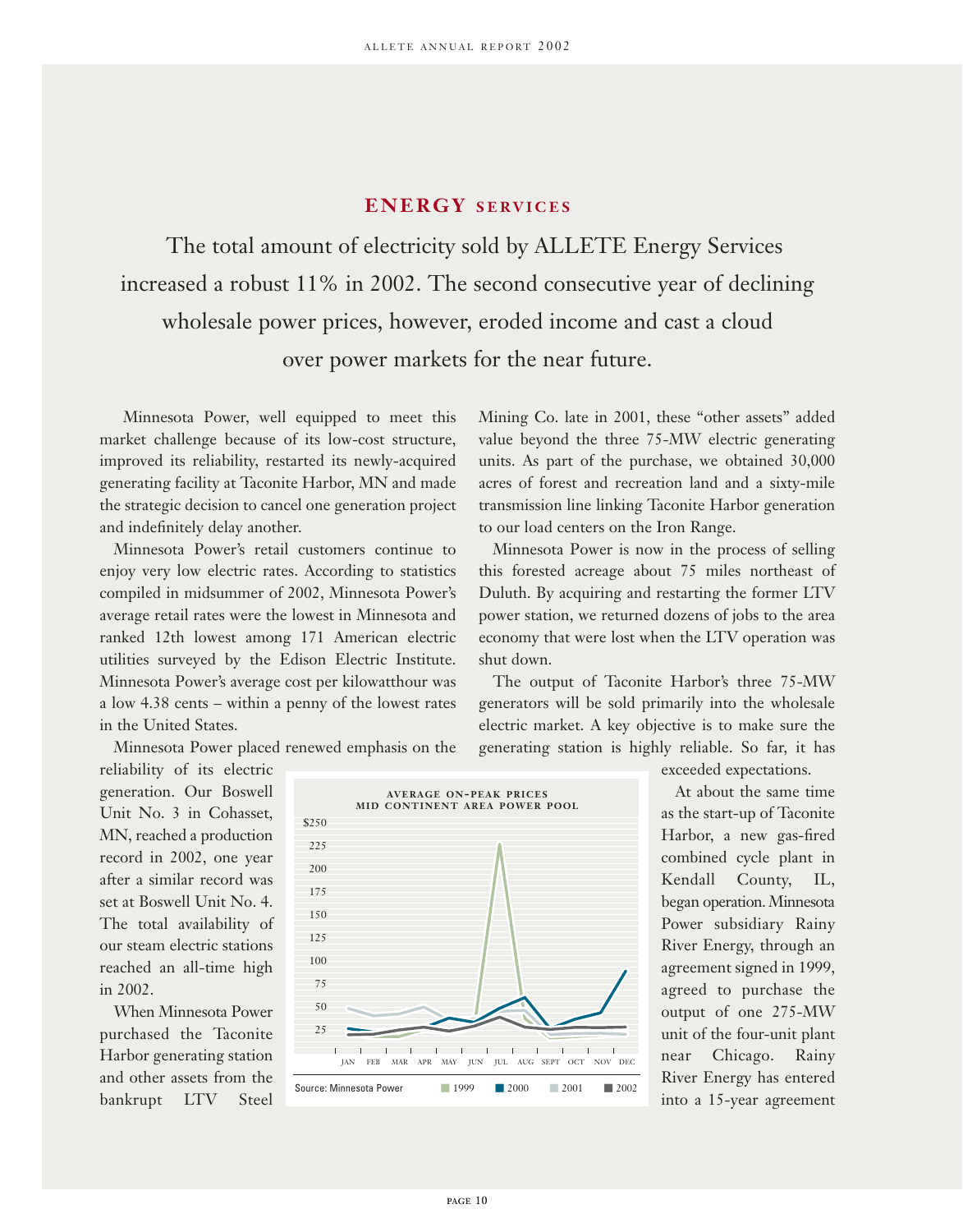

to sell approximately 50-MW, has a 10-year agreement to sell another 50-MW, and plans to sell a significant portion of the remaining generation through long-term contracts of various duration.

Minnesota Power halted plans for two nonregulated generating stations that it had on the drawing board. In August, a joint project with Finnish wood products giant UPM-Kymmene Corporation to build a combined-heat-and-power facility in Grand Rapids, MN, was cancelled. Because of higher than expected construction costs and the downturn in U.S. electric markets, the 225-MW project no longer made economic sense. At year's end, plans to construct a gas-fired "peaking" plant in Superior, WI, were delayed indefinitely. When this project was announced in 1999, the wholesale market for power was a much different place. To put a major project on hold is a difficult call. But making these hard decisions does not preclude us from moving forward with additional generation projects when power markets improve.

critically-needed Duluth-to-Wausau transmission line, first proposed in 1999. Minnesota Power, the American Transmission Company (ATC) and Wisconsin Public Service Corporation, filed new information with the Public Service Commission of Wisconsin estimating that the line will cost \$396 million. When proposed, the line had been projected to cost about \$215 million. The increased costs for the 220-mile, 345-kilovolt line were attributed to higher-priced materials, increased payments to landowners, more aggressive environmental safeguards and a different estimating system used by the ATC ownership. ATC is financing the proposed line.

Despite the cost increase, Minnesota Power leaders and transmission planners throughout the region believe the transmission line is necessary, and we continue to believe that it will be built. For nearly a century, the primary mission of Minnesota Power has been to provide dependable, reliable electric power to residents and businesses. While the industry continues to change, our mission has remained the same.

New cost estimates were announced in 2002 for the

BY ACQUIRING AND RESTARTING THE FORMER LTV POWER STATION, *we returned dozens of jobs* TO THE AREA ECONOMY THAT WERE LOST.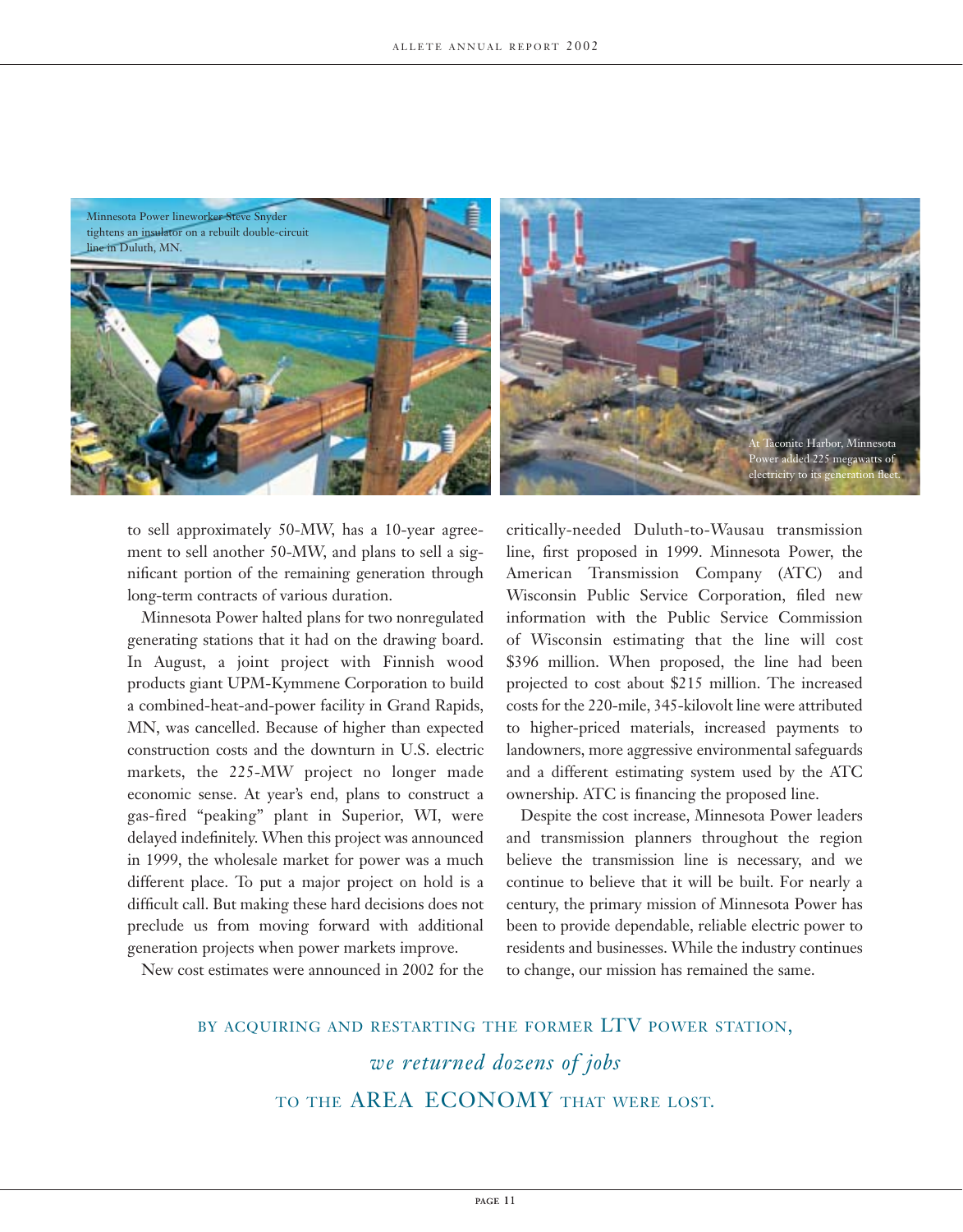**There are 281 million people in the United States and 208 million registered cars and trucks.**

— U.S. Bureau of Transportation Statistics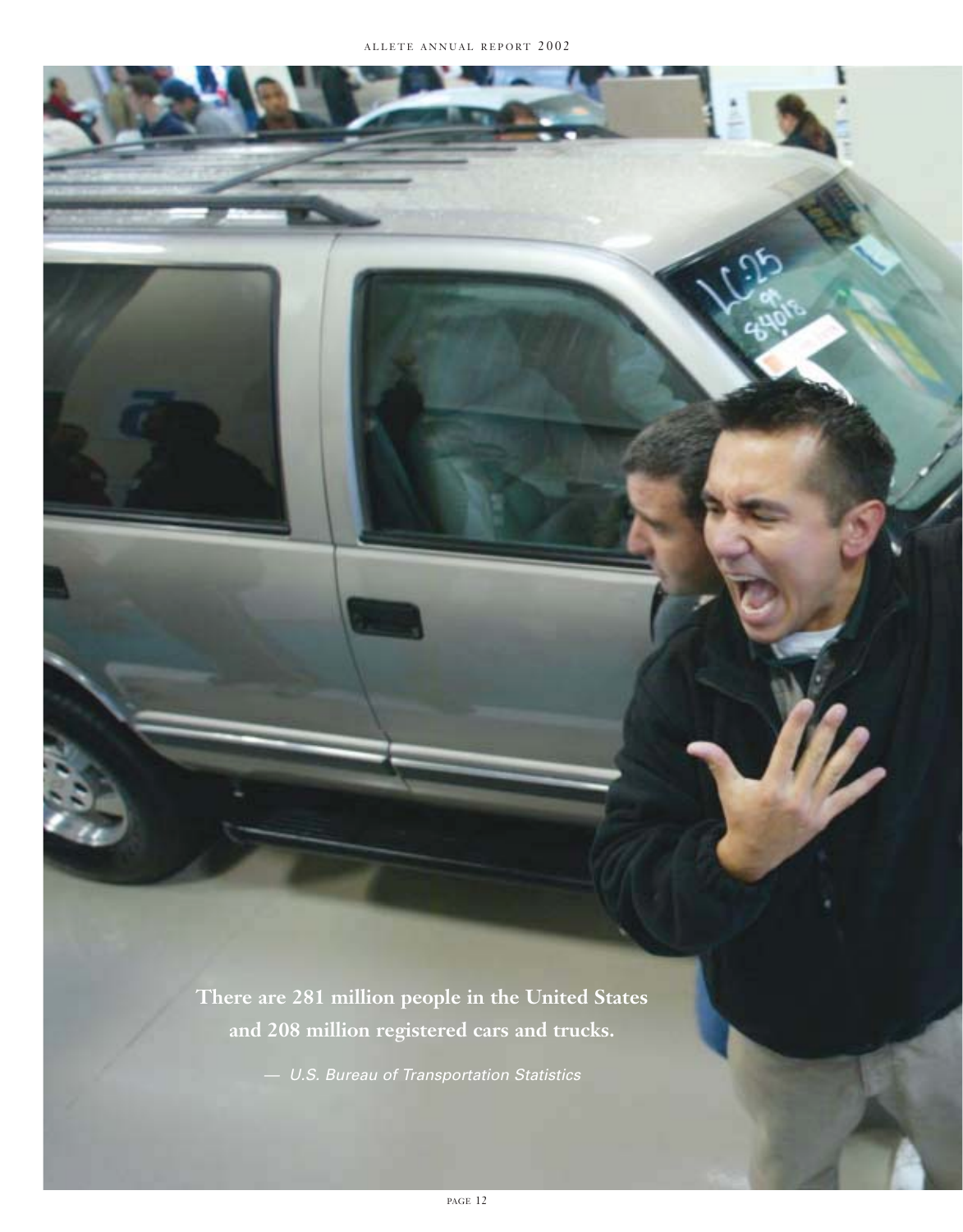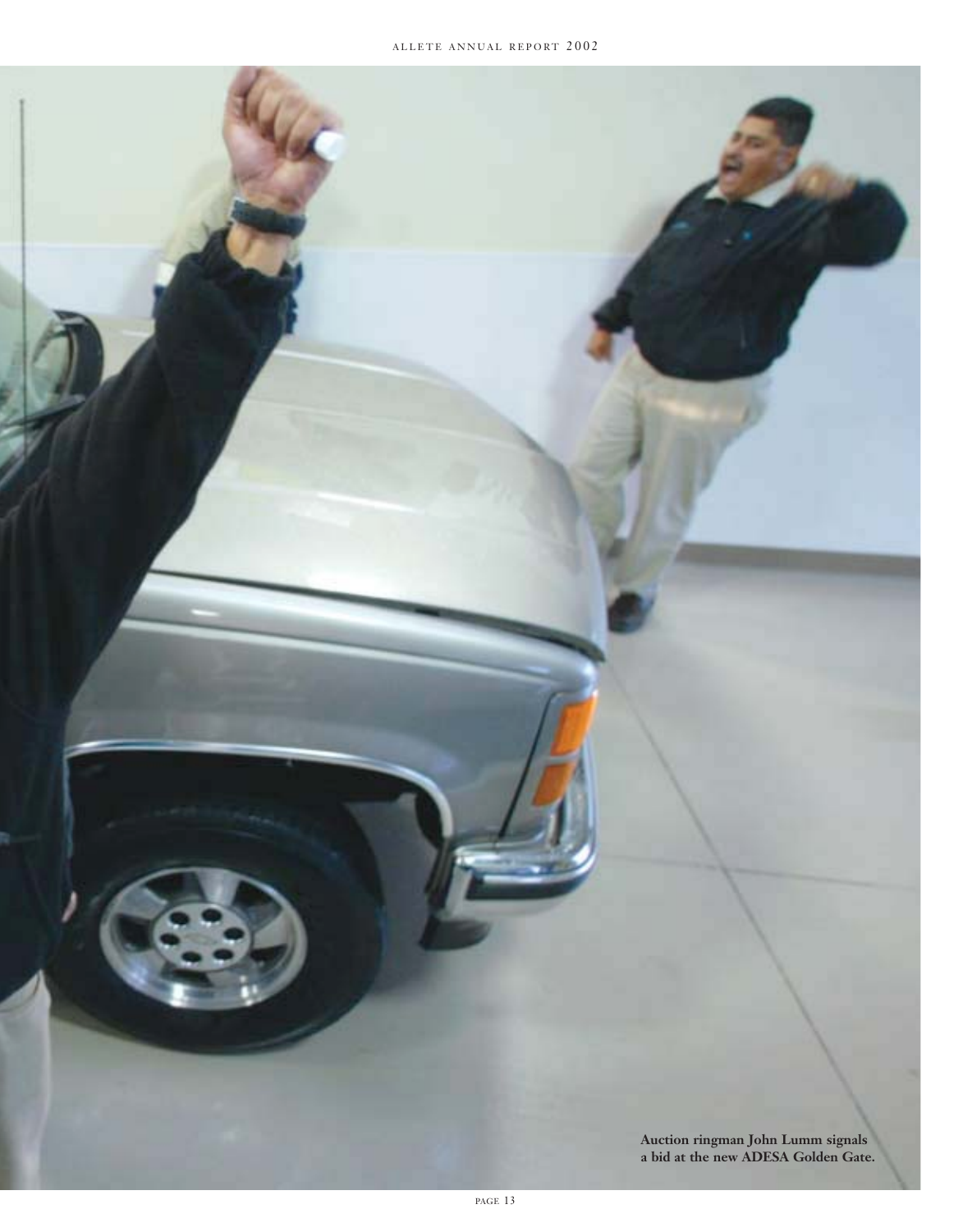## **AUTOMOTIVE SERVICES**

A massive and modern vehicle auction in the hills east of San Francisco attracts buyers and sellers up and down the West Coast. The ADESA Golden Gate vehicle auction, which opened last summer, stands as a visual symbol of what ALLETE Automotive Services' future is all about.

Other accomplishments in our automotive remarketing businesses, while not as obvious, are equally important to the future of Automotive Services.

ADESA, Automotive Finance Corporation (AFC) and ALLETE's other automotive subsidiaries have dealt with challenging market disruptions ever since the terrorist attacks of September 11, 2001. Rental car fleets – whose remarketing at auctions is a fundamental part of the business – have been slow to return to their previous size. Zero-percent financing and other new vehicle incentives by the Big Three automakers have both had an unsettling effect on the remarketing of used cars and trucks. These market difficulties, combined with an economic recession, led to flat vehicles, or 5% more than in 2001, and its receivables totaled \$495 million at year's end. AFC recorded its 11th consecutive record year of profitability in 2002.

Increased efficiency was a guiding concept in the construction of ADESA Golden Gate, situated in the heart of a business triangle formed by San Francisco, Sacramento and San Jose. The largest auto auction in California, it features 1,500 dealer parking spaces, 12 fully automated auction lanes, a state-of-the-art technology center that offers under-vehicle digital imaging, a quarter-mile test track and an assembly line format for condition reports. There is also a 300-plus vehicle check-in area, an indoor arbitration and diagnostic center and a 16-lift mechanical shop.

vehicle sales during 2002 at ADESA.

Automotive Services increased its net income by 24% over 2001, due to increased operating efficiencies, a mandated accounting change for goodwill amortization and lower interest expense. For the year, AFC financed 946,000



Located on 230 acres, the new auction cost approximately \$60 million. ADESA Golden Gate includes an AFC office, storage for more than 10,000 vehicles and a full service body shop with three paint booths and three other paint preparation booths. The new reconditioning and

FOR THE YEAR, AFC FINANCED 946,000 VEHICLES, OR 5% *more* THAN IN 2001.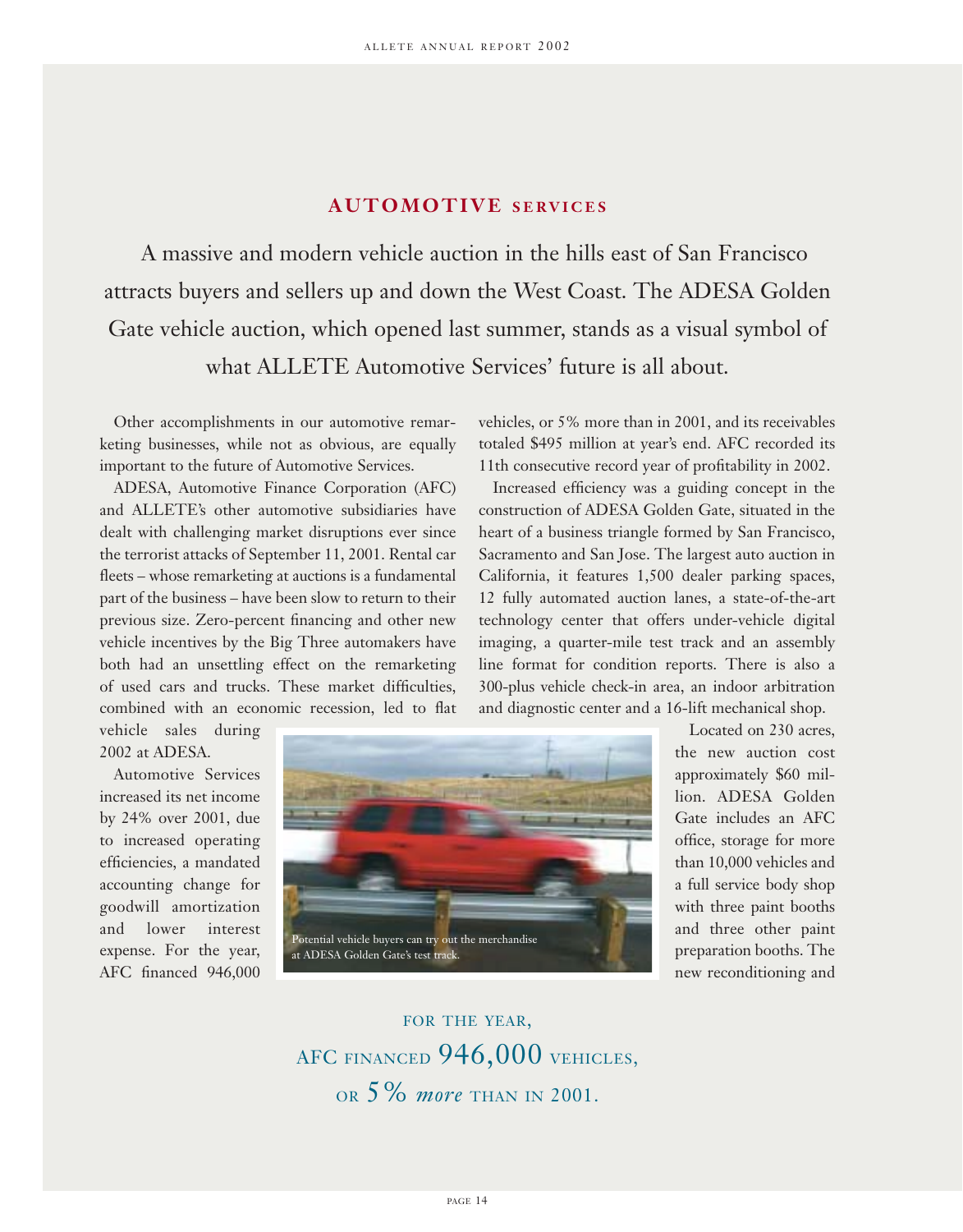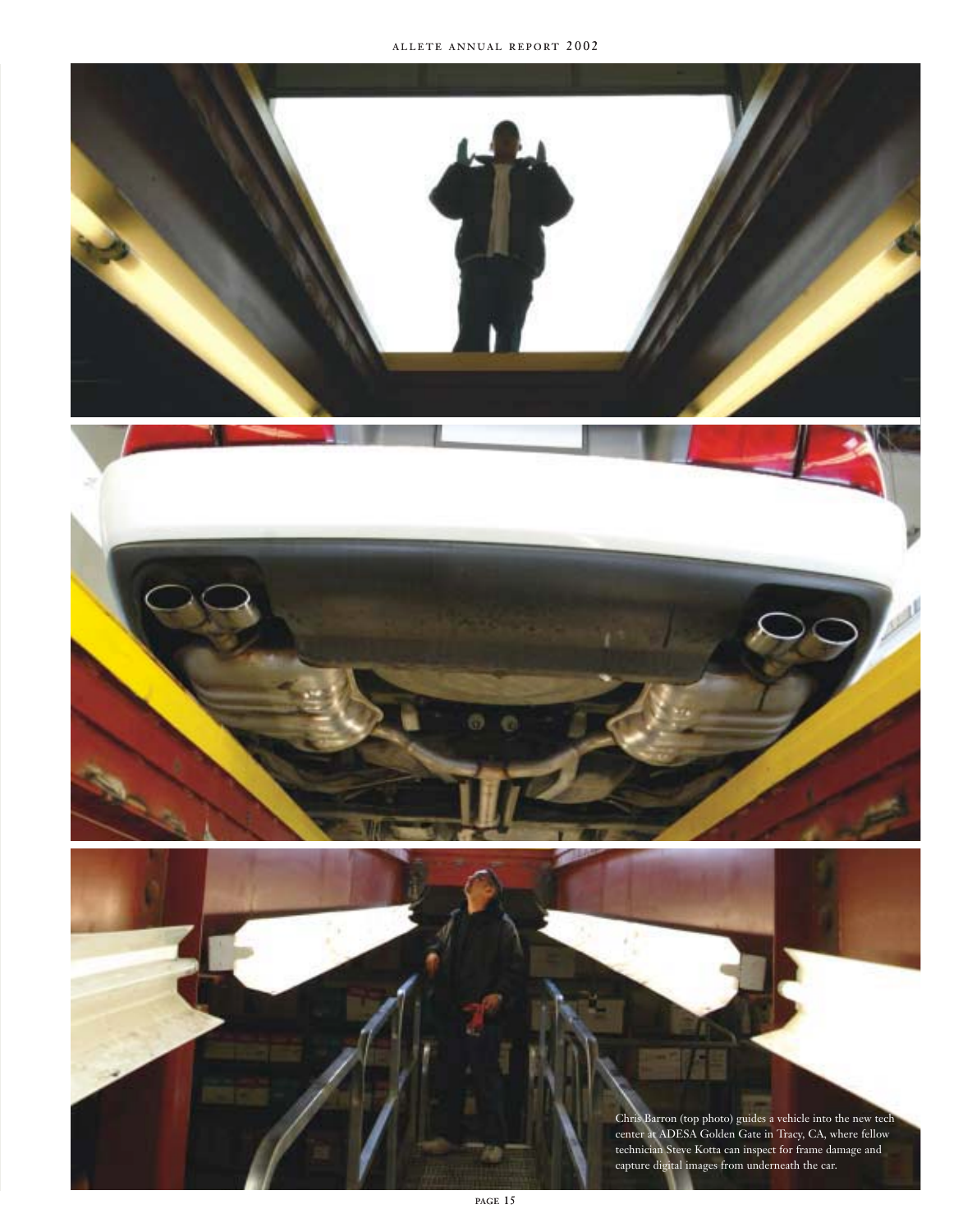

detail facility has seven lanes, central vacuums, heated carpet cleaners and steam cleaning bays.

ADESA is building in its strongest growth markets by constructing new, larger vehicle auctions in Atlanta and Edmonton, Alberta. Construction is also underway at a new ADESA auction on Long Island, NY. All are expected to open in 2003.

When it opened in August 2002, ADESA Golden Gate replaced the ADESA auction in Fremont, CA. The smaller Fremont facility is being converted into a total loss vehicle auction and is expected to become a key location in ADESA Impact's total loss vehicle auction network. Insurance companies bring total loss vehicles to ADESA Impact, where they are auctioned to salvage dealers, who recycle parts and materials.

To date, six ADESA wholesale auction facilities have been modified so they can also host total loss vehicle auctions. ADESA Impact has 25 facilities in the United States and Canada and auctioned 175,000 vehicles in 2002, an 18% increase over the previous year. ADESA management is convinced there is growth potential in this field, and is evaluating various means by which it can continue its growth plan.

AFC's leadership quickly responds to changing used vehicle markets by better serving used vehicle dealers, who are the "bread and butter" of wholesale vehicle auctions and the backbone of AFC's customer base. The number of cars and trucks coming off lease is expected to slow in mid-2003. This will place an even higher premium on catering to individual dealers seeking to replenish inventory at auctions. The message to customers is clear: we're a one-stop shop for the entire package of vehicle remarketing services from wholesale and total loss vehicle auctions to floorplan financing and lease-end services.

## WE'RE A ONE-STOP SHOP FOR THE *entire* PACKAGE OF VEHICLE REMARKETING SERVICES.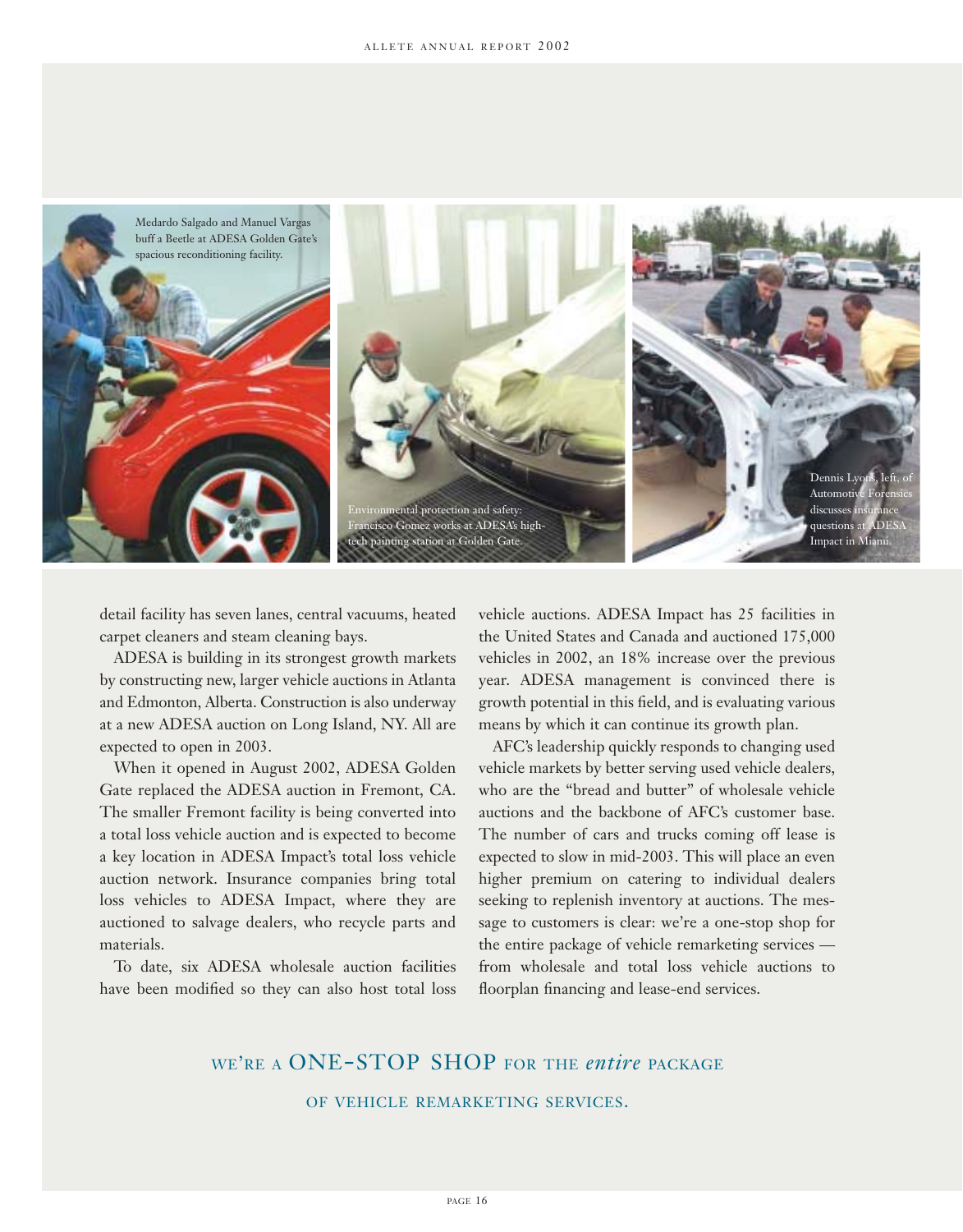## **FORM 10- K**

## United States

#### Securities and Exchange Commission Washington, D.C. 20549

(Mark One)

 $\boxtimes$  Annual Report Pursuant to Section 13 or 15(d) of the Securities Exchange Act of 1934

For the fiscal year ended **December 31, 2002**

 $\Box$  Transition Report Pursuant to Section 13 or 15(d) of the Securities Exchange Act of 1934

For the transition period from \_\_\_\_\_\_\_\_\_\_\_\_\_\_ to \_

Commission File No. 1-3548

## **ALLETE, Inc.**

(Exact name of registrant as specified in its charter)

#### **Minnesota 41-0418150**

incorporation or organization)

(State or other jurisdiction of (I.R.S. Employer Identification No.)

*Name of Each Stock Exchange*

**30 West Superior Street, Duluth, Minnesota 55802-2093**

(Address of principal executive offices including zip code)

**(218) 279-5000**

(Registrant's telephone number, including area code)

#### **SECURITIES REGISTERED PURSUANT TO SECTION 12(b) OF THE ACT:**

*Title of Each Class on Which Registered*

Common Stock, without par value New York Stock Exchange

8.05% Cumulative Quarterly Income Preferred Securities of ALLETE Capital I, a subsidiary of ALLETE New York Stock Exchange

### **SECURITIES REGISTERED PURSUANT TO SECTION 12(g) OF THE ACT:**

None

Indicate by check mark whether the registrant (1) has filed all reports required to be filed by Section 13 or 15(d) of the Securities Exchange Act of 1934 during the preceding 12 months (or for such shorter period that the registrant was required to file such reports), and (2) has been subject to such filing requirements for the past 90 days.

Yes  $\boxtimes$  No  $\Box$ 

Indicate by check mark if disclosure of delinquent filers pursuant to Item 405 of Regulation S-K is not contained herein, and will not be contained, to the best of registrant's knowledge, in definitive proxy or information statements incorporated by reference in Part III of this Form 10-K or any amendment to this Form 10-K.  $\Box$ 

Indicate by check mark whether the registrant is an accelerated filer (as defined in Rule 12b-2 of the Act).

Yes  $\boxtimes$  No  $\Box$ 

The aggregate market value of voting stock held by nonaffiliates on June 30, 2002 was \$2,296,176,078.

As of February 7, 2003 there were 85,715,304 shares of ALLETE Common Stock, without par value, outstanding.

## **DOCUMENTS INCORPORATED BY REFERENCE**

Portions of the Proxy Statement for the 2003 Annual Meeting of Shareholders are incorporated by reference in Part III.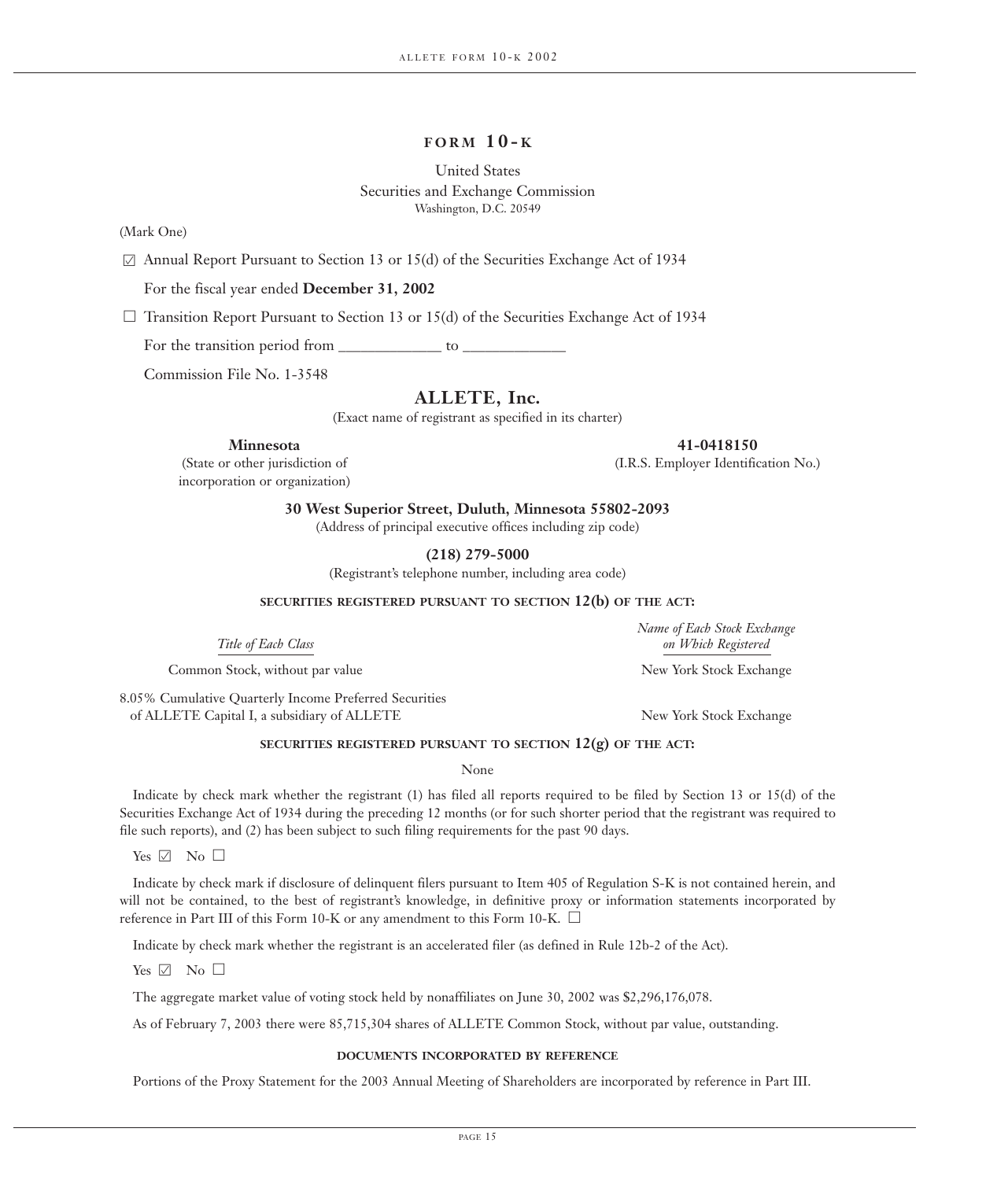## TABLE *of* CONTENTS

|                                                                                           | 17                                                                 |
|-------------------------------------------------------------------------------------------|--------------------------------------------------------------------|
| <b>Safe Harbor Statement Under the Private</b><br><b>Securities Litigation Reform Act</b> |                                                                    |
|                                                                                           | 18                                                                 |
|                                                                                           |                                                                    |
| Business                                                                                  | 19                                                                 |
|                                                                                           | 20                                                                 |
| Utility Electric Sales                                                                    | 22                                                                 |
| Utility Purchased Power                                                                   | 24                                                                 |
| Fuel                                                                                      | 24                                                                 |
| Nonregulated Generation and                                                               | 24                                                                 |
|                                                                                           | 25                                                                 |
| Competition                                                                               | 26                                                                 |
| Franchises                                                                                | 26                                                                 |
| Environmental Matters                                                                     | 26                                                                 |
| Automotive Services                                                                       | 28                                                                 |
| Competition                                                                               | 28                                                                 |
| Environmental Matters                                                                     | 30                                                                 |
| Investments and Corporate Charges                                                         | 31                                                                 |
| Environmental Matters                                                                     | 31                                                                 |
| Executive Officers of the Registrant                                                      | 32                                                                 |
| Properties                                                                                | 33                                                                 |
| Legal Proceedings                                                                         | 33                                                                 |
| Submission of Matters to a Vote of Security<br>Holders                                    | 33                                                                 |
|                                                                                           |                                                                    |
| Market for the Registrant's Common Equity<br>and Related Stockholder Matters              | 33                                                                 |
| Selected Financial Data                                                                   | 34                                                                 |
|                                                                                           | of 1995<br>Energy Services<br>Power Marketing<br>Regulatory Issues |

| Item 7.  | Management's Discussion and Analysis<br>of Financial Condition and Results<br>of Operations | 36 |
|----------|---------------------------------------------------------------------------------------------|----|
|          | Consolidated Overview                                                                       | 36 |
|          | Net Income                                                                                  | 36 |
|          | 2002 Compared to 2001                                                                       | 37 |
|          | 2001 Compared to 2000                                                                       | 38 |
|          | Critical Accounting Policies                                                                | 39 |
|          |                                                                                             | 40 |
|          | Liquidity and Capital Resources                                                             | 42 |
|          | Capital Requirements                                                                        | 44 |
|          | Market Risk                                                                                 | 44 |
|          | New Accounting Standards                                                                    | 45 |
|          |                                                                                             |    |
|          | Item 7A. Quantitative and Qualitative Disclosures<br>about Market Risk                      | 46 |
| Item 8.  | Financial Statements and Supplementary                                                      |    |
|          |                                                                                             | 46 |
| Item 9.  | Changes in and Disagreements with<br>Accountants on Accounting and Financial<br>Disclosure  | 46 |
| Part III |                                                                                             |    |
|          | Item 10. Directors and Executive Officers                                                   |    |
|          |                                                                                             | 47 |
|          | Item 11. Executive Compensation                                                             | 47 |
|          | Item 12. Security Ownership of Certain Beneficial<br>Owners and Management and Related      |    |
|          | Stockholder Matters                                                                         | 47 |
|          | Item 13. Certain Relationships and Related<br>Transactions                                  | 47 |
|          | Item 14. Controls and Procedures                                                            | 47 |
| Part IV  |                                                                                             |    |
|          | Item 15. Exhibits, Financial Statement Schedules and<br>Reports on Form 8-K                 | 47 |
|          |                                                                                             | 52 |
|          |                                                                                             | 53 |
|          | <b>Consolidated Financial Statements </b>                                                   | 55 |
|          |                                                                                             |    |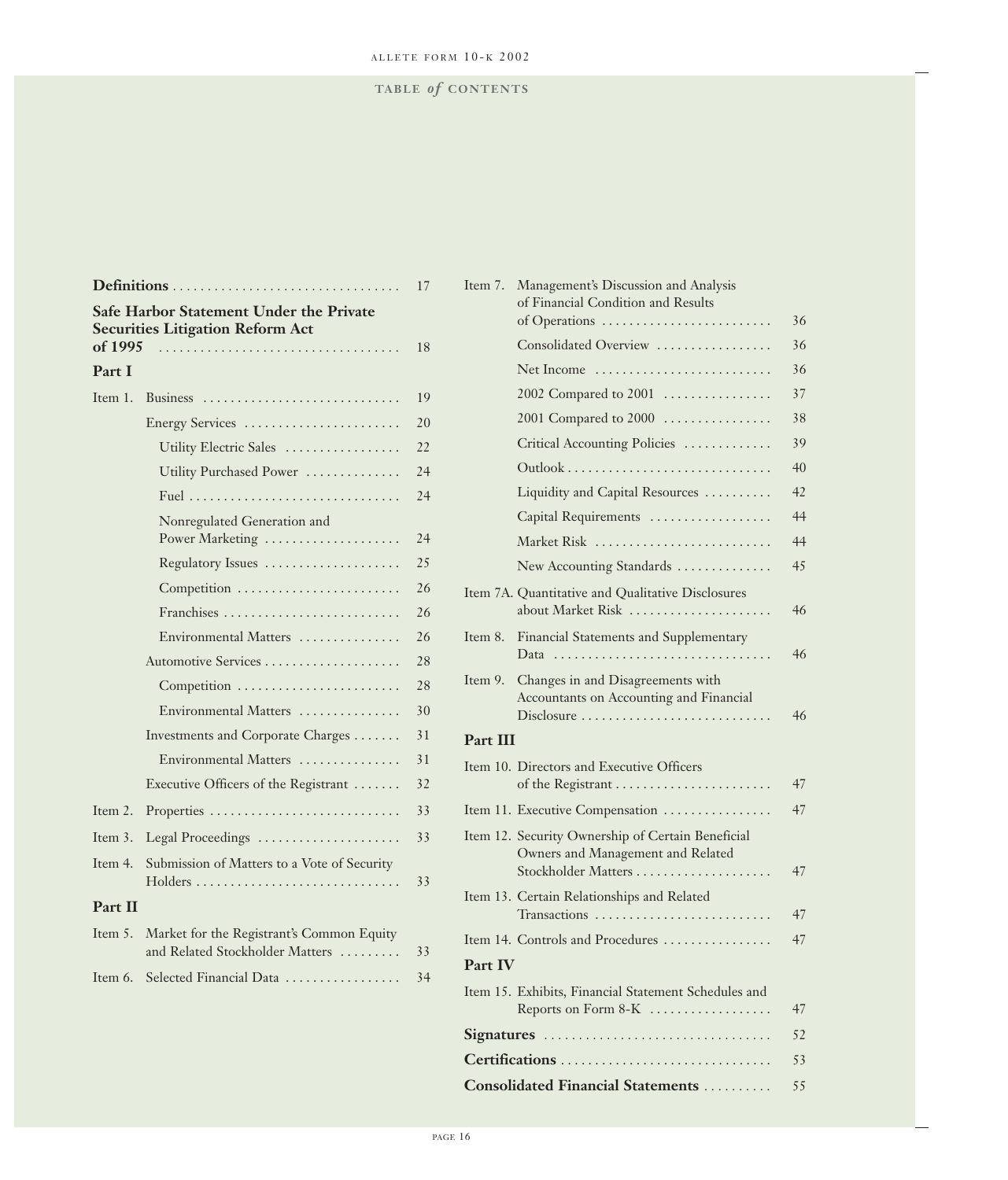## **DEFINITIONS**

| Abbreviation<br>or Acronym | Term                                                                    | Abbreviation<br>or Acronym | Term                                                                                             |
|----------------------------|-------------------------------------------------------------------------|----------------------------|--------------------------------------------------------------------------------------------------|
| <b>ACE</b>                 | <b>ACE</b> Limited                                                      | kWh                        | Kilowatthour(s)                                                                                  |
| <b>ADESA</b>               | <b>ADESA</b> Corporation                                                | kV                         | Kilovolt(s)                                                                                      |
| ADESA Canada               | ADESA Canada Inc.                                                       | Laskin                     | Laskin Energy Center                                                                             |
| <b>AFC</b>                 | Automotive Finance Corporation                                          | Lehigh                     | Lehigh Acquisition Corporation                                                                   |
| <b>ALLETE</b>              | ALLETE, Inc. and its subsidiaries                                       | <b>LTV</b>                 | LTV Steel Mining Co.                                                                             |
| <b>APB</b>                 | <b>Accounting Principles Board</b>                                      | <b>MAPP</b>                | Mid-Continent Area Power Pool                                                                    |
| AutoVIN                    | AutoVIN, Inc.                                                           | MBtu                       | Million British thermal units                                                                    |
| <b>BNI</b> Coal            | BNI Coal, Ltd.                                                          | Minnesota Power            | An operating division of ALLETE, Inc.                                                            |
| Boswell                    | <b>Boswell Energy Center</b>                                            | Minnkota Power             | Minnkota Power Cooperative, Inc.                                                                 |
| Capital Re                 | Capital Re Corporation                                                  | <b>MISO</b>                | Midwest Independent Transmission                                                                 |
| <b>CIP</b>                 | Conservation Improvement Program(s)                                     |                            | System Operator, Inc.                                                                            |
| Company                    | ALLETE, Inc. and its subsidiaries                                       | <b>MPCA</b>                | Minnesota Pollution Control Agency                                                               |
| ComSearch                  | ComSearch, Inc.                                                         | <b>MPUC</b>                | Minnesota Public Utilities Commission                                                            |
| <b>EBITDAL</b>             | Earnings Before Interest, Taxes,                                        | <b>MW</b>                  | Megawatt(s)                                                                                      |
|                            | Depreciation, Amortization and<br>Lease Expense                         | <b>MWh</b>                 | Megawatthour(s)                                                                                  |
| EndTrust                   | EndTrust Lease End Services, LLC                                        | <b>NCUC</b>                | North Carolina Utilities Commission                                                              |
| Enventis<br>Telecom        | Enventis Telecom, Inc.                                                  | Note $\_\_$                | Note __ to the consolidated financial<br>statements indexed in Item $15(a)$ of<br>this Form 10-K |
| <b>EPA</b>                 | <b>Environmental Protection Agency</b>                                  | <b>NPDES</b>               | National Pollutant Discharge                                                                     |
| <b>ESOP</b>                | Employee Stock Ownership Plan                                           |                            | Elimination System                                                                               |
| <b>EITF</b>                | <b>Emerging Issues Task Force</b>                                       | NRG Energy                 | NRG Energy, Inc.                                                                                 |
| FASB                       | Financial Accounting Standards Board                                    | PAR                        | PAR, Inc.                                                                                        |
| <b>FERC</b>                | Federal Energy Regulatory Commission                                    | <b>PSCW</b>                | Public Service Commission of<br>Wisconsin                                                        |
| Florida Water              | Florida Water Services Corporation                                      | Rainy River                |                                                                                                  |
| Form 8-K                   | ALLETE Current Report on Form 8-K                                       | Energy                     | Rainy River Energy Corporation                                                                   |
| Form 10-K                  | ALLETE Annual Report on Form 10-K                                       | <b>SEC</b>                 | Securities and Exchange Commission                                                               |
| Form 10-Q                  | <b>ALLETE</b> Quarterly Report on<br>Form $10-Q$                        | <b>SFAS</b>                | <b>Statement of Financial Accounting</b><br>Standards No.                                        |
| <b>FPSC</b>                | Florida Public Service Commission                                       | Split Rock                 |                                                                                                  |
| <b>FWSA</b>                | Florida Water Service Authority                                         | Energy                     | Split Rock Energy LLC                                                                            |
| Hibbard                    | M.L. Hibbard Station                                                    | Square Butte               | <b>Square Butte Electric Cooperative</b>                                                         |
| <b>Impact Auto</b>         | Impact Auto Auctions Ltd. and<br>Suburban Auto Parts Inc., collectively | SWL&P                      | Superior Water, Light and Power<br>Company                                                       |
| <b>Invest Direct</b>       | ALLETE's Direct Stock Purchase and                                      | Taconite Harbor            | Taconite Harbor Energy Center                                                                    |
|                            | Dividend Reinvestment Plan                                              | <b>WPPI</b>                | Wisconsin Public Power, Inc.                                                                     |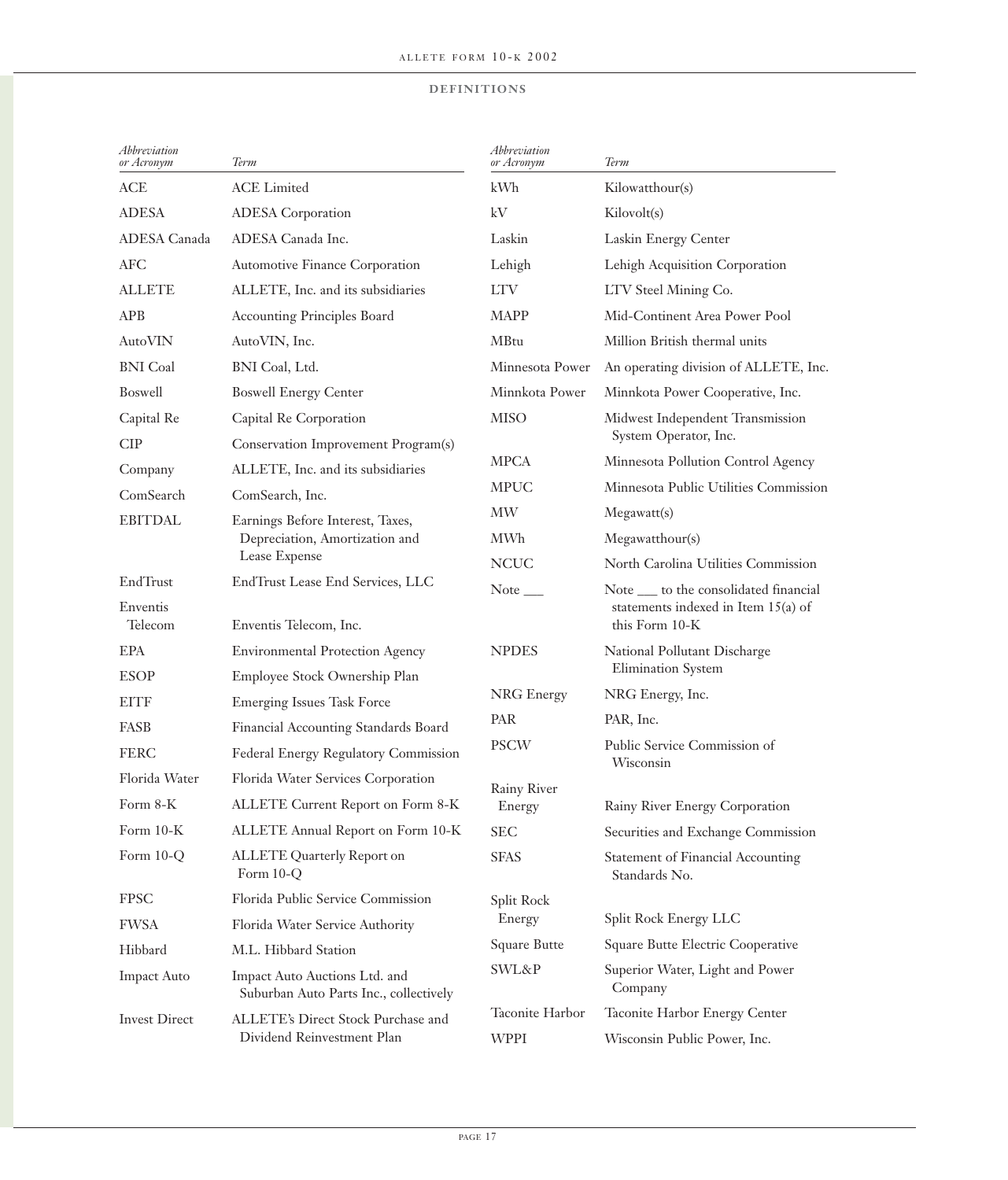#### **SAFE HARBOR STATEMENT UNDER THE PRIVATE SECURITIES LITIGATION REFORM ACT OF 1995**

In connection with the safe harbor provisions of the Private Securities Litigation Reform Act of 1995, we are hereby filing cautionary statements identifying important factors that could cause our actual results to differ materially from those projected in forward-looking statements (as such term is defined in the Private Securities Litigation Reform Act of 1995) made by or on behalf of ALLETE in this Annual Report on Form 10-K, in presentations, in response to questions or otherwise. Any statements that express, or involve discussions as to, expectations, beliefs, plans, objectives, assumptions or future events or performance (often, but not always, through the use of words or phrases such as "anticipates," "believes," "estimates," "expects," "intends," "plans," "projects," "will likely result," "will continue" or similar expressions) are not statements of historical facts and may be forward-looking.

Forward-looking statements involve estimates, assumptions, risks and uncertainties and are qualified in their entirety by reference to, and are accompanied by, the following important factors, which are difficult to predict, contain uncertainties, are beyond our control and may cause actual results or outcomes to differ materially from those contained in forward-looking statements:

- war and acts of terrorism;
- prevailing governmental policies and regulatory actions, including those of the United States Congress, state legislatures, the FERC, the MPUC, the FPSC, the NCUC, the PSCW and various county regulators, about allowed rates of return, financings, industry and rate structure, acquisition and disposal of assets and facilities, operation and construction of plant facilities, recovery of purchased power and capital investments, and present or prospective wholesale and retail competition (including but not limited to transmission costs) as well as general vehicle-related laws, including vehicle brokerage and auction laws;
- unanticipated impacts of restructuring initiatives in the electric industry;
- economic and geographic factors, including political and economic risks;
- changes in and compliance with environmental and safety laws and policies;
- weather conditions;
- natural disasters;
- market factors affecting supply and demand for used vehicles;
- wholesale power market conditions;
- population growth rates and demographic patterns;
- the effects of competition, including competition for retail and wholesale customers, as well as suppliers and purchasers of vehicles;
- pricing and transportation of commodities;
- changes in tax rates or policies or in rates of inflation;
- unanticipated project delays or changes in project costs;
- unanticipated changes in operating expenses and capital expenditures;
- capital market conditions;
- competition for economic expansion or development opportunities;
- our ability to manage expansion and integrate recent acquisitions; and
- the outcome of legal and administrative proceedings (whether civil or criminal) and settlements that affect the business and profitability of ALLETE.

Any forward-looking statement speaks only as of the date on which such statement is made, and we undertake no obligation to update any forward-looking statement to reflect events or circumstances after the date on which that statement is made or to reflect the occurrence of unanticipated events. New factors emerge from time to time and it is not possible for management to predict all of these factors, nor can it assess the impact of each of these factors on the businesses of ALLETE or the extent to which any factor, or combination of factors, may cause actual results to differ materially from those contained in any forwardlooking statement.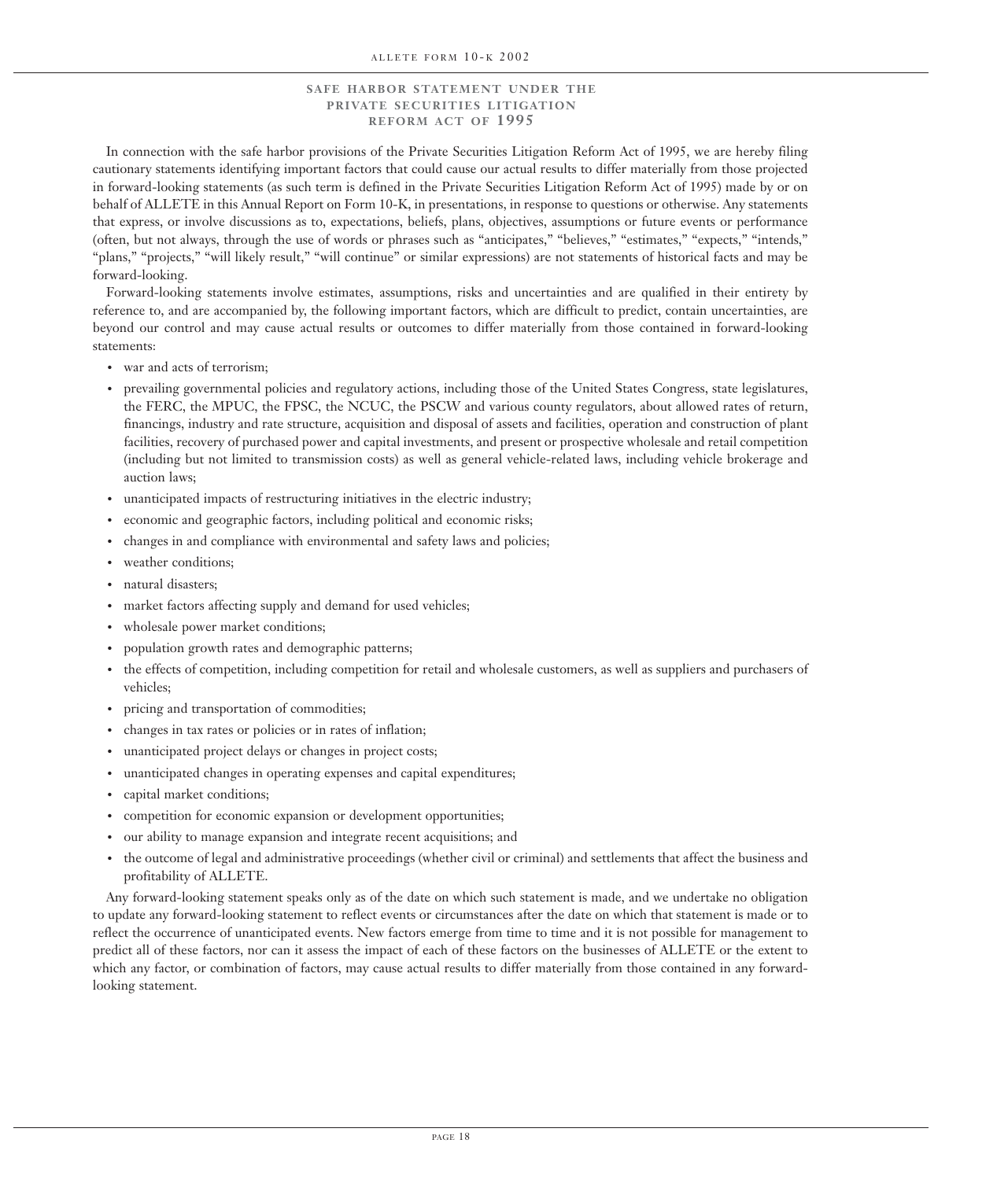#### **ITEM 1. BUSINESS**

ALLETE is a diversified company incorporated under the laws of Minnesota since 1906. References in this report to "we" and "our" are to ALLETE and its subsidiaries, collectively.

ALLETE files annual, quarterly and other reports and other information with the SEC. You can read and copy any information filed by ALLETE with the SEC at the SEC's Public Reference Room at 450 Fifth Street, N.W., Washington, D.C. 20549. You can obtain additional information about the Public Reference Room by calling the SEC at 1-800-SEC-0330. In addition, the SEC maintains an Internet site (www.sec.gov) that contains reports, proxy and information statements, and other information regarding issuers that file electronically with the SEC, including ALLETE. ALLETE also maintains an Internet site (www.allete.com) that contains documents as soon as reasonably practicable after such material is electronically filed with or furnished to the SEC.

As of December 31, 2002 we had approximately 14,000 employees, 4,600 of which were part time. Our core operations in 42 states, nine Canadian provinces and Mexico focus on two segments: *Energy Services* which includes electric and gas services, coal mining and telecommunications; and *Automotive Services* which includes a network of wholesale and total loss vehicle auctions, a finance company, a vehicle remarketing company, a company that provides vehicle inspection services to the automotive industry and its lenders, and a company that provides Internet-based parts location and insurance claim audit services nationwide.

*Investments and Corporate Charges* include our real estate operations, investments in emerging technologies related to the electric utility industry and corporate charges. Corporate charges represent general corporate expenses, including interest, not specifically related to any one business segment.

In 2002 Energy Services completed the restarting of the nonregulated generating facilities at Taconite Harbor. We integrated our MPEX division into Split Rock Energy and combined Minnesota Power Telecom, Inc. and Enventis, Inc. operations into Enventis Telecom. During 2002 we also cancelled a generation project in Grand Rapids, Minnesota, and indefinitely delayed one that was under way in Superior, Wisconsin. The construction of the transmission line from Duluth, Minnesota, to Wausau, Wisconsin, has been delayed. (See Energy Services.)

In 2002 Automotive Services opened ADESA Golden Gate, the largest vehicle auction in California, and ADESA Vancouver in Richmond, British Columbia. Both were built to replace aging facilities that were too small to efficiently serve our growing customer demand. Wholesale auction facilities in Long Island, New York; Atlanta, Georgia; and Edmonton, Alberta, are also under construction and slated to open in 2003. A small auction has been initiated in Mexico at a Ford Motor Company facility. Finally, we increased our

total loss vehicle auctions by two, buying one and building another.

In 2002 Investments purchased additional real estate for sale in Florida and liquidated the trading securities portfolio.

| Year Ended December 31                                 | 2002                    | 2001 | 2000            |
|--------------------------------------------------------|-------------------------|------|-----------------|
| <b>Consolidated Operating</b><br>$Revenue - Millions$  | \$1,507                 |      | \$1,526 \$1,186 |
| Percentage of Consolidated<br><b>Operating Revenue</b> |                         |      |                 |
| <b>Energy Services</b><br>Utility<br>Industrial        |                         |      |                 |
| Taconite Producers                                     | 10%                     | 10%  | 14%             |
| Paper and Wood Products                                | $\overline{4}$          | 4    | 5               |
| Pipelines and Other Industries                         | $\overline{2}$          | 3    | 3               |
| Total Industrial                                       | 16                      | 17   | 22              |
| Residential                                            | 5                       | 4    | 6               |
| Commercial                                             | 5                       | 5    | 6               |
| Wholesale                                              | 5                       | 6    | 7               |
| Other Revenue                                          | $\overline{\mathbf{3}}$ | 3    | 4               |
| <b>Total Utility</b>                                   | 34                      | 35   | 45              |
| Nonregulated/Nonutility                                | 8                       | 5    | 4               |
| <b>Total Energy Services</b>                           | 42                      | 40   | 49              |
| <b>Automotive Services</b>                             | 56                      | 55   | 44              |
| Investments                                            | $\overline{2}$          | 5    | 7               |
|                                                        | 100%                    | 100% | 100%            |

For a detailed discussion of results of operations and trends, see Item 7. Management's Discussion and Analysis of Financial Condition and Results of Operations. For business segment information, see Notes 1 and 2.

In 2002 we executed plans developed in a 2001 strategic review of all of the Company's businesses to identify ways of unlocking shareholder value not reflected in the price of our common stock. Businesses identified as having more value if operated by potential purchasers than by us include our Water Services businesses in Florida, North Carolina and Georgia, our auto transport business and the retail store. We sold our auto transport business and exited our retail store at the end of first quarter 2002.

In 2002 Florida Water signed an asset purchase agreement for the sale of substantially all of its assets to the Florida Water Services Authority (FWSA), a governmental authority formed under the laws of the state of Florida, for \$492.5 million. Florida Water anticipates receiving approximately \$420 million at closing and an additional \$36.5 million three years after closing once certain contingencies have been satisfied. In addition, Florida Water expects to receive up to \$36 million of future customer hookup fees to be paid over the next six years. Cash proceeds to ALLETE after taxes and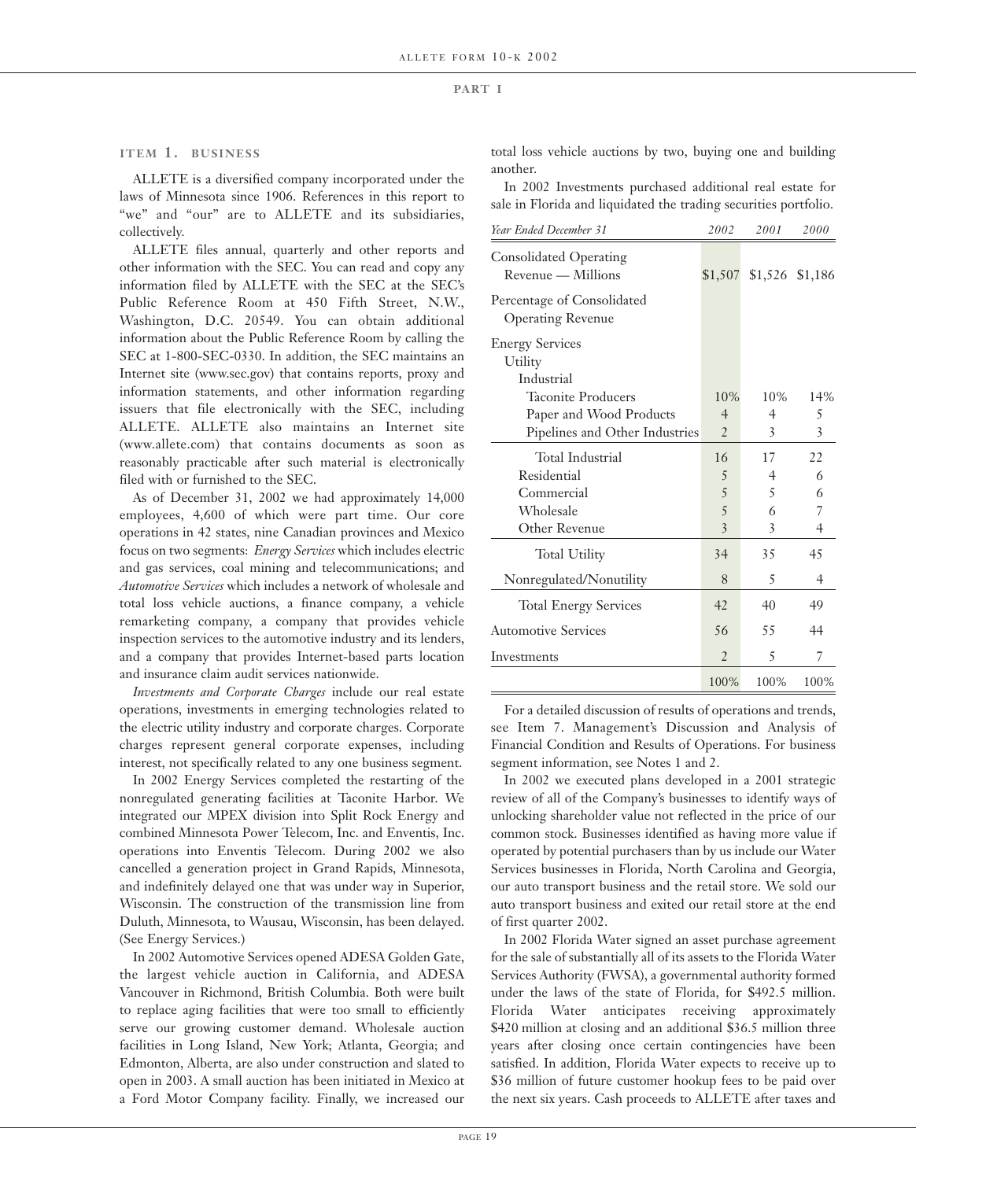repayment of existing debt are expected to be approximately \$180 million in 2003, and \$250 million for the entire transaction. The gain on the transaction is estimated at \$100 million after taxes and related costs. While the majority of the cash will be received at closing, the gain is expected to be recognized in future years as required by accounting rules.

Eleven lawsuits seeking to halt the sale of Florida Water assets to the FWSA have been filed, primarily by local governments which had hoped to purchase Florida Water's assets through a competing buyer. Pursuant to notice given on January 28, 2003, the FPSC held an agenda conference on February 4, 2003 in which it ordered Florida Water to file, in advance of closing the transaction, an application requesting approval of the transfer of its assets to the FWSA, and further ordered Florida Water to refrain from closing the transaction before FPSC approval. Florida Water is asking a court to determine that the FPSC may not delay closing of the sale and is required by law to approve this transfer as a matter of right. Florida Water considers the lawsuits to be without merit and is vigorously contesting these lawsuits. Litigation challenging this transaction continues to delay its closing.

We anticipate selling our Water Services businesses in North Carolina and Georgia by the end of 2003.

#### **ENERGY SERVICES**

We categorize our Energy Services businesses as utility, nonregulated, or nonutility. Utility operations include rate regulated activities associated with generation, transmission and distribution of electricity under the jurisdiction of state and federal regulatory authorities. Nonregulated generation operations consist primarily of Taconite Harbor in northern Minnesota and generation obtained from a facility near Chicago, Illinois, through a 15-year power purchase agreement with NRG Energy. Nonregulated generation is non-rate base generation sold at wholesale at market-based rates, pursuant to authority from the FERC. Coal mining and telecommunications are also included in Energy Services and are categorized as nonutility. The discussion below summarizes the major businesses we include in Energy Services. Statistical information is presented as of December 31, 2002 unless otherwise indicated. All subsidiaries are wholly owned unless otherwise specifically indicated.

*Minnesota Power*, an operating division of ALLETE, provides electricity in a 26,000 square mile electric service territory located in northeastern Minnesota. Minnesota Power supplies utility electric service to 133,000 retail customers and wholesale electric service to 16 municipalities. *SWL*&*P* sells electricity and natural gas, and provides water service in northwestern Wisconsin. SWL&P has 14,000 electric customers, 12,000 natural gas customers and 10,000 water customers.

Minnesota Power had an annual net peak load of 1,402 MW on January 7, 2002. Our power supply sources are listed on the following page.

We have electric transmission and distribution lines of 500 kV (8 miles), 230 kV (606 miles), 161 kV (43 miles), 138 kV (66 miles), 115 kV (1,259 miles) and less than 115 kV (6,557 miles). We own and operate 180 substations with a total capacity of 8,550 megavoltamperes. Some of our transmission and distribution lines interconnect with other utilities.

We own offices and service buildings, an energy control center and repair shops; and lease offices and storerooms in various localities. Substantially all of our electric plant is subject to mortgages which collateralize the outstanding first mortgage bonds of Minnesota Power and of SWL&P. Generally, the Company holds fee interest in its real properties subject only to the lien of the mortgages. Most of our electric lines are located on land not owned in fee, but are covered by appropriate easement rights or by necessary permits from governmental authorities. WPPI owns 20% of Boswell Unit 4. WPPI has the right to use our transmission line facilities to transport its share of Boswell generation. (See Note 7.)

In early 2002 Minnesota Power integrated its power marketing division into Split Rock Energy. (See discussion of Split Rock Energy below.)

*BNI Coal* owns and operates a lignite mine in North Dakota. Two electric generating cooperatives, Minnkota Power and Square Butte, presently consume virtually all of BNI Coal's production of lignite under cost-plus coal supply agreements expiring in 2027. (See Fuel and Note 13.)

*Enventis Telecom*. In early 2002 our telecommunications subsidiaries, Minnesota Power Telecom, Inc. and Enventis, Inc. which was acquired in July 2001, were merged to operate as Enventis Telecom. Enventis Telecom is an integrated data services provider offering fiber optic-based communication and advanced data services to businesses and communities in Minnesota, Wisconsin and Missouri. Enventis Telecom provides converged IP (or Internet protocol) services that allow all communications (voice, video and data) to use the same optic-based delivery technology. Enventis Telecom owns or has rights to approximately 1,500 route miles of fiber optic cable. These route miles contain multiple fibers that total approximately 48,000 fiber miles. Enventis Telecom also owns optronic and data switching equipment that is used to "light up" the fiber optic cable. Enventis Telecom services customers from facilities that are primarily leased from third parties.

*Rainy River Energy* is engaged in the acquisition and development of nonregulated generation and wholesale power marketing.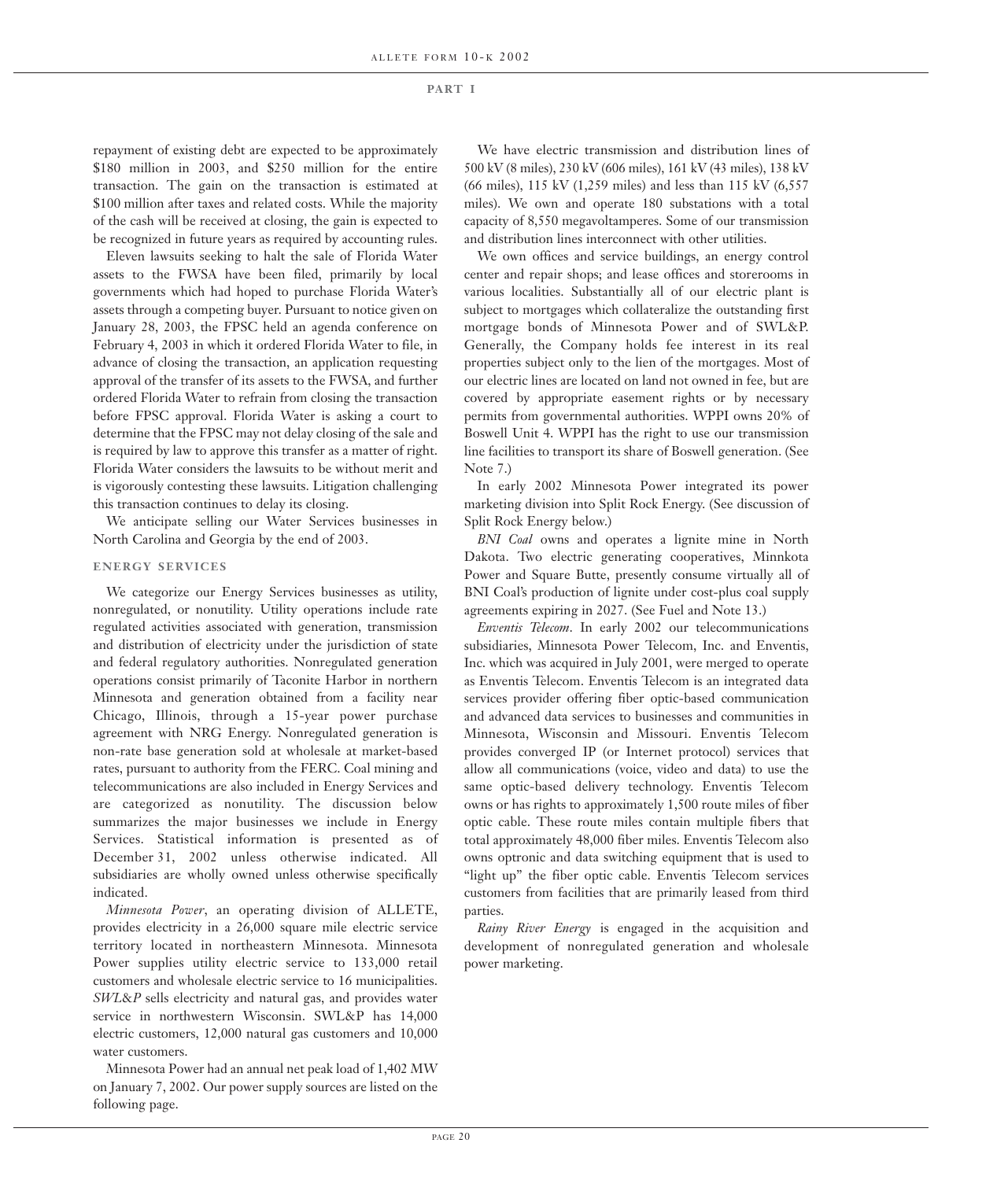## **POWER SUPPLY**

| Utility                                                                 | Unit<br>$N_{0}$ . | Year<br><b>Installed</b> | Net Winter<br>Capability        |                  | For the Year Ended<br>December 31, 2002<br>Electric Requirements |              |  |
|-------------------------------------------------------------------------|-------------------|--------------------------|---------------------------------|------------------|------------------------------------------------------------------|--------------|--|
|                                                                         |                   |                          | MW                              |                  | MWh                                                              | $\%$         |  |
| Steam<br>Coal-Fired                                                     |                   |                          |                                 |                  |                                                                  |              |  |
| <b>Boswell Energy Center</b>                                            | $\mathbf{1}$      | 1958                     | 69                              |                  |                                                                  |              |  |
| near Grand Rapids, MN                                                   | $\overline{2}$    | 1960                     | 69                              |                  |                                                                  |              |  |
|                                                                         | 3                 | 1973                     | 351                             |                  |                                                                  |              |  |
|                                                                         | $\overline{4}$    | 1980                     | 425                             |                  |                                                                  |              |  |
|                                                                         |                   |                          | 914                             |                  | 6,518,081                                                        | 55.3%        |  |
| Laskin Energy Center                                                    | $\,1\,$           | 1953                     | 55                              |                  |                                                                  |              |  |
| in Hoyt Lakes, MN                                                       | $\overline{2}$    | 1953                     | 55                              |                  |                                                                  |              |  |
|                                                                         |                   |                          | 110                             |                  | 622,586                                                          | 5.3          |  |
| Purchased Steam                                                         |                   |                          |                                 |                  |                                                                  |              |  |
| M.L. Hibbard in Duluth, MN                                              | 3 & 4             | 1949, 1951               | 51                              |                  | 17,611                                                           | 0.1          |  |
| Total Steam                                                             |                   |                          | 1,075                           |                  | 7,158,278                                                        | 60.7         |  |
| Hydro                                                                   |                   |                          |                                 |                  |                                                                  |              |  |
| Group consisting of ten stations in MN                                  |                   | Various                  | 115                             |                  | 555,857                                                          | 4.7          |  |
| <b>Purchased Power</b>                                                  |                   |                          |                                 |                  |                                                                  |              |  |
| Square Butte burns lignite coal near Center, ND<br>All Other — Net      |                   |                          | 322<br>$\overline{\phantom{0}}$ |                  | 2,320,085<br>1,763,183                                           | 19.7<br>14.9 |  |
| <b>Total Purchased Power</b>                                            |                   |                          | 322                             |                  | 4,083,268                                                        | 34.6         |  |
|                                                                         |                   |                          |                                 |                  |                                                                  |              |  |
| Total                                                                   |                   |                          | 1,512                           |                  | 11,797,403                                                       | 100.0%       |  |
|                                                                         |                   |                          |                                 |                  |                                                                  |              |  |
| Nonregulated                                                            | Unit<br>$N_{0}$ . | Year<br><b>Installed</b> |                                 | Year<br>Acquired | Net<br>Capability                                                |              |  |
|                                                                         |                   |                          |                                 |                  | MW                                                               |              |  |
| Steam                                                                   |                   |                          |                                 |                  |                                                                  |              |  |
| Coal-Fired<br>Taconite Harbor Energy Center                             | $1, 2 \& 3$       | 1957, 1957, 1967         |                                 | 2001             | 200                                                              |              |  |
| in Taconite Harbor, MN                                                  |                   |                          |                                 |                  |                                                                  |              |  |
| <b>Cloquet Energy Center</b>                                            | 5                 | 2001                     |                                 | 2001             | 23                                                               |              |  |
| in Cloquet, MN                                                          |                   |                          |                                 |                  |                                                                  |              |  |
|                                                                         |                   |                          |                                 |                  |                                                                  |              |  |
| Rapids Energy Center (a)<br>in Grand Rapids, MN                         | 6 & 7             | 1980                     |                                 | 2000             | 30                                                               |              |  |
| Hydro                                                                   |                   |                          |                                 |                  |                                                                  |              |  |
| Conventional Run-of-River                                               |                   |                          |                                 |                  |                                                                  |              |  |
| Rapids Energy Center (a)                                                | 4 & 5             | 1917                     |                                 | 2000             | $\mathbf{1}$                                                     |              |  |
| in Grand Rapids, MN                                                     |                   |                          |                                 |                  |                                                                  |              |  |
| Power Purchase Agreement                                                |                   |                          |                                 |                  |                                                                  |              |  |
| Kendall County (Rainy River Energy)<br>located southwest of Chicago, IL | 3                 | 2002                     |                                 | 2002             | 275                                                              |              |  |
|                                                                         |                   |                          |                                 |                  |                                                                  |              |  |

*(a) The net generation is primarily dedicated to the needs of one customer.*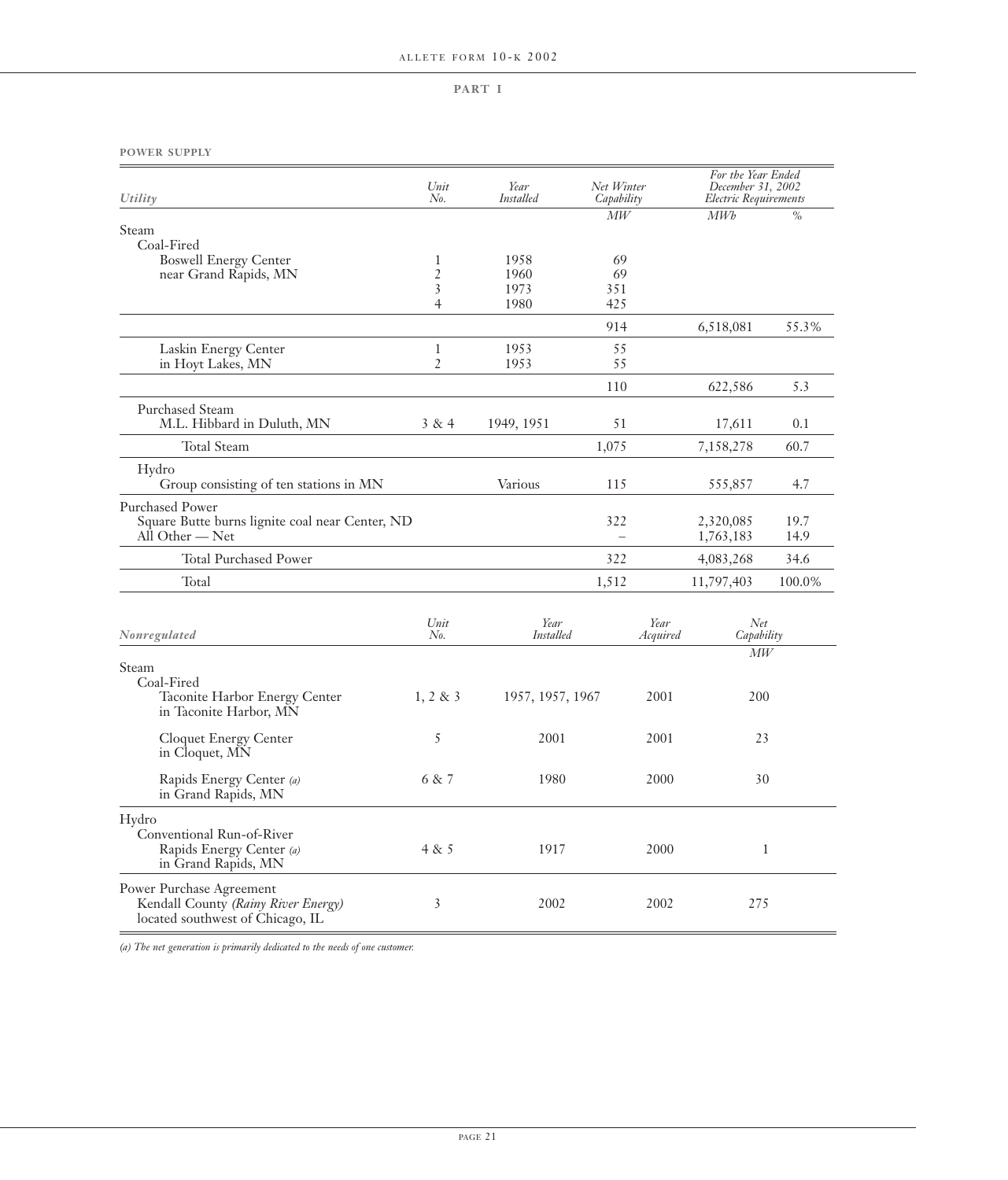#### *Utility Electric Sales*

Our utility operations include retail and wholesale rate regulated activities under the jurisdiction of state and federal regulatory authorities. (See Regulatory Issues.)

#### **UTILITY ELECTRIC SALES**

| For the Year Ended December 31 | 2002   | 2001   | <b>2000</b> |  |
|--------------------------------|--------|--------|-------------|--|
| Millions of Kilowatthours      |        |        |             |  |
| Retail                         |        |        |             |  |
| Residential                    | 1,044  | 998    | 980         |  |
| Commercial                     | 1,257  | 1,234  | 1,208       |  |
| Industrial                     | 6,946  | 6,549  | 7,194       |  |
| Other                          | 77     | 75     | 76          |  |
| Wholesale                      |        |        |             |  |
| Municipals                     | 820    | 787    | 779         |  |
| Others                         | 987    | 1,299  | 1,494       |  |
|                                | 11,131 | 10,942 | 11,731      |  |

Minnesota Power has wholesale contracts with 16 municipal customers. (See Regulatory Issues − Federal Energy Regulatory Commission.)

Approximately 60% of the ore consumed by integrated steel facilities in the United States originates from six taconite customers of Minnesota Power. Taconite, an iron-bearing rock of relatively low iron content that is abundantly available in Minnesota, is an important domestic source of raw material for the steel industry. Taconite processing plants use large quantities of electric power to grind the ore-bearing rock, and agglomerate and pelletize the iron particles into taconite pellets. Annual taconite production in Minnesota was 39 million tons in 2002 (33 million tons in 2001; 47 million tons in 2000). The decrease in 2001 taconite production was due to the closing of LTV and the reduced demand for iron ore from the operating mines as a result of high steel import levels and a softer economy. LTV, which was not a Large Power Customer (defined below), formerly produced 7 million to 8 million tons of taconite annually. Based on our research of the taconite industry, Minnesota taconite production for 2003 is anticipated to be about 37 million tons. As a result of continuing consolidation in the integrated steel business and its resulting impact on taconite producers, Minnesota Power is unable to predict taconite production levels for the next two to five years. We expect any excess energy not used by our retail customers will be marketed primarily through Split Rock Energy to the wholesale market.

*Large Power Customer Contracts*. Minnesota Power has large power customer contracts with 13 customers (Large Power Customers), each of which requires 10 MW or more of generating capacity. Large Power Customer contracts require Minnesota Power to have a certain amount of generating capacity available. (See table below.) In turn, each Large Power Customer is required to pay a minimum monthly demand charge that covers the fixed costs associated with

having this capacity available to serve the customer, including a return on common equity. Most contracts allow customers to establish the level of megawatts subject to a demand charge on a biannual (power pool season) basis and require that a portion of their megawatt needs be committed on a take-orpay basis for the entire term of the agreement. In addition to the demand charge, each Large Power Customer is billed an energy charge for each kilowatthour used that recovers the variable costs incurred in generating electricity. Six of the Large Power Customers have interruptible service for a portion of their needs which provides a discounted demand rate and energy priced at Minnesota Power's incremental cost after serving all firm power obligations. Minnesota Power also provides incremental production service for customer demand levels above the contract take-or-pay levels. There is no demand charge for this service and energy is priced at an increment above Minnesota Power's cost. Incremental production service is interruptible. Contracts with 11 of the 13 Large Power Customers provide for deferral without interest of one-half of demand charge obligations incurred during the first three months of a strike or illegal walkout at a customer's facilities, with repayment required over the 12-month period following resolution of the work stoppage.

All contracts continue past the contract termination date unless the required advance notice of cancellation has been given. The advance notice of cancellation varies from one to four years. Such contracts minimize the impact on earnings that otherwise would result from significant reductions in kilowatthour sales to such customers. Large Power Customers are required to purchase all electric service requirements from Minnesota Power for the duration of their contracts. The rates and corresponding revenue associated with capacity and energy provided under these contracts are subject to change through the same regulatory process governing all retail electric rates. (See Regulatory Issues − Electric Rates.)

|  |                        |  |  | MINIMUM REVENUE AND DEMAND UNDER CONTRACT |
|--|------------------------|--|--|-------------------------------------------|
|  | AS OF FEBRUARY 1, 2003 |  |  |                                           |

|      | Minimum<br>Annual Revenue (a) | Monthly<br>Megawatts |
|------|-------------------------------|----------------------|
| 2003 | \$85.5 million                | 523                  |
| 2004 | \$62.8 million                | 382                  |
| 2005 | \$46.3 million                | 282                  |
| 2006 | \$32.2 million                | 193                  |
| 2007 | \$29.2 million                | 178                  |

*(a) Based on past experience, we believe revenue from Large Power Customers will be substantially in excess of the minimum contract amounts.*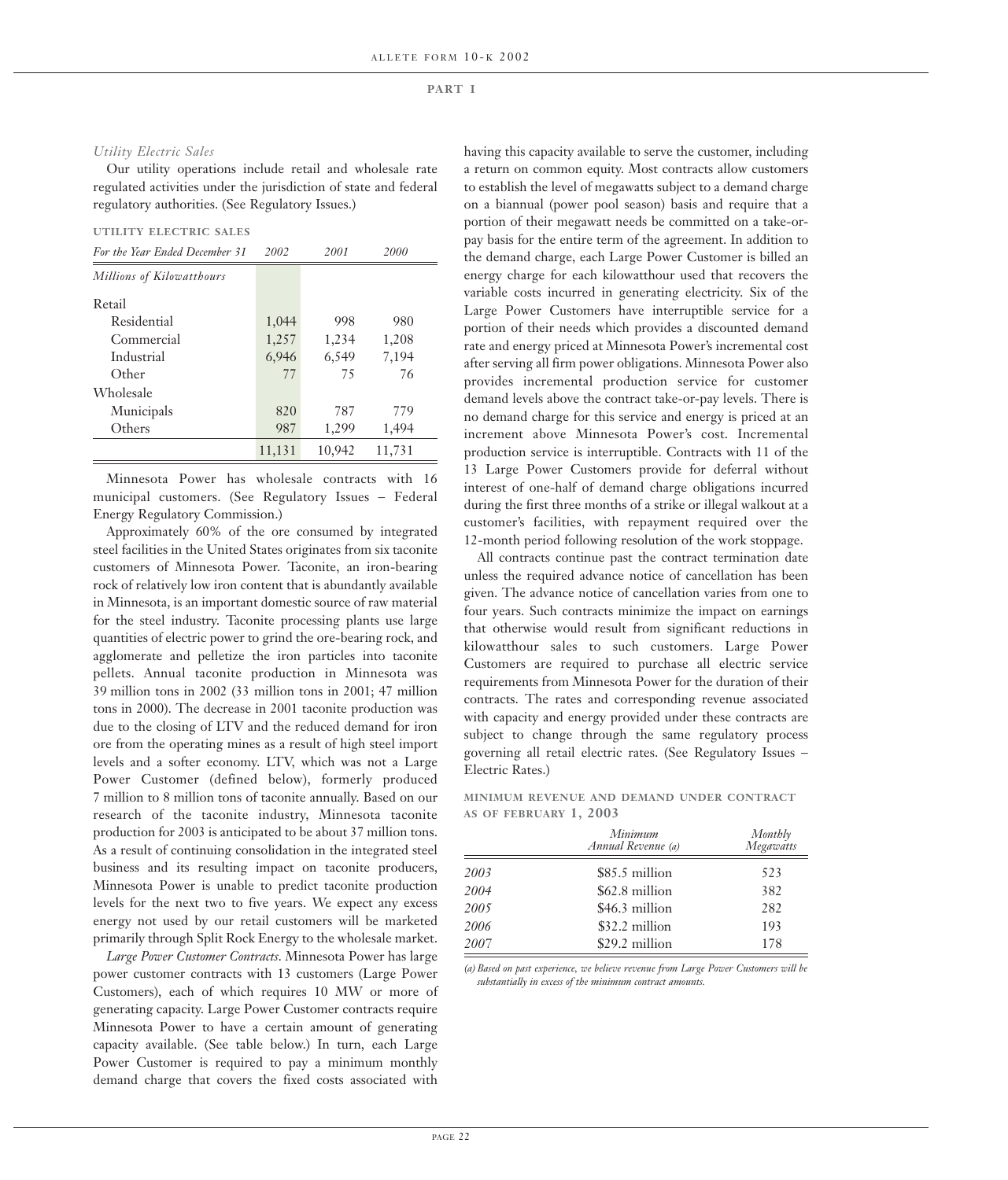|                        | <b>CONTRACT STATUS FOR MINNESOTA POWER LARGE POWER CUSTOMERS</b> |
|------------------------|------------------------------------------------------------------|
| AS OF FEBRUARY 1, 2003 |                                                                  |

| Customer                                                                        | Industry       | Location                                           | Ownership                                                                     | Earliest<br><b>Termination Date</b> |
|---------------------------------------------------------------------------------|----------------|----------------------------------------------------|-------------------------------------------------------------------------------|-------------------------------------|
| Eveleth Mines LLC (a)                                                           | Taconite       | Eveleth, MN                                        | 45% Rouge Steel Co.<br>40% AK Steel Co.<br>15% Stelco Inc.                    | October 31, 2008                    |
| Hibbing Taconite Co. (b)                                                        | Taconite       | Hibbing, MN                                        | 62.3% Bethlehem Steel Corp.<br>23% Cleveland-Cliffs Inc.<br>14.7% Stelco Inc. | December 31, 2008                   |
| Ispat Inland Mining Company                                                     | Taconite       | Virginia, MN                                       | Ispat Inland Steel Company                                                    | December 31, 2007                   |
| National Steel Pellet Co. (c)                                                   | Taconite       | Keewatin, MN                                       | National Steel Corp.                                                          | February 28, 2007                   |
| U.S. Steel Corp. $(d)$                                                          | Taconite       | Mt. Iron, MN                                       | U.S. Steel Corp.                                                              | December 31, 2007                   |
| Blandin Paper Company (e)                                                       | Paper          | Grand Rapids, MN                                   | <b>UPM-Kymmene Corporation</b>                                                | April 30, 2006                      |
| <b>Boise Paper Solutions</b>                                                    | Paper          | International Falls, MN                            | <b>Boise Cascade Corporation</b>                                              | December 31, 2008                   |
| Potlatch Corporation (f)                                                        | Paper          | Brainerd, MN<br>Grand Rapids, MN                   | Potlatch Corporation                                                          | December 31, 2008                   |
| Sappi Cloquet LLC $(f)$                                                         | Paper          | Cloquet, MN                                        | Sappi Limited                                                                 | December 31, 2008                   |
| Stora Enso North America,<br>Duluth Paper Mill and<br>Duluth Recycled Pulp Mill | Paper and Pulp | Duluth, MN                                         | Stora Enso Ovi                                                                | July 31, 2008                       |
| USG Interiors, Inc.                                                             | Manufacturer   | Cloquet, MN                                        | <b>USG</b> Corporation                                                        | December 31, 2005                   |
| Enbridge Energy Company,<br>Limited Partnership                                 | Pipeline       | Deer River, MN<br>Floodwood, MN                    | Enbridge Energy Company,<br>Limited Partnership                               | May 31, 2004                        |
| Minnesota Pipeline Company                                                      | Pipeline       | Staples, MN<br>Little Falls, MN<br>Park Rapids, MN | 60% Koch Pipeline Co. L.P.<br>40% Marathon Ashland<br>Petroleum LLC           | September 30, 2004                  |

*(a) As of February 7, 2003 Eveleth Mines LLC had announced that approximately 35% of the plant's annual capacity for taconite production is on order for 2003 making plant closure a possibility.* 

*(b) In February 2003 Bethlehem Steel Corp. accepted International Steel Group, Inc.'s (ISG) offer to buy Bethlehem Steel Corp.'s mills and other property for \$1.5 billion. Bethlehem Steel Corp. filed for bankruptcy protection under Chapter 11 in 2001. The agreement is subject to review by the U. S. Bankruptcy Court. Bethlehem Steel Corp.'s share of Hibbing Taconite is included in the sale agreement.*

*(c) In March 2002 National Steel Corporation filed for bankruptcy protection under Chapter 11. On January 30, 2003 AK Steel Holding Company signed an agreement to purchase substantially all of National Steel Corporation, including National Steel Pellet Company, for \$1.1 billion. The transaction is contingent on approval by the courts and regulators, and the United Steelworkers of America's willingness to renegotiate its labor contracts. On February 6, 2003 AK Steel was given priority status by the U. S. Bankruptcy Court.*

*(d) In October 2002 U.S. Steel Corp. announced the sale of 80% of its taconite production facility to an entity formed by Apollo Management, LP, a venture capital firm in New York. We anticipate that the sale will have no effect on current taconite production estimates or Minnesota Power's large power contract with the facility.*

*(e) In January 2003 Blandin Paper Company shut down two of its four production lines representing approximately 30% of its production capabilities.*

*(f) In May 2002 Sappi Limited purchased the Cloquet paper mill from Potlatch Corporation. Minnesota Power signed new contracts with both Potlatch Corporation and Sappi Limited.*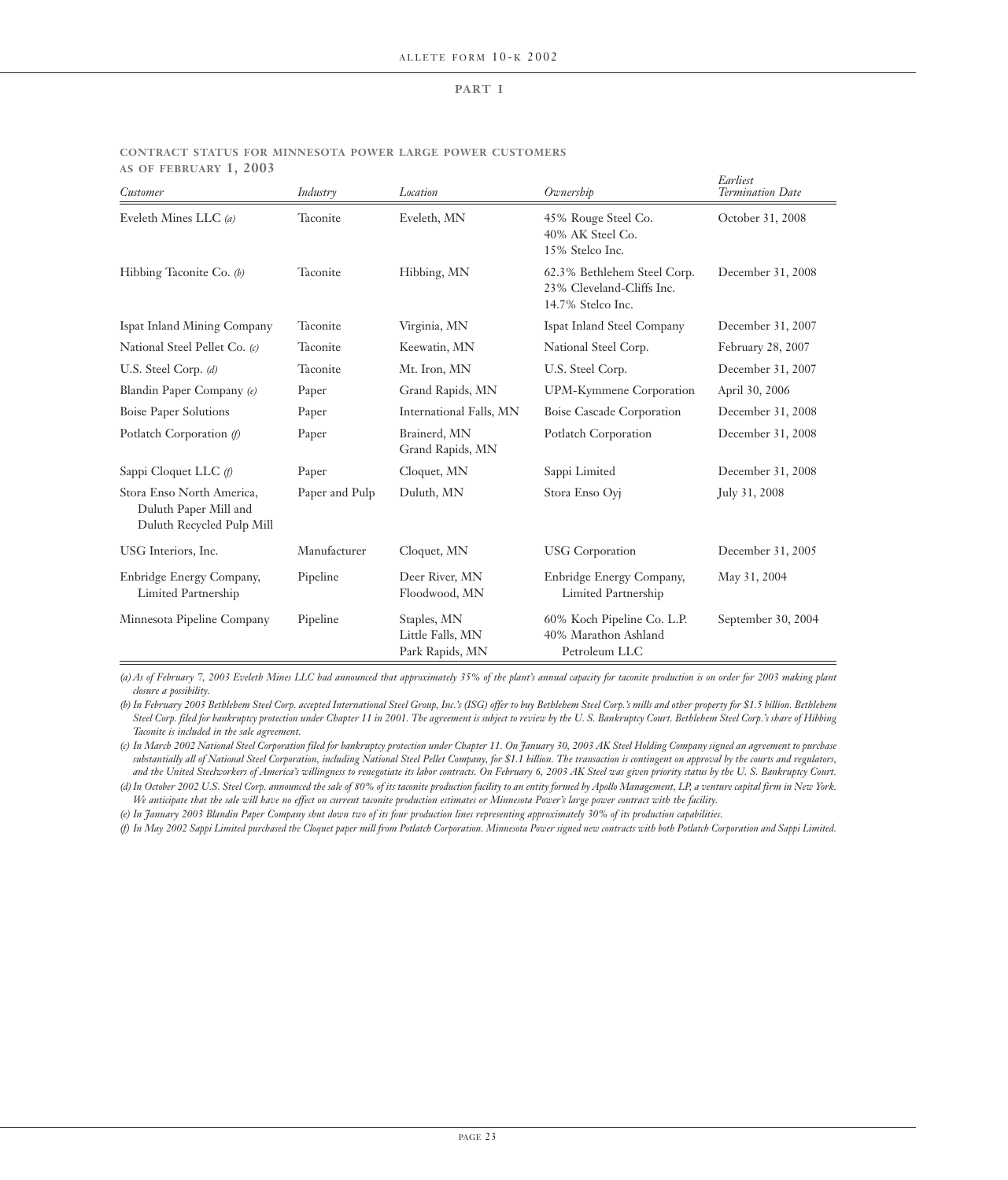#### *Utility Purchased Power*

Minnesota Power has contracts to purchase capacity and energy from various entities. The largest contract is with Square Butte. Under an agreement with Square Butte, expiring at the end of 2026, Minnesota Power is currently entitled to approximately 71% of the output of a 455-MW coal-fired generating unit located near Center, North Dakota. (See Note 13.)

In October 2000 Minnesota Power entered into a power purchase agreement with Great River Energy. Under this agreement, as amended in 2002, Minnesota Power purchases 240 MW beginning June 2001 until April 2003 and 80 MW from May 2003 to October 2003 from Lakefield Junction Station, a natural gas-fired peaking plant located in southern Minnesota.

#### *Fuel*

Minnesota Power purchases low-sulfur, sub-bituminous coal from the Powder River Basin coal field located in Montana. Coal consumption in 2002 for electric generation at Minnesota Power's Minnesota coal-fired generating stations was about 5.3 million tons. As of December 31, 2002 Minnesota Power had a coal inventory of about 635,000 tons. Minnesota Power has four coal supply agreements with various expiration dates extending through 2006. Under these agreements Minnesota Power has the tonnage flexibility to procure 70% to 100% of its total coal requirements. Minnesota Power will obtain coal in 2003 under these agreements and in the spot market. This mix of coal supply options allows Minnesota Power to manage market price and supply risk and to take advantage of favorable spot market prices. Although Minnesota Power is exploring future coal supply options, it believes that adequate supplies of lowsulfur, sub-bituminous coal will continue to be available.

The Burlington Northern and Santa Fe Railway Company transports coal by unit train from the Powder River Basin to Minnesota Power's generating stations. In 2001 Minnesota Power and Burlington Northern entered into a 10-year agreement under which Burlington Northern will ship all of Minnesota Power's coal.

#### **COAL DELIVERED TO MINNESOTA POWER**

| Year Ended December 31 | 2002    | 2001    | <b>2000</b> |
|------------------------|---------|---------|-------------|
| Average Price Per Ton  | \$21.48 | \$20.52 | \$21.19     |
| Average Price Per MBtu | \$1.19  | \$1.18  | \$1.16      |

The Square Butte generating unit operated by Minnkota Power burns North Dakota lignite coal supplied by BNI Coal, in accordance with the terms of a contract expiring in 2027. Square Butte's cost of lignite burned in 2002 was approximately 61 cents per MBtu. The lignite acreage that has been dedicated to Square Butte by BNI Coal is located on lands essentially all of which are under private control and presently leased by BNI Coal. This lignite supply is sufficient to provide the fuel for the anticipated useful life of the generating unit.

### *Nonregulated Generation and Power Marketing*

*Split Rock Energy.* Split Rock Energy LLC, is a joint venture of Minnesota Power and Great River Energy. Great River Energy is a consumer-owned generation and transmission cooperative and is Minnesota's second largest utility in terms of generating capacity. The joint venture combines the two companies' power supply capabilities and customer loads for power pool operations and generation outage protection. Ownership of generation assets and current customer supply arrangements have not changed for either company. Split Rock Energy has access to members' resources, assets and financial support. Split Rock Energy provides power marketing, energy sourcing and risk management services to both Minnesota Power and Great River Energy. Split Rock Energy's risk management policies are consistent with Minnesota Power's. In a volatile wholesale marketplace, Split Rock Energy mitigates marketplace risk while creating additional marketing opportunities for both Minnesota Power and Great River Energy.

*Taconite Harbor*. In 2002 we restarted the Taconite Harbor generating facilities. The generation output is primarily being sold in the wholesale market and is allocated in limited circumstances to Minnesota Power's utility customers.

*Kendall County.* In September 1999 Rainy River Energy entered into an amended 15-year power purchase agreement (Kendall County) with a company that was subsequently purchased by NRG Energy, an independent power producer. The Kendall County agreement includes the purchase of the output of one entire unit (approximately 275 MW) of a four unit (approximately 1,100 MW) natural gas-fired combined cycle generation facility located near Chicago, Illinois. Construction of the generation facility began in 2000 and was completed in 2002. Rainy River Energy's obligation to pay fixed capacity related charges began May 1, 2002. We currently have two long-term forward capacity and energy contracts related to generation obtained through the Kendall County agreement. Each is for 50 MW with one having a 10 year term and the other a 15-year term. Our strategy is to sell a significant portion of the remaining nonregulated generation through long-term contracts of various durations. Any balance will be sold in the spot market through shortterm agreements.

*Other*. In 2002 Minnesota Power canceled plans to construct a 225-MW combined-heat-and-power facility in Grand Rapids, Minnesota, because its cost was too high. Minnesota Power also indefinitely delayed plans to build a \$70 million 160-MW natural gas-fired electric generating facility in Superior, Wisconsin, due to lack of growth in the region and the unsettled nature of both the economy and wholesale power markets. As a result of this indefinite delay, ALLETE's 2002 earnings included a \$5.5 million charge.

In 2002 the Company sold 1.2 million MWh of nonregulated generation (0.2 million in both 2001 and 2000).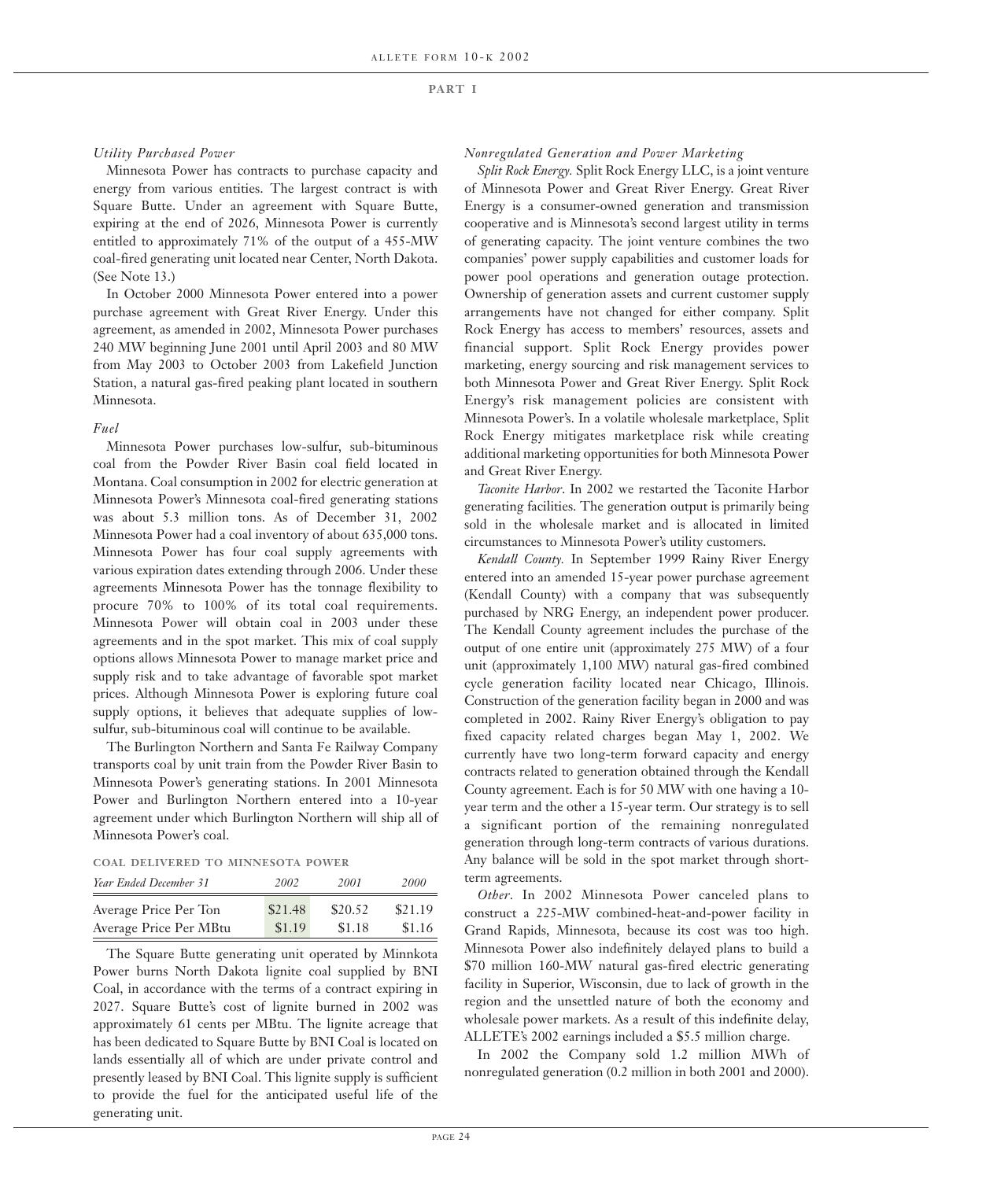#### *Regulatory Issues*

We are exempt from regulation under the Public Utility Holding Company Act of 1935, except as to Section 9(a)(2) which relates to acquisition of securities of public utility companies.

We are subject to the jurisdiction of various regulatory authorities. The MPUC has regulatory authority over Minnesota Power's service area in Minnesota, retail rates, retail services, issuance of securities and other matters. The FERC has jurisdiction over the licensing of hydroelectric projects, the establishment of rates and charges for the sale of electricity for resale and transmission of electricity in interstate commerce, and certain accounting and record keeping practices. The PSCW has regulatory authority over the retail sales of electricity, water and gas by SWL&P. The MPUC, FERC and PSCW had regulatory authority over 25%, 3% and 3%, respectively, of our 2002 consolidated operating revenue.

*Electric Rates*. Minnesota Power has historically designed its electric service rates based on cost of service studies under which allocations are made to the various classes of customers. Nearly all retail sales include billing adjustment clauses which adjust electric service rates for changes in the cost of fuel and purchased energy, and recovery of current and deferred CIP expenditures.

In addition to Large Power Customer contracts, Minnesota Power also has contracts with large industrial and commercial customers with monthly demands of more than 2 MW but less than 10 MW of capacity. The terms of these contracts vary depending upon the customer's demand for power and the cost of extending Minnesota Power's facilities to provide electric service.

Minnesota Power requires that all large industrial and commercial customers under contract specify the date when power is first required, and thereafter the customer is billed monthly for at least the minimum power for which they contracted. These conditions are part of all contracts covering power to be supplied to new large industrial and commercial customers and to current customers as their contracts expire or are amended. All rates and other contract terms are subject to approval by appropriate regulatory authorities.

*Federal Energy Regulatory Commission*. The FERC has jurisdiction over our wholesale electric service and operations. Minnesota Power's hydroelectric facilities, which are located in Minnesota, are licensed by the FERC. (See Environmental Matters − Water.)

Minnesota Power has long-term contracts with 16 Minnesota municipalities receiving wholesale electric service. Two contracts are for service through 2005, while the other 14 are for service through at least 2007. All contracts limit FERC rate increases on a cumulative basis. In 2002 municipal customers purchased 715,000 MWh from Minnesota Power.

In February 2001 Minnesota Power and SWL&P became members of the MISO pursuant to FERC's Order No. 2000 and Wisconsin state law. Minnesota Power and SWL&P retain ownership of their respective transmission assets and control area functions, but now operate their transmission network under the regional operational control of the MISO and take and provide transmission service under the MISO open access transmission tariff. In December 2001 FERC approved the MISO as the nation's first regional transmission organization (RTO) under Order No. 2000 criteria, noting that it believes the MISO will benefit the public interest by enhancing the reliability of the Midwest electric grid and facilitating and enhancing wholesale competition. The MISO will accomplish this primarily through standardization of rates, terms and conditions of transmission service over a broad region encompassing all or parts of 20 states and one Canadian province, and over 120,000 MW of generating capacity. MISO operations were phased in during the first half of 2002.

The FERC is currently developing rules for a standard market design intended to further define the functions and transmission tariff of the MISO and other regional transmission providers. The MISO has filed proposed energy market rules with FERC for day-ahead and real time energy markets and financial transmission rights. The MISO has requested assurances from FERC that all start-up costs will be recoverable from market participants.

Minnesota Power also participates in MAPP, a power pool operating in parts of eight states in the Upper Midwest and in three provinces in Canada. MAPP functions include a regional reliability council that maintains generation reserve sharing requirements and a wholesale power and energy market committee.

*Minnesota Public Utilities Commission*. Minnesota Power's retail rates are based on a 1994 MPUC retail rate order that allows for an 11.6% return on common equity dedicated to utility plant.

Minnesota requires investor owned electric utilities to spend a minimum of 1.5% of gross annual retail electric revenue on CIP each year. These investments are recovered from retail customers through a billing adjustment and amounts included in retail base rates. The MPUC allows utilities to accumulate, in a deferred account for future recovery, all CIP expenditures as well as a carrying charge on the deferred account balance. Minnesota Power's 2000/2001 CIP investment goal was \$2.7 million each year with actual spending at \$1.9 million and \$2.6 million, respectively. Minnesota Power's 2002/2003 CIP investment goal is \$2.9 million each year. During 2002 Minnesota Power invested \$4.0 million which satisfied current spending requirements and all prior years' spending shortfalls.

*Public Service Commission of Wisconsin*. SWL&P's current retail rates are based on a September 2001 PSCW retail rate order that allows for a 12.25% return on common equity.

In May 2002 SWL&P filed an application with the PSCW for authority to increase retail utility rates 4.5%. This average increase is comprised of a 6.8% increase in gas rates, a 19.2% increase in water rates and no change in electric rates. The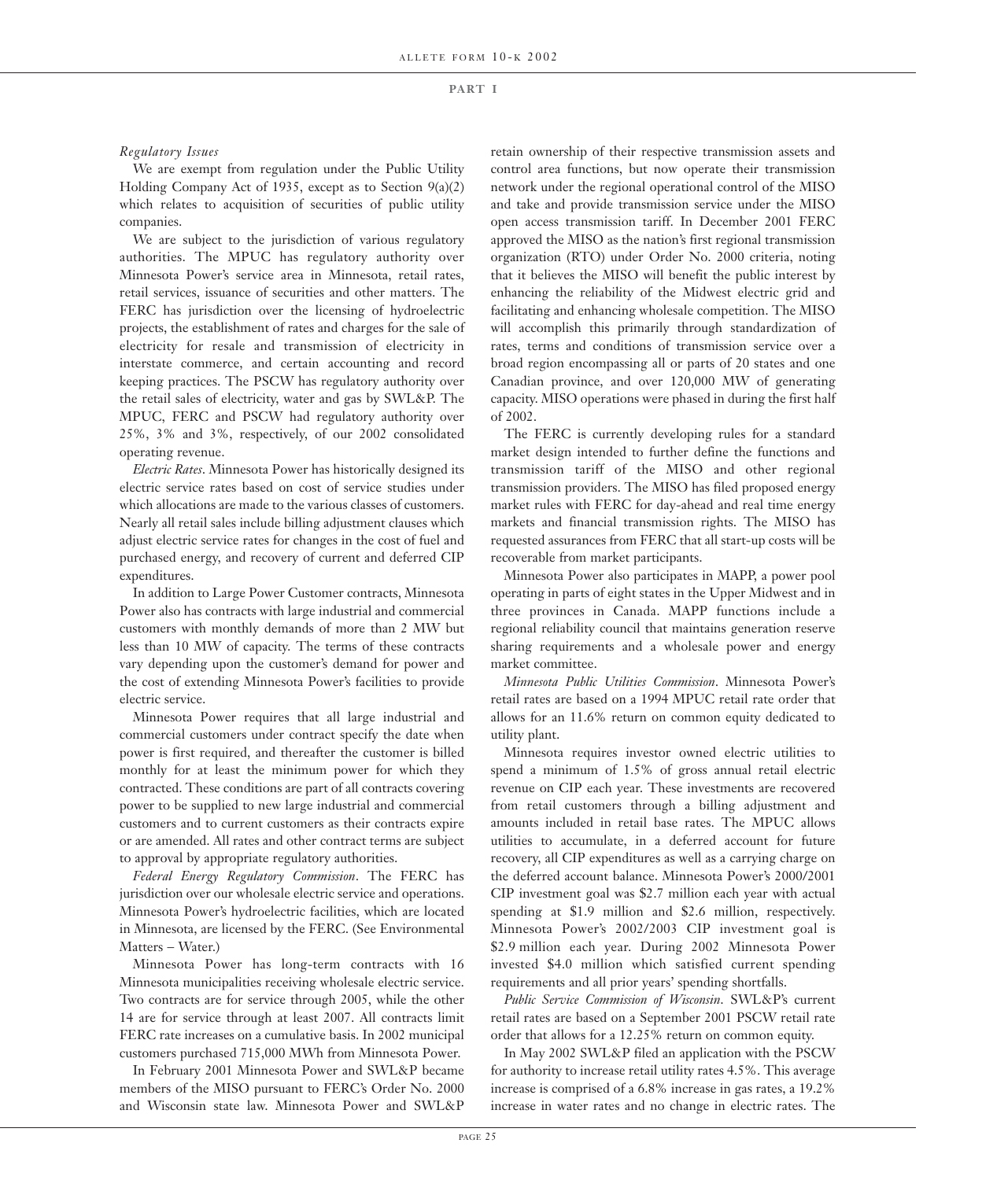proposed increases are due in part to the completion of construction projects that added a second gas supply line into Superior, Wisconsin, and replaced an aging well system in the water utility. SWL&P is requesting a 12.25% return on common equity. Hearings have been held and a final order is expected in the spring of 2003.

Minnesota Power, the American Transmission Company (ATC) and Wisconsin Public Service Corporation, filed new cost estimates with the PSCW estimating that the Wausauto-Duluth electric transmission line will cost \$396 million. When it was proposed, the line had been projected to cost about \$215 million. The increased costs for the 220-mile, 345-kV line are attributable to higher prices for construction materials, increased payments to landowners, more aggressive environmental safeguards and a different estimating system used by ATC. Despite the cost increase, Minnesota Power and transmission planners throughout the region believe the transmission line is necessary. Minnesota Power will be actively involved in the permitting and construction activities; however, it does not intend to finance nor own the proposed line.

The PSCW must approve the ownership, control and operation of any affiliated wholesale nonregulated generating plants in Wisconsin. (See Wholesale Electric Sales.)

#### *Competition*

*Industry Restructuring*. State and federal efforts to restructure the electric utility industry have slowed amid concerns fueled by California's retail competition experience and Enron Corp.'s collapse, among others. At the wholesale level, the FERC is in the midst of a major rulemaking called Standard Market Design (SMD). Once implemented, SMD should facilitate wholesale transactions by improving the functionality of the wholesale electric transmission market.

New federal legislation has been proposed that, among other things and in concert with the FERC's efforts, aims to maintain reliability, assures adequate energy supply and addresses wholesale price volatility while encouraging wholesale competition. Legislation or regulation that initiates a process which may lead to retail customer choice of their electric service provider currently lacks momentum in both Minnesota and Wisconsin. Federal and state legislative and regulatory activity, as well as the actions of competitors, affect the way Minnesota Power strategically plans for its future. We cannot predict the timing or substance of any future legislation or regulation.

#### *Franchises*

Minnesota Power holds franchises to construct and maintain an electric distribution and transmission system in 90 cities and towns located within its electric service territory. SWL&P holds similar franchises for electric, natural gas and/or water systems in 15 cities and towns within its service territory. The remaining cities and towns served do not require a franchise to operate within their boundaries. Our exclusive service territories are established by state regulatory agencies.

#### *Environmental Matters*

Certain businesses included in our Energy Services segment are subject to regulation by various federal, state and local authorities of air quality, water quality, solid wastes and other environmental matters. We consider these businesses to be in substantial compliance with those environmental regulations currently applicable to their operations and believe all necessary permits to conduct such operations have been obtained. Environmental laws and regulations are constantly evolving. Due to their uncertainty, the character, scope and ultimate costs of emerging environmental compliance requirements cannot be estimated.

*Air.* Minnesota Power's generating facilities in Minnesota burn mainly low-sulfur western sub-bituminous coal and Square Butte, located in North Dakota, burns lignite coal. All of these facilities are equipped with pollution control equipment such as scrubbers, baghouses or electrostatic precipitators. The federal Clean Air Act Amendments of 1990 (Clean Air Act) created emission allowances for sulfur dioxide. Each allowance is an authorization to emit one ton of sulfur dioxide, and each utility must have sufficient allowances to cover its annual emissions. Sulfur dioxide emission requirements are currently being met by all of Minnesota Power's generating facilities. Most Minnesota Power facilities have surplus allowances. Taconite Harbor expects to meet its sulfur dioxide requirements by annually purchasing allowances, since it receives no allowance allocation. Square Butte anticipates meeting its sulfur dioxide requirements through increased use of existing scrubbers and by annually purchasing additional allowances as necessary.

In accordance with the Clean Air Act, the EPA has established nitrogen oxide limitations for electric generating units. To meet nitrogen oxide limitations, Minnesota Power installed advanced low-emission burner technology and associated control equipment to operate the Boswell and Laskin facilities at or below the compliance emission limits. Nitrogen oxide limitations at Square Butte are being met by combustion tuning.

Minnesota Power has obtained all necessary Title V air operating permits from the MPCA for its applicable facilities to conduct electric operations.

In December 2000 the EPA announced its decision to regulate mercury emissions from coal and oil-fired power plants under Section 112 of the Clean Air Act. Section 112 will require all such power plants in the United States to adhere to the EPA maximum achievable control technology (MACT) standards for mercury. Final regulations defining control requirements are planned for December 2004. Cost estimates would be premature at this time.

In May 2002 Minnesota Power received and subsequently responded to a third request from the EPA, under Section 114 of the Clean Air Act, seeking additional information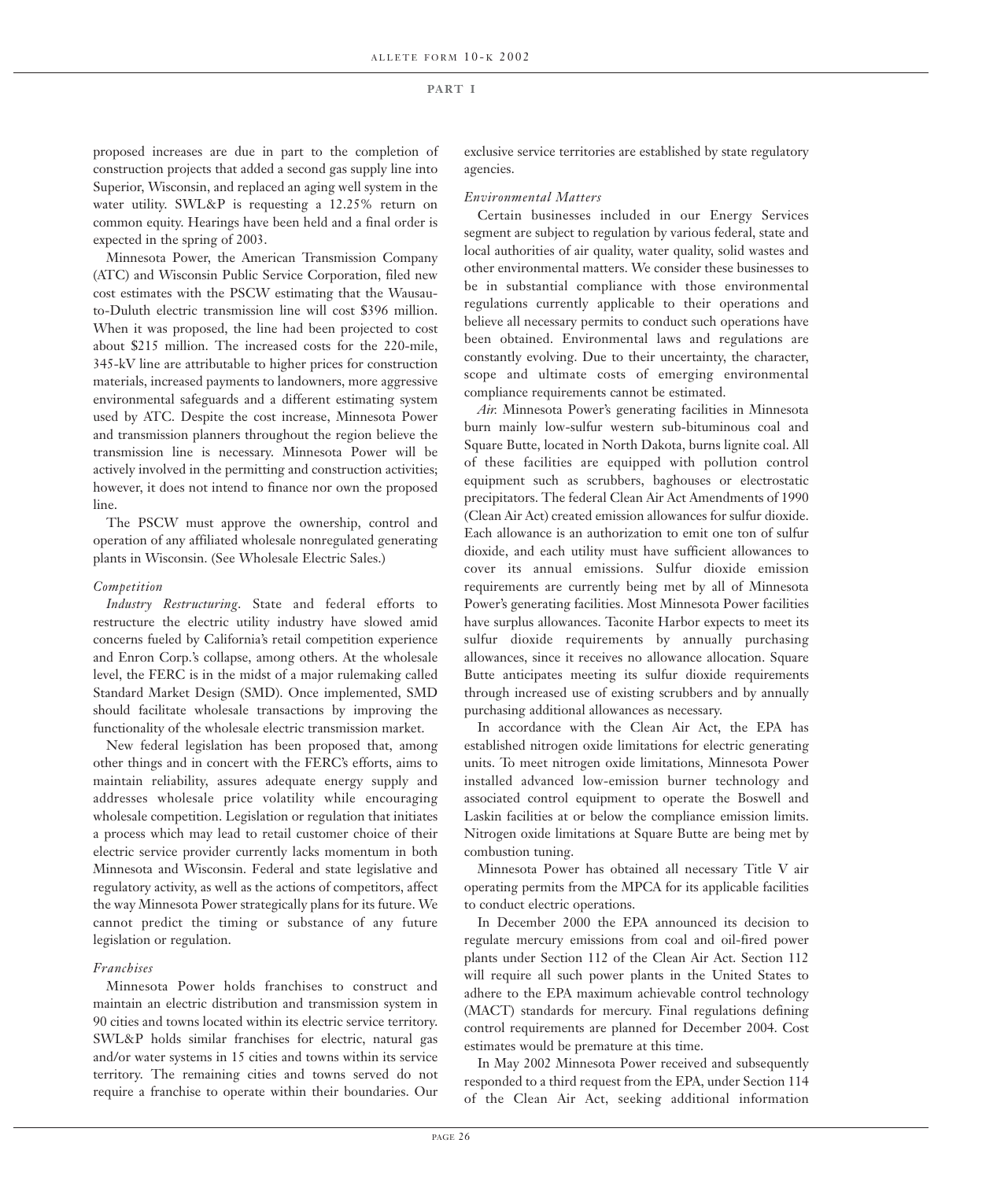regarding capital expenditures at all of its coal-fired generating stations. This action is part of an industry-wide investigation assessing compliance with the New Source Review and the New Source Performance Standards (emissions standards that apply to new and changed units) of the Clean Air Act at electric generating stations. We are unable to predict whether the EPA will take any action on this matter or whether Minnesota Power will be required to incur any costs as a result.

In December 2002 the EPA issued changes to the existing New Source Review rules. These changes are not expected to result in any significant additional costs to Minnesota Power. The EPA also proposed changes clarifying application of certain sections of the New Source Review rules. Minnesota Power is evaluating the proposal. After taking comments in early 2003, the EPA plans to go through a new rule making process over the next one to two years.

In June 2002 Minnkota Power, the operator of Square Butte, received a Notice of Violation from the EPA regarding alleged New Source Review violations at the M.R. Young Station which includes the Square Butte generating unit. The EPA claims certain capital projects completed by Minnkota Power should have gone through the New Source Review process potentially resulting in new air permit operating conditions. The Company is unable to predict the outcome of this matter or the magnitude of costs should additional pollution controls be required. Minnesota Power is obligated to pay its pro rata share of Square Butte's costs based on Minnesota Power's entitlement to the Square Butte generating unit's output. (See Note 13.)

*Water*. The Federal Water Pollution Control Act of 1972 (FWPCA), as amended by the Clean Water Act of 1977 and the Water Quality Act of 1987, established the National Pollutant Discharge Elimination System (NPDES) permit program. The FWPCA requires NPDES permits to be obtained from the EPA (or, when delegated, from individual state pollution control agencies) for any wastewater discharged into navigable waters. Minnesota Power has obtained all necessary NPDES permits, including NPDES storm water permits for applicable facilities, to conduct its electric operations.

Minnesota Power holds FERC licenses authorizing the ownership and operation of seven hydroelectric generating projects with a total generating capacity of about 115 MW. In June 1996 Minnesota Power filed in the U.S. Court of Appeals for the District of Columbia Circuit a petition for review of the license as issued by the FERC for Minnesota Power's St. Louis River Hydro Project. Separate petitions for review were also filed by the U.S. Department of the Interior and the Fond du Lac Band of Lake Superior Chippewa (Fond du Lac Band), two intervenors in the licensing proceedings. The court consolidated the three petitions for review and suspended the briefing schedule while Minnesota Power and the Fond du Lac Band negotiate the reasonable fee for use of tribal lands as mandated by the new license. Both parties informed the court that these negotiations may resolve other disputed issues, and they are obligated to report periodically to the court the status of these discussions. Beginning in 1996, and most recently in January 2002, Minnesota Power filed requests with the FERC for extensions of time to comply with certain plans and studies required by the license that might conflict with the settlement discussions. The Fond du Lac Band and Minnesota Power have reached a confidential settlement agreement for the St. Louis River Hydro Project and have included the U.S. Department of the Interior in the settlement process in an effort to achieve a comprehensive agreement with all intervening parties to the project license. Any final settlement must be approved by the FERC, who would then amend the project license in accordance with the settlement agreement.

*Solid and Hazardous Waste*. The Resource Conservation and Recovery Act of 1976 regulates the management and disposal of solid wastes and hazardous wastes. As a result of this legislation, the EPA has promulgated various hazardous waste rules. Minnesota Power is required to notify the EPA of hazardous waste activity and routinely submits the necessary annual reports to the EPA. The MPCA and the Wisconsin Department of Natural Resources (WDNR) are responsible for administering solid and hazardous waste rules on the state level with oversight by the EPA.

During 2002 Minnesota Power constructed a dry ash disposal landfill to handle ash generated from Taconite Harbor. The landfill cost approximately \$800,000.

In response to EPA Region V's request for utilities to participate in the Great Lakes Initiative by voluntarily removing remaining polychlorinated biphenyl (PCB) inventories, Minnesota Power has scheduled replacement of PCB-contaminated oil by the end of 2004. The total cost is expected to be about \$2.0 million of which \$1.3 million was spent through December 31, 2002.

In May 2001 SWL&P received notice from the WDNR that the City of Superior had found soil contamination on property adjoining a former Manufactured Gas Plant (MGP) site owned and operated by SWL&P's predecessors from 1889 to 1904. The WDNR requested an environmental investigation be initiated. The WDNR also issued SWL&P a Responsible Party letter in February 2002 to initiate tracking of the project in the WDNR database so that progress can be monitored. The environmental investigation is underway and the Company is unable to predict the outcome of this matter at this time.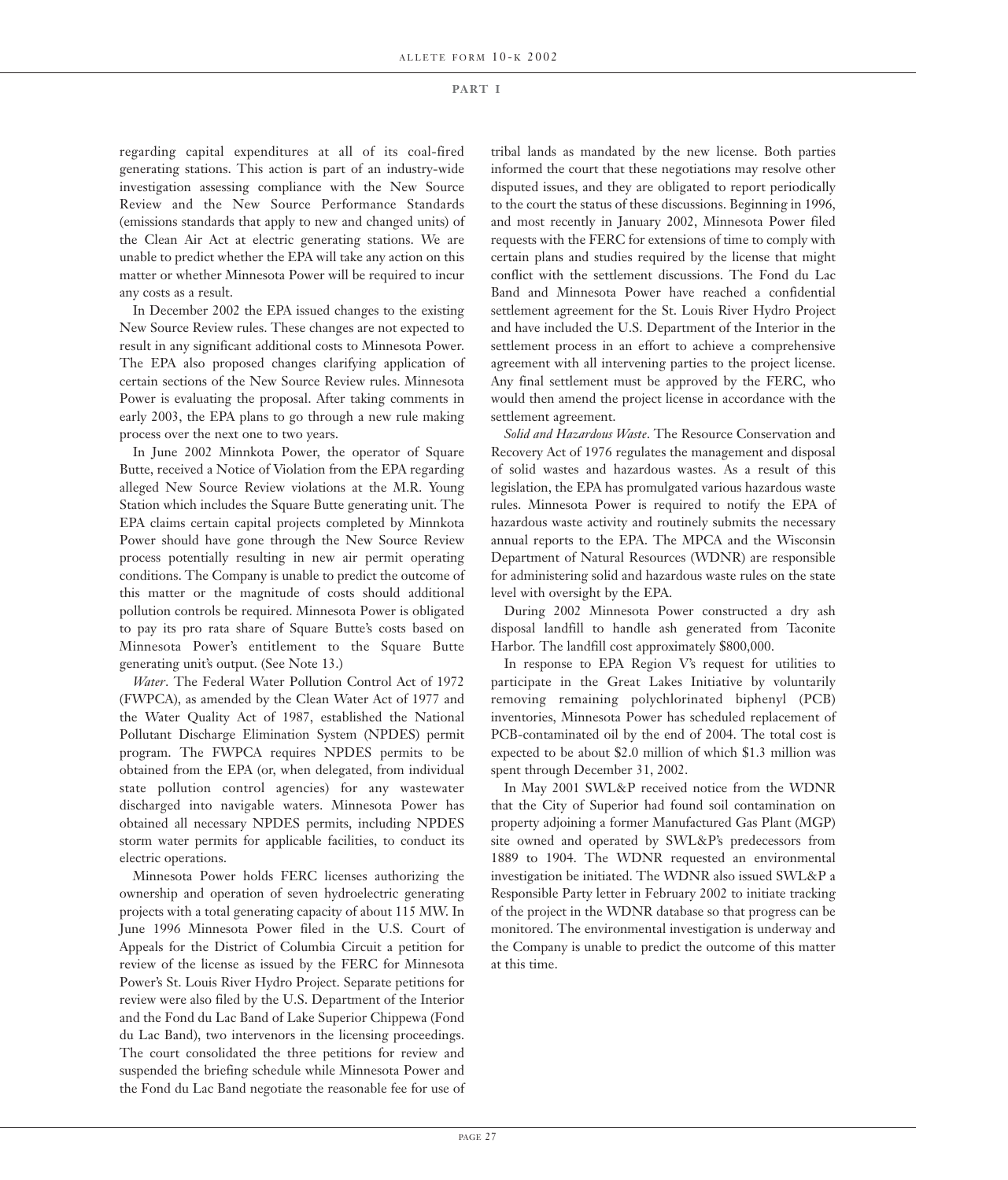#### **AUTOMOTIVE SERVICES**

Automotive Services includes several subsidiaries that are integral parts of the vehicle redistribution business. Automotive Services plans to grow through increased sales at existing businesses, selective acquisitions in both wholesale and total loss vehicle auction facilities, integration of total loss vehicle services at certain wholesale vehicle auction facilities and expansion of services to customers. The discussion below summarizes the major businesses we include in Automotive Services. Statistical information is presented as of December 31, 2002 unless otherwise indicated. All subsidiaries are wholly owned unless otherwise specifically indicated.

*ADESA* is the second largest wholesale vehicle auction network in North America. Headquartered in Indianapolis, Indiana, ADESA owns (or leases) and operates 52 wholesale vehicle auction facilities in the United States and Canada through which used cars and other vehicles are sold to franchised automobile dealers and licensed used car dealers. Initiated in 2002, ADESA holds auctions in Mexico City, Mexico, in partnership with Ford Motor Company at Ford's facilities. Sellers at ADESA's auctions include domestic and foreign auto manufacturers, car dealers, automotive fleet/lease companies, banks and finance companies. During the sales process, ADESA does not typically take title to vehicles.

The table on the next page lists the wholesale vehicle auctions owned or leased by ADESA. Each auction is a multilane, drive-through facility, and has additional buildings for reconditioning, registration, maintenance, bodywork, and other ancillary and administrative services. Each auction also has secure parking areas to store vehicles for auction.

New facilities are under construction in Atlanta, Georgia; Long Island, New York; and Edmonton, Alberta. The new facility in Long Island is a greenfield (a newly constructed facility in a new market), while the new facilities in Atlanta and Edmonton will replace aging facilities that are too small to efficiently serve our growing customer demand. All three are expected to open in 2003.

*ADESA Impact* in the U.S. and *Impact Auto* in Canada, collectively ADESA Impact, represent the third largest total loss vehicle service business in North America. They provide total loss vehicle auction services to the property and casualty insurance industry, and vehicle leasing and rental car companies. Buyers reclaim and recycle total loss vehicles. ADESA Impact provides total loss vehicle claim services such as vehicle appraisals, inspections, evaluations, titling and settlement administration to its clients. Auto imaging, Internet bidding and vehicle enhancement services are provided through an array of total loss management programs. ADESA Impact has 25 total loss auction facilities in the United States and Canada. United States operations are headquartered in Indianapolis, Indiana, and Canadian operations are headquartered in Toronto, Ontario.

*ComSearch* provides professional claim outsourcing services to the property and casualty insurance industry and is the nation's largest automobile recycled part locating service, processing over 100,000 part searches a month. Our locating service has over 2,300 customers. ComSearch's services complement ADESA Impact's business. ComSearch is headquartered in Warren, Rhode Island.

*AFC* provides inventory financing for automobile dealers who purchase vehicles from ADESA auctions, independent auctions, other auction chains and outside sources. AFC is headquartered in Indianapolis, Indiana, and, as of February 1, 2003, has 81 loan production offices at or near auto auctions across North America. These offices provide qualified dealers credit to purchase vehicles at any of the 500 plus auctions and other outside sources approved by AFC. AFC's computerbased system follows each loan from origination to payoff and allows AFC to better manage its business, while expediting services through its branch network to 17,000 registered dealers.

*PAR*, which is doing business as PAR North America, provides customized vehicle remarketing services to various companies such as banks, non-prime finance companies, captive finance, leasing companies, commercial fleets and rental car companies throughout the United States. PAR's services include nationwide repossessions, remarketing, preand post-term lease-end management, 50-state titling services and Canadian registrations turned to U.S. titles. PAR offers its telemarketing service through its affiliate company, EndTrust. PAR has its headquarters in Carmel, Indiana.

*AutoVIN* provides technology-enabled vehicle inspection services and inventory auditing to the automotive industry and the industry's secured lenders. AutoVIN's services include vehicle condition reporting, inventory verification auditing, program compliance auditing and facility inspection.

#### *Competition*

In the wholesale vehicle market, ADESA competes with Manheim Auctions, a subsidiary of Cox Enterprises, Inc., as well as several smaller chains of auctions, and independent auctions some of which are affiliated through their membership in an industry organization named ServNet®. Due to ADESA's national presence, competition is strongest with Manheim for the supply of vehicles from the national level accounts such as manufacturers, fleet/lease companies, banks and finance companies. Although the supply of these vehicles is dispersed among all of the auctions in the wholesale vehicle market, ADESA competes most heavily with the independent auctions (as well as Manheim and all others in the market) for the supply of vehicles from both the franchised used car dealers and the independent used car dealers. Due to the increased acceptance of e-business as a standard business practice, new competition has arisen over the years from Internet-based companies and our own customers who supply vehicles for auction. ADESA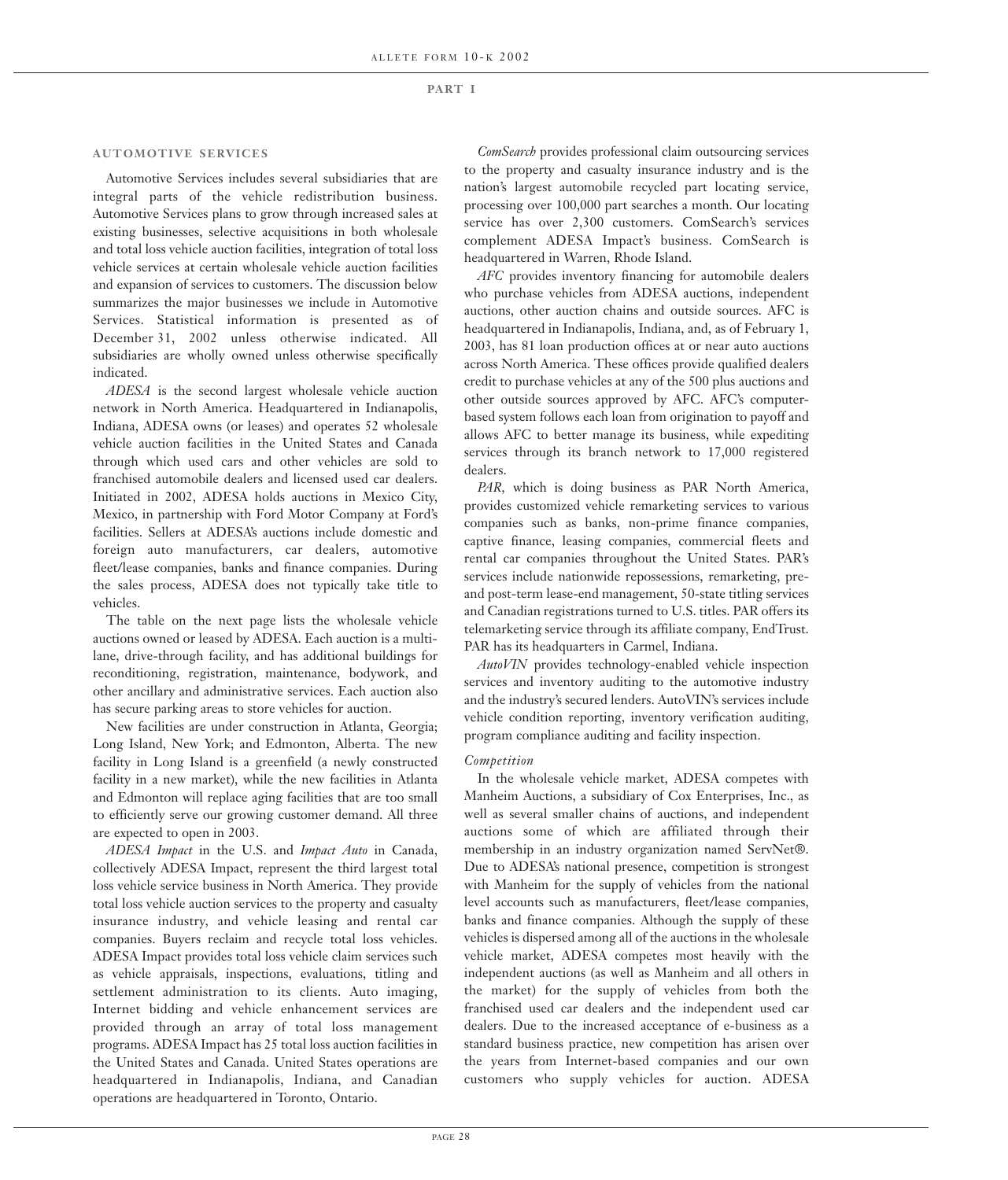| ---------- |  |
|------------|--|
|------------|--|

| ADESA AUCTIONS (a)               | City                                                     | State/<br>Province        | Year<br><i>Operations</i><br>Commenced | Number of<br>Auction<br>Lanes |  |
|----------------------------------|----------------------------------------------------------|---------------------------|----------------------------------------|-------------------------------|--|
|                                  |                                                          |                           |                                        |                               |  |
| <b>United States</b>             |                                                          |                           |                                        |                               |  |
| ADESA Birmingham                 | Moody                                                    | Alabama                   | 1987                                   | 10                            |  |
| <b>ADESA</b> Phoenix             | Chandler                                                 | Arizona                   | 1988                                   | 12                            |  |
|                                  | North Little Rock<br>ADESA Little Rock $(b)$<br>Arkansas |                           | 1984                                   | 10                            |  |
| <b>ADESA</b> Los Angeles         | Mira Loma                                                | California                | 2000                                   | 6                             |  |
| <b>ADESA</b> Sacramento          | Sacramento                                               | California                | 1997                                   | 5                             |  |
| <b>ADESA</b> San Diego           | San Diego                                                | California                | 1982                                   | 6                             |  |
| ADESA Golden Gate (b)            | Tracy                                                    | California                | 2002                                   | 12                            |  |
| <b>ADESA</b> Colorado Springs    | Colorado Springs                                         | Colorado                  | 1982                                   | 5                             |  |
| ADESA Clearwater $(b)$           | Clearwater                                               | Florida                   | 1972                                   | $\overline{4}$                |  |
| ADESA Jacksonville               | Jacksonville                                             | Florida                   | 1996                                   | 6                             |  |
| ADESA Ocala (c)                  | Ocala                                                    | Florida                   | 1996                                   | 5                             |  |
| ADESA Orlando-Sanford            | Sanford                                                  | Florida                   | 1987                                   | 8                             |  |
| ADESA Tampa                      | Tampa                                                    | Florida                   | 1989                                   | 8                             |  |
| ADESA Atlanta                    | Newnan                                                   | Georgia                   | 1986                                   | 6                             |  |
| ADESA Southern Indiana           | Edinburgh                                                | Indiana                   | 1997                                   | $\overline{\mathbf{3}}$       |  |
| ADESA Indianapolis               | Plainfield                                               | Indiana                   | 1983                                   | 10                            |  |
| <b>ADESA Des Moines</b>          | Grimes                                                   | Iowa                      | 1967                                   | 5                             |  |
| <b>ADESA</b> Lexington           | Lexington                                                | Kentucky                  | 1982                                   | 6                             |  |
| ADESA Ark-La-Tex                 | Shreveport                                               | Louisiana                 | 1979                                   | 5                             |  |
| <b>ADESA</b> Concord             | Acton                                                    | Massachusetts             | 1947                                   | 5                             |  |
| ADESA Boston $(b)$               | Framingham                                               | Massachusetts             | 1995                                   | 11                            |  |
| <b>ADESA</b> Lansing             | Dimondale                                                | Michigan                  | 1976                                   | 5                             |  |
| ADESA St. Louis                  | Barnhart                                                 | Missouri                  | 1987                                   | $\overline{\mathbf{3}}$       |  |
| <b>ADESA Kansas City</b>         | Lee's Summit                                             | Missouri                  | 1963                                   | $\overline{7}$                |  |
| <b>ADESA New Jersey</b>          | Manville                                                 | New Jersey                | 1996                                   | 8                             |  |
| ADESA Buffalo                    | Akron                                                    | New York                  | 1992                                   | 10                            |  |
| ADESA Charlotte (b)              | Charlotte                                                | North Carolina            | 1994                                   | 10                            |  |
| ADESA Cincinnati/Dayton          | Franklin                                                 | Ohio                      | 1986                                   | 8                             |  |
| ADESA Cleveland (b)              | Northfield                                               | Ohio                      | 1994                                   | 8                             |  |
| <b>ADESA</b> Tulsa               | Tulsa                                                    | Oklahoma                  | 1987                                   | 6                             |  |
|                                  | Mercer                                                   |                           | 1971                                   | 8                             |  |
| <b>ADESA</b> Pittsburgh          |                                                          | Pennsylvania<br>Tennessee | 1984                                   | 6                             |  |
| ADESA Knoxville (b)              | Lenoir City                                              | Tennessee                 | 1990                                   |                               |  |
| <b>ADESA</b> Memphis             | Memphis                                                  | Texas                     |                                        | 6                             |  |
| ADESA Austin $\langle b \rangle$ | Austin                                                   |                           | 1990                                   | 6                             |  |
| <b>ADESA Houston</b>             | Houston                                                  | <b>Texas</b>              | 1995                                   | 8                             |  |
| <b>ADESA Dallas</b>              | Mesquite                                                 | Texas                     | 1990                                   | 8                             |  |
| ADESA San Antonio                | San Antonio                                              | Texas                     | 1989                                   | 8                             |  |
| <b>ADESA</b> Seattle             | Auburn                                                   | Washington                | 1984                                   | $\overline{4}$                |  |
| <b>ADESA</b> Wisconsin           | Portage                                                  | Wisconsin                 | 1984                                   | 5                             |  |
| Canada                           |                                                          |                           |                                        |                               |  |
| <b>ADESA</b> Calgary             | Airdrie                                                  | Alberta                   | 2000                                   | 4                             |  |
| ADESA Edmonton $(b)$             | Edmonton                                                 | Alberta                   | 1988                                   | $\overline{\mathbf{3}}$       |  |
| ADESA Vancouver (b)              | Richmond                                                 | <b>British Columbia</b>   | 2002                                   | $\overline{7}$                |  |
| CAG Vancouver $(b)$              | Surrey                                                   | British Columbia          | 1986                                   | $\overline{c}$                |  |
| <b>ADESA</b> Winnipeg            | Winnipeg                                                 | Manitoba                  | 1987                                   | $\overline{4}$                |  |
| <b>ADESA</b> Moncton             | Moncton                                                  | New Brunswick             | 1987                                   | $\overline{c}$                |  |
| ADESA St. John's (b)             | St. John's                                               | Newfoundland              | 1994                                   | $\mathbf{1}$                  |  |
| ADESA Halifax                    | Enfield                                                  | Nova Scotia               | 1993                                   | 5                             |  |
| ADESA Kitchener                  | Ayr                                                      | Ontario                   | 1988                                   | $\overline{4}$                |  |
| <b>ADESA</b> Toronto             | Brampton                                                 | Ontario                   | 1987                                   | 8                             |  |
| ADESA Ottawa                     | Vars                                                     | Ontario                   | 1990                                   | 5                             |  |
| <b>ADESA</b> Montreal            | St. Eustache                                             | Quebec                    | 1974                                   | 12                            |  |
| ADESA Saskatoon (b)              | Saskatoon                                                | Saskatchewan              | 1980                                   | $\overline{2}$                |  |

*(a) Initiated in 2002, ADESA holds auctions in Mexico City, Mexico in partnership with Ford Motor Company at Ford's facilities.*

*(b) Leased auction facilities. (See Note 13.)*

*(c) ADESA owns 51% of this auction business.*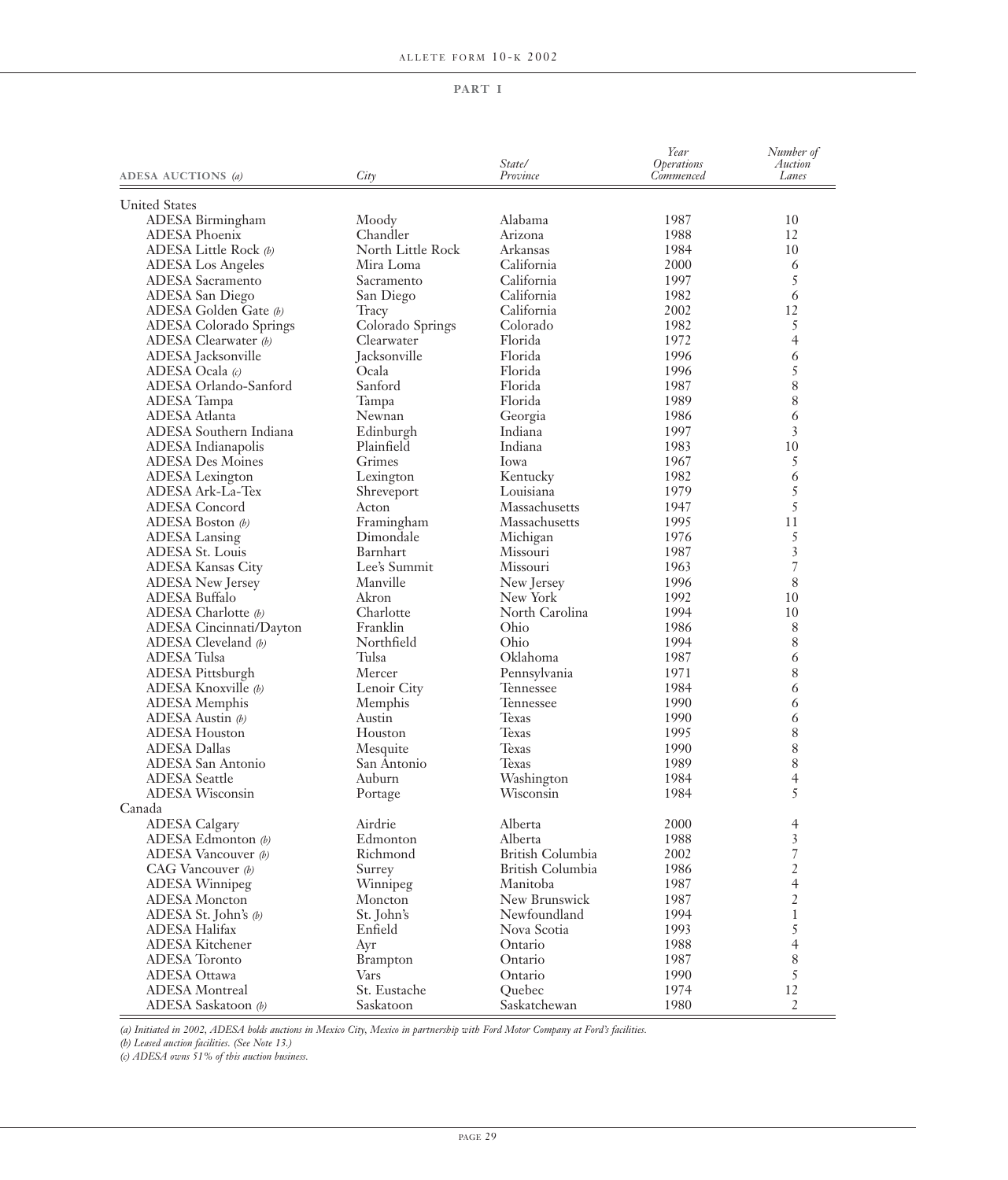competes for these customers by attempting to attract a large number of dealers to purchase vehicles, which ensures competitive prices and supports the volume of vehicles auctioned. ADESA is also competitive by providing a full range of automotive services, including dealer inventory financing, reconditioning services that prepare vehicles for auction and processing of sales transactions.

Other factors affect the competition for supply of vehicles sold at auction. The rental car market has yet to re-fleet up to levels prior to September 11, 2001, and manufacturer incentives on new vehicles temporarily, but significantly, disrupted the price spreads between new and used vehicles. During most of 2002 and into 2003 aggressive financing incentives offered by vehicle manufacturers have lowered the cost of owning a new vehicle, which, in turn, has depressed prices for late-model used vehicles. This reduced the number of vehicles sold at auctions because car dealers restocked their inventories from the increased volume of late-model vehicles traded in for new vehicles, and sellers at auction tended to hold their vehicles rather than immediately accept the lower prices. Vehicle manufacturers have also begun to offer their end-of-term lease vehicles and other program vehicles for sale online electronically prior to the vehicles being offered for sale at a physical auction location. As a result, there has been a negative effect on the value and quantity of the vehicles that are offered for sale at ADESA auction facilities.

ADESA utilizes e-commerce as another component in its array of services. Dealers are provided training on how to use online products, including the purchase of vehicles online. The dealers can also access auction runlists and other market report information offered on ADESA's website, www.adesa.com. ADESA believes it has a competitive advantage in a small but growing segment of the used vehicle market combining online services with auction facilities and knowledgeable auction personnel located across North America.

AFC is the largest provider of dealer floorplan financing to independent automobile dealers in North America. AFC's competition includes other specialty lenders, banks and other financial institutions. AFC has distinguished itself from its competitors by convenience of payment, quality of service and scope of services offered.

PAR provides customized remarketing services throughout North America. Although other providers are larger in size and volume, PAR's competition comes from a handful of similar service providers, none of which offer as many diverse services. PAR offers an interactive website, electronically connecting customers with its services and includes interactive connection with repossession agents and auction vendor networks. PAR's affiliation with EndTrust gives it a competitive edge in gaining market share in the lease-end management services arena.

In the total loss vehicle market, ADESA Impact competes against Copart, Inc., Insurance Auto Auctions, Inc., independent auctions, some of which are affiliated through their membership in an industry organization named SADISCO®, and wholesale vehicle auctions that regularly remarket total loss vehicles in certain locations. Additionally, the dismantlers of total loss vehicles and internet based companies have entered the market thus providing alternate avenues for the suppliers to remarket their total loss vehicles. We believe through strategic acquisitions, shared facilities with ADESA, and greenfield expansion that ADESA Impact can become a prominent total loss services provider to the insurance industry in the United States. We believe further consolidation of the total loss vehicle auction industry will occur and are evaluating various means by which we can continue our growth plan. In Canada, ADESA Impact is the largest provider of total loss vehicle services. Its competitors include auto recyclers and dismantlers, independent auto auctions, brokers and Internet auction companies. ADESA Impact believes it is strategically positioned in this niche market in providing a full array of value-added services to its insurance clients including auctions, Internet programs, data analyses, consultation, the services of ComSearch and other total loss vehicle services throughout North America.

#### *Environmental Matters*

Certain businesses in our Automotive Services segment are subject to regulation by various federal, state and local authorities concerning air quality, water quality, solid wastes and other environmental matters. We consider these businesses to be in substantial compliance with those environmental regulations currently applicable to their operations and believe all necessary permits to conduct such operations have been obtained. We do not currently anticipate that potential capital expenditures for environmental matters will be material. However, because environmental laws and regulations are constantly evolving, the character, scope and ultimate costs of environmental compliance cannot be estimated.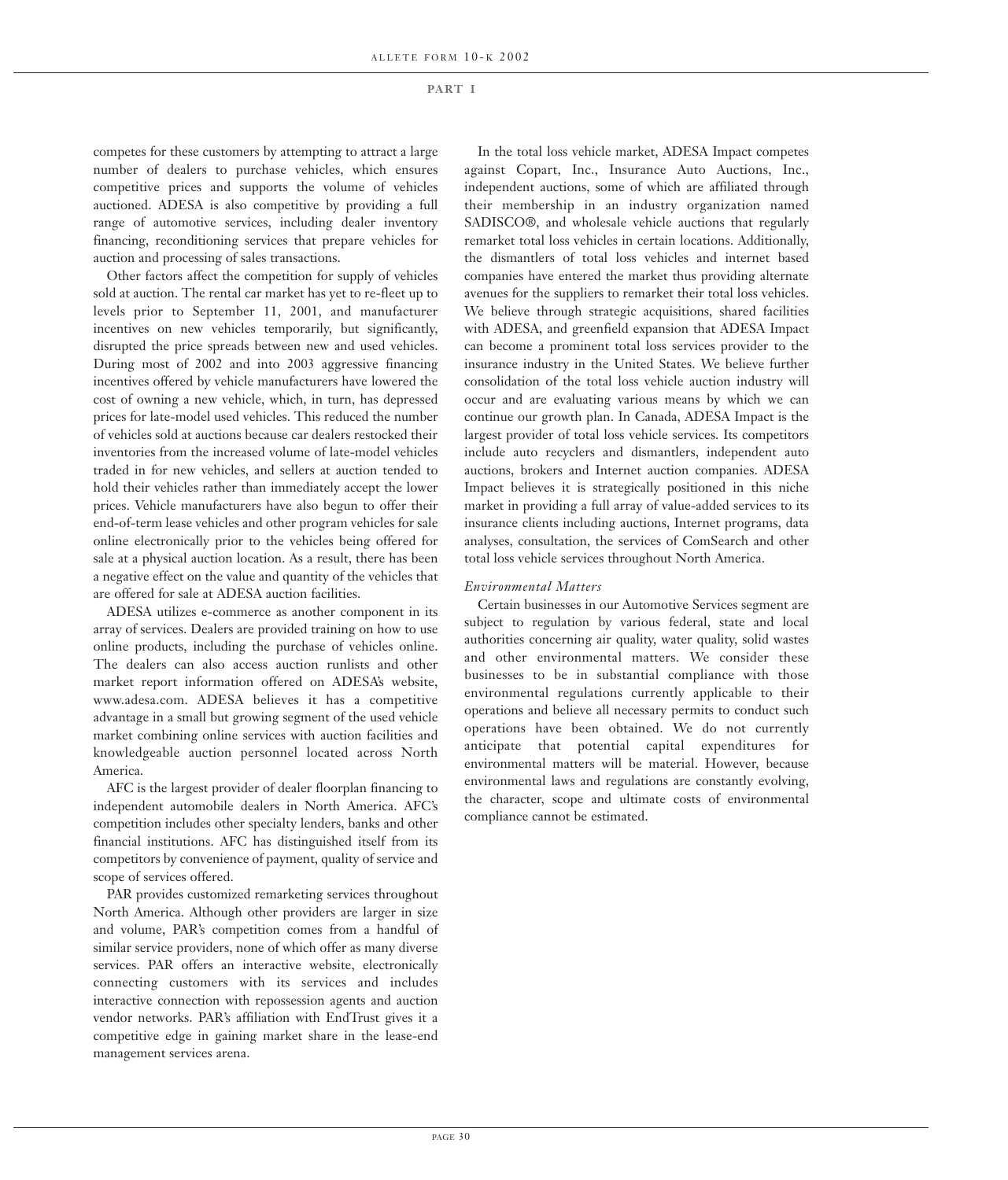#### **INVESTMENTS AND CORPORATE CHARGES**

Our Investments and Corporate Charges segment consists of real estate operations, investments in emerging technologies related to the electric utility industry and corporate charges. Corporate Charges represent general corporate expenses, including interest, not specifically related to any one business segment. The trading securities portfolio, previously a significant part of this segment, was liquidated during the third quarter of 2002. The discussion below summarizes the major components of the Investments and Corporate Charges segment. Statistical information is presented as of December 31, 2002 unless otherwise noted. All subsidiaries are wholly owned unless otherwise specifically indicated.

*Real Estate Operations*. Our real estate operations include *Cape Coral Holdings, Inc.; Palm Coast Land, LLC; Palm Coast Forest, LLC; Tomoka Holdings, LLC; Winter Haven Citi Centre, LLC;* and an 80% ownership in *Lehigh*. Through subsidiaries, we own Florida real estate operations in six different locations:

- Lehigh Acres with 1,000 acres of residential and commercial land, east of Fort Myers, Florida;
- Cape Coral, located west of Fort Myers, Florida, with 185 acres of mostly commercially zoned land;
- Palm Coast, a planned community between St. Augustine and Daytona Beach, Florida, with 16,000 acres of residential, commercial and industrial land;
- Tomoka, located near Ormand Beach, Florida with 6,200 acres of property;
- Winter Haven, located in central Florida, with a regional retail shopping center and several parcels of land adjacent to the shopping center that are available for sale; and
- Sugarmill Woods with 330 home sites and some commercially and residentially zoned acreage in Citrus County, Florida.

Our real estate operations may, from time to time, acquire packages of diversified properties at low cost, then add value through entitlements and infrastructure enhancements, and sell the properties at current market prices.

*Emerging Technology Investments.* From 1985 through 2002 we have invested \$49.9 million in start-up companies which are developing technologies that may be utilized by the electric utility industry. We are committed to invest an additional \$7.7 million through 2007. The investments were first made through emerging technology funds (Funds) initiated by other electric utilities and us. More recently, we have made investments directly in privately held companies. The majority of our direct investments relate to distributed generation technology, such as micro generation and fuel cell technology. Many of these direct investments are also investments in the Funds' portfolios.

The Funds have also made investments in companies that develop advanced technologies to be used by the utility industry, including electrotechnologies, renewable energy technologies, and software and communications technologies related to utility customer support systems.

Several of the companies in the Funds' portfolios completed initial public offerings (IPOs) in 2000. Subsequent to the public trading of the IPO companies, the Funds will, in some instances, distribute publicly tradable shares to us. Some restrictions on sale may apply, including, but not limited to, underwriter lock-up periods that typically extend for 180 days following an IPO. As companies included in our emerging technology investments are sold, we will recognize a gain or loss.

Since going public, the market value of the publicly traded investments has experienced significant volatility. Our direct investment in the companies that have gone public had a cost basis of approximately \$10 million at December 31, 2002 (\$7 million at December 31, 2001). The aggregate market value of these investments at December 31, 2002 was approximately \$6 million (\$12 million at December 31, 2001).

We also have several minority investments in the Funds and privately-held start-up companies. These investments are accounted for under the cost method and included with Investments on our consolidated balance sheet. The total carrying value of these investments was \$38.7 million at December 31, 2002 (\$40.6 million at December 31, 2001).

Our policy is to periodically review these investments for impairment by assessing such factors as continued commercial viability of products, cash flow and earnings. Any impairment would reduce the carrying value of the investment.

#### *Environmental Matters*

Certain businesses included in our Investments and Corporate Charges segment are subject to regulation by various federal, state and local authorities concerning air quality, water quality, solid wastes and other environmental matters. We consider these businesses to be in substantial compliance with those environmental regulations currently applicable to their operations and believe all necessary permits to conduct such operations have been obtained. We do not currently anticipate that potential capital expenditures for environmental matters will be material. However, because environmental laws and regulations are constantly evolving, the character, scope and ultimate costs of environmental compliance cannot be estimated.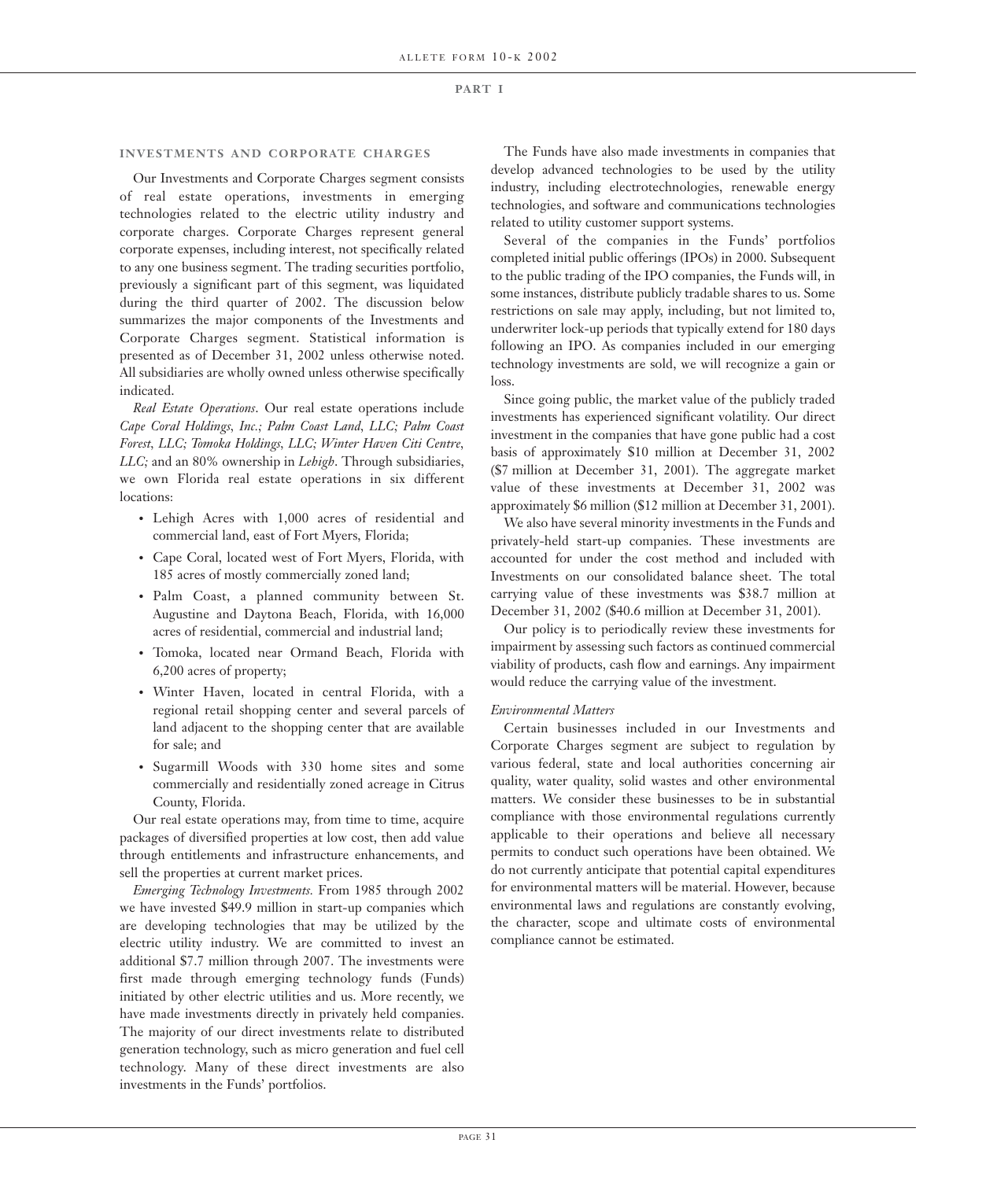## **EXECUTIVE OFFICERS OF THE REGISTRANT**

| <b>EXECUTIVE OFFICERS</b> | <b>Initial Effective Date</b> |
|---------------------------|-------------------------------|
|---------------------------|-------------------------------|

| itial Effective Date |  |
|----------------------|--|
|----------------------|--|

| DAVID G. GARTZKE, AGE 59                                                                     |                                 |
|----------------------------------------------------------------------------------------------|---------------------------------|
| Chairman, President and Chief Executive Officer                                              | January 23, 2002                |
| President                                                                                    | August 28, 2001                 |
| Senior Vice President - Finance and Chief Financial Officer                                  | December 1, 1994                |
| DONNIE R. CRANDELL, AGE 59                                                                   |                                 |
| Executive Vice President - ALLETE;                                                           |                                 |
| President - ALLETE Water Services, Inc.; and                                                 |                                 |
| President and Chief Executive Officer - Florida Water                                        | September 6, 2001               |
| Executive Vice President - ALLETE and President - ALLETE Properties, Inc.                    | January 15, 1999                |
| Senior Vice President - ALLETE and President - ALLETE Properties, Inc.                       | January 1, 1996                 |
| ROBERT D. EDWARDS, AGE 58                                                                    |                                 |
| Executive Vice President - ALLETE and                                                        |                                 |
| Chief Executive Officer - Minnesota Power                                                    | December 19, 2001               |
| Executive Vice President - ALLETE and President - Minnesota Power                            | July 26, 1995                   |
|                                                                                              |                                 |
| BRENDA J. FLAYTON, AGE 47<br>Vice President - Human Resources                                | July 22, 1998                   |
|                                                                                              |                                 |
| JAMES P. HALLETT, AGE 49                                                                     |                                 |
| Executive Vice President - ALLETE and                                                        |                                 |
| President and Chief Executive Officer - ALLETE Automotive Services, Inc.                     | November 5, 2001                |
| Executive Vice President - ALLETE and Chief Executive Officer - ADESA                        | October 1, 2001                 |
| Executive Vice President - ALLETE and President and Chief Executive Officer - ADESA          | April 23, 1997                  |
| PHILIP R. HALVERSON, AGE 54                                                                  |                                 |
| Vice President, General Counsel and Secretary                                                | January 1, 1996                 |
| MARK A. SCHOBER, AGE 47                                                                      |                                 |
| Vice President and Controller                                                                | April 18, 2001                  |
| Controller                                                                                   | March 1, 1993                   |
|                                                                                              |                                 |
| DONALD J. SHIPPAR, AGE 53                                                                    |                                 |
|                                                                                              |                                 |
| President and Chief Operating Officer - Minnesota Power                                      | January 1, 2001                 |
|                                                                                              |                                 |
| TIMOTHY J. THORP, AGE 48<br>Vice President - Investor Relations and Corporate Communications | November 16, 2001               |
|                                                                                              |                                 |
| JAMES K. VIZANKO, AGE 49                                                                     |                                 |
| Vice President, Chief Financial Officer and Treasurer                                        | August 28, 2001                 |
| Vice President and Treasurer<br>Treasurer                                                    | April 18, 2001<br>March 1, 1993 |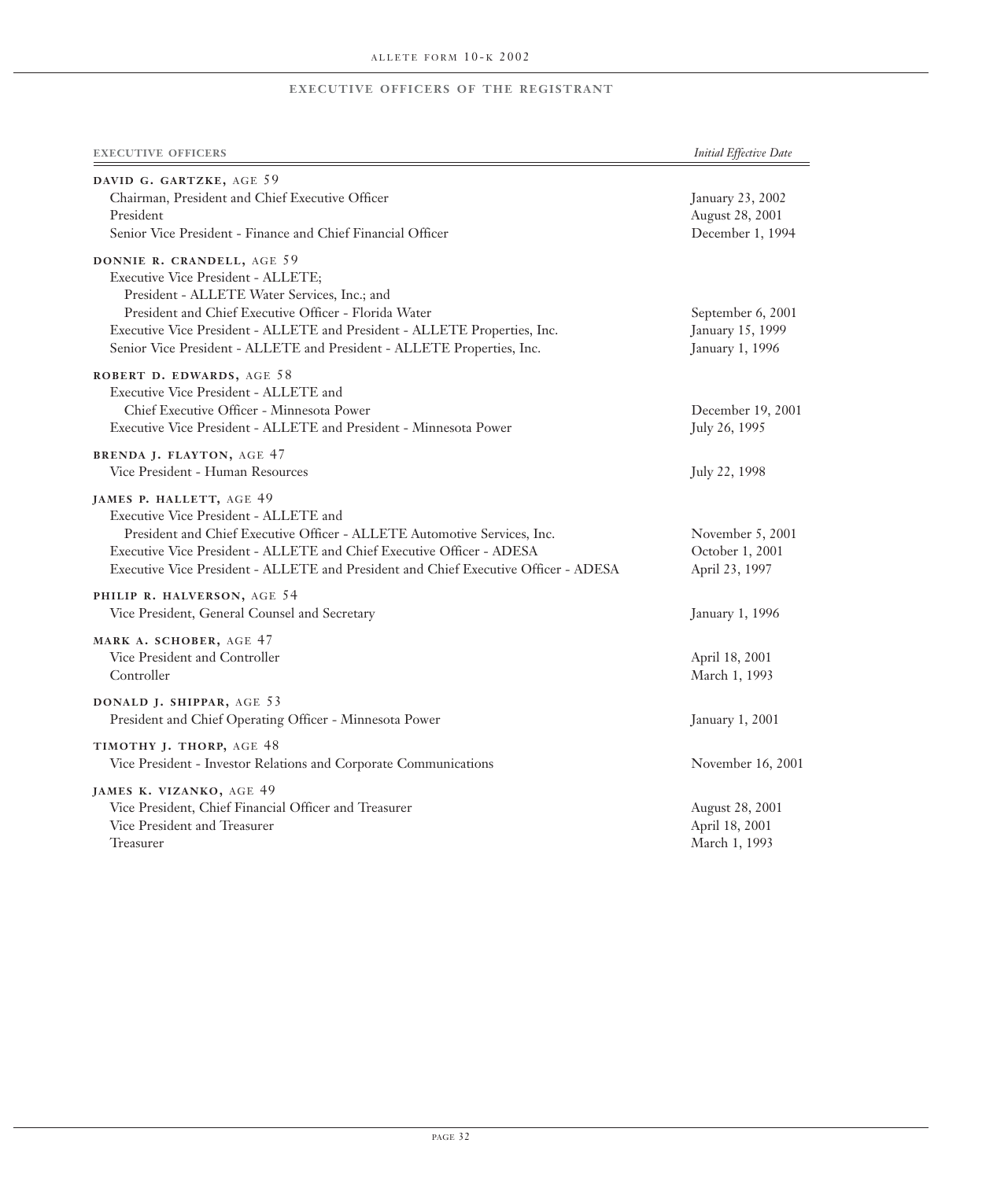All of the executive officers have been employed by us for more than five years in executive or management positions. In the five years prior to election to the positions shown on the previous page, Ms. Flayton was director of human resources, Mr. Shippar was Minnesota Power's chief operating officer, senior vice president and vice president of transmission and distribution, and Mr. Thorp was director of investor relations.

There are no family relationships between any of the executive officers. All officers and directors are elected or appointed annually.

The present term of office of the executive officers listed on the previous page extends to the first meeting of our Board of Directors after the next annual meeting of shareholders. Both meetings are scheduled for May 13, 2003.

#### **ITEM 2. PROPERTIES**

Properties are included in the discussion of our business in Item 1. and are incorporated by reference herein.

#### **ITEM 3. LEGAL PROCEEDINGS**

Material legal and regulatory proceedings are included in the discussion of our business in Item 1. and are incorporated by reference herein.

#### **ITEM 4. SUBMISSION OF MATTERS TO A VOTE OF SECURITY HOLDERS**

No matters were submitted to a vote of security holders during the fourth quarter of 2002.

#### **PART II**

#### **ITEM 5. MARKET FOR THE REGISTRANT'S COMMON EQUITY AND RELATED STOCKHOLDER MATTERS**

We have paid dividends without interruption on our common stock since 1948. A quarterly dividend of \$0.2825 per share on our common stock will be paid on March 1, 2003 to the holders of record on February 15, 2003. Our common stock is listed on the New York Stock Exchange under the symbol ALE. Dividends paid per share, and the high and low prices for our common stock for the periods indicated as reported by the New York Stock Exchange on its NYSEnet website, are in the accompanying chart.

The amount and timing of dividends payable on our common stock are within the sole discretion of our Board of Directors. In 2002 we paid out 66% of our per share earnings in dividends.

Our Articles of Incorporation, and Mortgage and Deed of Trust contain provisions which under certain circumstances

would restrict the payment of common stock dividends. As of December 31, 2002 no retained earnings were restricted as a result of these provisions. At January 31, 2003 there were approximately 38,000 common stock shareholders of record.

|                | Price Range | Dividends |          |
|----------------|-------------|-----------|----------|
| Ouarter        | High<br>Low |           | Paid     |
| $2002 -$ First | \$29.43     | \$24.25   | \$0.275  |
| Second         | 31.10       | 27.09     | 0.275    |
| Third          | 27.62       | 18.50     | 0.275    |
| Fourth         | 23.80       | 18.65     | 0.275    |
| Annual Total   |             |           | \$1.10   |
| $2001 -$ First | \$26.00     | \$20.19   | \$0.2675 |
| Second         | 26.13       | 22.04     | 0.2675   |
| Third          | 26.89       | 21.50     | 0.2675   |
| Fourth         | 25.85       | 21.14     | 0.2675   |
| Annual Total   |             |           | \$1.07   |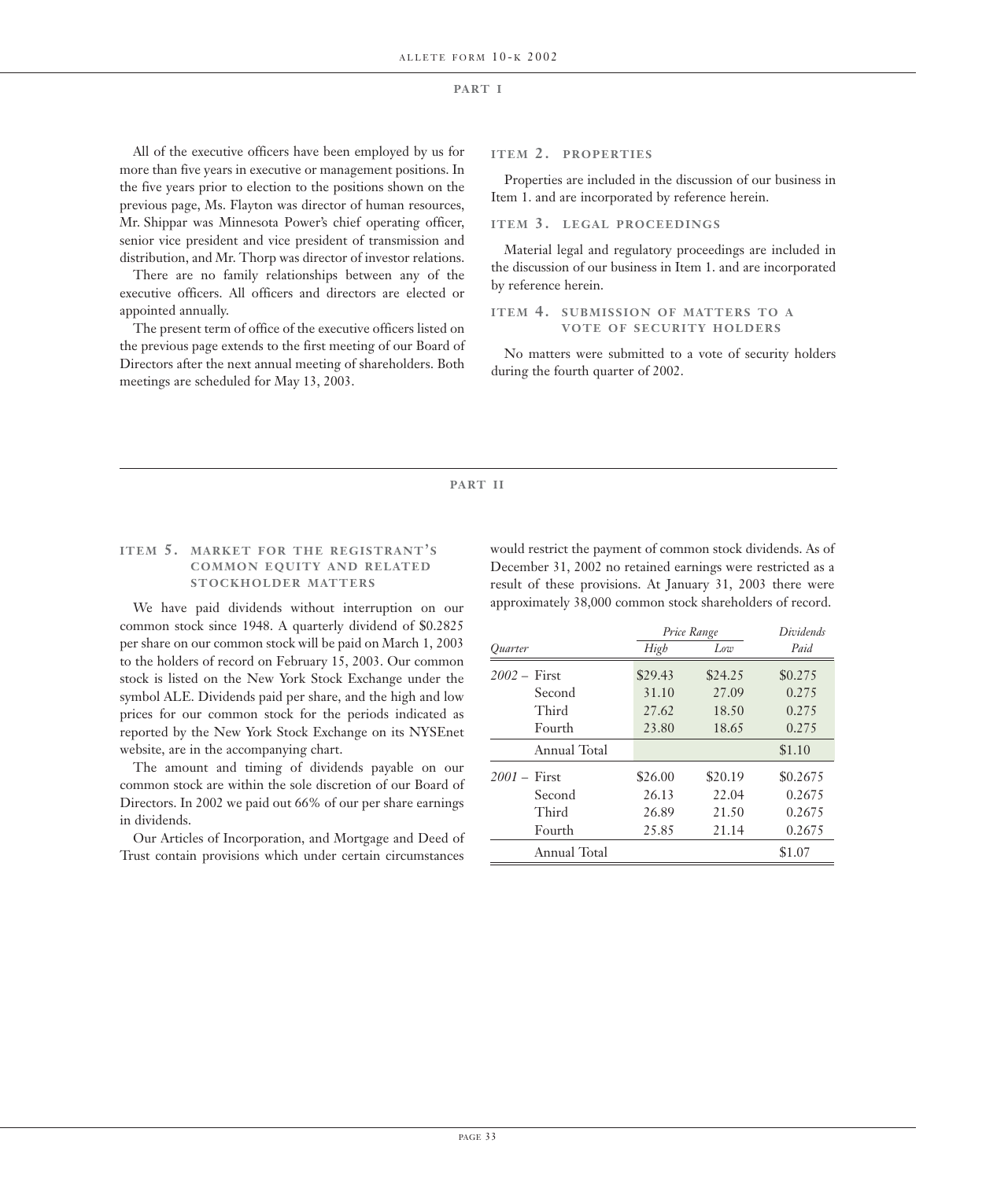#### **ITEM 6. SELECTED FINANCIAL DATA**

Operating results of our Water Services businesses, our auto transport business and our retail store are included in discontinued operations and, accordingly, amounts have been adjusted for all periods presented. Common share and per share amounts have also been adjusted for all periods to reflect our March 2, 1999 two-for-one common stock split.

|                                                                                                                                                                                                                                                                                                               | 2002                                                              | 2001                                                           | 2000                                                          | 1999                                                                    | 1998                                                                | 1997                                                                |
|---------------------------------------------------------------------------------------------------------------------------------------------------------------------------------------------------------------------------------------------------------------------------------------------------------------|-------------------------------------------------------------------|----------------------------------------------------------------|---------------------------------------------------------------|-------------------------------------------------------------------------|---------------------------------------------------------------------|---------------------------------------------------------------------|
| <b>Millions</b>                                                                                                                                                                                                                                                                                               |                                                                   |                                                                |                                                               |                                                                         |                                                                     |                                                                     |
| <b>BALANCE SHEET</b>                                                                                                                                                                                                                                                                                          |                                                                   |                                                                |                                                               |                                                                         |                                                                     |                                                                     |
| Assets<br><b>Current Assets</b><br>Discontinued Operations - Current<br>Property, Plant and Equipment<br>Investments<br>Goodwill<br>Other Assets<br>Discontinued Operations — Other                                                                                                                           | \$631.1<br>27.3<br>1,364.9<br>170.9<br>499.8<br>107.3<br>345.9    | \$853.3<br>42.2<br>1,323.3<br>155.4<br>494.4<br>103.6<br>310.3 | \$677.2<br>41.5<br>1,201.1<br>128.7<br>472.8<br>87.3<br>305.4 | \$<br>506.0<br>43.7<br>1,003.4<br>212.0<br>181.0<br>82.4<br>284.1       | \$<br>444.6<br>29.1<br>955.5<br>277.3<br>169.8<br>91.2<br>241.4     | 354.9<br>S.<br>21.9<br>948.1<br>261.4<br>158.9<br>98.2<br>242.9     |
|                                                                                                                                                                                                                                                                                                               | \$3,147.2                                                         | \$3,282.5                                                      | \$2,914.0                                                     | \$2,312.6                                                               | \$2,208.9                                                           | \$2,086.3                                                           |
| Liabilities and Shareholders' Equity<br><b>Current Liabilities</b><br>Discontinued Operations - Current<br>Long-Term Debt<br>Other Liabilities<br>Discontinued Operations — Other<br>Mandatorily Redeemable Preferred<br>Securities of ALLETE Capital I<br>Redeemable Preferred Stock<br>Shareholders' Equity | 708.8<br>S.<br>29.4<br>661.3<br>277.4<br>162.9<br>75.0<br>1,232.4 | \$658.6<br>45.9<br>933.8<br>270.5<br>154.9<br>75.0<br>1,143.8  | \$661.9<br>45.1<br>817.2<br>257.5<br>156.5<br>75.0<br>900.8   | \$<br>366.1<br>32.2<br>577.9<br>265.3<br>158.8<br>75.0<br>20.0<br>817.3 | \$326.3<br>19.7<br>540.6<br>286.1<br>144.1<br>75.0<br>20.0<br>797.1 | \$317.7<br>24.9<br>553.0<br>288.6<br>145.6<br>75.0<br>20.0<br>661.5 |
|                                                                                                                                                                                                                                                                                                               | \$3,147.2                                                         | \$3,282.5                                                      | \$2,914.0                                                     | \$2,312.6                                                               | \$2,208.9                                                           | \$2,086.3                                                           |
| <b>INCOME STATEMENT</b><br><b>Operating Revenue</b><br><b>Energy Services</b><br><b>Automotive Services</b><br>Investments                                                                                                                                                                                    | \$630.3<br>844.1<br>32.5<br>1,506.9                               | 618.7<br>\$<br>832.1<br>74.8<br>1,525.6                        | 586.4<br>S.<br>522.6<br>77.4<br>1,186.4                       | \$553.1<br>383.2<br>57.8<br>994.1                                       | \$558.9<br>305.5<br>55.5<br>919.9                                   | \$541.2<br>242.4<br>60.7<br>844.3                                   |
| <b>Expenses</b><br>Fuel and Purchased Power<br>Operations<br><b>Interest Expense</b>                                                                                                                                                                                                                          | 239.1<br>1,008.0<br>62.2                                          | 233.1<br>1,007.3<br>74.7                                       | 229.0<br>725.3<br>58.8                                        | 200.2<br>595.8<br>49.5                                                  | 205.7<br>538.7<br>54.6                                              | 194.1<br>492.8<br>53.2                                              |
|                                                                                                                                                                                                                                                                                                               | 1,309.3                                                           | 1,315.1                                                        | 1,013.1                                                       | 845.5                                                                   | 799.0                                                               | 740.1                                                               |
| Operating Income Before Capital Re and ACE<br>Income (Loss) from Investment in Capital Re<br>and Related Disposition of ACE                                                                                                                                                                                   | 197.6<br>$\qquad \qquad -$                                        | 210.5                                                          | 173.3<br>48.0                                                 | 148.6<br>(34.5)                                                         | 120.9<br>15.2                                                       | 104.2<br>14.8                                                       |
| Operating Income from Continuing Operations<br>Distributions on Redeemable Preferred<br>Securities of ALLETE Capital I<br>Income Tax Expense                                                                                                                                                                  | 197.6<br>6.0<br>72.6                                              | 210.5<br>6.0<br>74.2                                           | 221.3<br>6.0<br>77.0                                          | 114.1<br>6.0<br>50.9                                                    | 136.1<br>6.0<br>49.1                                                | 119.0<br>6.0<br>42.7                                                |
| Income from Continuing Operations<br>Income from Discontinued Operations                                                                                                                                                                                                                                      | 119.0<br>18.2                                                     | 130.3<br>8.4                                                   | 138.3<br>10.3                                                 | 57.2<br>10.8                                                            | 81.0<br>7.5                                                         | 70.3<br>7.3                                                         |
| Net Income<br>Preferred Dividends                                                                                                                                                                                                                                                                             | 137.2                                                             | 138.7                                                          | 148.6<br>0.9                                                  | 68.0<br>2.0                                                             | 88.5<br>2.0                                                         | 77.6<br>2.0                                                         |
| Earnings Available for Common Stock<br>Common Stock Dividends                                                                                                                                                                                                                                                 | 137.2<br>89.2                                                     | 138.7<br>81.8                                                  | 147.7<br>74.5                                                 | 66.0<br>73.0                                                            | 86.5<br>65.0                                                        | 75.6<br>62.5                                                        |
| Retained (Deficit) in the Business                                                                                                                                                                                                                                                                            | 48.0<br>$\$$                                                      | \$<br>56.9                                                     | \$<br>73.2                                                    | \$ (7.0)                                                                | \$21.5                                                              | \$13.1                                                              |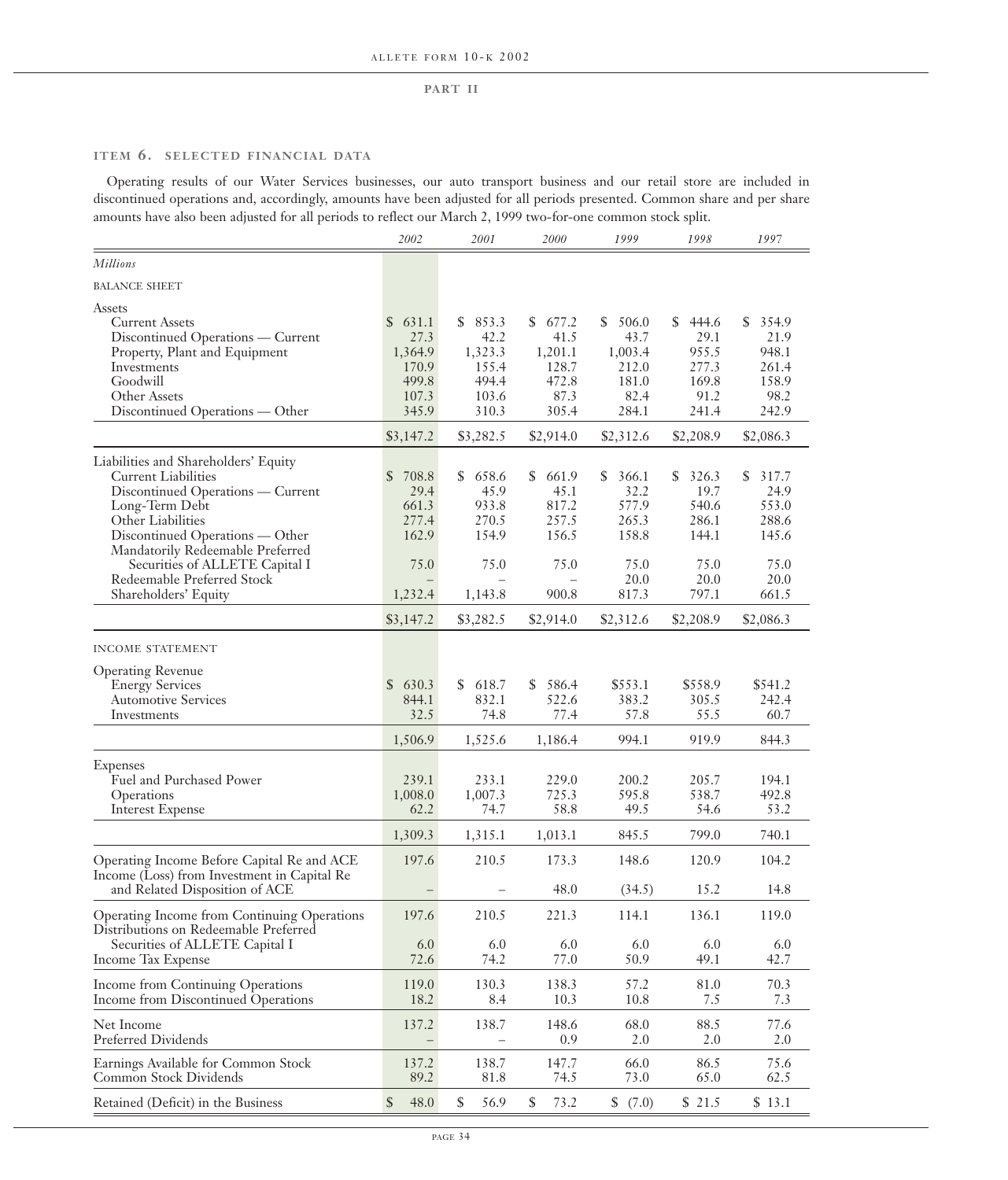|                                          | 2002         | 2001    | 2000         | 1999         | 1998    | 1997    |  |
|------------------------------------------|--------------|---------|--------------|--------------|---------|---------|--|
| Shares Outstanding - Millions            |              |         |              |              |         |         |  |
| Year-End                                 | 85.6         | 83.9    | 74.7         | 73.5         | 72.3    | 67.1    |  |
| Average (a)                              |              |         |              |              |         |         |  |
| <b>Basic</b>                             | 81.1         | 75.8    | 69.8         | 68.4         | 64.0    | 61.2    |  |
| Diluted                                  | 81.7         | 76.5    | 70.1         | 68.6         | 64.2    | 61.2    |  |
| Diluted Earnings Per Share               |              |         |              |              |         |         |  |
| <b>Continuing Operations</b>             | \$1.46 $(b)$ | \$1.70  | \$1.96       | \$0.81       | \$1.23  | \$1.12  |  |
| <b>Discontinued Operations</b>           | 0.22(c)      | 0.11(d) | 0.15         | 0.16         | 0.12    | 0.12    |  |
|                                          | \$1.68       | \$1.81  | \$2.11 $(e)$ | \$0.97(e)    | \$1.35  | \$1.24  |  |
| Return on Common Equity                  | 11.4%        | 13.3%   | $17.1\%$ (e) | $8.3\%$ (e)  | 12.4%   | 12.1%   |  |
| Common Equity Ratio                      | 51.7%        | 49.9%   | 46.3%        | 49.3%        | 49.9%   | 44.9%   |  |
| Dividends Paid Per Share                 | \$1.10       | \$1.07  | \$1.07       | \$1.07       | \$1.02  | \$1.02  |  |
| Dividend Payout                          | 66%          | 59%     | $51\%$ (e)   | 110% $(e)$   | 76%     | 83%     |  |
| Book Value Per Share at Year-End         | \$14.39      | \$13.63 | \$12.06      | \$10.97      | \$10.86 | \$9.69  |  |
| Market Price Per Share                   |              |         |              |              |         |         |  |
| High                                     | \$31.10      | \$26.89 | \$25.50      | \$22.09      | \$23.13 | \$22.00 |  |
| Low                                      | \$18.50      | \$20.19 | \$14.75      | \$16.00      | \$19.03 | \$13.50 |  |
| Close                                    | \$22.68      | \$25.20 | \$24.81      | \$16.94      | \$22.00 | \$21.78 |  |
| Market/Book at Year-End                  | 1.58         | 1.85    | 2.06         | 1.54         | 2.03    | 2.25    |  |
| Price Earnings Ratio at Year-End         | 13.5         | 13.9    | 11.8 $(e)$   | 17.5 $(e)$   | 16.3    | 17.6    |  |
| Dividend Yield at Year-End               | 4.9%         | 4.2%    | 4.3%         | 6.3%         | 4.6%    | 4.7%    |  |
| Employees                                | 14,181       | 13,763  | 12,633       | 8,246        | 7,003   | 6,817   |  |
| Net Income                               |              |         |              |              |         |         |  |
| <b>Energy Services</b>                   | \$41.8(b)    | \$51.7  | \$44.5       | \$46.0       | \$48.3  | \$44.2  |  |
| <b>Automotive Services</b>               | 92.9         | 74.8    | 49.9         | 40.3         | 24.6    | 13.8    |  |
| Investments and Corporate Charges        | (15.7)       | 3.8     | 43.9 $(e)$   | $(29.1)$ (e) | 8.1     | 12.3    |  |
|                                          | 119.0        | 130.3   | 138.3        | 57.2         | 81.0    | 70.3    |  |
| <b>Discontinued Operations</b>           | 18.2 $(c)$   | 8.4(d)  | 10.3         | 10.8         | 7.5     | 7.3     |  |
|                                          | \$137.2      | \$138.7 | \$148.6      | \$68.0       | \$88.5  | \$77.6  |  |
| Electric Customers - Thousands           | 147.0        | 145.0   | 144.0        | 139.7        | 138.1   | 135.8   |  |
| Electric Sales - Millions of MWh         |              |         |              |              |         |         |  |
| Utility                                  | 11.1         | 10.9    | 11.7         | 11.3         | 12.0    | 12.4    |  |
| Nonregulated                             | 1.2          | 0.2     | 0.2          |              |         |         |  |
| Regulated Power Supply - Millions of MWh |              |         |              |              |         |         |  |
| <b>Steam Generation</b>                  | 7.2          | 6.9     | 6.4          | 6.2          | 6.3     | 6.1     |  |
| Hydro Generation                         | 0.5          | 0.5     | 0.5          | 0.7          | 0.6     | 0.6     |  |
| Long-Term Purchase - Square Butte        | 2.3          | 1.9     | 2.4          | 2.3          | 2.1     | 2.3     |  |
| Purchased Power                          | 1.8          | 2.3     | 3.1          | 2.6          | 3.2     | 3.8     |  |
|                                          | 11.8         | 11.6    | 12.4         | 11.8         | 12.2    | 12.8    |  |
| Coal Sold - Millions of Tons             | 4.6          | 4.1     | 4.4          | 4.5          | 4.2     | 4.2     |  |
| Vehicles Sold - Thousands                |              |         |              |              |         |         |  |
| Wholesale                                | 1,741        | 1,761   | 1,287        | 1,037        | 897     | 769     |  |
| <b>Total Loss</b>                        | 175          | 148     | 33           |              |         |         |  |
| Vehicles Financed - Thousands            | 946          | 904     | 795          | 695          | 531     | 323     |  |
| Capital Expenditures - Millions          | \$205.8      | \$153.0 | \$168.7      | \$99.7       | \$80.8  | \$72.2  |  |

*(a) Excludes unallocated ESOP shares.*

*(b) Included a \$5.5 million, or \$0.07 per share, charge related to the indefinite delay of a generation project in Superior, Wisconsin.*

*(c) Included \$3.9 million, or \$0.05 per share, in charges to complete the exit from the auto transport business and the retail store.*

*(d) Included a \$4.4 million, or \$0.06 per share, estimated charge to exit the auto transport business.*

*(e) In 2000 we recorded a \$30.4 million, or \$0.44 per share, gain on the sale of 4.7 million shares of ACE that we received in 1999 when Capital Re merged with ACE. As a result of the merger, in 1999 we recorded a \$36.2 million, or \$0.52 per share, charge. Excluding the Capital Re and ACE transactions, diluted earnings per share were \$1.67 in 2000 (\$1.49 in 1999), the return on common equity was 13.6% in 2000 (12.9% in 1999), the dividend payout was 64% in 2000 (72% in 1999), the price earnings ratio was 14.9 in 2000 (11.4 in 1999) and net income from Investments and Corporate Charges was \$29.3 million in 2000 (\$26.8 million in 1999).*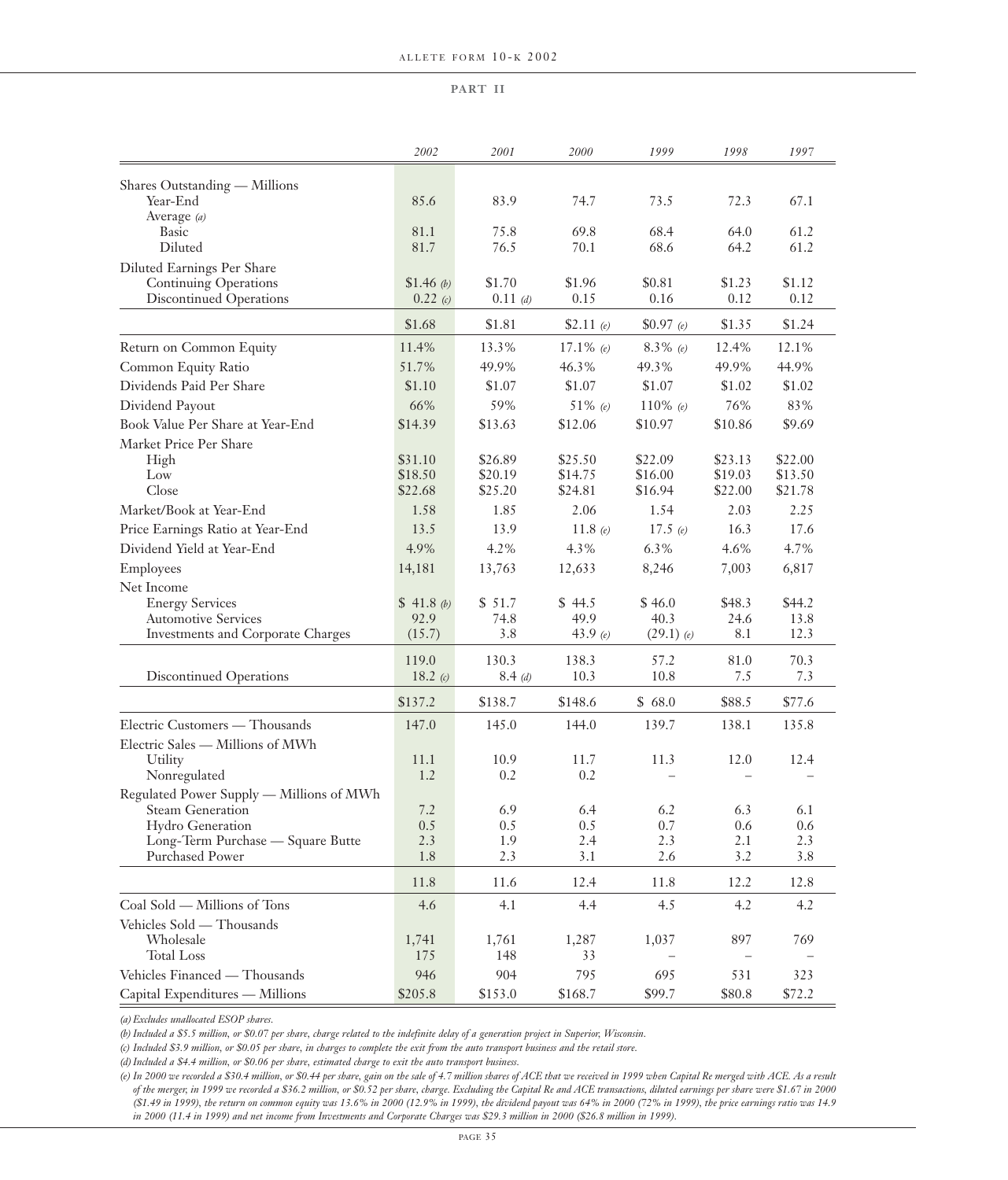# **ITEM 7. MANAGEMENT'S DISCUSSION AND ANALYSIS OF FINANCIAL CONDITION AND RESULTS OF OPERATIONS**

**CONSOLIDATED OVERVIEW**

|                                               | 2002        | 2001        | <i>2000</i>  |
|-----------------------------------------------|-------------|-------------|--------------|
| Millions Except<br>Per Share Amounts          |             |             |              |
| <b>Operating Revenue</b>                      |             |             |              |
| <b>Energy Services</b>                        | \$<br>630.3 | \$<br>618.7 | \$<br>586.4  |
| <b>Automotive Services</b>                    | 844.1       | 832.1       | 522.6        |
| Investments                                   | 32.5        | 74.8        | 77.4         |
|                                               | \$1,506.9   | \$1,525.6   | \$1,186.4    |
| <b>Operating Expenses</b>                     |             |             |              |
| <b>Energy Services</b>                        | \$<br>562.4 | \$<br>532.2 | \$<br>510.7  |
| <b>Automotive Services</b>                    | 691.8       | 713.1       | 438.6        |
| Investments and                               |             |             |              |
| Corporate Charges                             | 55.1        | 69.8        | 63.8         |
|                                               | \$1,309.3   | \$1,315.1   | \$1,013.1    |
| Net Income                                    |             |             |              |
| <b>Energy Services</b>                        | \$ 41.8     | \$51.7      | \$44.5       |
| <b>Automotive Services</b>                    | 92.9        | 74.8        | 49.9         |
| Investments and                               |             |             |              |
| Corporate Charges                             | (15.7)      | 3.8         | 43.9         |
| <b>Continuing Operations</b>                  | 119.0       | 130.3       | 138.3        |
| <b>Discontinued Operations</b>                | 18.2        | 8.4         | 10.3         |
| Net Income                                    | \$137.2     | \$138.7     | \$148.6      |
| Adjustments (a)                               | 9.4         | 4.4         | (30.4)       |
| Pro Forma                                     | \$146.6     | \$143.1     | \$118.2      |
| <b>Diluted Average Shares</b>                 |             |             |              |
| of Common Stock                               | 81.7        | 76.5        | 70.1         |
| Diluted Earnings Per Share<br>of Common Stock |             |             |              |
| <b>Continuing Operations</b>                  | \$1.46      | \$1.70      | \$1.96       |
| <b>Discontinued Operations</b>                | 0.22        | 0.11        | 0.15         |
| Diluted Earnings Per Share                    | \$1.68      | \$1.81      | \$2.11       |
| Adjustments (a)                               | 0.12        | 0.06        | (0.44)       |
| Pro Forma                                     | \$1.80      | \$1.87      | \$1.67       |
| Return on Common Equity                       | 11.4%       | 13.3%       | $17.1\%$ (a) |

*(a) Included income and expense items related to significant exit and disposal activities. 2002 Energy Services included a \$5.5 million, or \$0.07 per share, charge related to the indefinite delay of a generation project in Superior, Wisconsin. Discontinued Operations included \$3.9 million, or \$0.05 per share, of charges to exit the auto transport business and the retail store.*

*2001 Discontinued Operations included a \$4.4 million, or \$0.06 per share, charge to exit the auto transport business.*

*2000 Investments and Corporate Charges included a \$30.4 million, or \$0.44 per share, gain on the sale of ACE common stock. Excluding this gain, 2000 net income from Investments and Corporate Charges was \$13.5 million and the return on equity was 13.6%. (See Note 6.)*

During 2002 we accomplished several important goals. We began simplifying our Company by exiting non-strategic businesses and liquidating the trading securities portfolio. In doing so we will strengthen our balance sheet. We also made progress on the sale of our Water Services businesses and continued our efforts to communicate to investors our focus on our two core businesses, Energy Services and Automotive Services.

Net income and earnings per share for 2002 decreased 1% and 7%, respectively, from the same period in 2001. Factors reflected in the comparison of 2002 with 2001 include:

- *Charges.* Net income for 2002 included \$9.4 million of charges related to our exit from non-strategic businesses and the indefinite delay of a generation project in Superior, Wisconsin (\$4.4 million in 2001).
- *Goodwill.* Earnings for 2001 included \$11.3 million, or \$0.15 per share, of goodwill amortization expense. As required by SFAS 142, goodwill amortization was discontinued in 2002.
- *Real Estate Transaction.* Earnings for 2001 included an \$11.1 million, or \$0.15 per share, gain associated with our largest ever single real estate transaction.
- *Common Stock Issuance.* The decrease in earnings per share was in part due to the issuance of 6.6 million shares of our common stock in the second quarter of 2001.

We measure performance of our operations through careful budgeting and monitoring of contributions to consolidated net income by each business segment.

#### **NET INCOME**

*Energy Services*. Net income was down \$9.9 million, or 19%, in 2002. Excluding a charge related to the indefinite delay of a generation project in Superior, Wisconsin, net income was down \$4.4 million, or 8%. The decrease was primarily due to weak wholesale power prices which negatively impacted wholesale power marketing activities. In 2001 our wholesale power marketing activities were more profitable due to warmer summer weather and overall market conditions. Weak wholesale power prices in 2002 more than offset the positive impact of an 11% increase in megawatthour sales. Total megawatthour sales were 12.3 million in 2002 (11.1 million in 2001; 11.9 million in 2000). The megawatthour increase was mainly attributable to about 500 MW of nonregulated wholesale generation that came online in 2002; 1.2 million megawatthours of nonregulated generation were sold in 2002 (0.2 million in both 2001 and 2000). Megawatthour sales in 2001 reflected decreased sales to our taconite customers because of planned shutdowns and reduced taconite production. Net income in 2001 also included the recovery of \$2.6 million for 1998 CIP lost margins.

*Automotive Services*. Net income in 2002 increased \$18.1 million, or 24%, over 2001. The continued growth in net income during 2002 was due to a mandated goodwill amortization accounting change, lower interest expense and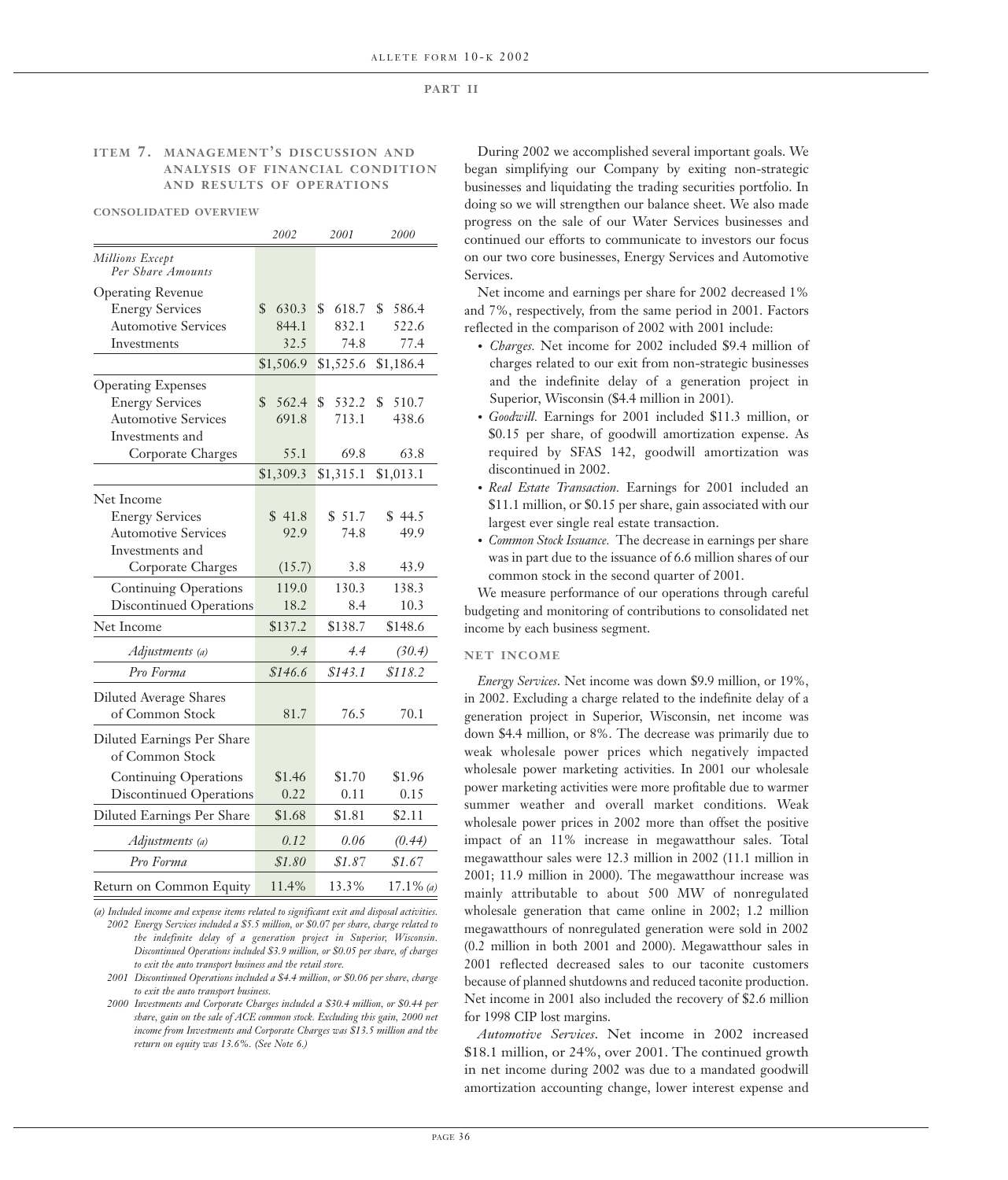improved operating efficiencies, while during 2001 and 2000 acquisitions and increased sales at both ADESA and AFC were the contributing factors. During 2001 ADESA acquired or opened 13 auction facilities (10 in 2000) that provide total loss vehicle services to insurance companies, and added one wholesale vehicle auction facility (28 in 2000).

At ADESA wholesale auction facilities 1.7 million vehicles were sold in 2002 (1.8 million in 2001; 1.3 million in 2000). Volumes were lower in 2002 because the rental car market has yet to re-fleet up to levels prior to the events of September 11, 2001, and manufacturer incentives on new vehicles temporarily, but significantly, disrupted the price spreads between new and used vehicles. Aggressive financing incentives offered by vehicle manufacturers lowered the cost of owning a new vehicle, which, in turn, depressed prices for late-model used vehicles. This reduced the number of vehicles sold at auctions because car dealers restocked their inventories from the increased volume of late-model vehicles traded in for new vehicles, and sellers at auction tended to hold their vehicles rather than immediately accept the lower prices. In 2001 increased costs and reduced sales volumes because of inclement weather in early 2001 hampered financial results, as did the events of September 11. For 2001 we estimated that the impact of the events of September 11 resulted in a \$3.5 million decrease to net income. Costs of assimilating the 28 wholesale vehicle auction facilities acquired or opened in 2000 also impacted 2001 results.

Conversion rates are the percentage of vehicles sold from those that were run through auction lanes. We achieved a 59% conversion rate related to our wholesale vehicles sold for 2002 (58% for 2001; 59% for 2000).

Despite unseasonably dry weather conditions in 2002 which usually means fewer total loss vehicles, the number of vehicles sold at our total loss vehicle auction facilities was higher in 2002 reflecting expansion into new markets, which included adding total loss auctions at some of our wholesale vehicle auction facilities. At our total loss vehicle auctions 175,000 vehicles were sold in 2002 (148,000 in 2001; 33,000 in 2000).

AFC contributed 38% of the net income from Automotive Services in 2002 (40% in 2001; 47% in 2000). AFC has 81 loan production offices (82 in 2001; 86 in 2000). The growth of AFC's dealer/customer base from 15,000 in 2000 to 17,000 in 2002 has enabled AFC to finance more vehicles; 946,000 vehicles in 2002 (904,000 in 2001; 795,000 in 2000). AFC managed total receivables of \$495 million at December 31, 2002 (\$500 million at December 31, 2001; \$436 million at December 31, 2000).

*Investments and Corporate Charges* reported \$19.5 million less net income in 2002 due to smaller real estate transactions in 2002 and the liquidation of the trading securities portfolio in the second half of 2002. In 2001 our real estate operations reported stronger sales including an \$11.1 million gain on its largest single sale ever. Our trading securities portfolio earned a negative 1.5% after-tax annualized return prior to liquidation in 2002 compared to a positive 5.6% in 2001 (7.0% in 2000). The 2001 return on our trading securities portfolio reflected earnings on a lower average balance. During 2000 we reduced the size of our trading securities portfolio to partially fund significant acquisitions made by Automotive Services. Net income in 2000 reflected a \$30.4 million, or \$0.44 per share, after-tax gain on the sale of 4.7 million shares of ACE that we received in 1999 when Capital Re merged with ACE.

Corporate charges in 2002 and 2001 reflected higher interest expense as a result of debt issued to fund strategic initiatives in early 2001. Incentive compensation expenses, however, were lower in 2002. The decrease was attributed in part to lower 2002 earnings. Also, 2001 included additional expenses for severance packages. In 2000 financial results reflected the resolution of various federal and state tax issues which increased net income.

*Discontinued Operations* included the operating results of our Water Services businesses, which are currently held for sale, our auto transport business and our retail store.

Income from discontinued operations was up \$9.8 million from 2001 primarily due to the suspension of depreciation on our Water Services assets. Income from discontinued operations included \$7.5 million of depreciation expense after tax in 2001 (\$8.1 million in 2000).

Our Water Services businesses reported an 8% increase in water consumption during 2002 as a result of drier weather conditions and increased customers. Organic customer growth was 4.5% in 2002. Strategic acquisitions and customer growth since 1999 within our Water Services businesses helped temper the negative financial impact of above-average rainfall in Florida and North Carolina during the majority of 2001 and conservation efforts in Florida. In addition, operating results for Water Services reflected gains related to the disposal of certain assets in 2001, an October 2000 rate increase implemented by Heater Utilities, Inc. and regulatory relief granted in Florida in 2000.

Income from discontinued operations also reflected \$3.9 million of exit charges associated with the auto transport business and the retail store in 2002 and a \$4.4 million charge to exit the auto transport business in 2001.

#### **2002 COMPARED TO 2001**

## *Energy Services*

Utility operations include retail and wholesale rate regulated activities under the jurisdiction of state and federal regulatory authorities. Nonregulated/nonutility operations consist of nonregulated electric generation (non-rate base generation sold at wholesale at market-based rates), coal mining and telecommunications activities. Nonregulated generation operations consist primarily of Taconite Harbor in northern Minnesota and generation secured through the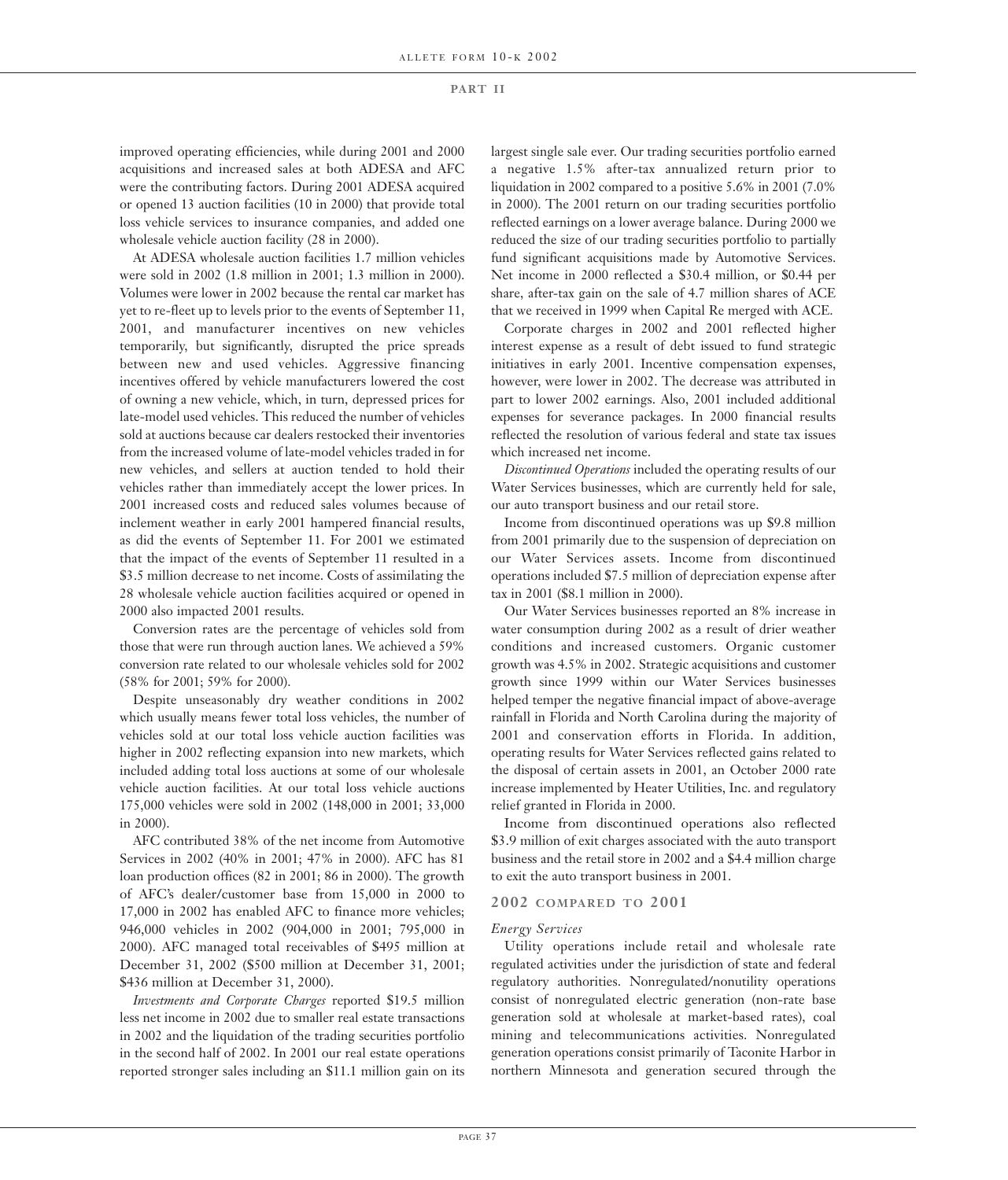Kendall County power purchase agreement, a 15-year agreement with NRG Energy at a facility near Chicago, Illinois.

*Operating revenue* in total was up \$11.6 million, or 2%, in 2002 as increased revenue from nonregulated/nonutility operations was partially offset by a decrease in utility revenue. Despite a slight increase in utility megawatthour sales, utility revenue decreased \$33.1 million, or 6%, due to lower wholesale prices and fuel clause recoveries. Fuel clause recoveries decreased due to lower purchased power costs in 2002. Total utility megawatthour sales were up 2% over the prior year reflecting increased retail sales to taconite customers. In addition, utility revenue in 2001 included the recovery of \$4.5 million for 1998 CIP lost margins. Nonregulated/nonutility revenue increased \$44.7 million, or 56%, in 2002 primarily as a result of about 500 MW of nonregulated generation that came online in 2002. There were 1.2 million megawatthours of nonregulated generation sold in 2002.

*Operating expenses* in total increased \$30.2 million, or 6%, in 2002. Excluding the charge related to the indefinite delay of a generation project in Superior, Wisconsin, total operating expenses increased \$20.7 million, or 4%, over 2001. The increase was attributable to additional expenses for nonregulated generation that came online in 2002 which were partially offset by lower utility operating expenses. Utility operating expenses were down \$36.3 million, or 8%, in 2002 primarily due to lower purchased power costs. Lower purchased power costs resulted from both lower wholesale prices and a reduction in the quantity of power purchased. Extended planned maintenance outages in 2001 necessitated higher quantities of purchased power last year. Nonregulated/ nonutility operating expenses increased \$66.5 million, or 88%, over the prior year mainly due to expenses for nonregulated generation that came online in 2002. The increase in nonregulated/nonutility operating expenses also included the \$9.5 million charge related to the indefinite delay of the generation project in Superior, Wisconsin.

#### *Automotive Services*

*Operating revenue* was up \$12.0 million, or 1%, in 2002. At ADESA wholesale auction facilities the number of vehicles sold in 2002 were similar to 2001 because the rental car market has yet to re-fleet up to levels prior to the events of September 11, 2001, and manufacturer incentives on new vehicles temporarily, but significantly, disrupted the price spreads between new and used vehicles.

Despite unseasonably dry weather conditions in 2002 which usually means fewer total loss vehicles, vehicles sold at our total loss vehicle auction facilities were up 18% reflecting expansion into new markets, which included adding total loss auctions at some of our wholesale vehicle auction facilities. Operating revenue from AFC was higher in 2002 due to a 5% increase in vehicles financed through our loan production offices.

*Operating expenses* were down \$21.3 million, or 3%, in 2002 due to reduced interest expense (\$14.1 million) as a result of lower interest rates and a lower debt balance, the discontinuance of goodwill amortization (\$13.7 million) and improved operating efficiencies. These decreases were partially offset by an increase in operating expenses incurred to standardize operations at all our total loss auction facilities and expenditures for information technology initiatives.

# *Investments and Corporate Charges*

*Operating revenue* was down \$42.3 million, or 57%, in 2002 primarily due to a large real estate transaction recorded in 2001. Five large real estate sales in 2002 contributed \$8.5 million to revenue, while in 2001 six large real estate sales contributed \$37.5 million to revenue, one of which was our real estate operations' largest single transaction ever. Operating revenue in 2002 also reflected less income from our trading securities portfolio which was substantially liquidated during the second half of the year and had significantly lower returns during the year.

*Operating expenses* were down \$14.7 million, or 21%, in 2002 because of expenses associated with larger real estate sales in 2001. Also, in 2001 additional expenses were incurred for incentive compensation.

## **2001 COMPARED TO 2000**

#### *Energy Services*

*Operating revenue* in total was up \$32.3 million, or 6%, in 2001 reflecting increased revenue from nonregulated/ nonutility operations, as well as a small increase in utility revenue. Despite a decrease in utility megawatthour sales, utility revenue increased \$6.6 million, or 1%, due to improved wholesale market conditions and higher fuel clause recoveries, as well as more demand revenue from Large Power Customers. Total utility megawatthour sales decreased 7% from the prior year mainly due to planned shutdowns and reduced production by taconite customers. In addition, utility revenue in 2001 included the recovery of \$4.5 million for 1998 CIP lost margins. Nonregulated/nonutility revenue increased \$25.7 million, or 47%, in 2001 primarily due to the acquisition of Enventis, Inc. which was acquired in July 2001 and accounted for as a pooling of interests.

*Operating expenses* in total increased \$21.5 million, or 4%, in 2001 mainly due to additional nonregulated/nonutility expenses. Nonregulated/nonutility operating expenses increased \$22.9 million, or 43%, over 2000 primarily due to the inclusion of Enventis, Inc.

#### *Automotive Services*

Both operating revenue and expenses for Automotive Services were up in 2001 due to significant acquisitions made in 2000 and early 2001. Financial results for 2001 included 12 full months of operations from 28 wholesale and 10 total loss vehicle auction facilities acquired or opened primarily in the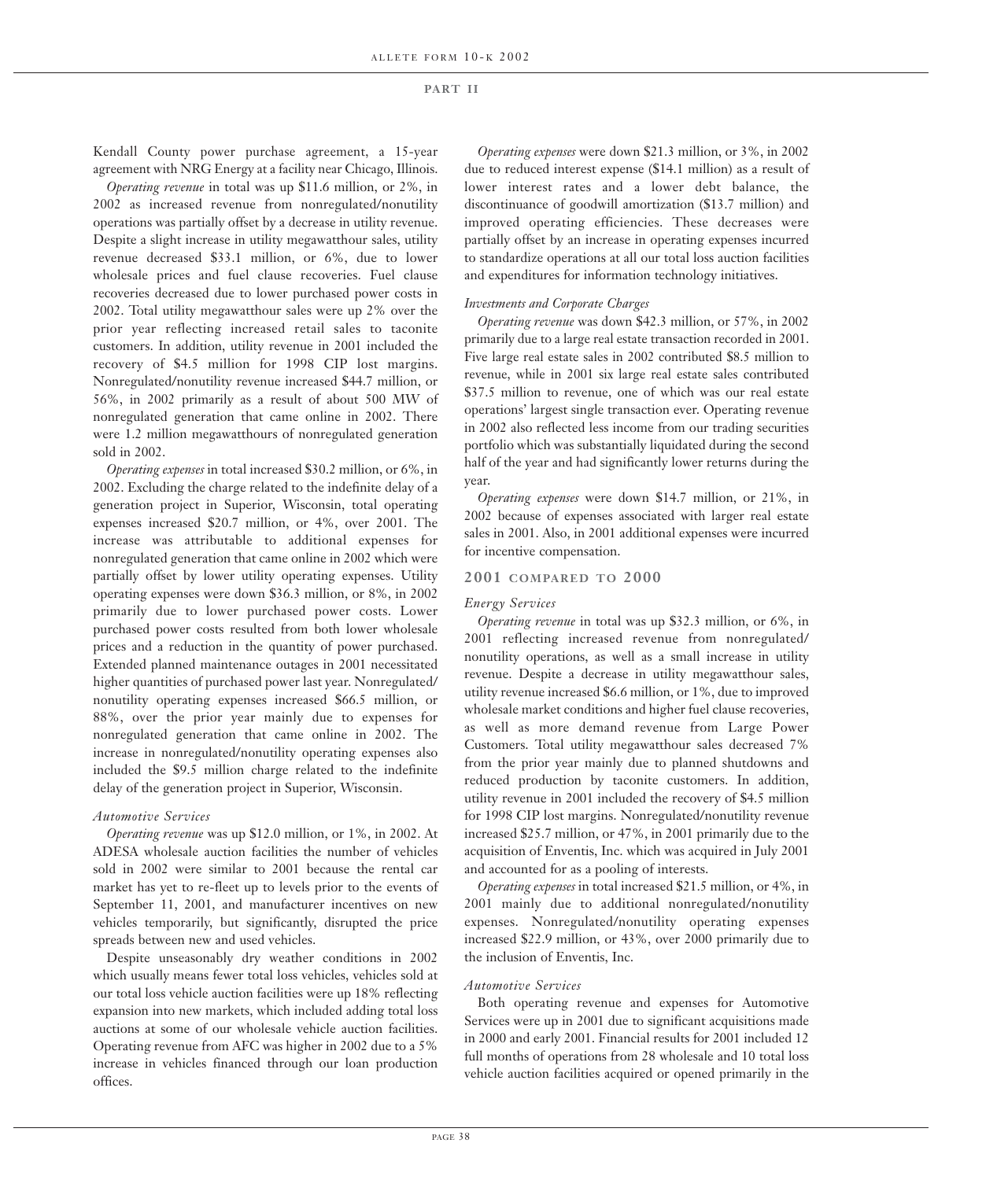second half of 2000 and results from acquisitions made in January and May 2001.

*Operating revenue* was up \$309.5 million, or 59%, in 2001 reflecting a 37% increase in vehicles sold at ADESA wholesale auction facilities, the inclusion of revenue related to total loss vehicle services and a 14% increase in vehicles financed at AFC's loan production offices. Sales volumes in 2001, however, were negatively impacted by the events of September 11 and the impact of aggressive new vehicle financing incentives offered by vehicle manufacturers. Also, inclement weather earlier in the year resulted in both low attendance at and canceled auctions.

*Operating expenses* were up \$274.5 million, or 63%, in 2001 reflecting additional expenses associated with increased vehicle sales and financing activity. Expenses in 2001 included increased direct costs associated with processing vehicles multiple times that did not sell as a result of depressed wholesale prices resulting from the events of September 11 and aggressive new vehicle financing incentives offered by vehicle manufacturers. Operating expenses in 2001 also included integration costs, additional amortization of goodwill, additional interest expense related to debt issued in late 2000 to finance acquisitions, higher utility expense and more labor costs incurred as a result of inclement weather in early 2001.

# *Investments and Corporate Charges*

*Operating revenue* was down \$2.6 million, or 3%, in 2001 reflecting less revenue from our trading securities portfolio, partially due to a lower average balance for most of the year. The decrease in revenue was also attributed to \$4.9 million less from our emerging technology investments as a result of fewer sales of these investments in 2001. Our real estate operations, however, reported stronger sales in 2001, including its largest sale ever. Six large real estate sales in 2001 contributed \$37.5 million to revenue, while in 2000 seven large real estate sales contributed \$31.9 million to revenue.

*Operating expenses* in 2001 were up \$6.0 million, or 9%, as a result of increased interest expense and additional expenses for incentive compensation. These increases were tempered by lower expenses at our real estate operations.

#### **CRITICAL ACCOUNTING POLICIES**

Certain accounting measurements under applicable generally accepted accounting principles involve management's judgment about subjective factors and estimates, the effects of which are inherently uncertain. The following summarizes those accounting measurements we believe are most critical to our reported results of operations and financial condition.

| Accounting<br>Policy                                                         | <i>Hudgments/Uncertainties</i><br><b>Affecting Application</b>                                                                                                                                          | See Additional<br>Discussion                                                                 |
|------------------------------------------------------------------------------|---------------------------------------------------------------------------------------------------------------------------------------------------------------------------------------------------------|----------------------------------------------------------------------------------------------|
| Uncollectible<br>Receivables and<br>Allowance for<br>Doubtful<br>Accounts    | Economic conditions<br>affecting customers,<br>suppliers and market prices<br>Outcome of negotiations,<br>litigation and bankruptcy<br>proceedings<br>Current sales, payment and<br>write off histories | Liquidity and<br>Capital<br>Resources-<br>Off-Balance<br>Sheet<br>Arrangements<br>on page 42 |
| Impairment of<br>Goodwill and<br>Long-Lived<br>Assets                        | Economic conditions<br>affecting market valuations<br>Changes in business strategy<br>Forecast of future operating<br>٠<br>cash flows and earnings                                                      | Note 2. on page<br>63 and Note 3.<br>on page 65                                              |
| Pension and<br>Postretirement<br>Health and Life<br>Actuarial<br>Assumptions | Expected long-term rate of<br>return on assets<br>Discount rates                                                                                                                                        | Note 18.<br>on page 74                                                                       |
| Valuation of<br>Investments                                                  | Continued commercial<br>viability of products<br>Projected earnings and cash<br>flow                                                                                                                    | Market Risk on<br>page 44                                                                    |

The allowance for doubtful accounts and related bad debt expense is primarily attributable to the financing activities of AFC. In establishing a proper allowance for doubtful accounts, AFC's evaluation includes consideration of historical charge-off experience and current economic conditions. Changes to historical charge-off experience or existing economic conditions would necessitate a corresponding increase or decrease in the allowance for doubtful accounts. The credit quality of AFC's finance receivable portfolio has remained strong and the total amount of the allowance for doubtful accounts has not changed materially over the last three years. A 10% increase in AFC's current allowance for doubtful accounts would increase bad debt expense by approximately \$1 million after tax; likewise, a 10% decrease in the current allowance for doubtful accounts would decrease expense by approximately \$1 million after tax.

An important actuarial assumption for pension and other postretirement benefit plans is the expected long-term rate of return on plan assets. In establishing this assumption, we consider the allocation and diversification of our plan assets, current economic conditions, actual historical investment performance, the historical performance of equity and debt securities in general, and our performance versus similar sized plans. Our pension asset allocation is approximately 70% equity and 30% fixed-rate securities. Equity securities consist of a mix of market capitalization sizes and also include investments in real estate and venture capital. In response to changing market conditions, we have lowered our actuarial assumption for the expected long-term rate of return and used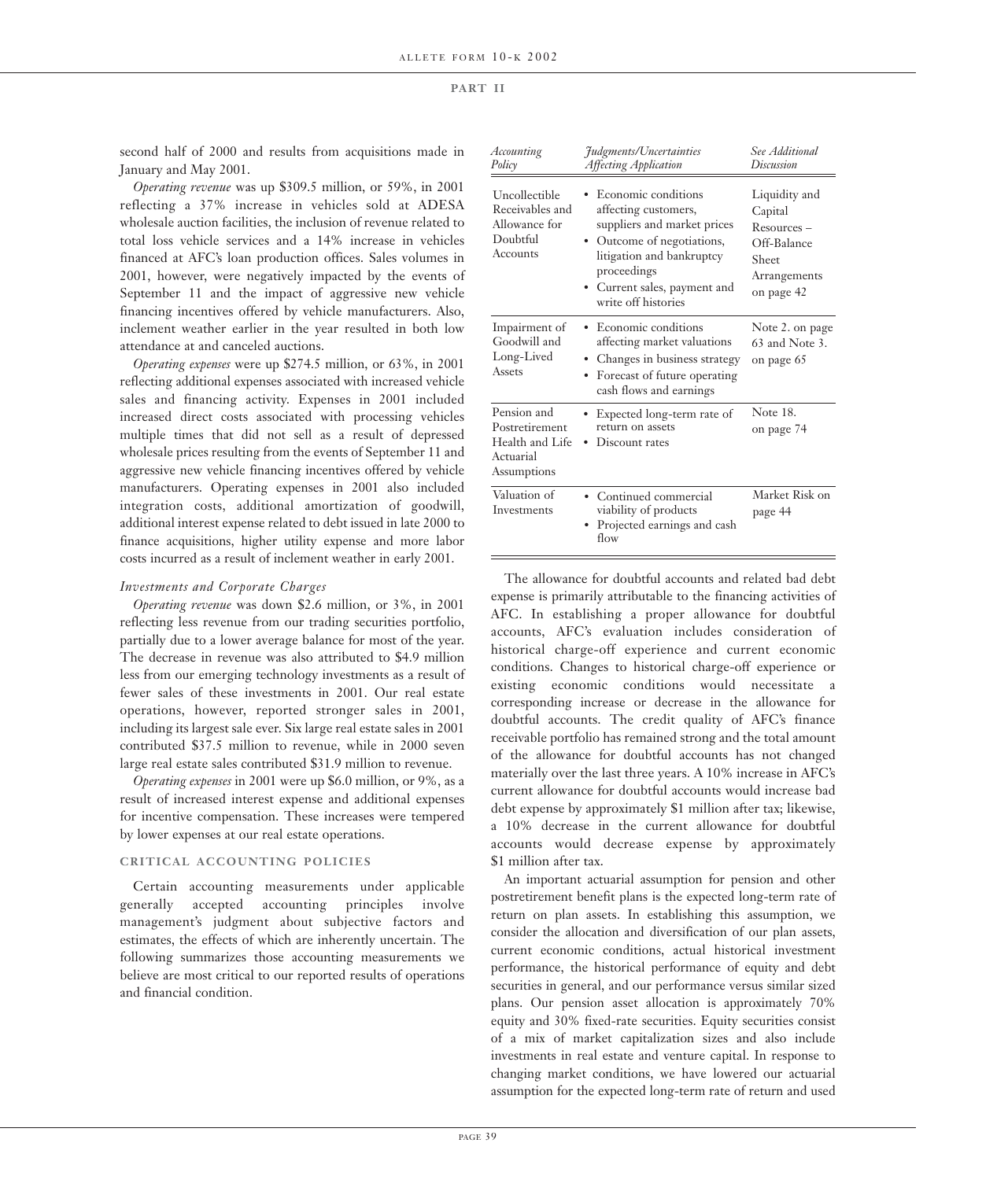9.5% in the September 30, 2002 pension actuarial study (10% at September 30, 2001; 10.25% at September 30, 2000). We annually review our expected long-term rate of return assumption, and will continue to adjust it to respond to any changing market conditions. A 1% decrease in the expected long-term rate of return would increase the annual expense for pension and other postretirement benefits by approximately \$2 million after tax; likewise, a 1% increase in the expected long-term rate of return would decrease expense by approximately \$2 million after tax.

# **OUTLOOK**

*Corporate*. Our operations in 42 states, nine Canadian provinces and Mexico employ approximately 14,000 employees. Since 1980 our annual total shareholder return averaged 16%. Approximately 50% of this average was attributed to dividends. By comparison, the Standard & Poor's 500 Index averaged 12% for the same period, of which approximately 25% of the average was attributed to dividends.

We remain focused on continuously improving the performance of our two core businesses, Energy and Automotive Services, and monetizing those businesses that are non-strategic or non-core. Our two core businesses remain strong and are poised for earnings growth in their respective markets as economic conditions improve.

Once we have sold our Water Services businesses in Florida, North Carolina and Georgia, we will have further simplified our Company. The pending sale of Florida Water for \$492.5 million has been delayed by legal challenges. Cash proceeds to ALLETE after taxes and repayment of existing debt are expected to be approximately \$180 million in 2003, and \$250 million for the entire transaction. The gain on the transaction is estimated at \$100 million after taxes and related costs. While the majority of the cash will be received at closing, the gain is expected to be recognized in future years as required by accounting rules. The proceeds from the sale will give us the ability to reduce debt, which will further strengthen our balance sheet. We anticipate selling our Water Services businesses in North Carolina and Georgia in 2003. (See Item 1.)

Our Board of Directors and management remain committed to unlocking the value of ALLETE. In 2002 we undertook an examination of the benefits of separating our Energy and Automotive businesses into separate companies. At that time we chose not to separate because all of the businesses of our Company benefited from the cash flow and credit position of the consolidated company. We are again reviewing this issue both internally and with outside advisors.

*Energy Services* continues to generate strong cash flow from operations. We anticipate, however, net income for 2003 from Energy Services to decrease slightly from 2002 levels. If wholesale power prices improve, so too will our profitability from Energy Services. To combat continuing depressed prices

in wholesale energy markets, minimal growth in our service area and uncertain state and national economies, we will focus on cost reductions while seeking new ways to maintain or enhance revenue.

Our access to and ownership of low-cost power are Energy Services' greatest strengths. We have adequate generation to serve our native load. Power over and above our customers' requirements is and will continue to be marketed primarily through Split Rock Energy.

Over one-half of Minnesota Power's utility power sales are made to taconite mines, paper producers and oil pipeline operators. Minnesota Power's paper and taconite customers supply industries that are undergoing significant structural change in the face of continued globalization and consolidation. For taconite producers, the ongoing consolidation of the domestic integrated steel industry has both positive and negative implications. As steel companies divest themselves of raw material operations and address decades of legacy cost accumulation, they will use acquisitions to position themselves for future successes in a worldwide steel market that rewards low-cost, efficient producers.

Unfortunately, the process of rationalizing steel production capacity may lead to a reduction in the number of iron ore mines required to supply United States and Canadian blast furnaces. The near term impacts of a taconite plant closure would be significant for Minnesota Power and northeastern Minnesota. In the long term, however, improving the cost competitiveness of the domestic integrated steelmakers is critical to assuring a stable production base for Minnesota iron ore once steel import tariff protections are lifted. The annual taconite production in Minnesota was 39 million tons in 2002 (33 million tons in 2001; 47 million tons in 2000). Based on our research of the taconite industry, Minnesota taconite production for 2003 is anticipated to be about 37 million tons. As a result of continuing consolidation in the integrated steel business and its resulting impact on taconite producers, Minnesota Power is unable to predict taconite production levels for the next two to five years. Minnesota Power believes it is positioned to mitigate the impacts of reduced load, if necessary, by selling any excess low-cost generation in the wholesale power marketplace.

The paper manufacturing business is also weathering significant structural change as international consolidation continues and North American producers aggressively cut costs and look for an end to the current down cycle in paper pricing. Three of Minnesota Power's four major pulp and paper producing customers are now owned by international firms. As these firms seek to rationalize world production capacity with demand, they are removing older paper machines from their asset portfolios and focusing on improving efficiency and cost competitiveness at their newer and larger machines. Actions by Potlatch Corporation and UPM-Kymmene Corporation (the owner of Blandin Paper Company) to stop producing paper from their oldest and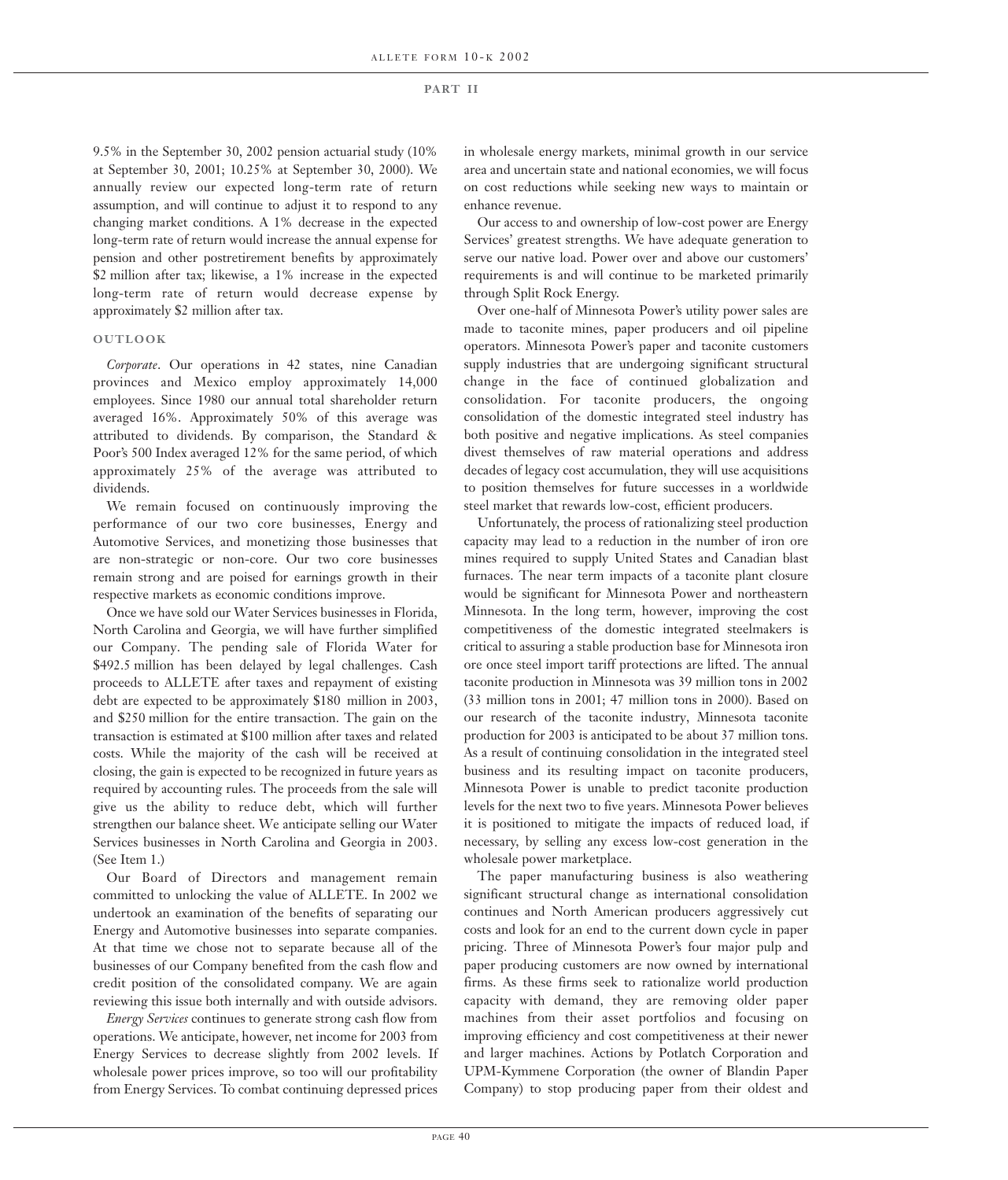smallest machines in 2002 and 2003 reflect this trend. We believe that the papermaking assets that remain in our service area have the ability to be cost competitive in the region or global markets they serve. Minnesota Power's ongoing focus has been and will continue to be on providing energy at prices that enable these mills to maintain or improve their competitive positions.

Nonregulated generation operations, which began in 2002 at Taconite Harbor in northern Minnesota and generation obtained through a 15-year agreement with NRG Energy at the Kendall County facility near Chicago, Illinois, help position Minnesota Power to generate more electricity, move it more readily, manage more transactions with less risk and benefit system reliability.

Plans to construct a 220-mile, 345-kV Duluth-to-Wausau electric transmission line proposed by Minnesota Power, American Transmission Company and Wisconsin Public Service Corporation continue to be developed. The new line addresses the pressing need for more dependable electricity in Wisconsin and the Upper Midwest. (See Item 1. − Energy Services − Regulatory Issues.)

Our telecommunications business, Enventis Telecom, grew its revenue in 2002 by approximately 19% despite the challenging economy and drop in overall information technology spending. Enventis Telecom is well recognized in the Upper Midwest as one of the leading integrated data services providers offering a mix of transport, complex network integration, and related application development services. Our plan is to continue to leverage our excellent reputation and key industry partners to further our success in the marketplace.

*Automotive Services* continues to be our largest contributor to net income. We anticipate earnings from Automotive Services to increase by about 15% in 2003. While we believe that the volume of used vehicles sold within the auto auction industry will rise at a rate of 2% compounded annually through 2007, we anticipate vehicles sold through our wholesale and total loss auction facilities combined will increase by 4% to 7% in 2003, and vehicles financed through AFC will increase by about 11% in 2003. Automotive Services continues to focus on growth in the volume of vehicles sold and financed, increased ancillary services, and operating and technological efficiencies. Selective fee increases will also be considered.

By offering an expanding circle of customers new levels of service in the vehicle remarketing industry, Automotive Services expects to expand its presence in the North American auto industry. In 2002 we opened ADESA Golden Gate, the largest vehicle auction facility in California, and ADESA Vancouver in Richmond, British Columbia. Both were built to replace aging facilities that were too small to efficiently serve our growing customer demand. New wholesale auction facilities in Long Island, New York; Atlanta, Georgia; and Edmonton, Alberta, are also under construction and slated to

open in 2003. The new facility in Long Island is a greenfield (a newly constructed facility in a new market), while the new facilities in Atlanta and Edmonton will replace aging facilities. In addition to internally growing our existing auctions and dealer floorplan financing business, we will continue to consider accretive acquisitions in both the wholesale and total loss vehicle auction businesses. We will also consider greenfield sites as appropriate and the integration of total loss vehicle services at certain wholesale vehicle auction facilities. We believe further consolidation of the total loss vehicle auction industry will occur and are evaluating various means by which we can continue our growth plan.

ADESA's leadership expects to adapt to changing used vehicle markets by better serving used vehicle dealers, who are the bread and butter of wholesale vehicle auctions and the backbone of AFC's customer base. The number of vehicles coming off lease is expected to slow down in mid-2003, which will place an even higher premium on catering to individual dealers seeking to replenish inventory at auctions.

The vehicle remarketing industry has been challenged by the events of September 11, 2001, by a softening economy and by lower wholesale prices resulting from high used vehicle inventories and zero-percent financing on new vehicles. The rental car market has yet to re-fleet up to levels prior to September 11, and manufacturer incentives on new vehicles temporarily, but significantly, disrupted the price spreads between new and used vehicles. Aggressive financing incentives offered by vehicle manufacturers lowered the cost of owning a new vehicle, which, in turn, depressed prices for late-model used vehicles. This reduced the number of vehicles sold at auctions because car dealers restocked their inventories from the increased volume of late-model vehicles traded in for new vehicles, and sellers at auction tended to hold their vehicles rather than immediately accept the lower prices.

If the economy improves, retail demand should improve as well, and this will allow a welcome resumption of the used vehicle sales growth we saw earlier in 2002.

*Investments and Corporate Charges*. We anticipate net income from our real estate operations to remain stable in 2003, while corporate charges are expected to reflect less unallocated interest expense as a result of lower debt obligations.

Revenue from property sales by real estate operations continues to be three to four times more than the acquisition cost, creating strong cash generation and profitability. Our real estate operations may, from time to time, acquire packages of diversified properties at low cost, add value through entitlements and infrastructure enhancements, and sell the properties at current market prices.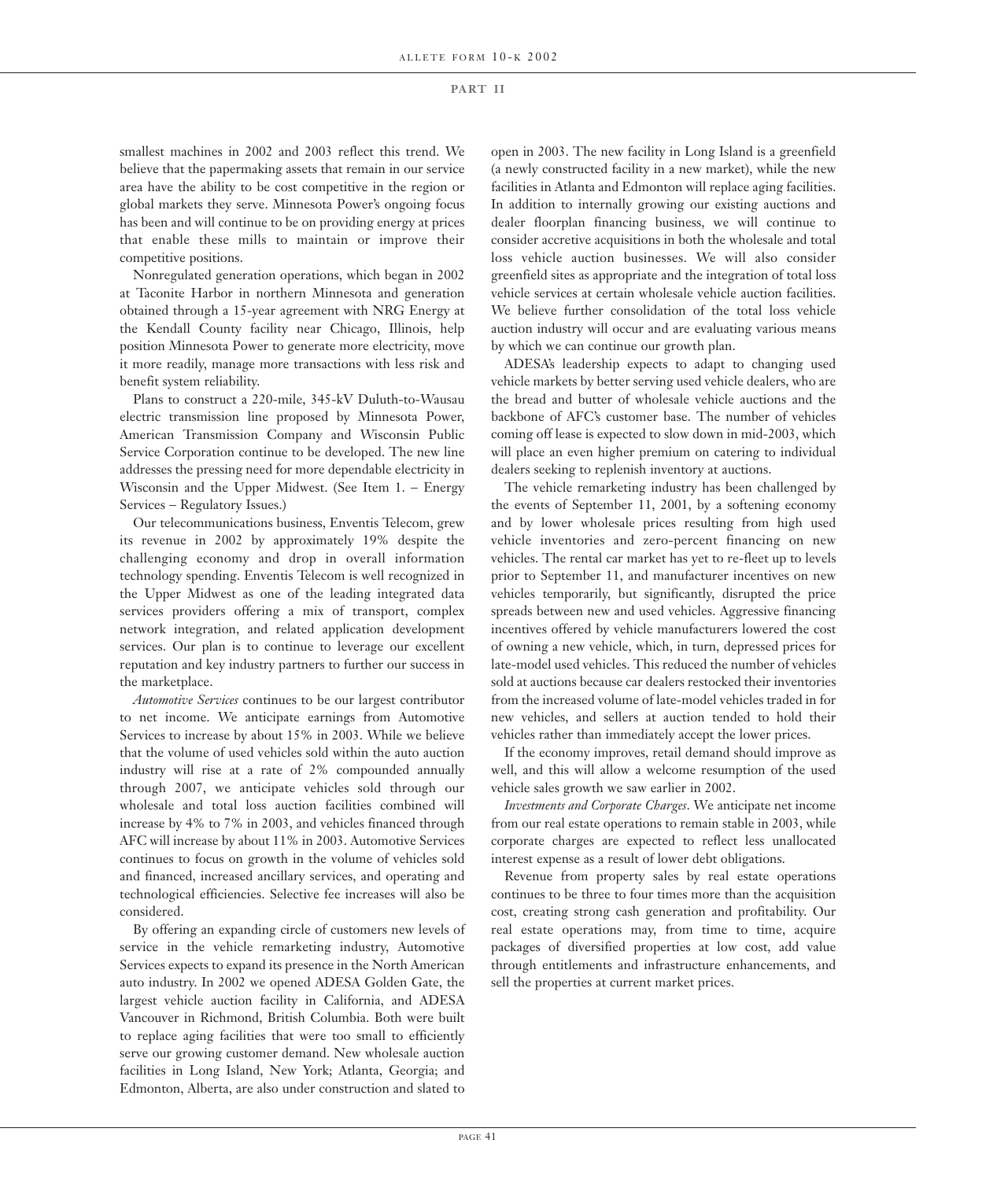#### **LIQUIDITY AND CAPITAL RESOURCES**

#### *Cash Flow Activities*

A primary goal of our strategic plan is to improve cash flow from operations. Our strategy includes growing the businesses both internally with expanded facilities, services and operations (see Capital Requirements), and externally through acquisitions.

During 2002 strong cash flow from operating activities reflected operating results and continued focus on working capital management. Cash flow from operating activities was higher in 2002 due to the substantial liquidation of the trading securities portfolio and the timing of the collection of certain finance receivables outstanding at December 31, 2001. Also, in 2001 additional trading securities were purchased with a portion of the proceeds from a common stock issuance. Cash flow from operations was also affected by a number of factors representative of normal operations.

*Working Capital*. At December 31, 2002 working capital needs included \$275 million of long-term debt due in 2003. Additional working capital, if and when needed, generally is provided by the sale of commercial paper. During 2002 we liquidated our trading securities portfolio and used the proceeds to reduce our short-term debt. Approximately 4.6 million original issue shares of our common stock are available for issuance through *Invest Direct*, our direct stock purchase and dividend reinvestment plan. ALLETE's \$175 million bank line of credit provides credit support for our commercial paper program. The amount and timing of future sales of our securities will depend upon market conditions and our specific needs. We may sell securities to meet capital requirements, to provide for the retirement or early redemption of issues of long-term debt, to reduce shortterm debt and for other corporate purposes.

A substantial amount of ADESA's working capital is generated internally from payments for services provided. ADESA, however, has arrangements to use proceeds from the sale of commercial paper issued by ALLETE to meet shortterm working capital requirements arising from the timing of payment obligations to vehicle sellers and the availability of funds from vehicle purchasers. During the sales process, ADESA does not typically take title to vehicles.

#### *Off-Balance Sheet Arrangements*

In July 2001 ADESA entered into a lease agreement for the ADESA Golden Gate facility in Tracy, California, which was completed in the third quarter of 2002. The term of the lease is through July 2006 with no renewal options. The cost to the lessor of the facility was approximately \$45 million. ADESA has guaranteed up to \$38 million of any deficiency in sales proceeds that the lessor realizes in disposing of the leased property. ADESA will receive any sales proceeds in excess of cost.

ADESA has guaranteed the payment of principal and interest up to \$38 million on the lessor's indebtedness. Terms of the mortgage notes payable require, among other things, that ADESA maintain certain minimum financial ratios. It is not practical to estimate the fair value of the guarantee; however, ADESA does not anticipate that it will incur losses as a result of this guarantee. We have guaranteed ADESA's obligation under this lease.

In April 2000 leases for three ADESA auction facilities (Boston, Charlotte and Knoxville) were refinanced in a \$28.4 million lease transaction. The new lease is treated as an operating lease for financial reporting purposes and expires in April 2010 with no renewal options. ADESA has guaranteed up to \$23 million of any deficiency in sales proceeds that the lessor realizes in disposing of the leased properties. ADESA is entitled to receive any sales proceeds in excess of \$29.3 million.

ADESA has guaranteed the payment of principal and interest up to \$23 million on the lessor's indebtedness, which consists of \$28.4 million mortgage notes payable, due April 1, 2020. Terms of the mortgage notes payable require, among other things, that ADESA maintain certain minimum financial ratios. Interest on the notes varies and is payable monthly. It is not practical to estimate the fair value of the guarantee; however, ADESA does not anticipate that it will incur losses as a result of this guarantee. We have guaranteed ADESA's obligations under this lease.

AFC offers short-term on-site financing for dealers to purchase vehicles mostly at auctions in exchange for a security interest in each vehicle. The financing is provided through the earlier of the date the dealer sells the vehicle or a general borrowing term of 30 to 45 days. AFC has arrangements to use proceeds from the sale of commercial paper issued by ALLETE to meet its short-term working capital requirements.

AFC, through a wholly owned subsidiary, sells certain finance receivables through a revolving private securitization structure. In May 2002 AFC and its subsidiary entered into a revised securitization agreement that allows for the revolving sale by the subsidiary to third parties of up to \$500 million in undivided interests in eligible finance receivables. The revised agreement expires in 2005. The securitization agreement in place prior to May 31, 2002 limited the sale of undivided interests to \$325 million. In accordance with SFAS 140, "Accounting for Transfers and Servicing of Financial Assets and Extinguishments of Liabilities," which became applicable to AFC upon amendment of the securitization agreement, AFC, for accounting purposes, began consolidating the subsidiary used in the securitization structure on June 1, 2002. Previously, AFC's interest in this subsidiary was recorded by ALLETE as residual interest in other current assets (\$103 million at December 31, 2001) net of the subsidiary's allowance for doubtful accounts. The residual interest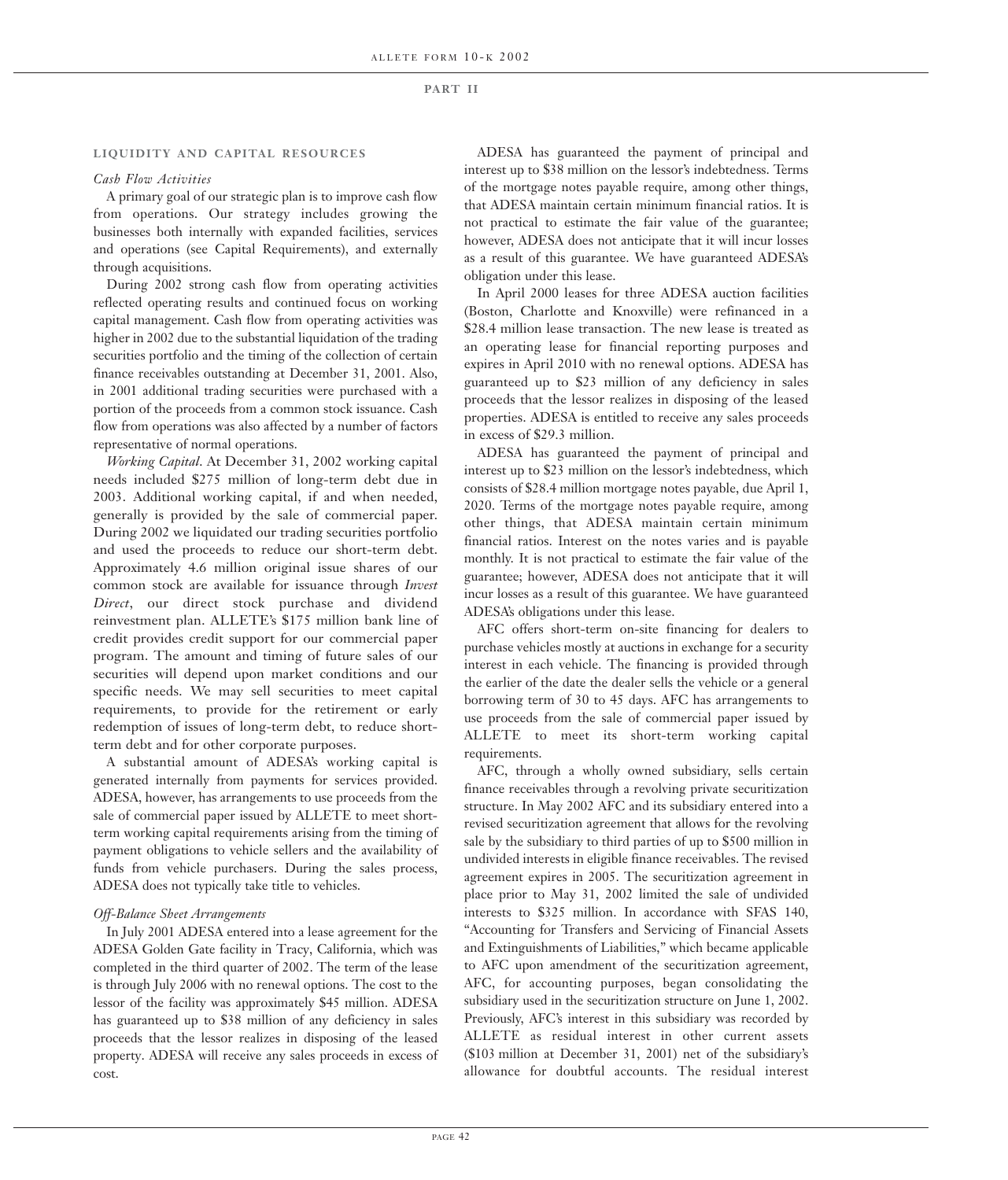previously reflected in prior periods has been reclassified by ALLETE to accounts receivable to conform to current year presentations.

AFC managed total receivables of \$495.1 million at December 31, 2002 (\$500.2 million at December 31, 2001); \$191.3 million represent receivables which were included in accounts receivable on our consolidated balance sheet (\$233.2 million at December 31, 2001) and \$303.8 million represent receivables sold in undivided interests through the securitization agreement (\$267.0 million at December 31, 2001) which are off-balance sheet. AFC's proceeds from the sale of the receivables to third parties were used to repay borrowings from ALLETE and fund new loans to AFC's customers. AFC and the subsidiary must each maintain certain financial covenants such as minimum tangible net worth to comply with the terms of the securitization agreement. AFC has historically performed better than the covenant thresholds set forth in the securitization agreement. We are not currently aware of any changing circumstances that would put AFC in noncompliance with the covenants.

# *Securities*

In March 2001 ALLETE, ALLETE Capital II and ALLETE Capital III, jointly filed a registration statement with the SEC pursuant to Rule 415 under the Securities Act of 1933. The registration statement, which has been declared effective by the SEC, relates to the possible issuance of a remaining aggregate amount of \$387 million of securities

which may include ALLETE common stock, first mortgage bonds and other debt securities, and ALLETE Capital II and ALLETE Capital III preferred trust securities. ALLETE also previously filed a registration statement, which has been declared effective by the SEC, relating to the possible issuance of \$25 million of first mortgage bonds and other debt securities. We may sell all or a portion of the remaining registered securities if warranted by market conditions and our capital requirements. Any offer and sale of the above mentioned securities will be made only by means of a prospectus meeting the requirements of the Securities Act of 1933 and the rules and regulations thereunder.

#### *Investments*

As investments in emerging technology companies are sold, we recognize a gain or loss. Our direct investment in the companies that have gone public, which we account for as available-for-sale securities, had a cost basis of approximately \$10 million at December 31, 2002 (\$7 million at December 31, 2001). The aggregate market value of our investment in these companies at December 31, 2002 was \$6 million (\$12 million at December 31, 2001). We believe the decline in market value that has occurred since second quarter 2002 is temporary. We have the ability and intent to hold these investments until the market recovers. These investments provide us with access to developing technologies before their commercial debut, as well as potential financial returns. We view these investments as a source of capital for redeployment in existing businesses.

|                                           | Payments Due by Period |                  |              |              |               |
|-------------------------------------------|------------------------|------------------|--------------|--------------|---------------|
| <b>CONTRACTUAL OBLIGATIONS</b>            | Total                  | Less than 1 Year | 1 to 3 Years | 4 to 5 Years | After 5 Years |
| <i>Millions</i>                           |                        |                  |              |              |               |
| Long-Term Debt                            | \$945.0                | \$283.7          | \$108.9      | \$344.6      | \$207.8       |
| Quarterly Income Preferred Securities     | 75.0                   |                  |              |              | 75.0          |
| <b>Operating Lease Obligations</b>        | 120.0                  | 17.5             | 34.5         | 15.6         | 52.4          |
| <b>Unconditional Purchase Obligations</b> | 772.6                  | 75.1             | 128.5        | 77.2         | 491.8         |
|                                           | \$1,912.6              | \$376.3          | \$271.9      | \$437.4      | \$827.0       |

#### *Contractual Obligations and Commercial Commitments*

Our long-term debt obligations, including long-term debt due within one year, represent the principal amount of bonds, notes and loans which are recorded on our consolidated balance sheet.

Quarterly Income Preferred Securities represent all of the preferred trust securities issued by ALLETE Capital I, a wholly owned statutory trust of the Company. ALLETE owns all of the common trust securities issued by ALLETE Capital I. (See Note 14.)

Unconditional purchase obligations represent our Square Butte and Kendall County power purchase agreements, and minimum purchase commitments under coal and rail contracts.

Under our power purchase agreement with Square Butte that extends through 2026, we are obligated to pay our pro rata share of Square Butte's costs based on our entitlement to the output of Square Butte's 455 MW coal-fired generating unit near Center, North Dakota. Our payment obligation is suspended if Square Butte fails to deliver any power, whether produced or purchased, for a period of one year. Square Butte's fixed costs consist primarily of debt service. The table above reflects our share of future debt service based on our current output entitlement of 71%. After 2005 Minnkota Power has the option to reduce our entitlement by 5% annually, to a minimum of 50%. (See Note 13.)

Under the Kendall County agreement, we pay a fixed capacity charge for the right, but not the obligation, to utilize one 275 MW generating unit near Chicago, Illinois. We are responsible for arranging the natural gas fuel supply and are entitled to the electricity produced. (See Note 13.)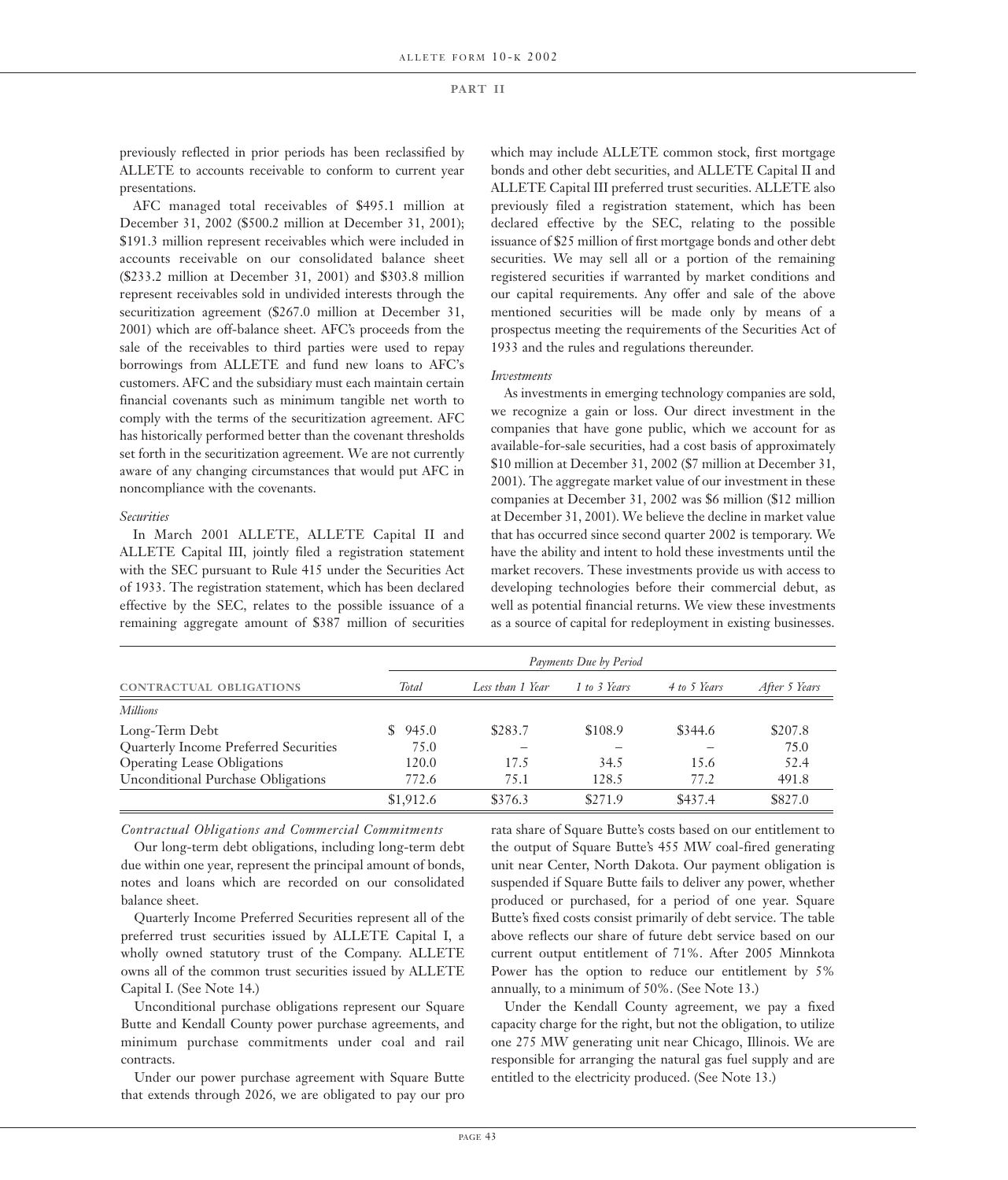*Split Rock Energy*. We provide up to \$50.0 million in credit support, in the form of letters of credit and financial guarantees, to facilitate the power marketing activities of Split Rock Energy. At December 31, 2002 \$10.5 million was used to support actual obligations (\$3.4 million at December 31, 2001). The credit support generally expires within one year from the date of issuance.

*Emerging Technology Investments.* We have investments in emerging technologies through the minority ownership of preferred stock, common stock and equity interests in limited liability companies. The investments are in both privatelyheld and publicly-held entities. We have committed to make additional investments in certain emerging technology holdings. The total future commitment was \$7.7 million at December 31, 2002 (\$11.0 million at December 31, 2001). We expect approximately \$1 million of the future commitment to be invested in 2003, with the balance to be invested at various times through 2007.

### *Credit Ratings*

Our securities have been rated by Standard & Poor's Ratings Services, a division of The McGraw-Hill Companies, Inc. (Standard & Poor's) and by Moody's Investors Service, Inc. (Moody's). On January 27, 2003 Standard & Poor's placed our BBB+ corporate credit rating on *CreditWatch Developing* following our public acknowledgement that we are considering a major corporate restructuring that could ultimately result in a separation of our two core businesses. We are unable to predict if such a separation would have a significant effect on our credit quality.

| <b>CREDIT RATINGS</b>       | Standard &<br>Poor's | Moody's |
|-----------------------------|----------------------|---------|
| <b>Issuer Credit Rating</b> | $BBB+$               | Baa2    |
| Commercial Paper            | $A-2$                | $P-2$   |
| Senior Secured              |                      |         |
| <b>First Mortgage Bonds</b> | A                    | Baa1    |
| Pollution Control Bonds     | A                    | Baa1    |
| Senior Unsecured            |                      |         |
| <b>Senior Notes</b>         | <b>BBB</b>           | Baa2    |
| Unsecured Debt              | <b>BBB</b>           | Baa2    |
| Quarterly Income Preferred  |                      |         |
| Securities                  |                      | Baa3    |

Rating agencies use both quantitative and qualitative measures in determining a company's credit rating. These measures include business risk, liquidity risk, competitive position, capital mix, financial condition, predictability of cash flows, management strength and future direction. Some of the quantitative measures can be analyzed through a few key financial ratios, while the qualitative ones are more subjective. The disclosure of these credit ratings is not a recommendation to buy, sell or hold our securities. Ratings are subject to revision or withdrawal at any time by the assigning rating organization. Each rating should be evaluated independently of any other rating.

#### *Payout Ratio*

In 2002 we paid out 66% (59% in 2001; 51% in 2000) of our per share earnings in dividends. Excluding the gain related to the ACE transaction, in 2000 we paid out 64% of our per share earnings in dividends.

## **CAPITAL REQUIREMENTS**

Consolidated capital expenditures totaled \$205.8 million in 2002 (\$153.0 million in 2001; \$168.7 million in 2000). Expenditures for 2002 included \$80.9 million for Energy Services, \$71.1 million for Automotive Services and \$5.7 million for Investments and Corporate Charges. Expenditures for 2002 also included \$48.1 million related to Discontinued Operations (\$44.2 million to maintain our Water Services businesses while they are in the process of being sold; \$3.9 million to buy previously leased auto transport trucks). Internally generated funds were the primary source of funding for these expenditures.

Capital expenditures are expected to be \$134 million in 2003 and total about \$400 million for 2004 through 2007. Capital expenditures through 2007 are lower than in the past because we anticipate no new major construction of facilities. The 2003 amount includes \$74 million for Energy Services and \$55 million for Automotive Services. Energy Services' expenditures are for system component replacement and upgrades, telecommunication fiber and coal handling equipment. Automotive Services' expenditures are for new auctions currently under construction, expansions and ongoing improvements at existing vehicle auction facilities and associated computer systems. The 2003 amount also includes \$5 million to maintain our Water Services businesses until they are sold in 2003. We expect to finance a \$33 million investment in new coal handling equipment with an existing long-term line of credit and use internally generated funds to fund all other capital expenditures.

## **MARKET RISK**

#### *Securities Investments*

Our securities investments include certain securities held for an indefinite period of time which are accounted for as availablefor-sale securities and recorded at fair value. At December 31, 2002 our available-for-sale securities portfolio consisted of minority interests in the common stock of publicly-traded corporations held in our Emerging Technology portfolio, and securities in a grantor trust established to fund certain employee benefits. Our available-for-sale securities portfolio had a fair value of \$20.9 million at December 31, 2002 (\$26.5 million at December 31, 2001).

As part of our Emerging Technology portfolio, we also have several minority investments in venture capital funds and privately-held start-up companies. These investments are accounted for under the cost method and included with Investments on our consolidated balance sheet. The total carrying value of these investments was \$38.7 million at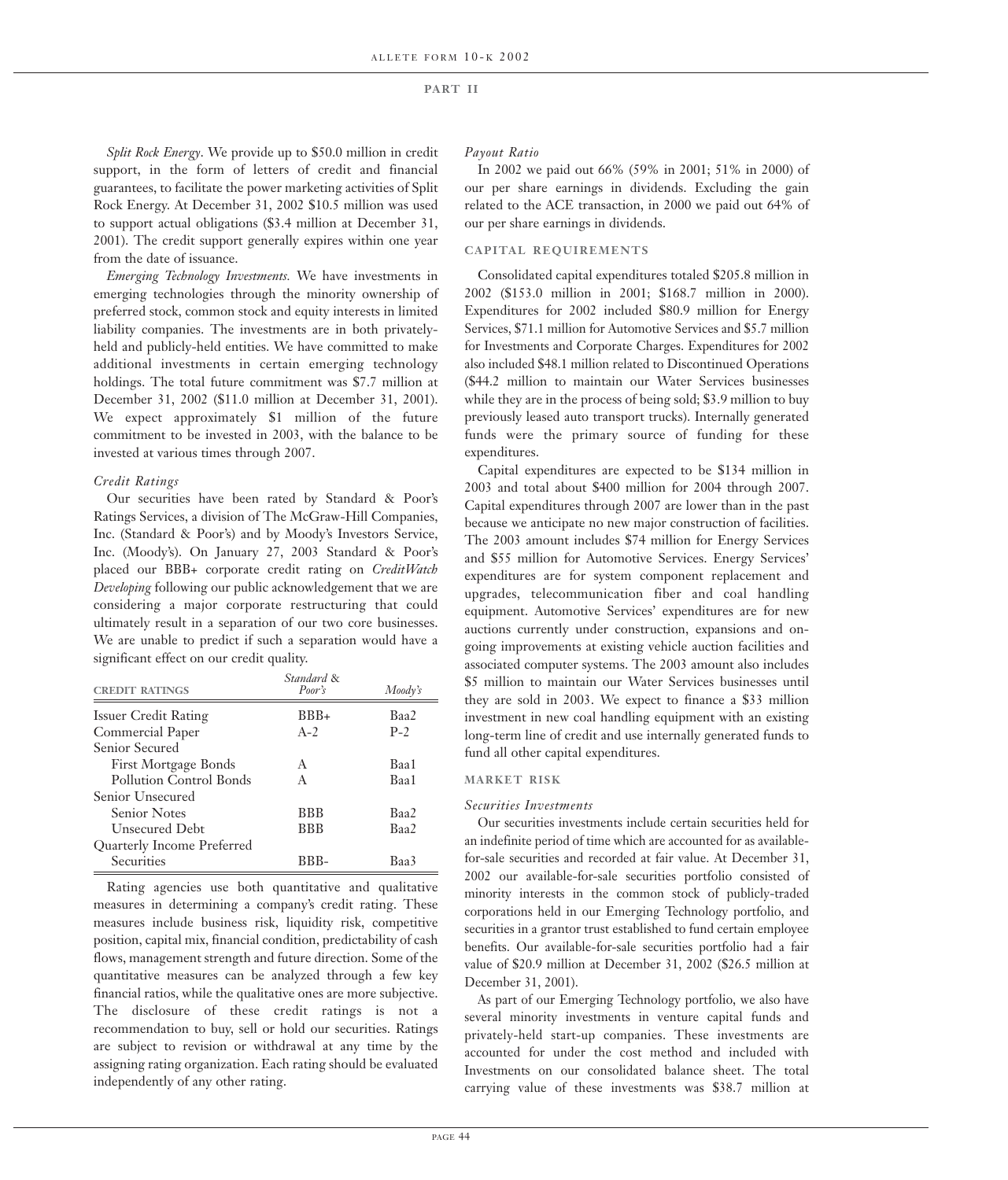| -------- |  | --- |  |
|----------|--|-----|--|
|          |  |     |  |

| <b>INTEREST RATE SENSITIVE</b>   |         | Principal Cash Flow by Expected Maturity Date |       |        |         |                   |         |         |
|----------------------------------|---------|-----------------------------------------------|-------|--------|---------|-------------------|---------|---------|
| <b>FINANCIAL INSTRUMENTS</b>     |         |                                               |       |        |         |                   |         | Fair    |
| December 31, 2002                | 2003    | 2004                                          | 2005  | 2006   | 2007    | <i>Thereafter</i> | Total   | Value   |
| Dollars in Millions              |         |                                               |       |        |         |                   |         |         |
| Long-Term Debt                   |         |                                               |       |        |         |                   |         |         |
| <b>Fixed Rate</b>                | \$28.1  | \$5.1                                         | \$0.7 | \$91.4 | \$165.7 | \$336.0           | \$627.0 | \$673.4 |
| Average Interest Rate — %        | 6.5     | 6.5                                           | 7.8   | 7.7    | 7.3     | 7.1               | 7.2     |         |
| Variable Rate                    | \$255.6 | \$10.5                                        | \$0.7 | \$0.5  | \$3.0   | \$47.7            | \$318.0 | \$318.2 |
| Average Interest Rate — $%$ (a)  | 4.1     | 3.5                                           | 3.2   | 3.2    | 2.0     | 1.9               | 3.7     |         |
| Mandatorily Redeemable Preferred |         |                                               |       |        |         |                   |         |         |
| Securities of Subsidiary         |         |                                               |       |        |         | \$75.0            | \$75.0  | \$75.5  |
| Average Distribution Rate — %    |         |                                               |       |        |         | 8.05              | 8.05    |         |

*(a) Assumes rate in effect at December 31, 2002 remains constant through remaining term.*

December 31, 2002 (\$40.6 million at December 31, 2001). Our policy is to periodically review these investments for impairment by assessing such factors as continued commercial viability of products, cash flow and earnings. Any impairment would reduce the carrying value of the investment.

# *Interest Rate Swap*

In October 2001 we entered into an interest rate swap agreement with a notional amount of \$250 million to hedge \$250 million of floating rate debt issued in October 2000. Under the 15-month swap agreement, we made fixed quarterly payments based on a fixed rate of 3.2% and received payments at a floating rate based on LIBOR (1.8% at December 31, 2002). The swap expired in January 2003 and the Company did not enter into any new interest rate swap agreements.

#### *Foreign Currency*

Our foreign currency exposure is limited to the conversion of operating results of our Canadian and Mexican subsidiaries. We have not entered into any foreign exchange contracts to hedge the conversion of our Canadian or Mexican operating results into United States dollars. Mexican operations which began in 2002 were not material.

#### *Power Marketing*

Minnesota Power purchases power for retail sales in our electric utility service territory and sells excess generation in the wholesale market. We have about 500 MW of nonregulated generation available for sale to the wholesale market. Our nonregulated generation includes about 225 MW from Taconite Harbor in northern Minnesota that was acquired in October 2001. It also includes 275 MW of generation obtained through a 15-year agreement, which commenced in May 2002, with NRG Energy at the Kendall County facility near Chicago, Illinois. Under the Kendall County agreement, we pay a fixed capacity charge for the right, but not the obligation, to utilize one 275 MW generating unit. We are responsible for arranging the natural

gas fuel supply and are entitled to the electricity produced. Our strategy is to sell a significant portion of nonregulated generation through long-term contracts of various durations. The balance will be sold in the spot market through shortterm agreements. We currently have two long-term forward capacity and energy contracts related to generation obtained through the Kendall County agreement. Each is for 50 MW, with one having a 10-year term and the other a 15-year term.

The services of Split Rock Energy are used to fulfill purchase requirements for retail load and to market excess generation. We own 50% of Split Rock Energy which was formed in 2000 with Great River Energy to provide us with least cost supply, maximize the value of our generation assets and maximize power marketing revenue within prescribed limits. Split Rock Energy operates in the wholesale energy markets, and engages in marketing activities by entering into forward and option contracts for the purchase and sale of electricity. These contracts are primarily short-term in nature with maturities of less than one year. Although Split Rock Energy generally attempts to balance its purchase and sale positions, commodity price risk sometimes exists or is created. This risk is actively managed through a risk management program that includes policies, procedures and limits established by the Split Rock Energy Board of Governors. Minnesota Power holds two seats on this four member Board.

#### **NEW ACCOUNTING STANDARDS**

SFAS 143, "Accounting for Asset Retirement Obligations," requires the recognition of a liability for an asset retirement obligation in the period in which it is incurred. When the liability is initially recorded, the carrying amount of the related long-lived asset is correspondingly increased. Over time, the liability is accreted to its present value and the related capitalized charge is depreciated over the useful life of the asset. SFAS 143 is effective for fiscal years beginning after June 15, 2002. Currently, decommissioning amounts collected in Minnesota Power's rates are reported in accumulated depreciation, which upon adoption of SFAS 143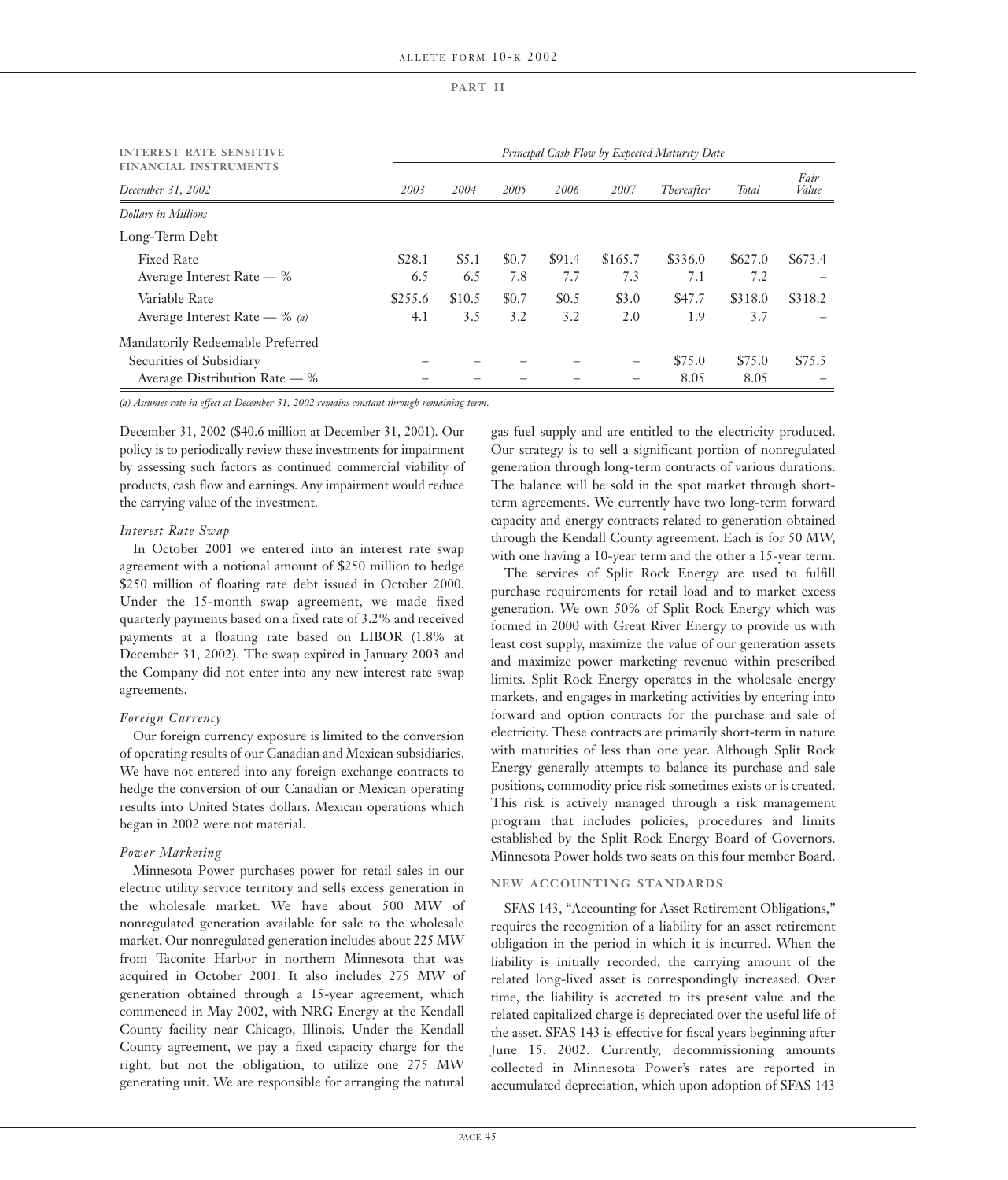by the Company will require a reclassification to a liability. We are reviewing what additional assets, if any, may have associated retirement costs as defined by SFAS 143 and anticipate no material impact on our financial position and results of operations.

In November 2002 the FASB issued Interpretation No. 45, "Guarantor's Accounting and Disclosure Requirements for Guarantees, Including Indirect Guarantees of Indebtedness of Others." The Interpretation expands disclosure requirements for certain guarantees and requires the recognition of a liability for the fair value of an obligation assumed under a guarantee. The liability recognition provisions apply on a prospective basis to guarantees issued or modified after December 31, 2002, and the disclosure provisions apply to fiscal years ending after December 15, 2002. We do not believe the adoption of this Interpretation will have a material impact on our financial position or results of operations.

In January 2003 the FASB issued Interpretation No. 46, "Consolidation of Variable Interest Entities." In general, a variable interest entity is one with equity investors that do not have voting rights or do not provide sufficient financial resources for the entity to support its activities. Under the new rules, variable interest entities will be consolidated by the party that is subject to the majority of the risk of loss or entitled to the majority of the residual returns. The new rules are effective immediately for variable interest entities created after January 31, 2003 and in the third quarter of 2003 for previously existing variable interest entities. We are reviewing certain auction facility lease agreements entered into by ADESA prior to January 2003 to determine (1) if the lessor is a variable interest entity, and (2) if we should consolidate the lessor. If it is ultimately determined that the lessor is a variable interest entity that should be included in our consolidated financial statements, we estimate that we will record approximately \$73 million in property, plant and equipment, and \$73 million in long-term debt. Any recognition of these amounts would first occur in the third quarter of 2003.

In October 2002 the FASB's Emerging Issues Task Force rescinded EITF Issue 98-10, "Accounting for Contracts Involved in Energy Trading and Risk Management Activities." The ruling took effect January 1, 2003 for existing contracts and immediately for contracts entered into after October 25, 2002. Early adoption is permitted. In general, EITF 98-10 required energy trading contracts to be markedto-market with resulting gains and losses recognized in income. Any gains or losses recognized under the provisions

of EITF 98-10 through the end of 2002 will be reversed under the transitional provisions contained in the rescission. We were required to account for the Kendall County agreement under EITF 98-10 which resulted in the recognition of \$4.7 million of mark-to-market pre-tax income in the second quarter of 2002 (\$0 in 2001). We adopted the rescission of EITF 98-10 in the fourth quarter of 2002 and reversed the mark-to-market income recognized earlier in the year. The Kendall County agreement is not a derivative under SFAS 133, "Accounting for Derivative Investments and Hedging Activities."

*Readers are cautioned that forward-looking statements, including those contained above, should be read in conjunction with our disclosures under the heading: "Safe Harbor Statement Under the Private Securities Litigation Reform Act of 1995" located on page 18 of this Form 10-K.*

# **ITEM 7A. QUANTITATIVE AND QUALITATIVE DISCLOSURES ABOUT MARKET RISK**

See Item 7. Management's Discussion and Analysis of Results of Operations and Financial Condition - Market Risk for information related to quantitative and qualitative disclosure about market risk.

#### **ITEM 8. FINANCIAL STATEMENTS AND SUPPLEMENTARY DATA**

See our consolidated financial statements as of December 31, 2002 and 2001 and for each of the three years in the period ended December 31, 2002, and supplementary data, also included, which are indexed in Item 15(a).

```
ITEM 9. CHANGES IN AND DISAGREEMENTS
WITH ACCOUNTANTS ON
ACCOUNTING AND FINANCIAL
DISCLOSURE
```
Not applicable.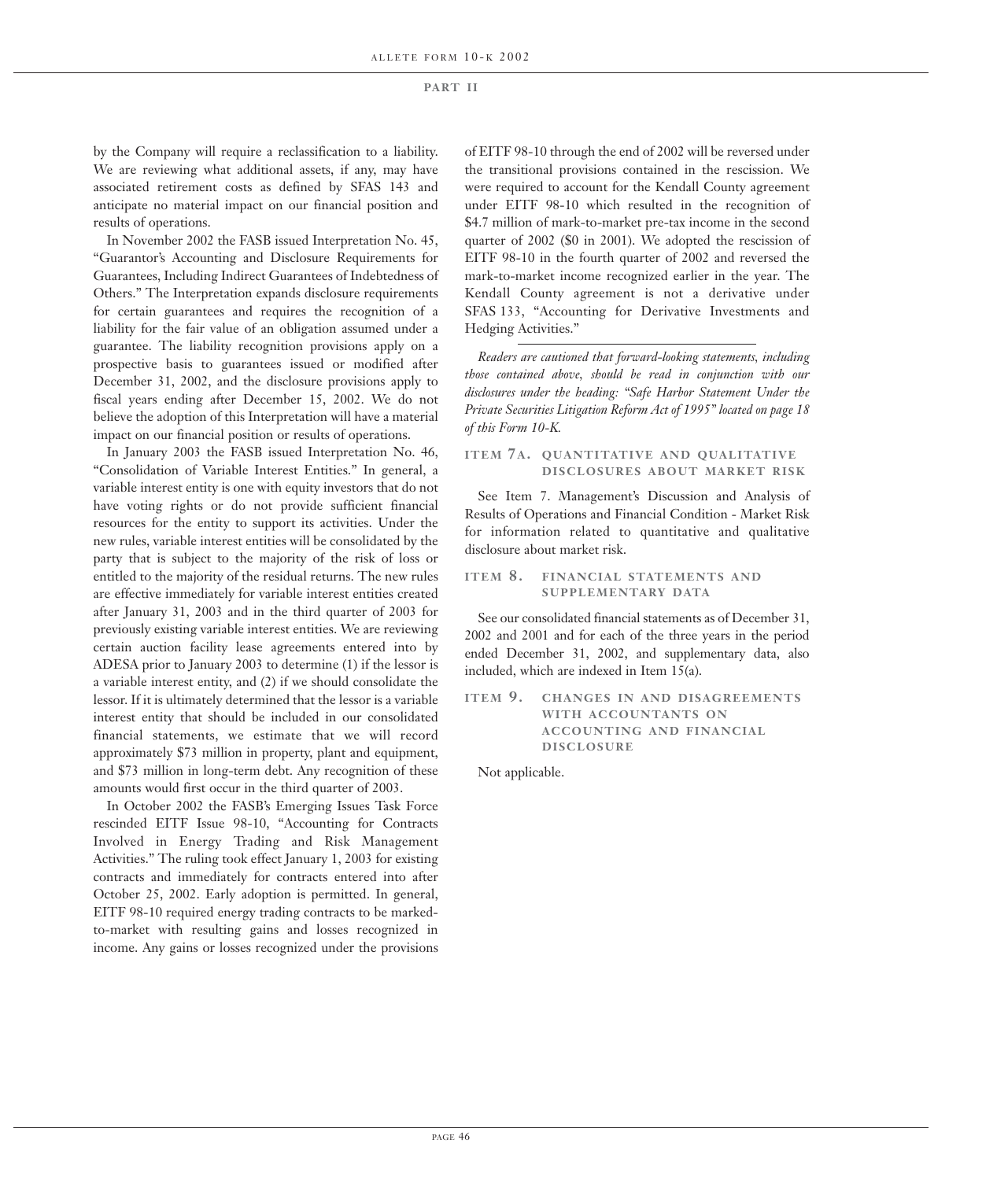# **ITEM 10. DIRECTORS AND EXECUTIVE OFFICERS OF THE REGISTRANT**

The information required for this Item is incorporated by reference herein and will be set forth under the "Election of Directors" section in our Proxy Statement for the 2003 Annual Meeting of Shareholders, except for information with respect to executive officers which is set forth in Part I hereof. The 2003 Proxy Statement will be filed with the SEC within 120 days after the end of our 2002 fiscal year.

#### **ITEM 11. EXECUTIVE COMPENSATION**

The information required for this Item is incorporated by reference herein from the "Compensation of Executive Officers" section in our Proxy Statement for the 2003 Annual Meeting of Shareholders.

# **ITEM 12. SECURITY OWNERSHIP OF CERTAIN BENEFICIAL OWNERS AND MANAGEMENT AND RELATED STOCKHOLDER MATTERS**

The information required for this Item is incorporated by reference herein from the "Security of Ownership of Beneficial Owners and Management" and the "Equity Compensation Plan Information" sections in our Proxy Statement for the 2003 Annual Meeting of Shareholders.

#### **ITEM 13. CERTAIN RELATIONSHIPS AND RELATED TRANSACTIONS**

None.

#### **ITEM 14. CONTROLS AND PROCEDURES**

We maintain a system of controls and procedures designed to provide reasonable assurance as to the reliability of the financial statements and other disclosures included in this report, as well as to safeguard assets from unauthorized use or disposition. We evaluated the effectiveness of the design and operation of our disclosure controls and procedures under the supervision and with the participation of management, including our chief executive officer and chief financial officer, within 90 days prior to the filing date of this report. Based upon that evaluation, our chief executive officer and chief financial officer concluded that our disclosure controls and procedures are effective in timely alerting them to material information required to be included in our periodic SEC filings. No significant changes were made to our internal controls or other factors that could significantly affect these controls subsequent to the date of their evaluation.

#### **PART IV**

# **ITEM 15. EXHIBITS, FINANCIAL STATEMENT SCHEDULES AND REPORTS ON FORM 8-K**

(a) Certain Documents Filed as Part of this Form 10-K.

| (1) | <b>Financial Statements</b>                         | Page |
|-----|-----------------------------------------------------|------|
|     | <b>ALLETE</b>                                       |      |
|     | Report of Independent Accountants 56                |      |
|     | Consolidated Balance Sheet at                       |      |
|     | December 31, 2002 and 2001 57                       |      |
|     | For the Three Years Ended December 31, 2002         |      |
|     | Consolidated Statement of Income  58                |      |
|     | Consolidated Statement of Cash Flows 59             |      |
|     | Consolidated Statement of Shareholders' Equity . 60 |      |
|     | Notes to Consolidated Financial Statements 61-77    |      |

| (2) | <b>Financial Statement Schedules</b>                     | Page |
|-----|----------------------------------------------------------|------|
|     | Report of Independent Accountants on                     |      |
|     |                                                          |      |
|     | Schedule II - ALLETE Valuation and                       |      |
|     |                                                          |      |
|     | All other schedules have been omitted either because the |      |
|     | information is not required to be reported by ALLETE     |      |
|     | or because the information is included in the            |      |
|     | consolidated financial statements or the notes.          |      |

(3) Exhibits including those incorporated by reference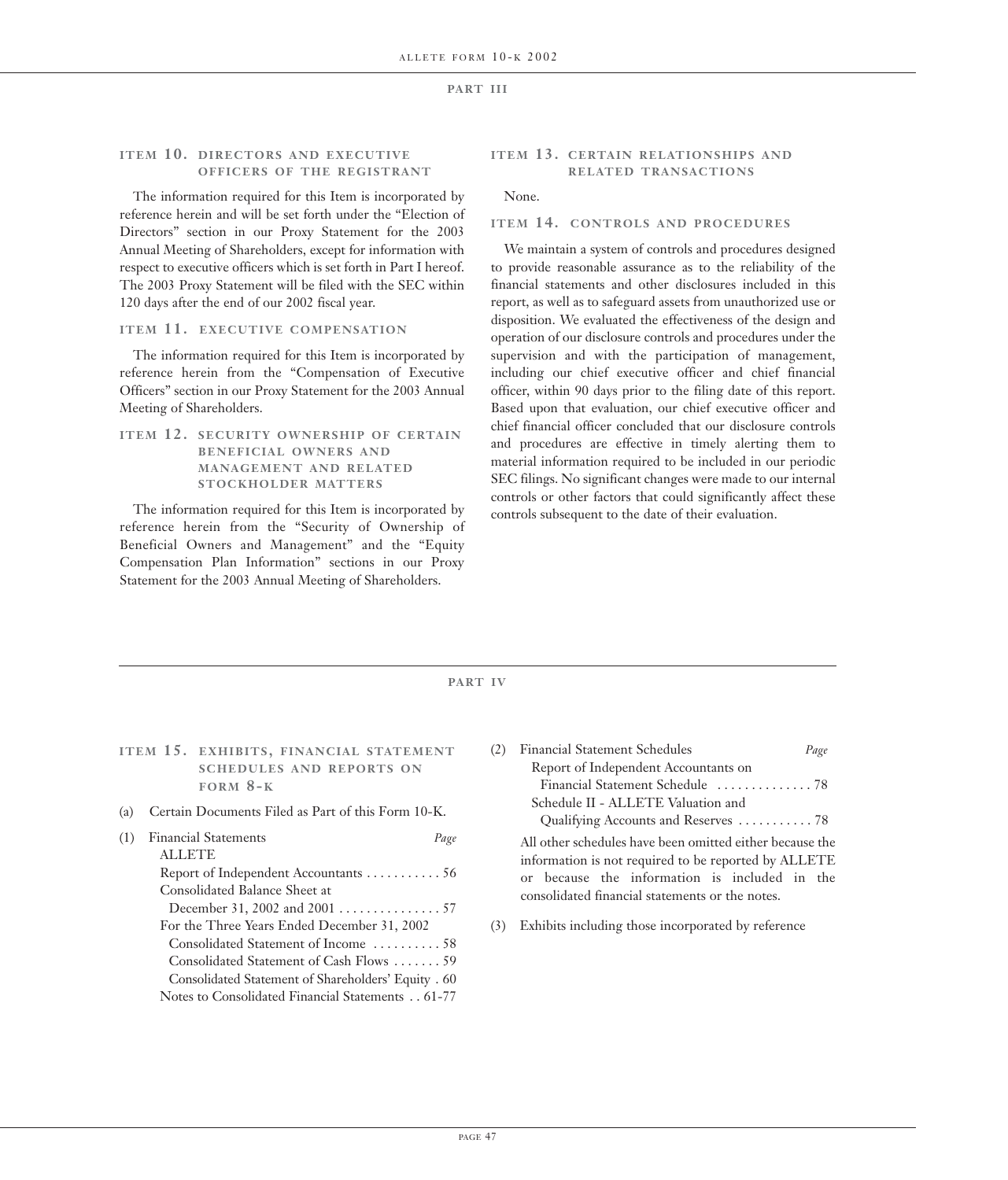#### EXHIBIT NUMBER

- \*2 Amendment and Restatement of Asset Purchase Agreement by and between Florida Water Services Corporation and Florida Water Services Authority dated as of December 20, 2002 (filed as Exhibit 2 to the December 20, 2002 Form 8-K, File No. 1-3548).
- \*3(a)1 Articles of Incorporation, amended and restated as of May 8, 2001 (filed as Exhibit 3(b) to the March 31, 2001 Form 10-Q, File No. 1-3548).
- \*3(a)2 Amendment to Certificate of Assumed Name, filed with the Minnesota Secretary of State on May 8, 2001 (filed as Exhibit 3(a) to the March 31, 2001 Form 10-Q, File No. 1-3548).
- \*3(b) Bylaws, as amended effective May 8, 2001 (filed as Exhibit 3(c) to the March 31, 2001 Form 10-Q, File No. 1-3548).
- \*4(a)1 Mortgage and Deed of Trust, dated as of September 1, 1945, between Minnesota Power & Light Company (now ALLETE) and The Bank of New York (formerly Irving Trust Company) and Douglas J. MacInnes (successor to Richard H. West), Trustees (filed as Exhibit 7(c), File No. 2-5865).
- \*4(a)2 Supplemental Indentures to ALLETE's Mortgage and Deed of Trust:

| Number       | Dated as of                  | Reference File             | Exhibit |
|--------------|------------------------------|----------------------------|---------|
| First        | March 1, 1949                | 2-7826                     | 7(b)    |
| Second       | July 1, 1951                 | 2-9036                     | 7(c)    |
| Third        | March 1, 1957                | 2-13075                    | 2(c)    |
| Fourth       | January 1, 1968              | 2-27794                    | 2(c)    |
| Fifth        | April 1, 1971                | 2-39537                    | 2(c)    |
| Sixth        | August 1, 1975               | 2-54116                    | 2(c)    |
| Seventh      | September 1, 1976 2-57014    |                            | 2(c)    |
| Eighth       | September 1, 1977 2-59690    |                            | 2(c)    |
| <b>Ninth</b> | April 1, 1978                | 2-60866                    | 2(c)    |
| Tenth        | August 1, 1978 2-62852       |                            | 2(d)2   |
| Eleventh     | December 1, 1982 2-56649     |                            | 4(a)3   |
| Twelfth      | April 1, 1987                | 33-30224                   | 4(a)3   |
| Thirteenth   | March 1, 1992                | 33-47438                   | 4(b)    |
| Fourteenth   | June 1, 1992                 | 33-55240                   | 4(b)    |
| Fifteenth    | July 1, 1992                 | 33-55240                   | 4(c)    |
| Sixteenth    | July 1, 1992                 | 33-55240                   | 4(d)    |
| Seventeenth  | February 1, 1993             | 33-50143                   | 4(b)    |
| Eighteenth   | July 1, 1993                 | 33-50143                   | 4(c)    |
| Nineteenth   | February 1, 1997             | $1 - 3548$                 |         |
|              |                              | $(1996$ Form 10-K) $4(a)3$ |         |
| Twentieth    | November 1, 1997             | $1 - 3548$                 |         |
|              |                              | $(1997$ Form 10-K) $4(a)3$ |         |
|              | Twenty-first October 1, 2000 | 333-54330                  | 4(c)3   |

## EXHIBIT NUMBER

- \*4(b)1 Indenture (for Unsecured Debt Securities), dated as of February 1, 2001, between ALLETE and LaSalle Bank National Association, as Trustee (filed as Exhibit 4(d)1, File Nos. 333-57104, 333-57104-01 and 333-57104-02).
- \*4(b)2 Officer's Certificate, dated February 21, 2001, establishing the terms of the 7.80% Senior Notes, due February 15, 2008, of ALLETE (filed as Exhibit 4(d)2, File Nos. 333-57104, 333-57104-01 and 333-57104-02).
- \*4(c)1 Mortgage and Deed of Trust, dated as of March 1, 1943, between Superior Water, Light and Power Company and Chemical Bank & Trust Company and Howard B. Smith, as Trustees, both succeeded by U.S. Bank Trust N.A., as Trustee (filed as Exhibit 7(c), File No. 2-8668).
- \*4(c)2 Supplemental Indentures to Superior Water, Light and Power Company's Mortgage and Deed of Trust:

| Number  | Dated as of      | Reference File         | Exhibit |
|---------|------------------|------------------------|---------|
| First   | March 1, 1951    | 2-59690                | 2(d)(1) |
| Second  | March 1, 1962    | 2-27794                | 2(d)1   |
| Third   | July 1, 1976     | 2-57478                | 2(e)1   |
| Fourth  | March 1, 1985    | 2-78641                | 4(b)    |
| Fifth   | December 1, 1992 | $1 - 3548$             |         |
|         |                  | $(1992)$ Form $10-K$ ) | 4(b)1   |
| Sixth   | March 24, 1994   | $1 - 3548$             |         |
|         |                  | $(1996$ Form $10-K$ )  | 4(b)1   |
| Seventh | November 1, 1994 | $1 - 3548$             |         |
|         |                  | $(1996$ Form $10-K$ )  | 4(b)2   |
| Eighth  | January 1, 1997  | 1-3548                 |         |
|         |                  | $(1996$ Form $10-K$ )  | 4(b)3   |

- \*4(d)1 Indenture, dated as of March 1, 1993, between Southern States Utilities, Inc. (now Florida Water Services Corporation) and Nationsbank of Georgia, National Association (now SunTrust Bank, Central Florida, N.A.), as Trustee (filed as Exhibit 4(d) to the 1992 Form 10-K, File No. 1-3548).
- \*4(d)2 Supplemental Indentures to Florida Water Services Corporation's Indenture:

| Number | Dated as of    | Reference File        | Exhibit |
|--------|----------------|-----------------------|---------|
| First  | March 1, 1993  | $1 - 3548$            |         |
|        |                | $(1996$ Form $10-K$ ) | 4(c)1   |
| Second | March 31, 1997 | $1 - 3548$            |         |
|        |                | (March 31, 1997)      |         |
|        |                | Form $10-Q$ )         |         |
| Third  | May 28, 1997   | $1 - 3548$            |         |
|        |                | (June 30, 1997)       |         |
|        |                | Form $10-O$ )         |         |
|        |                |                       |         |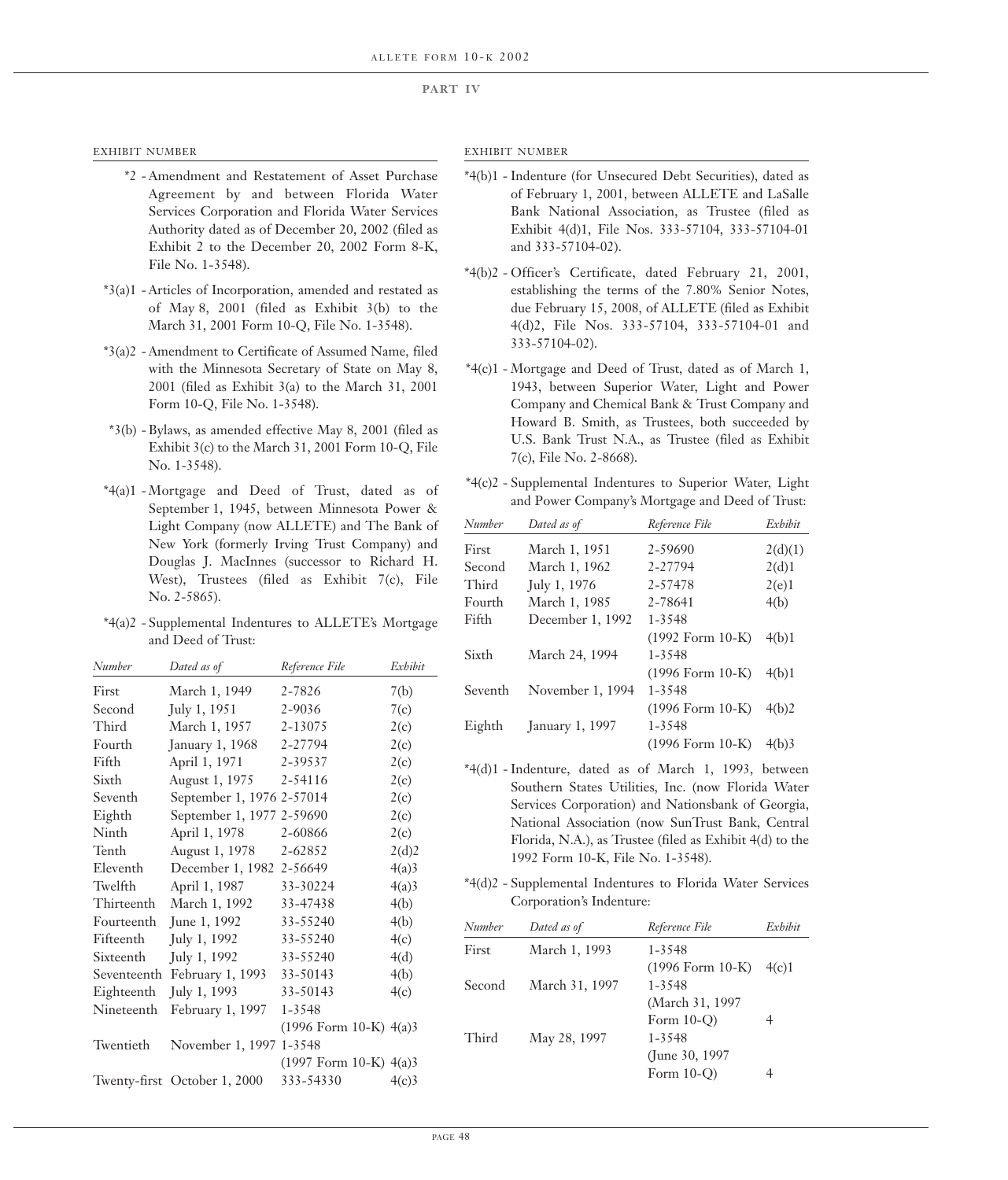EXHIBIT NUMBER

- \*4(e) Amended and Restated Trust Agreement, dated as of March 1, 1996, relating to MP&L (now ALLETE) Capital I's 8.05% Cumulative Quarterly Income Preferred Securities, between the Company, as Depositor, and The Bank of New York, The Bank of New York (Delaware), Philip R. Halverson, David G. Gartzke and James K. Vizanko, as Trustees (filed as Exhibit 4(a) to the March 31, 1996 Form 10-Q, File No. 1-3548), as modified by Amendment No. 1, dated April 11, 1996 (filed as Exhibit 4(b) to the March 31, 1996 Form 10-Q, File No. 1-3548 and First Amendment [2000] dated August 23, 2000 (filed as Exhibit 4(f)2, File No. 333-54330).
- \*4(f) Indenture, dated as of March 1, 1996, relating to Minnesota Power & Light Company's (now ALLETE) 8.05% Junior Subordinated Debentures, Series A, Due 2015, between the Company and The Bank of New York, as Trustee (filed as Exhibit 4(c) to the March 31, 1996 Form 10-Q, File No. 1-3548).
- \*4(g) Guarantee Agreement, dated as of March 1, 1996, relating to MP&L (now ALLETE) Capital I's 8.05% Cumulative Quarterly Income Preferred Securities, between Minnesota Power & Light Company (now ALLETE), as Guarantor, and The Bank of New York, as Trustee (filed as Exhibit 4(d) to the March 31, 1996 Form 10-Q, File No. 1-3548).
- \*4(h) Agreement as to Expenses and Liabilities, dated as of March 20, 1996, relating to MP&L (now ALLETE) Capital I's 8.05% Cumulative Quarterly Income Preferred Securities, between Minnesota Power & Light Company (now ALLETE) and MP&L (now ALLETE) Capital I (filed as Exhibit 4(e) to the March 31, 1996 Form 10-Q, File No. 1-3548).
- \*4(i) Officer's Certificate, dated March 20, 1996, establishing the terms of the 8.05% Junior Subordinated Debentures, Series A, Due 2015 issued in connection with the 8.05% Cumulative Quarterly Income Preferred Securities of MP&L (now ALLETE) Capital I (filed as Exhibit 4(i) to the 1996 Form 10-K, File No. 1-3548).
- \*4(j) Rights Agreement, dated as of July 24, 1996, between Minnesota Power & Light Company (now ALLETE) and the Corporate Secretary of the Company, as Rights Agent (filed as Exhibit 4 to the August 2, 1996 Form 8-K, File No. 1-3548).

EXHIBIT NUMBER

- \*4(k) Indenture (for Unsecured Debt Securities), dated as of May 15, 1996, between ADESA Corporation and The Bank of New York, as Trustee, relating to the ADESA Corporation's 7.70% Senior Notes, Series A, Due 2006, and its 8.10% Senior Notes, Series B, Due 2010 (filed as Exhibit 4(k) to the 1996 Form 10-K, File No. 1-3548).
- \*4(l) Guarantee of the Company, dated as of May 30, 1996, relating to the ADESA Corporation's 7.70% Senior Notes, Series A, Due 2006 (filed as Exhibit 4(l) to the 1996 Form 10-K, File No. 1-3548).
- \*4(m) ADESA Corporation Officer's Certificate 1-D-1, dated May 30, 1996, relating to the ADESA Corporation's 7.70% Senior Notes, Series A, Due 2006 (filed as Exhibit 4(m) to the 1996 Form 10-K, File No. 1-3548).
- \*4(n) Guarantee of Minnesota Power, Inc. (now ALLETE), dated as of March 30, 2000, relating to ADESA Corporation's 8.10% Senior Notes, Series B, Due 2010 (filed as Exhibit 4(a) to the March 31, 2000 Form 10-Q, File No. 1-3548).
- \*4(o) ADESA Corporation Officer's Certificate 2-D-2, dated as of March 30, 2000, relating to ADESA Corporation's 8.10% Senior Notes, Series B, Due 2010 (filed as Exhibit 4(b) to the March 31, 2000 Form 10-Q, File No. 1-3548).
- \*10(a) Participation Agreement, dated as of March 31, 2000, among Asset Holdings III, L.P., as Lessor, ADESA Corporation, as Lessee, SunTrust Bank, as Credit Bank, and Cornerstone Funding Corporation I, as Issuer (filed as Exhibit 10(a) to the March 31, 2000 Form 10-Q, File No. 1-3548).
- \*10(b) Lease Agreement, dated as of March 31, 2000, between Asset Holdings III, L.P., as Lessor, and ADESA Corporation, as Lessee (filed as Exhibit 10(b) to the March 31, 2000 Form 10-Q, File No. 1-3548).
- \*10(c) Reimbursement Agreement, dated as of March 31, 2000, between SunTrust Bank, as Credit Bank, and Asset Holdings III, L.P., as Lessor (filed as Exhibit 10(c) to the March 31, 2000 Form 10-Q, File No. 1-3548).
- \*10(d) Appendix I to Participation Agreement, Lease Agreement and Reimbursement Agreement, all which are dated as of March 31, 2000, relating to the Lease Financing for ADESA Corporation Auto Auction Facilities (filed as Exhibit 10(d) to the March 31, 2000 Form 10-Q, File No. 1-3548).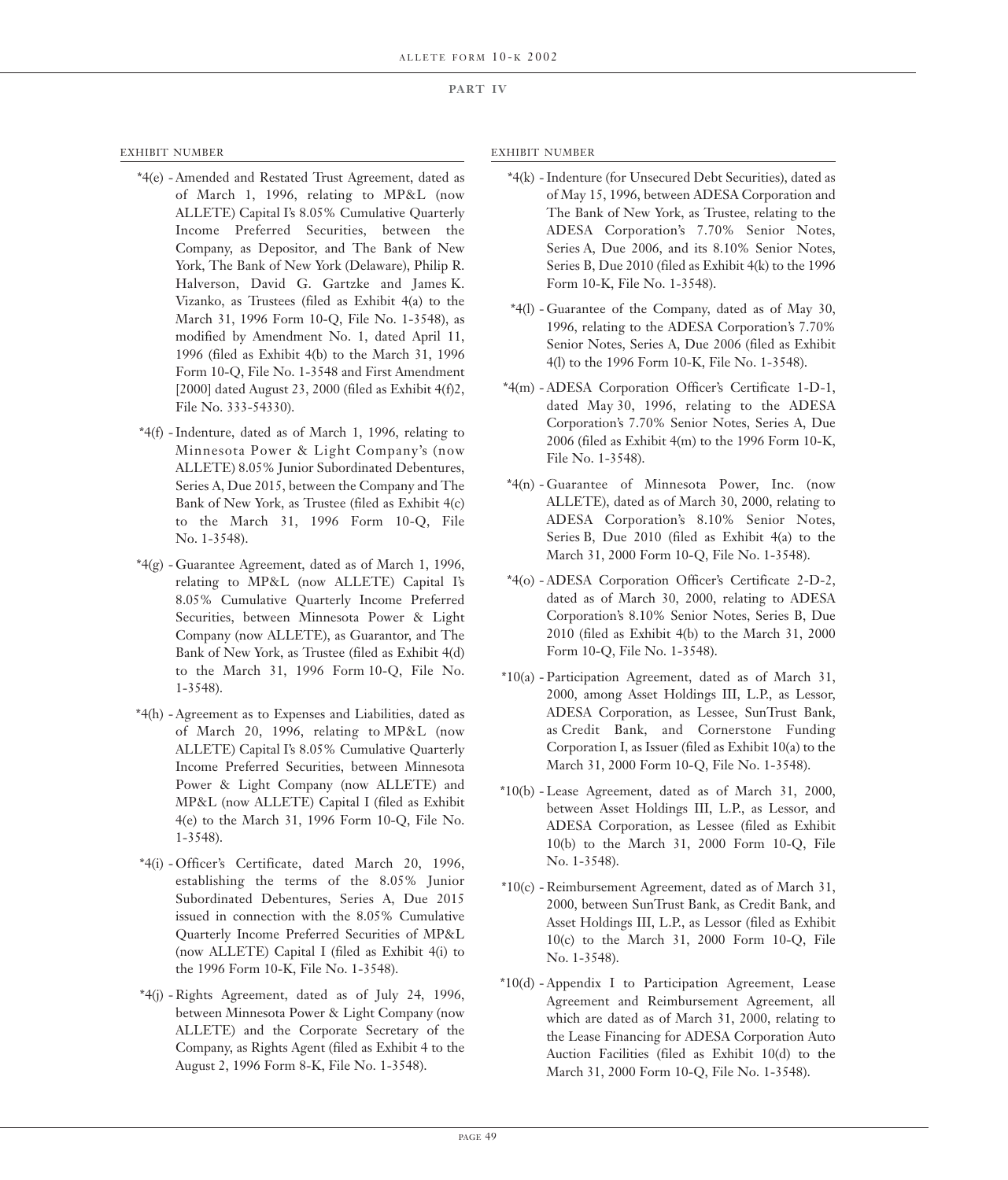#### EXHIBIT NUMBER

## EXHIBIT NUMBER

- \*10(e) Assignment of Lease and Rents (without Exhibit A) entered into as of March 31, 2000, by and between Asset Holdings III, L.P., as Lessor, and SunTrust Bank, as Credit Bank (filed as Exhibit 10(e) to the March 31, 2000 Form 10-Q, File No. 1-3548).
- \*10(f) Limited Guaranty of Minnesota Power, Inc. (now ALLETE), dated as of March 31, 2000, relating to the Lease Financing for ADESA Corporation Auto Auction Facilities (filed as Exhibit 10(f) to the March 31, 2000 Form 10-Q, File No. 1-3548).
- $*10$ (g) Master Agreement (without Exhibits), dated as of July 30, 2001, among ADESA Corporation, as a Guarantor, ADESA California, Inc. and certain subsidiaries of ADESA Corporation that may hereafter become party hereto, as Lessees, Atlantic Financial Group, Ltd., as Lessor, certain financial institutions parties hereto, as Lenders, and SunTrust Bank, as Agent (filed as Exhibit  $10<sub>(g)</sub>$  to the 2001 Form 10-K, File No. 1-3548).
- \*10(h) Master Lease Agreement (without Exhibits), dated as of July 30, 2001, between Atlantic Financial Group, Ltd., as Lessor, and ADESA California, Inc. and certain other subsidiaries of ADESA Corporation, as Lessees (filed as Exhibit 10(h) to the 2001 Form 10-K, File No. 1-3548).
- \*10(i) Loan Agreement, dated as of July 30, 2001, among Atlantic Financial Group, Ltd., as Lessor and Borrower, the financial institutions party hereto, as Lenders, and SunTrust Bank, as Agent (filed as Exhibit 10(i) to the 2001 Form 10-K, File No. 1-3548).
- \*10(j) Guaranty Agreement from ALLETE, dated as of July 30, 2001, relating to the Master Agreement, dated as of July 30, 2001 (filed as Exhibit 10(j) to the 2001 Form 10-K, File No. 1-3548).
- 10(k) Trust Indenture (without Exhibits) between Development Authority of Fulton County and SunTrust Bank, as Trustee, dated as of December 1, 2002.
- 10(l) Bond Purchase Agreement (without Exhibits), dated December 1, 2002, for the Development Authority of Fulton County Taxable Economic Development Revenue Bonds (ADESA Atlanta, LLC Project) Series 2002.
- 10(m) Lease Agreement (without Exhibits) between Development Authority of Fulton County and ADESA Atlanta, LLC, dated as of December 1, 2002.
- \*10(n) Receivables Purchase Agreement dated as of May 31, 2002, among AFC Funding Corporation, as Seller, Automotive Finance Corporation, as Servicer, Fairway Finance Corporation, as initial Purchaser, BMO Nesbitt Burns Corp., as initial Agent and as Purchaser Agent for Fairway Finance Corporation and XL Capital Assurance Inc., as Insurer (filed as Exhibit 10(a) to the June 30, 2002 Form 10-Q, File No. 1-3548).
- \*10(o) Amended and Restated Purchase and Sale Agreement dated as of May 31, 2002, between AFC Funding Corporation and Automotive Finance Corporation (filed as Exhibit 10(b) to the June 30, 2002 Form 10-Q, File No. 1-3548).
- \*10(p) Wholesale Power Coordination and Dispatch Operating Agreement, dated April 14, 2000, between Minnesota Power, Inc. (now ALLETE) and Split Rock Energy LLC (filed as Exhibit 10(a) to the June 30, 2000 Form 10-Q, File No. 1-3548).
- $*10(q)$  Letter addressed to the Federal Energy Regulatory Commission, dated April 21, 2000, amending the Wholesale Power Coordination and Dispatch Operating Agreement, dated April 14, 2000, between Minnesota Power, Inc. (now ALLETE) and Split Rock Energy LLC (filed as Exhibit 10(b) to the June 30, 2000 Form 10-Q, File No. 1-3548).
- \*10(r) Guarantee Agreement, dated August 16, 2000, made by and among Minnesota Power, Inc. (now ALLETE), CoBank, ACB and ABN AMRO Bank, N.V. (filed as Exhibit 10 to the September 30, 2000 Form 10-Q, File No. 1-3548).
- \*10(s) Power Purchase and Sale Agreement, dated as of May 29, 1998, between Minnesota Power, Inc. (now ALLETE) and Square Butte Electric Cooperative (filed as Exhibit 10 to the June 30, 1998 Form 10-Q, File No. 1-3548).
- 10(t) Second Amended and Restated Committed Facility Letter (without Exhibits), dated December 24, 2002, to ALLETE from LaSalle Bank National Association, as Agent.
- +\*10(u)1 Minnesota Power (now ALLETE) Executive Annual Incentive Plan, effective January 1, 1996 (filed as Exhibit 10(a) to the 1995 Form 10-K, File No. 1-3548).
- +10(u)2 Amendments through January 2003 to the Minnesota Power (now ALLETE) Executive Annual Incentive Plan.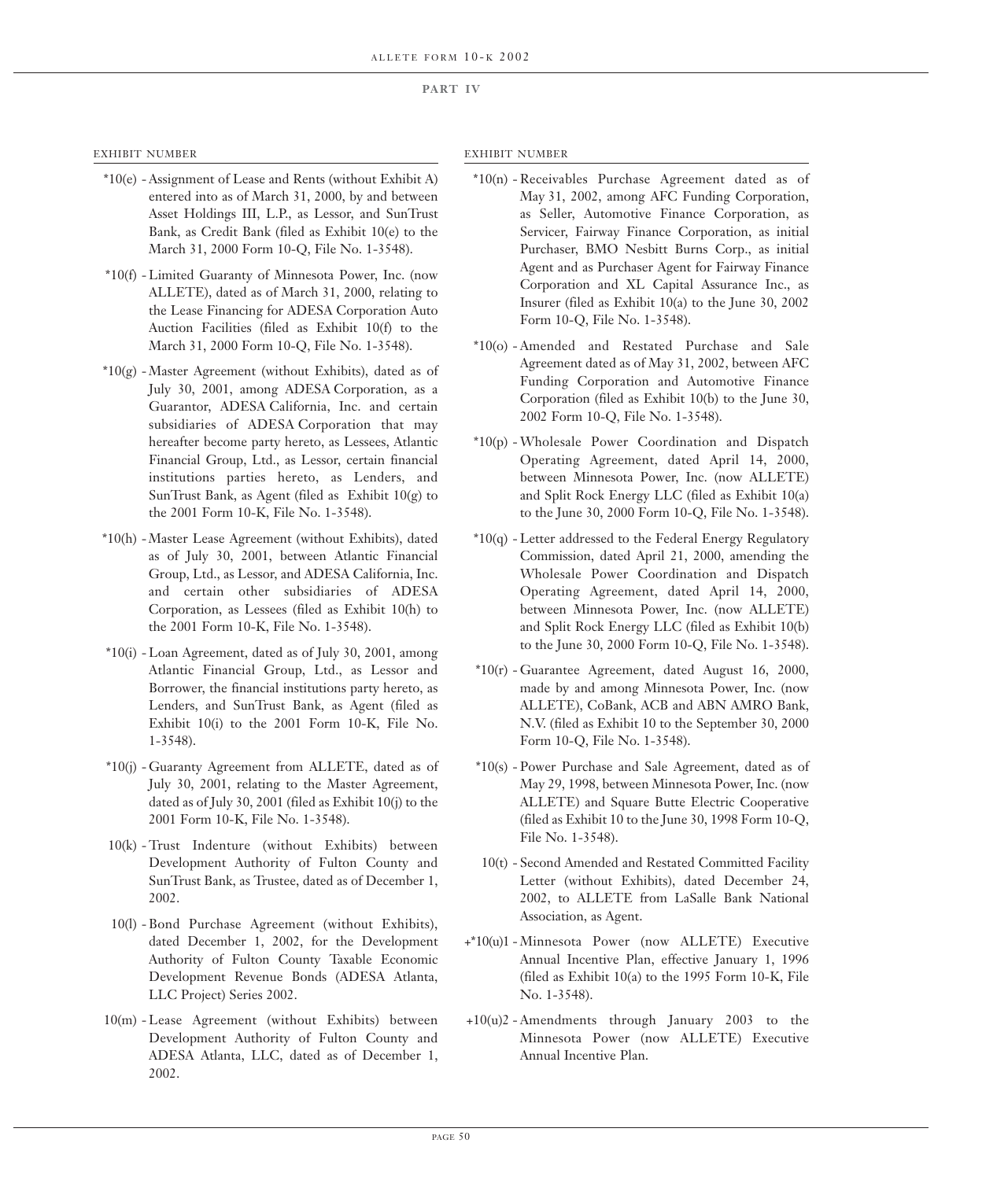#### EXHIBIT NUMBER

- +\*10(v) Minnesota Power (now ALLETE) and Affiliated Companies Supplemental Executive Retirement Plan, as amended and restated, effective August 1, 1994 (filed as Exhibit 10(b) to the 1995 Form 10-K, File No. 1-3548).
- +\*10(w) Executive Investment Plan-I, as amended and restated, effective November 1, 1988 (filed as Exhibit 10(c) to the 1988 Form 10-K, File No. 1-3548).
- +\*10(x) -Executive Investment Plan-II, as amended and restated, effective November 1, 1988 (filed as Exhibit 10(d) to the 1988 Form 10-K, File No. 1-3548).
- +\*10(y) Deferred Compensation Trust Agreement, as amended and restated, effective January 1, 1989 (filed as Exhibit 10(f) to the 1988 Form 10-K, File No. 1-3548).
- +\*10(z)1 Minnesota Power (now ALLETE) Executive Long-Term Incentive Compensation Plan, effective January 1, 1996 (filed as Exhibit 10(a) to the June 30, 1996 Form 10-Q, File No. 1-3548).
- +10(z)2 Amendments through January 2003 to the Minnesota Power (now ALLETE) Executive Long-Term Incentive Compensation Plan.
- +\*10(aa) Minnesota Power (now ALLETE) Director Stock Plan, effective January 1, 1995 (filed as Exhibit 10 to the March 31, 1995 Form 10-Q, File No. 1-3548).
- +\*10(ab) Minnesota Power (now ALLETE) Director Long-Term Stock Incentive Plan, effective January 1, 1996 (filed as Exhibit 10(b) to the June 30, 1996 Form 10-Q, File No. 1-3548).
- +10(ac) Minnesota Power (now ALLETE) Director Compensation Deferral Plan Amended and Restated, effective January 1, 1990.
	- 12 Computation of Ratios of Earnings to Fixed Charges and Supplemental Ratios of Earnings to Fixed Charges. (Included as page 79 of this document.)
	- \*21 Subsidiaries of the Registrant (reference is made to ALLETE's Form U-3A-2 for the year ended December 31, 2002, File No. 69-78).

EXHIBIT NUMBER

- 23(a) Consent of Independent Accountants.
- 23(b) Consent of General Counsel.
- 99(a) Certification of Annual Report dated February 14, 2003, signed by David G. Gartzke.
- 99(b) Certification of Annual Report dated February 14, 2003, signed by James K. Vizanko.

*\* Incorporated herein by reference as indicated.*

- *+ Management contract or compensatory plan or arrangement required to be filed as an exhibit to this report pursuant to Item 15(c) of Form 10-K.*
- (b) Reports on Form 8-K.

Report on Form 8-K filed October 18, 2002 with respect to Item 7. Financial Statements and Exhibits.

Report on Form 8-K filed December 10, 2002 with respect to Item 5. Other Events and Regulation FD Disclosure.

Report on Form 8-K filed December 20, 2002 with respect to Item 5. Other Events and Regulation FD Disclosure, and Item 7. Financial Statements, Pro Forma Financial Information and Exhibits.

Report on Form 8-K filed December 30, 2002 with respect to Item 5. Other Events and Regulation FD Disclosure.

Report on Form 8-K filed January 24, 2003 with respect to Item 7. Financial Statements, Pro Forma Financial Information and Exhibits.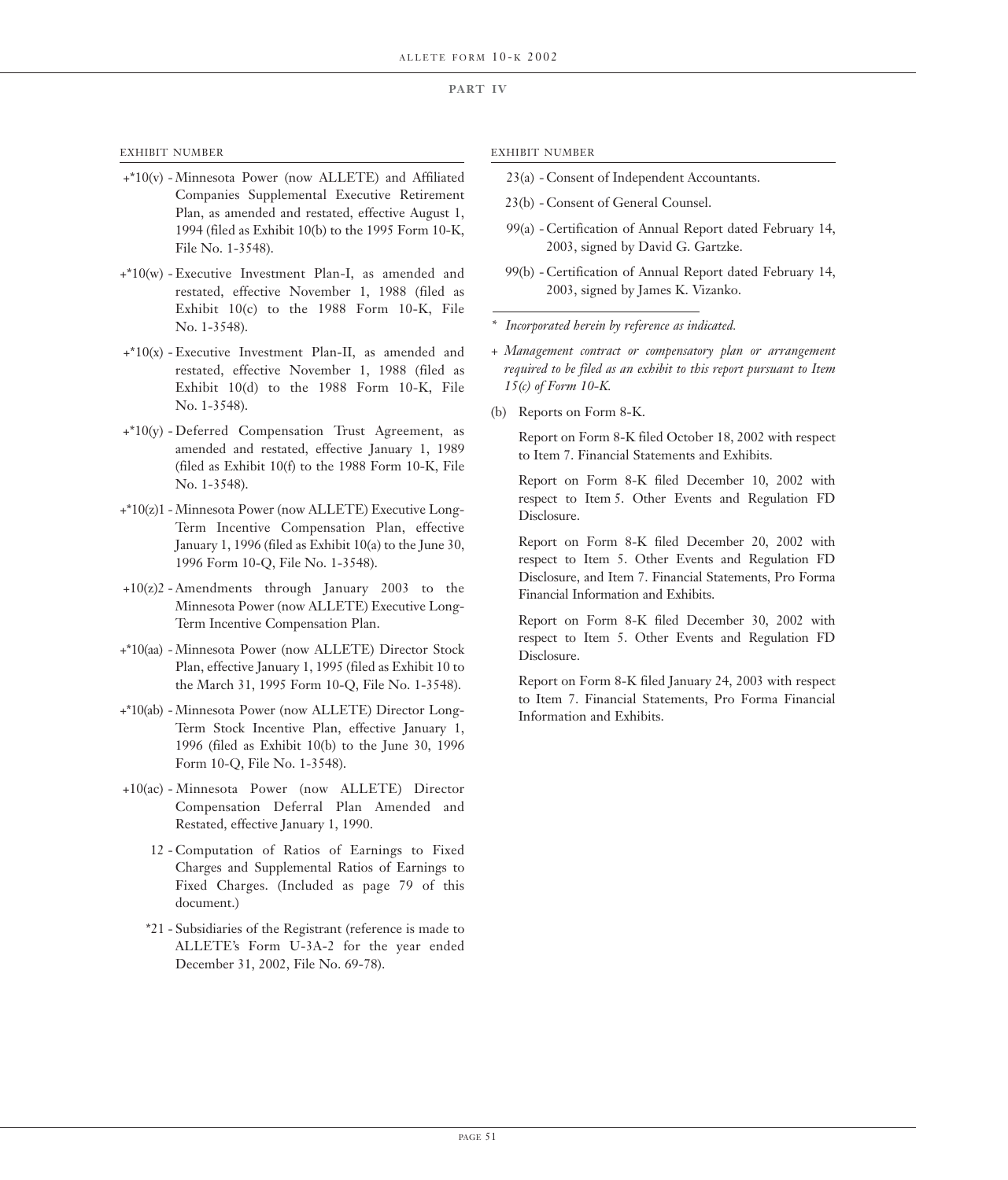# **SIGNATURES**

Pursuant to the requirements of Section 13 or 15(d) of the Securities Exchange Act of 1934, the registrant has duly caused this report to be signed on its behalf by the undersigned, thereunto duly authorized.

# **ALLETE, Inc.**

Dated: February 14, 2003 By /s/ David G. Gartzke David G. Gartzke Chairman, President and Chief Executive Officer

Pursuant to the requirements of the Securities Exchange Act of 1934, this report has been signed below by the following persons on behalf of the registrant and in the capacities and on the dates indicated.

| Signature               | Title                                 | Date              |
|-------------------------|---------------------------------------|-------------------|
| /s/ David G. Gartzke    | Chairman, President,                  | February 14, 2003 |
| David G. Gartzke        | Chief Executive Officer and Director  |                   |
|                         |                                       |                   |
| /s/ James K. Vizanko    | Vice President,                       | February 14, 2003 |
| James K. Vizanko        | Chief Financial Officer and Treasurer |                   |
| /s/ Mark A. Schober     | Vice President and Controller         | February 14, 2003 |
| Mark A. Schober         |                                       |                   |
| /s/ Kathleen A. Brekken | Director                              | February 14, 2003 |
| Kathleen A. Brekken     |                                       |                   |
| /s/ Wynn V. Bussmann    | Director                              | February 14, 2003 |
| Wynn V. Bussmann        |                                       |                   |
| /s/ Dennis E. Evans     | Director                              | February 14, 2003 |
| Dennis E. Evans         |                                       |                   |
| /s/ Peter J. Johnson    | Director                              | February 14, 2003 |
| Peter J. Johnson        |                                       |                   |
| /s/ George L. Mayer     | Director                              | February 14, 2003 |
| George L. Mayer         |                                       |                   |
| /s/ Jack I. Rajala      | Director                              | February 14, 2003 |
| Jack I. Rajala          |                                       |                   |
| /s/ Nick Smith          | Director                              | February 14, 2003 |
| Nick Smith              |                                       |                   |
| /s/ Bruce W. Stender    | Director                              | February 14, 2003 |
| Bruce W. Stender        |                                       |                   |
| /s/ Donald C. Wegmiller | Director                              | February 14, 2003 |
| Donald C. Wegmiller     |                                       |                   |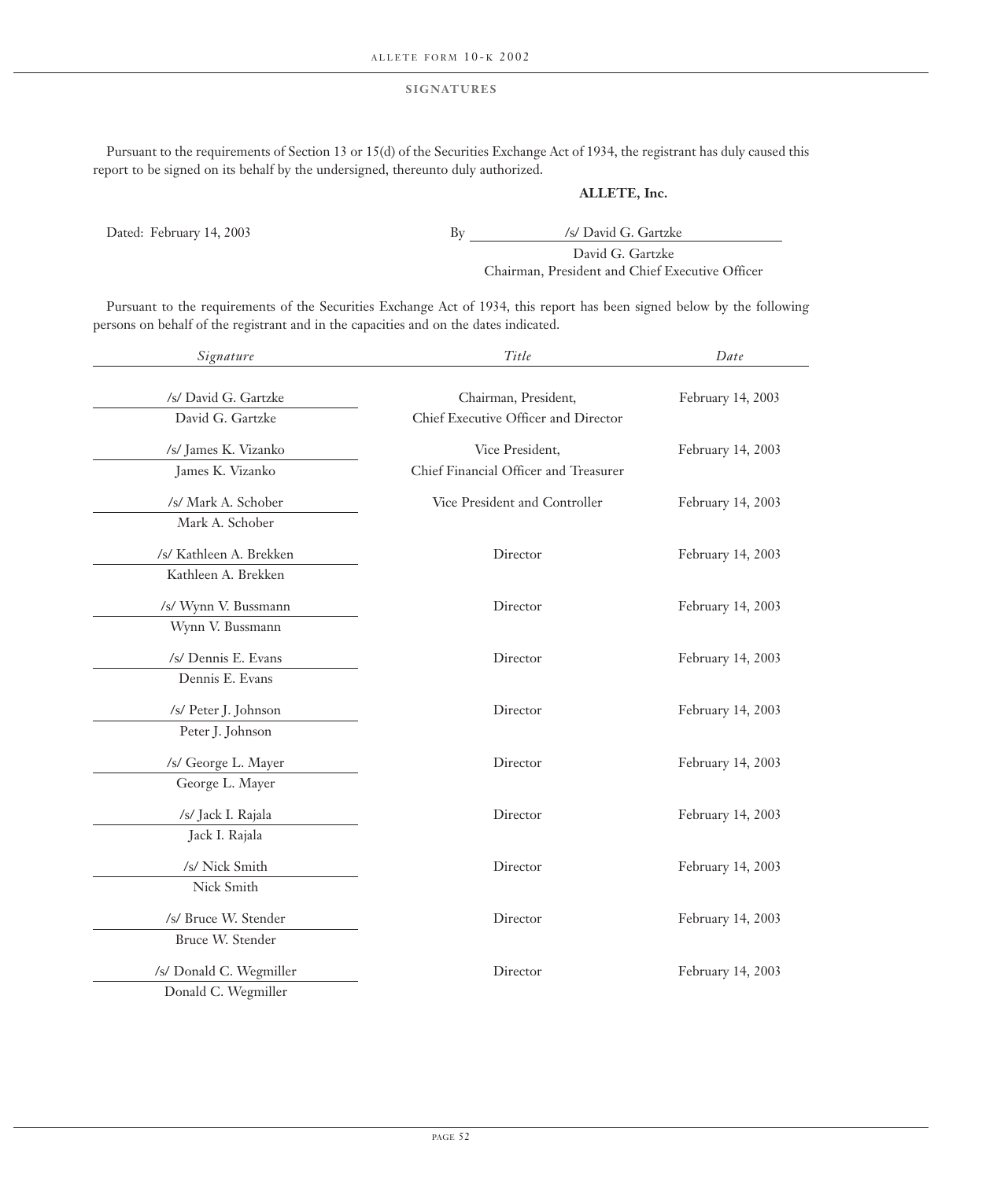# **CERTIFICATIONS**

I, David G. Gartzke, certify that:

- 1. I have reviewed this annual report on Form 10-K of ALLETE, Inc.;
- 2. Based on my knowledge, this annual report does not contain any untrue statement of a material fact or omit to state a material fact necessary to make the statements made, in light of the circumstances under which such statements were made, not misleading with respect to the period covered by this annual report;
- 3. Based on my knowledge, the financial statements, and other financial information included in this annual report, fairly present in all material respects the financial condition, results of operations and cash flows of the registrant as of, and for, the periods presented in this annual report;
- 4. The registrant's other certifying officers and I are responsible for establishing and maintaining disclosure controls and procedures (as defined in Exchange Act Rules 13a-14 and 15d-14) for the registrant and have:
	- a. Designed such disclosure controls and procedures to ensure that material information relating to the registrant, including its consolidated subsidiaries, is made known to us by others within those entities, particularly during the period in which this annual report is being prepared;
	- b. Evaluated the effectiveness of the registrant's disclosure controls and procedures as of a date within 90 days prior to the filing date of this annual report (the "Evaluation Date"); and
	- c. Presented in this annual report our conclusions about the effectiveness of the disclosure controls and procedures based on our evaluation as of the Evaluation Date;
- 5. The registrant's other certifying officers and I have disclosed, based on our most recent evaluation, to the registrant's auditors and the audit committee of registrant's board of directors (or persons performing the equivalent function):
	- a. All significant deficiencies in the design or operation of internal controls which could adversely affect the registrant's ability to record, process, summarize and report financial data and have identified for the registrant's auditors any material weaknesses in internal controls; and
	- b. Any fraud, whether or not material, that involves management or other employees who have a significant role in the registrant's internal controls; and
- 6. The registrant's other certifying officers and I have indicated in this annual report whether there were significant changes in internal controls or in other factors that could significantly affect internal controls subsequent to the date of our most recent evaluation, including any corrective actions with regard to significant deficiencies and material weaknesses.

Date: February 14, 2003 /s/ David G. Gartzke

David G. Gartzke Chairman, President and Chief Executive Officer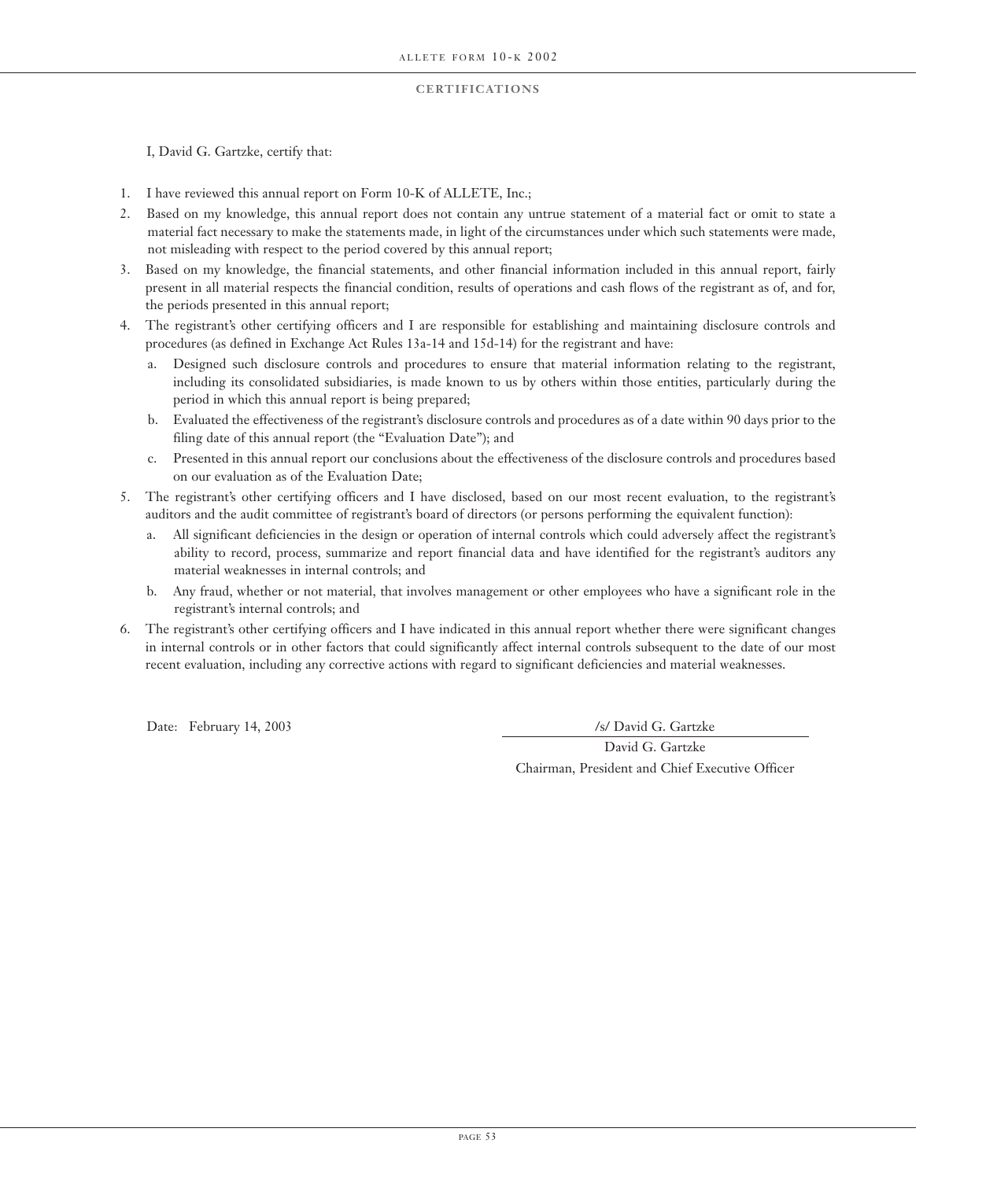# **CERTIFICATIONS**

I, James K. Vizanko, certify that:

- 1. I have reviewed this annual report on Form 10-K of ALLETE, Inc.;
- 2. Based on my knowledge, this annual report does not contain any untrue statement of a material fact or omit to state a material fact necessary to make the statements made, in light of the circumstances under which such statements were made, not misleading with respect to the period covered by this annual report;
- 3. Based on my knowledge, the financial statements, and other financial information included in this annual report, fairly present in all material respects the financial condition, results of operations and cash flows of the registrant as of, and for, the periods presented in this annual report;
- 4. The registrant's other certifying officers and I are responsible for establishing and maintaining disclosure controls and procedures (as defined in Exchange Act Rules 13a-14 and 15d-14) for the registrant and have:
	- a. Designed such disclosure controls and procedures to ensure that material information relating to the registrant, including its consolidated subsidiaries, is made known to us by others within those entities, particularly during the period in which this annual report is being prepared;
	- b. Evaluated the effectiveness of the registrant's disclosure controls and procedures as of a date within 90 days prior to the filing date of this annual report (the "Evaluation Date"); and
	- c. Presented in this annual report our conclusions about the effectiveness of the disclosure controls and procedures based on our evaluation as of the Evaluation Date;
- 5. The registrant's other certifying officers and I have disclosed, based on our most recent evaluation, to the registrant's auditors and the audit committee of registrant's board of directors (or persons performing the equivalent function):
	- a. All significant deficiencies in the design or operation of internal controls which could adversely affect the registrant's ability to record, process, summarize and report financial data and have identified for the registrant's auditors any material weaknesses in internal controls; and
	- b. Any fraud, whether or not material, that involves management or other employees who have a significant role in the registrant's internal controls; and
- 6. The registrant's other certifying officers and I have indicated in this annual report whether there were significant changes in internal controls or in other factors that could significantly affect internal controls subsequent to the date of our most recent evaluation, including any corrective actions with regard to significant deficiencies and material weaknesses.

Date: February 14, 2003 /s/ James K. Vizanko

James K. Vizanko Vice President, Chief Financial Officer and Treasurer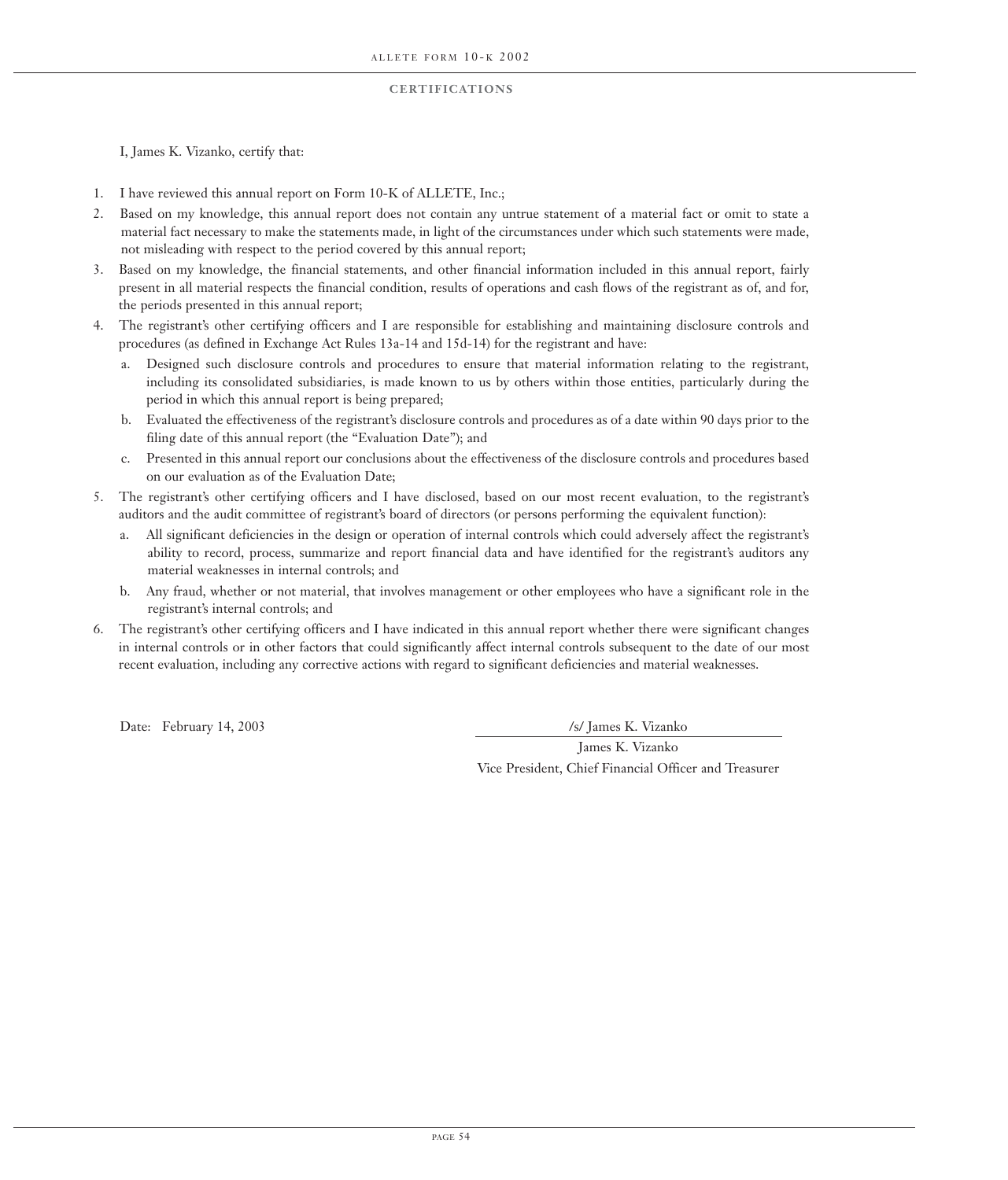**CONSOLIDATED FINANCIAL STATEMENTS FOR THE YEARS ENDED DECEMBER 31, 2002, 2001 AND 2000** *with* **REPORT OF INDEPENDENT ACCOUNTANTS AND REPORT OF MANAGEMENT**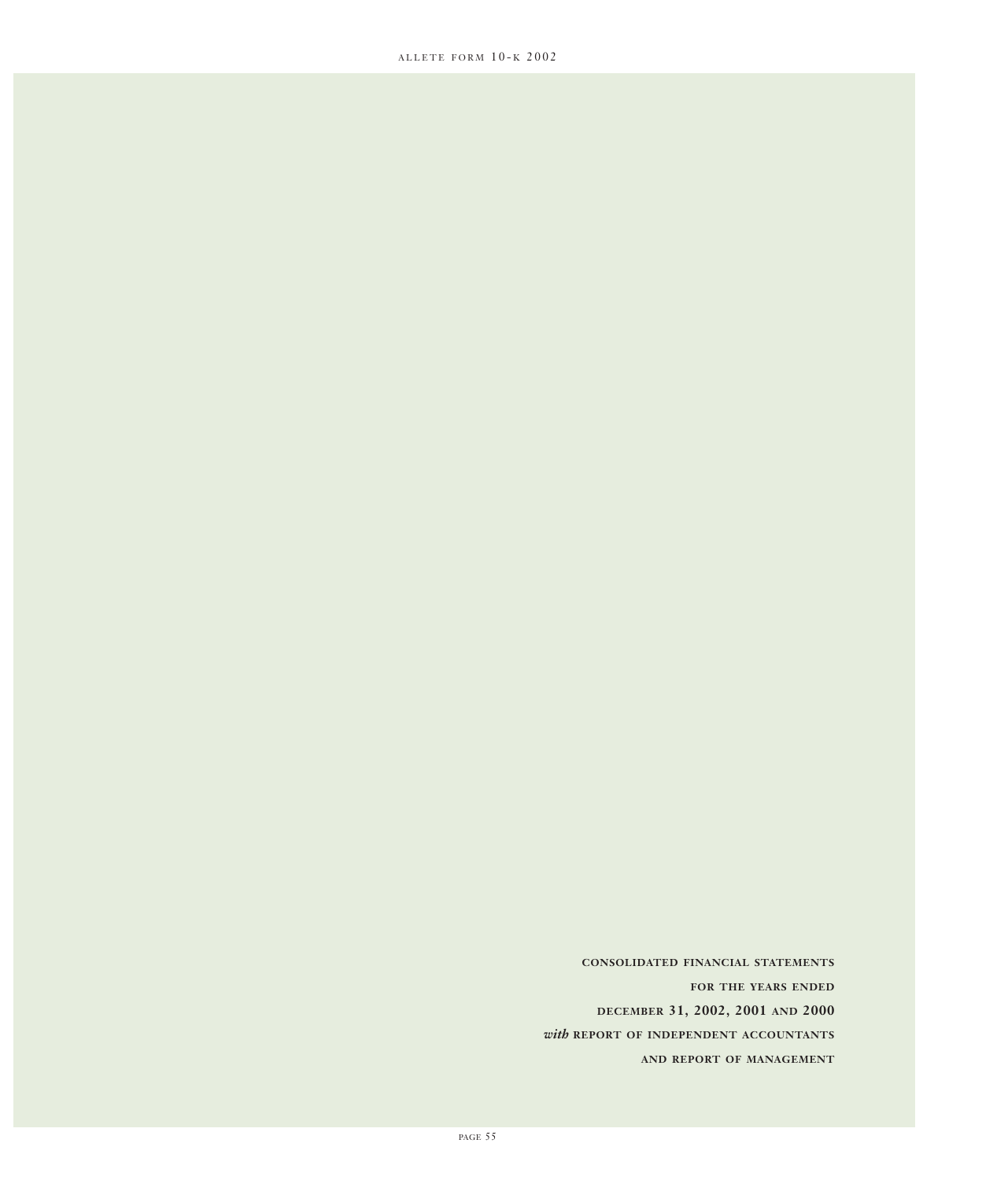#### **REPORTS**

### **INDEPENDENT ACCOUNTANTS**

# To the Shareholders and Board of Directors of ALLETE, Inc.

In our opinion, the accompanying consolidated balance sheet and the related consolidated statements of income, of cash flows and of shareholders' equity present fairly, in all material respects, the financial position of ALLETE, Inc. and its subsidiaries at December 31, 2002 and 2001, and the results of their operations and their cash flows for each of the three years in the period ended December 31, 2002, in conformity with accounting principles generally accepted in the United States of America. These financial statements are the responsibility of ALLETE, Inc.'s management; our responsibility is to express an opinion on these financial statements based on our audits. We conducted our audits of these statements in accordance with auditing standards generally accepted in the United States of America which require that we plan and perform the audit to obtain reasonable assurance about whether the financial statements are free of material misstatement. An audit includes

# PRICEWATERHOUSE COPERS

examining, on a test basis, evidence supporting the amounts and disclosures in the financial statements, assessing the accounting principles used and significant estimates made by management, and evaluating the overall financial statement presentation. We believe that our audits provide a reasonable basis for the opinion expressed above.

As discussed in Notes 2 and 3 to the consolidated financial statements, the Company adopted Statement of Financial Accounting Standards, No. 142, "Goodwill and Other Intangible Assets" on January 1, 2002.

Princewaterhouse Coopers LLP

PricewaterhouseCoopers LLP

Minneapolis, Minnesota January 20, 2003

# **MANAGEMENT**

The consolidated financial statements and other financial information were prepared by management, who is responsible for their integrity and objectivity. The financial statements have been prepared in conformity with generally accepted accounting principles and necessarily include some amounts that are based on informed judgments and best estimates and assumptions of management.

To meet management's responsibilities with respect to financial information, we maintain and enforce a system of internal accounting controls designed to provide assurance, on a cost effective basis, that transactions are carried out in accordance with management's authorizations and that assets are safeguarded against loss from unauthorized use or disposition. The system includes an organizational structure that provides an appropriate segregation of responsibilities, careful selection and training of personnel, written policies and procedures, and periodic reviews by our internal audit department. In addition, we have personnel policies that require all employees to maintain a high standard of ethical conduct. Management believes the system is effective and provides reasonable assurance that all transactions are properly recorded and have been executed in accordance with management's authorization. Management modifies and improves our system of internal accounting controls in response to changes in business conditions. Our internal audit staff is charged with the responsibility for determining compliance with our procedures.

Four of our directors, not members of management, serve as the Audit Committee. Our Board of Directors, through the Audit Committee, oversees management's responsibilities for financial reporting. The Audit Committee meets regularly with management, the internal auditors and the independent accountants to discuss auditing and financial matters and to assure that each is carrying out their responsibilities. The internal auditors and the independent accountants have full and free access to the Audit Committee without management present. PricewaterhouseCoopers LLP, independent accountants, are engaged to express an opinion on the financial statements. Their audit is conducted in accordance with generally accepted auditing standards and includes a review of internal controls and tests of transactions to the extent necessary to allow them to report on the fairness of our operating results and financial condition.

David A Sortghe

David G. Gartzke Chairman, President and Chief Executive Officer

James Virganko

James K. Vizanko Chief Financial Officer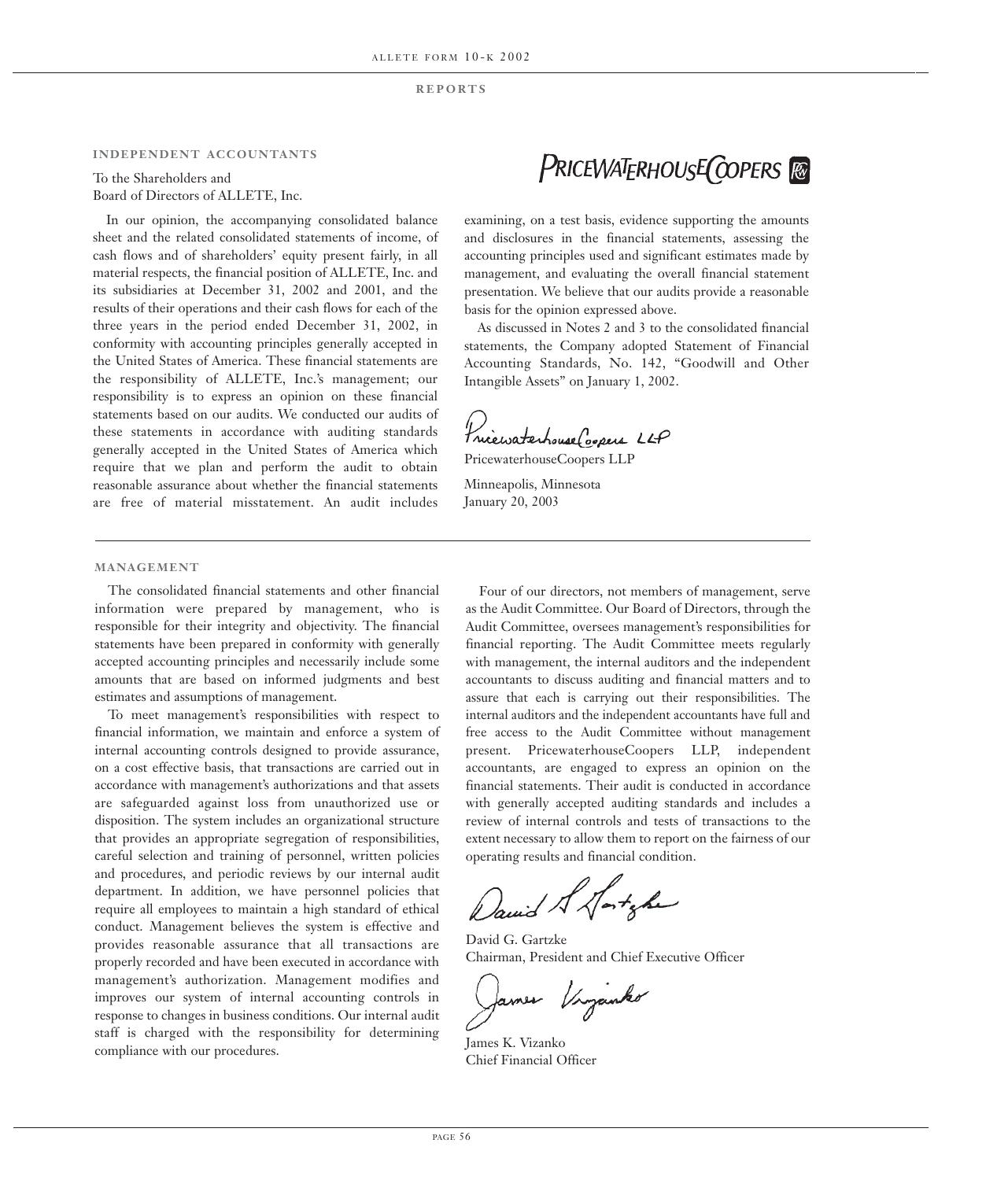# **ALLETE CONSOLIDATED BALANCE SHEET**

| December 31                                                                                                                                                                                      | 2002                                                | 2001                                                  |
|--------------------------------------------------------------------------------------------------------------------------------------------------------------------------------------------------|-----------------------------------------------------|-------------------------------------------------------|
| <b>Millions</b>                                                                                                                                                                                  |                                                     |                                                       |
| Assets                                                                                                                                                                                           |                                                     |                                                       |
| <b>Current Assets</b><br>Cash and Cash Equivalents<br><b>Trading Securities</b><br><b>Accounts Receivable</b><br>Inventories<br>Prepayments and Other<br><b>Discontinued Operations</b>          | \$<br>194.0<br>1.8<br>384.4<br>36.8<br>14.1<br>27.3 | \$<br>220.2<br>155.6<br>431.2<br>32.0<br>14.3<br>42.2 |
| <b>Total Current Assets</b>                                                                                                                                                                      | 658.4                                               | 895.5                                                 |
| Property, Plant and Equipment                                                                                                                                                                    | 1,364.9                                             | 1,323.3                                               |
| Investments                                                                                                                                                                                      | 170.9                                               | 155.4                                                 |
| Goodwill                                                                                                                                                                                         | 499.8                                               | 494.4                                                 |
| Other Intangible Assets                                                                                                                                                                          | 39.8                                                | 34.8                                                  |
| Other Assets                                                                                                                                                                                     | 67.5                                                | 68.8                                                  |
| <b>Discontinued Operations</b>                                                                                                                                                                   | 345.9                                               | 310.3                                                 |
| <b>Total Assets</b>                                                                                                                                                                              | \$3,147.2                                           | \$3,282.5                                             |
| Liabilities and Shareholders' Equity<br>Liabilities                                                                                                                                              |                                                     |                                                       |
| <b>Current Liabilities</b><br><b>Accounts Payable</b><br>Accrued Taxes, Interest and Dividends<br>Notes Payable<br>Long-Term Debt Due Within One Year<br>Other<br><b>Discontinued Operations</b> | \$202.6<br>36.4<br>74.5<br>283.7<br>111.6<br>29.4   | S<br>239.8<br>38.1<br>267.4<br>6.9<br>106.4<br>45.9   |
| <b>Total Current Liabilities</b>                                                                                                                                                                 | 738.2                                               | 704.5                                                 |
| Long-Term Debt                                                                                                                                                                                   | 661.3                                               | 933.8                                                 |
| <b>Accumulated Deferred Income Taxes</b>                                                                                                                                                         | 139.8                                               | 107.0                                                 |
| Other Liabilities                                                                                                                                                                                | 137.6                                               | 163.5                                                 |
| <b>Discontinued Operations</b>                                                                                                                                                                   | 162.9                                               | 154.9                                                 |
| Commitments and Contingencies                                                                                                                                                                    |                                                     |                                                       |
| <b>Total Liabilities</b>                                                                                                                                                                         | 1,839.8                                             | 2,063.7                                               |
| Company Obligated Mandatorily Redeemable Preferred Securities of<br>Subsidiary ALLETE Capital I Which Holds Solely Company Junior<br>Subordinated Debentures                                     | 75.0                                                | 75.0                                                  |
| Shareholders' Equity                                                                                                                                                                             |                                                     |                                                       |
| Common Stock Without Par Value, 130.0 Shares Authorized<br>85.6 and 83.9 Shares Outstanding                                                                                                      | 814.9                                               | 770.3                                                 |
| Unearned ESOP Shares                                                                                                                                                                             | (49.0)                                              | (52.7)                                                |
| Accumulated Other Comprehensive Loss                                                                                                                                                             | (22.2)                                              | (14.5)                                                |
| <b>Retained Earnings</b>                                                                                                                                                                         | 488.7                                               | 440.7                                                 |
| Total Shareholders' Equity                                                                                                                                                                       | 1,232.4                                             | 1,143.8                                               |
| Total Liabilities and Shareholders' Equity                                                                                                                                                       | \$3,147.2                                           | \$3,282.5                                             |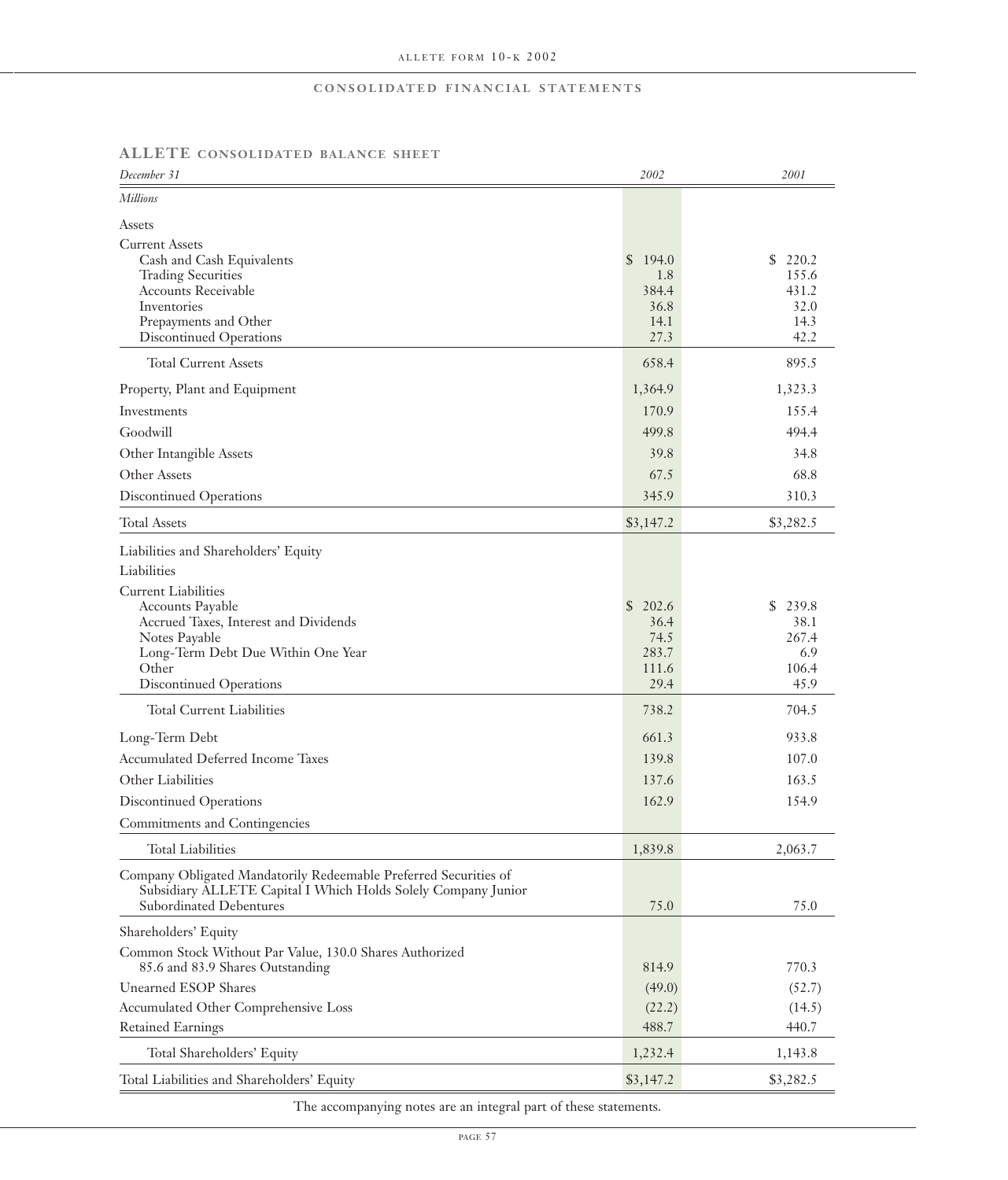# **ALLETE CONSOLIDATED STATEMENT OF INCOME**

| For the Year Ended December 31                                                                                                                                                            | 2002                                             | 2001                                    | <i>2000</i>                             |
|-------------------------------------------------------------------------------------------------------------------------------------------------------------------------------------------|--------------------------------------------------|-----------------------------------------|-----------------------------------------|
| Millions Except Per Share Amounts                                                                                                                                                         |                                                  |                                         |                                         |
| <b>Operating Revenue</b><br><b>Energy Services</b><br>Utility<br>Nonregulated/Nonutility<br><b>Automotive Services</b><br>Investments                                                     | \$505.6<br>124.7<br>844.1<br>32.5                | \$538.7<br>80.0<br>832.1<br>74.8        | \$532.1<br>54.3<br>522.6<br>77.4        |
| <b>Total Operating Revenue</b>                                                                                                                                                            | 1,506.9                                          | 1,525.6                                 | 1,186.4                                 |
| <b>Operating Expenses</b><br>Fuel and Purchased Power<br>Utility<br>Nonregulated/Nonutility<br>Operations<br>Utility<br>Nonregulated/Nonutility<br>Automotive and Investments<br>Interest | 205.0<br>34.1<br>197.0<br>107.5<br>703.5<br>62.2 | 233.1<br>204.1<br>74.9<br>728.3<br>74.7 | 229.0<br>208.9<br>51.7<br>464.7<br>58.8 |
| <b>Total Operating Expenses</b>                                                                                                                                                           | 1,309.3                                          | 1,315.1                                 | 1,013.1                                 |
| Operating Income Before ACE                                                                                                                                                               | 197.6                                            | 210.5                                   | 173.3                                   |
| Income from Disposition of Investment in ACE                                                                                                                                              |                                                  |                                         | 48.0                                    |
| Operating Income from Continuing Operations                                                                                                                                               | 197.6                                            | 210.5                                   | 221.3                                   |
| Distributions on Redeemable<br>Preferred Securities of ALLETE Capital I                                                                                                                   | 6.0                                              | 6.0                                     | 6.0                                     |
| Income Tax Expense                                                                                                                                                                        | 72.6                                             | 74.2                                    | 77.0                                    |
| Income from Continuing Operations                                                                                                                                                         | 119.0                                            | 130.3                                   | 138.3                                   |
| Income from Discontinued Operations                                                                                                                                                       | 18.2                                             | 8.4                                     | 10.3                                    |
| Net Income                                                                                                                                                                                | \$137.2                                          | \$138.7                                 | \$148.6                                 |
| Average Shares of Common Stock<br><b>Basic</b><br>Diluted                                                                                                                                 | 81.1<br>81.7                                     | 75.8<br>76.5                            | 69.8<br>70.1                            |
| Earnings Per Share of Common Stock<br><b>Basic</b><br><b>Continuing Operations</b><br><b>Discontinued Operations</b>                                                                      | \$1.47<br>0.22                                   | \$1.72<br>0.11                          | \$1.97<br>0.15                          |
|                                                                                                                                                                                           | \$1.69                                           | \$1.83                                  | \$2.12                                  |
| Diluted<br><b>Continuing Operations</b><br><b>Discontinued Operations</b>                                                                                                                 | \$1.46<br>0.22                                   | \$1.70<br>0.11                          | \$1.96<br>0.15                          |
|                                                                                                                                                                                           | \$1.68                                           | \$1.81                                  | \$2.11                                  |
| Dividends Per Share of Common Stock                                                                                                                                                       | \$1.10                                           | \$1.07                                  | \$1.07                                  |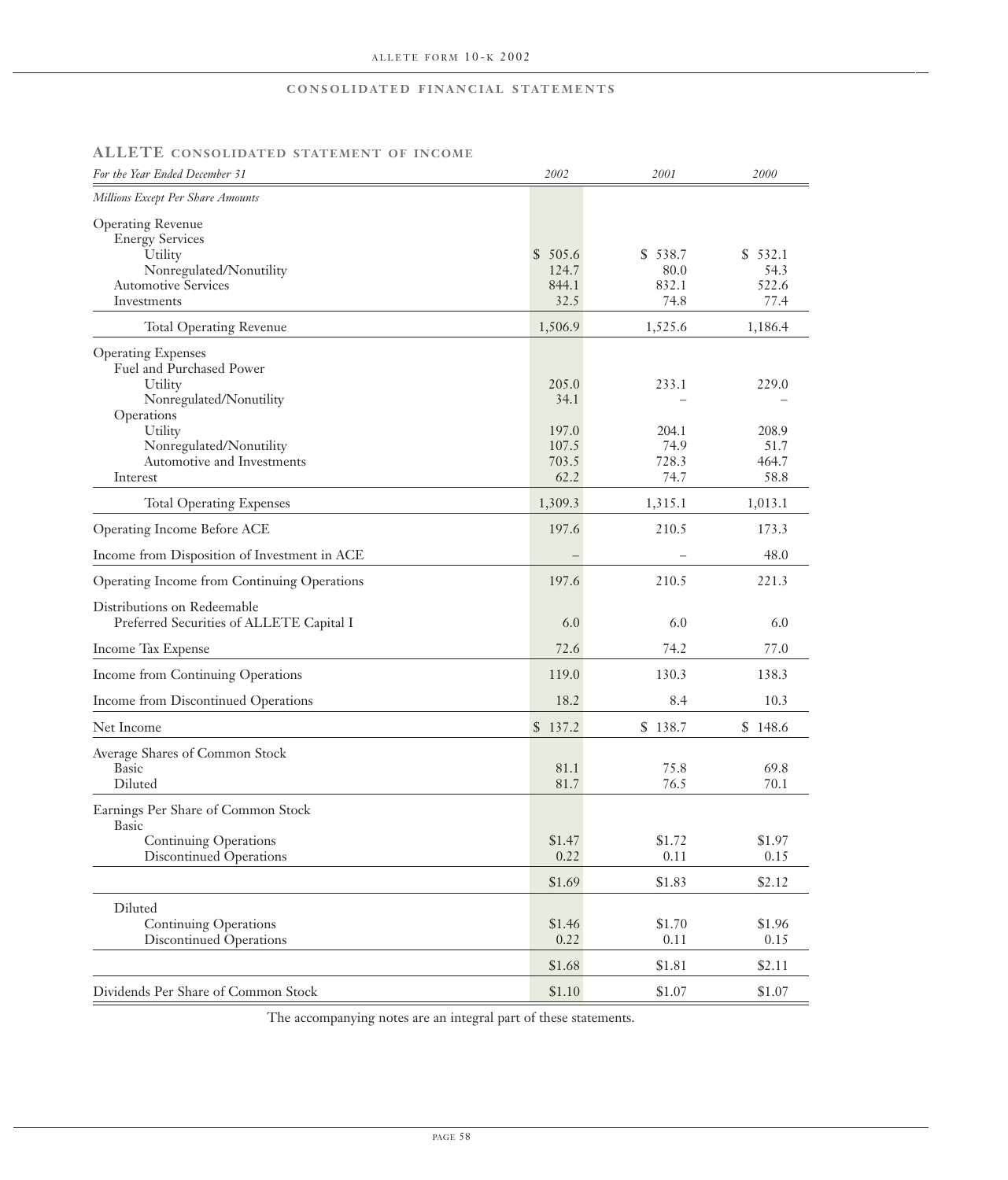# **ALLETE CONSOLIDATED STATEMENT OF CASH FLOWS**

| For the Year Ended December 31                           | 2002    | 2001    | 2000    |
|----------------------------------------------------------|---------|---------|---------|
| <i>Millions</i>                                          |         |         |         |
| <b>Operating Activities</b>                              |         |         |         |
| Net Income                                               | \$137.2 | \$138.7 | \$148.6 |
| Gain from Disposition of Investment in ACE               |         |         | (48.0)  |
| Depreciation and Amortization                            | 82.1    | 101.6   | 86.7    |
| Deferred Income Taxes                                    | 26.9    | 10.3    | (6.6)   |
| Changes in Operating Assets and Liabilities - Net of the |         |         |         |
| <b>Effects</b> of Acquisitions                           |         |         |         |
| <b>Trading Securities</b>                                | 153.8   | (64.8)  | 88.9    |
| <b>Accounts Receivable</b>                               | 74.9    | (82.4)  | (77.7)  |
| Inventories                                              | (3.8)   | (3.0)   | (2.2)   |
| Prepayments and Other Current Assets                     | 2.0     | (9.2)   | 3.5     |
| Accounts Payable                                         | (38.0)  | (23.9)  | 92.7    |
| Other Current Liabilities                                | (7.8)   | 16.4    | (30.0)  |
| Other - Net                                              | 25.7    | 19.9    | 19.6    |
| <b>Cash from Operating Activities</b>                    | 453.0   | 103.6   | 275.5   |
|                                                          |         |         |         |
| <b>Investing Activities</b>                              |         |         |         |
| Proceeds from Sale of Investments                        | 1.9     | 2.6     | 146.0   |
| <b>Additions to Investments</b>                          | (24.5)  | (11.2)  | (42.5)  |
| Additions to Property, Plant and Equipment               | (205.8) | (153.0) | (168.7) |
| Acquisitions — Net of Cash Acquired                      | (32.7)  | (157.1) | (453.0) |
| $Other - Net$                                            | 16.7    | 21.3    | 24.4    |
| Cash for Investing Activities                            | (244.4) | (297.4) | (493.8) |
| <b>Financing Activities</b>                              |         |         |         |
| Issuance of Long-Term Debt                               | 18.4    | 125.2   | 306.3   |
| <b>Issuance of Common Stock</b>                          | 43.2    | 189.2   | 23.6    |
| Changes in Notes Payable - Net                           | (200.5) | 5.5     | 177.8   |
| Reductions of Long-Term Debt                             | (14.5)  | (18.1)  | (58.8)  |
| Redemption of Preferred Stock                            |         |         | (31.5)  |
| Dividends on Preferred and Common Stock                  | (89.2)  | (81.8)  | (75.4)  |
| Cash from (for) Financing Activities                     | (242.6) | 220.0   | 342.0   |
| Effect of Exchange Rate Changes on Cash                  | 2.7     | (11.3)  | (5.9)   |
| Change in Cash and Cash Equivalents                      | (31.3)  | 14.9    | 117.8   |
| Cash and Cash Equivalents at Beginning of Period (a)     | 234.2   | 219.3   | 101.5   |
|                                                          |         |         |         |
| Cash and Cash Equivalents at End of Period (a)           | \$202.9 | \$234.2 | \$219.3 |
| Supplemental Cash Flow Information                       |         |         |         |
| Cash Paid During the Period for                          |         |         |         |
| Interest — Net of Capitalized                            | \$71.9  | \$84.2  | \$66.3  |
| Income Taxes                                             | \$49.2  | \$60.5  | \$107.1 |

*(a) Included \$8.9 million of cash from Discontinued Operations at December 31, 2002 (\$14.0 million at December 31, 2001).*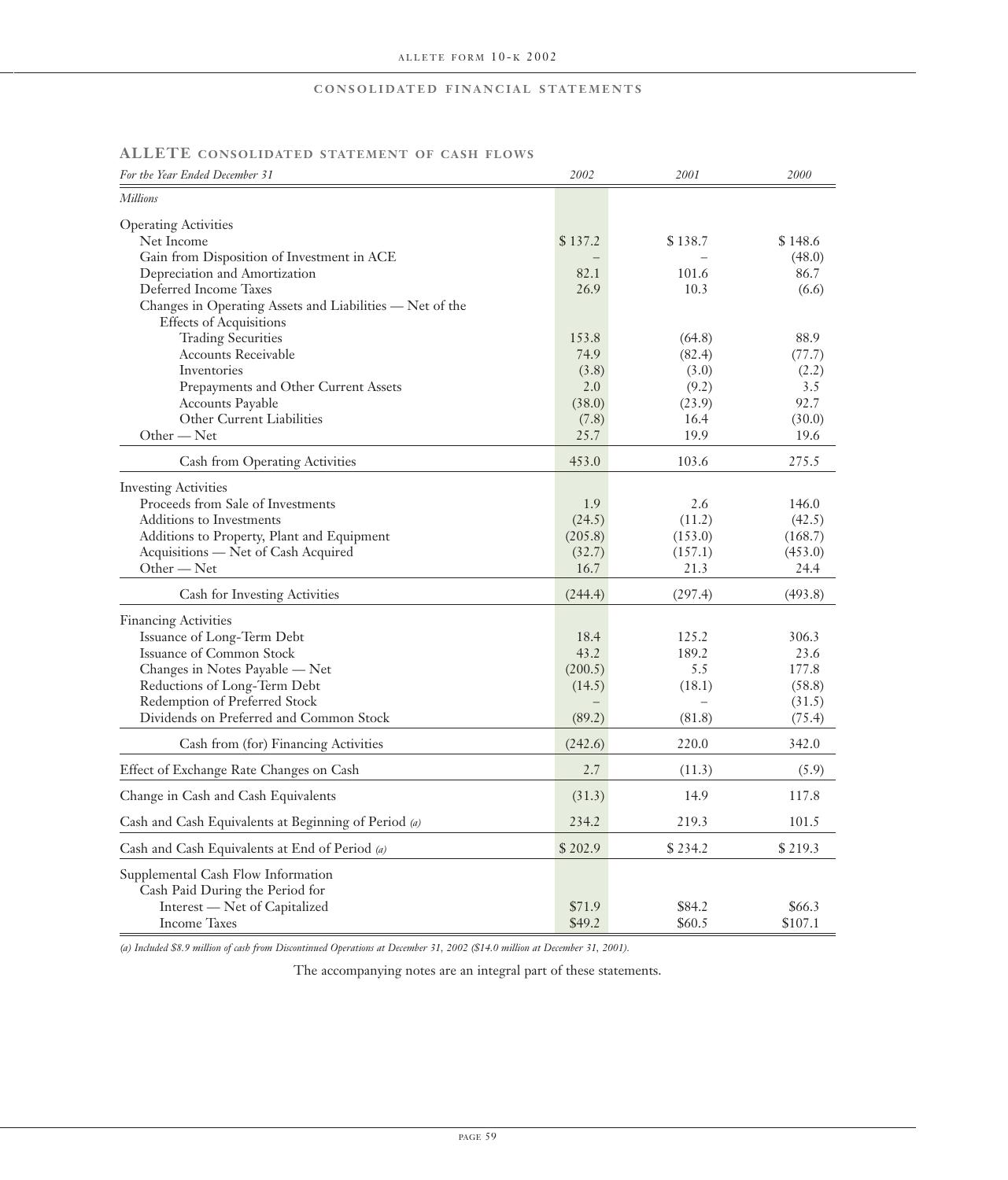|                                                                                                                                                                                                                         | <b>Total</b><br>Shareholders'<br>Equity | Retained<br>Earnings | Accumulated<br><i>Other</i><br>Comprehensive<br>Income (Loss) | Unearned<br><b>ESOP</b><br><i>Shares</i> | Common<br><b>Stock</b> | Cumulative<br>Preferred<br><b>Stock</b> |
|-------------------------------------------------------------------------------------------------------------------------------------------------------------------------------------------------------------------------|-----------------------------------------|----------------------|---------------------------------------------------------------|------------------------------------------|------------------------|-----------------------------------------|
| <b>Millions</b>                                                                                                                                                                                                         |                                         |                      |                                                               |                                          |                        |                                         |
| Balance at December 31, 1999                                                                                                                                                                                            | \$817.3                                 | \$310.6              | \$<br>2.4                                                     | \$(59.2)                                 | \$552.0                | \$11.5                                  |
| Comprehensive Income                                                                                                                                                                                                    |                                         |                      |                                                               |                                          |                        |                                         |
| Net Income                                                                                                                                                                                                              | 148.6                                   | 148.6                |                                                               |                                          |                        |                                         |
| Other Comprehensive Income — Net of Tax<br>Unrealized Losses on Securities - Net<br>Foreign Currency Translation Adjustments<br>Total Comprehensive Income                                                              | (0.7)<br>(5.9)<br>142.0                 |                      | (0.7)<br>(5.9)                                                |                                          |                        |                                         |
| Common Stock Issued - Net                                                                                                                                                                                               | 24.9                                    |                      |                                                               |                                          | 24.9                   |                                         |
| Redemption of Cumulative Preferred Stock                                                                                                                                                                                | (11.5)                                  |                      |                                                               |                                          |                        | (11.5)                                  |
| Dividends Declared                                                                                                                                                                                                      | (75.4)                                  | (75.4)               |                                                               |                                          |                        |                                         |
| <b>ESOP</b> Shares Earned                                                                                                                                                                                               | 3.5                                     |                      |                                                               | 3.5                                      |                        |                                         |
| Balance at December 31, 2000                                                                                                                                                                                            | 900.8                                   | 383.8                | (4.2)                                                         | (55.7)                                   | 576.9                  |                                         |
| Comprehensive Income                                                                                                                                                                                                    |                                         |                      |                                                               |                                          |                        |                                         |
| Net Income                                                                                                                                                                                                              | 138.7                                   | 138.7                |                                                               |                                          |                        |                                         |
| Other Comprehensive Income — Net of Tax<br>Unrealized Gains on Securities — Net<br><b>Interest Rate Swap</b><br>Foreign Currency Translation Adjustments<br>Total Comprehensive Income                                  | 2.5<br>(1.5)<br>(11.3)<br>128.4         |                      | 2.5<br>(1.5)<br>(11.3)                                        |                                          |                        |                                         |
| Common Stock Issued - Net                                                                                                                                                                                               | 193.4                                   |                      |                                                               |                                          | 193.4                  |                                         |
| Dividends Declared                                                                                                                                                                                                      | (81.8)                                  | (81.8)               |                                                               |                                          |                        |                                         |
| <b>ESOP</b> Shares Earned                                                                                                                                                                                               | 3.0                                     |                      |                                                               | 3.0                                      |                        |                                         |
| Balance at December 31, 2001                                                                                                                                                                                            | 1,143.8                                 | 440.7                | (14.5)                                                        | (52.7)                                   | 770.3                  |                                         |
| Comprehensive Income                                                                                                                                                                                                    |                                         |                      |                                                               |                                          |                        |                                         |
| Net Income                                                                                                                                                                                                              | 137.2                                   | 137.2                |                                                               |                                          |                        |                                         |
| Other Comprehensive Income - Net of Tax<br>Unrealized Losses on Securities - Net<br><b>Interest Rate Swap</b><br>Foreign Currency Translation Adjustments<br>Additional Pension Liability<br>Total Comprehensive Income | (8.1)<br>1.3<br>2.6<br>(3.5)<br>129.5   |                      | (8.1)<br>1.3<br>2.6<br>(3.5)                                  |                                          |                        |                                         |
| Common Stock Issued - Net                                                                                                                                                                                               | 44.6                                    |                      |                                                               |                                          | 44.6                   |                                         |
| Dividends Declared                                                                                                                                                                                                      | (89.2)                                  | (89.2)               |                                                               |                                          |                        |                                         |
| <b>ESOP</b> Shares Earned                                                                                                                                                                                               | 3.7                                     |                      |                                                               | 3.7                                      |                        |                                         |
| Balance at December 31, 2002                                                                                                                                                                                            | \$1,232.4                               | \$488.7              | \$(22.2)                                                      | \$(49.0)                                 | \$814.9                | $\mathbb{S}$                            |

# **ALLETE CONSOLIDATED STATEMENT OF SHAREHOLDERS' EQUITY**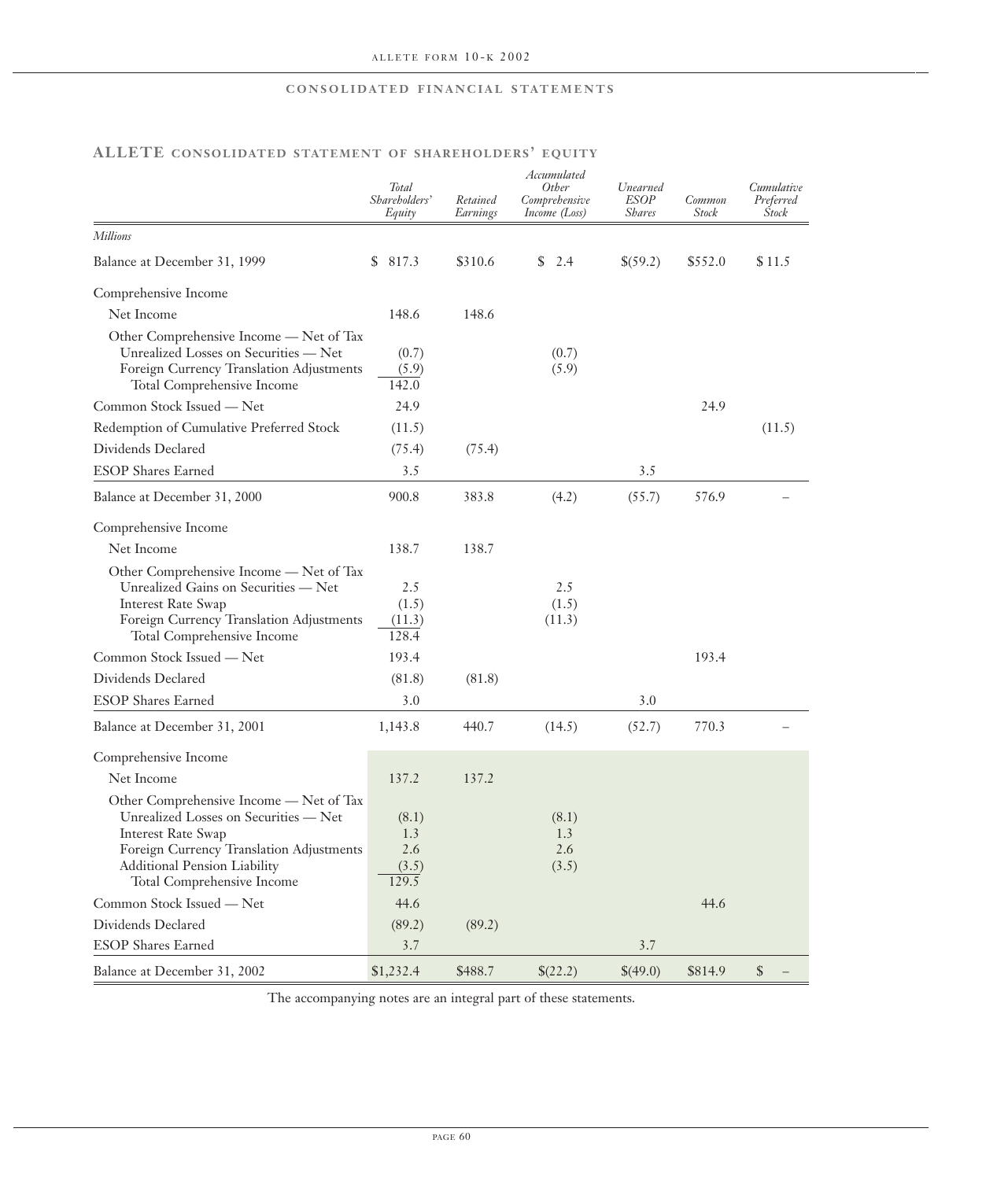# **NOTES TO FINANCIAL STATEMENTS**

# **BUSINESS SEGMENTS 1**

| Millions                                                                                                                                                                             |                                                                                |                                                      |                                                          | Investments<br>and                              |
|--------------------------------------------------------------------------------------------------------------------------------------------------------------------------------------|--------------------------------------------------------------------------------|------------------------------------------------------|----------------------------------------------------------|-------------------------------------------------|
| For the Year Ended December 31                                                                                                                                                       | Consolidated                                                                   | Energy<br>Services                                   | Automotive<br>Services                                   | Corporate<br>Charges                            |
| 2002<br><b>Operating Revenue</b><br>Operation and Other Expense                                                                                                                      | \$1,506.9<br>1,137.9                                                           | \$630.3<br>491.6                                     | \$844.1(a)<br>613.5                                      | \$32.5<br>32.8                                  |
| Depreciation and Amortization Expense<br>Lease Expense<br><b>Interest Expense</b>                                                                                                    | 81.7<br>27.5<br>62.2                                                           | 48.8<br>3.2<br>18.8                                  | 32.8<br>24.3<br>21.2                                     | 0.1<br>22.2                                     |
| Operating Income (Loss)<br>Distributions on Redeemable<br>Preferred Securities of Subsidiary                                                                                         | 197.6<br>6.0<br>72.6                                                           | 67.9<br>2.4<br>23.7                                  | 152.3<br>59.4                                            | (22.6)<br>3.6                                   |
| Income Tax Expense (Benefit)<br>Income (Loss) from Continuing Operations<br>Income from Discontinued Operations                                                                      | 119.0<br>18.2                                                                  | \$41.8                                               | \$92.9                                                   | (10.5)<br>\$(15.7)                              |
| Net Income                                                                                                                                                                           | \$137.2                                                                        |                                                      |                                                          |                                                 |
| <b>EBITDAL</b> from Continuing Operations<br><b>Total Assets</b><br>Property, Plant and Equipment<br>Accumulated Depreciation and Amortization<br>Capital Expenditures               | \$369.0<br>\$3,147.2 $(c)$<br>\$1,364.9<br>\$879.8<br>\$205.8 $(c)$            | \$138.7<br>\$1,150.9<br>\$876.4<br>\$727.6<br>\$80.9 | \$230.6<br>\$1,472.8 (b)<br>\$484.4<br>\$150.0<br>\$71.1 | $\$(0.3)$<br>\$150.3<br>\$4.1<br>\$2.2<br>\$5.7 |
| 2001<br><b>Operating Revenue</b><br>Operation and Other Expense<br>Depreciation and Amortization Expense<br>Lease Expense<br><b>Interest Expense</b>                                 | \$1,525.6<br>1,124.6<br>88.9<br>26.9<br>74.7                                   | \$618.7<br>463.5<br>45.9<br>2.7<br>20.1              | \$832.1 $(a)$<br>610.9<br>42.7<br>24.2<br>35.3           | \$74.8<br>50.2<br>0.3<br>19.3                   |
| Operating Income<br>Distributions on Redeemable<br>Preferred Securities of Subsidiary<br>Income Tax Expense (Benefit)                                                                | 210.5<br>6.0<br>74.2                                                           | 86.5<br>2.4<br>32.4                                  | 119.0<br>44.2                                            | 5.0<br>3.6<br>(2.4)                             |
| Income from Continuing Operations<br>Income from Discontinued Operations                                                                                                             | 130.3<br>8.4                                                                   | \$51.7                                               | \$74.8                                                   | \$3.8                                           |
| Net Income<br><b>EBITDAL</b> from Continuing Operations<br>Total Assets<br>Property, Plant and Equipment<br>Accumulated Depreciation and Amortization                                | \$138.7<br>\$401.0<br>\$3,282.5 $(c)$<br>\$1,323.3<br>\$828.7                  | \$155.2<br>\$1,049.1<br>\$872.4<br>\$693.0           | \$221.2<br>\$1,515.4 (b)<br>\$446.7<br>\$133.4           | \$24.6<br>\$365.5<br>\$4.2<br>\$2.3             |
| Capital Expenditures                                                                                                                                                                 | \$153.0 $(c)$                                                                  | \$59.9                                               | \$61.0                                                   |                                                 |
| <i>2000</i><br><b>Operating Revenue</b><br>Operation and Other Expense<br>Depreciation and Amortization Expense<br>Lease Expense<br><b>Interest Expense</b>                          | \$1,186.4<br>860.3<br>72.9<br>21.1<br>58.8                                     | \$586.4<br>440.6<br>46.2<br>2.8<br>21.1              | \$522.6 (a)<br>370.8<br>26.2<br>18.3<br>23.3             | \$77.4<br>48.9<br>0.5<br>14.4                   |
| Operating Income Before ACE<br>Income from Disposition of ACE<br>Distributions on Redeemable                                                                                         | 173.3<br>48.0                                                                  | 75.7                                                 | 84.0                                                     | 13.6<br>48.0                                    |
| Preferred Securities of Subsidiary<br>Income Tax Expense                                                                                                                             | 6.0<br>77.0                                                                    | 2.0<br>29.2                                          | 34.1                                                     | 4.0<br>13.7                                     |
| Income from Continuing Operations<br>Income from Discontinued Operations                                                                                                             | 138.3<br>10.3                                                                  | \$44.5                                               | \$49.9                                                   | \$43.9                                          |
| Net Income<br><b>EBITDAL</b> from Continuing Operations<br><b>Total Assets</b><br>Property, Plant and Equipment<br>Accumulated Depreciation and Amortization<br>Capital Expenditures | \$148.6<br>\$326.1<br>\$2,914.0 $(c)$<br>\$1,201.1<br>\$745.6<br>\$168.7 $(c)$ | \$145.8<br>\$942.8<br>\$787.3<br>\$661.5<br>\$63.9   | \$151.8<br>\$1,339.0 (b)<br>\$409.4<br>\$81.9<br>\$74.2  | \$28.5<br>\$285.3<br>\$4.4<br>\$2.2<br>\$0.2    |

*(a) Included \$141.9 million of Canadian operating revenue in 2002 (\$139.4 million in 2001; \$107.4 million in 2000).*

*(b) Included \$184.7 million of Canadian assets in 2002 (\$187.6 million in 2001; \$215.6 million in 2000).*

*(c) Discontinued operations represented \$373.2 million of total assets in 2002 (\$352.5 million in 2001; \$346.9 million in 2000) and \$48.1 million of capital expenditures in 2002 (\$32.1 million in 2001; \$30.4 million in 2000).*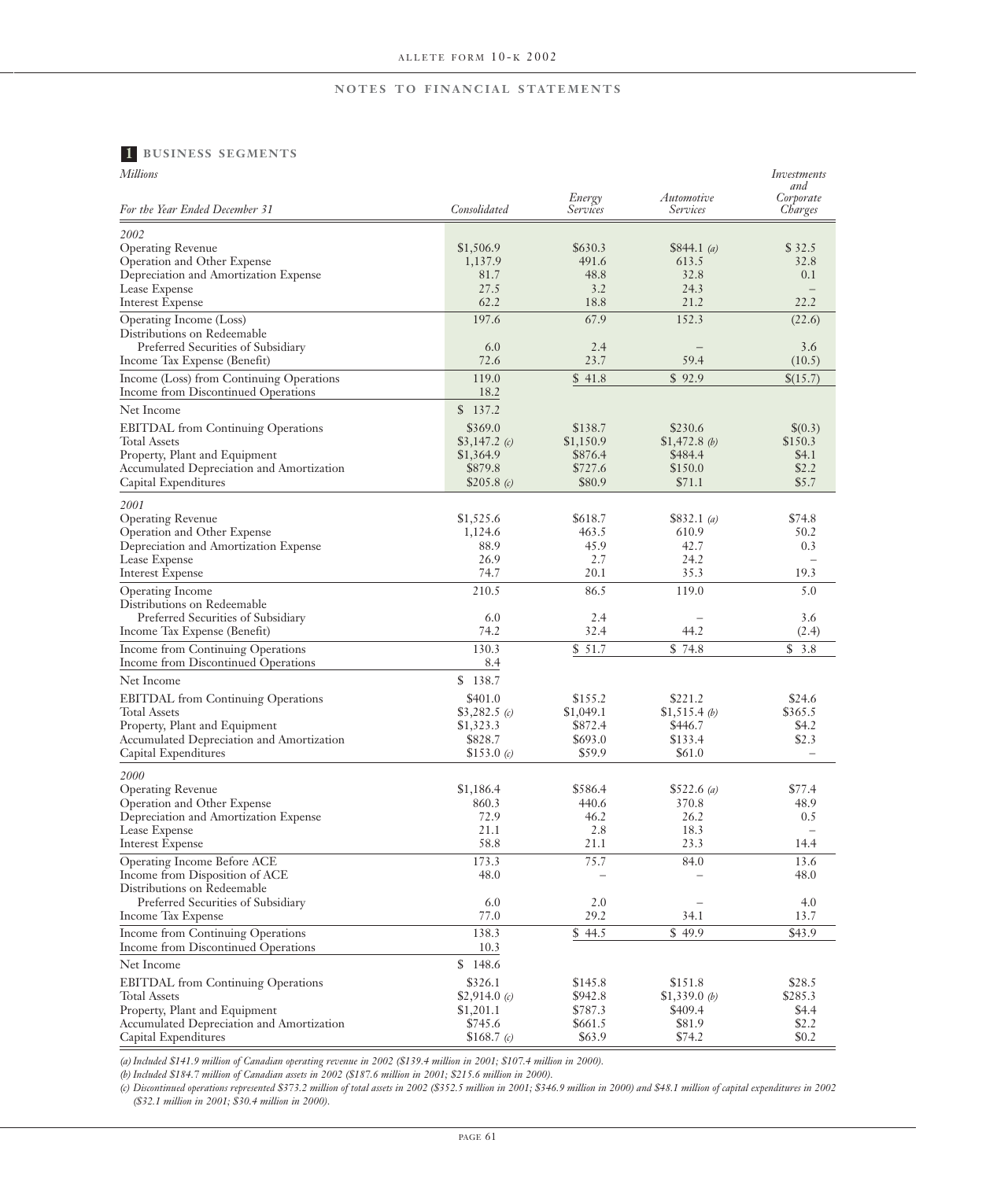# **OPERATIONS AND SIGNIFICANT 2ACCOUNTING POLICIES**

*Financial Statement Preparation.* References in this report to "we" and "our" are to ALLETE and its subsidiaries, collectively. We prepare our financial statements in conformity with generally accepted accounting principles. These principles require management to make informed judgments, best estimates and assumptions that affect the reported amounts of assets, liabilities, revenue and expenses. Actual results could differ from those estimates.

*Principles of Consolidation.* Our consolidated financial statements include the accounts of ALLETE and all of our majority owned subsidiary companies. All material intercompany balances and transactions have been eliminated in consolidation. Information for prior periods has been reclassified to present comparable information for all periods.

*Business Segments.* Energy Services and Automotive Services segments were determined based on products and services provided. The Investment and Corporate Charges segment was determined based on short-term corporate liquidity needs and the need to provide financial flexibility to pursue strategic initiatives in the other business segments. We measure performance of our operations through careful budgeting and monitoring of contributions to consolidated net income by each business segment. Discontinued operations included operating results of our Water Services businesses, our auto transport business and our retail store.

*Energy Services.* Through Minnesota Power, an operating division of ALLETE, Energy Services is engaged in the generation, transmission, distribution and marketing of electricity. In addition, nonregulated/nonutility operations are conducted through BNI Coal, Enventis Telecom and Rainy River Energy, all wholly owned subsidiaries.

Utility electric service is provided to 147,000 retail customers in northeastern Minnesota and northwestern Wisconsin. Approximately 50% of utility electric sales are to large power customers (which consists of five taconite producers, five paper and pulp mills, two pipeline companies and one manufacturer) under all-requirements contracts with expiration dates extending from September 2004 through December 2008. Utility electric rates are under the jurisdiction of various state and federal regulatory authorities. Billings are rendered on a cycle basis. Revenue is accrued for service provided but not billed. Utility electric rates include adjustment clauses that bill or credit customers for fuel and purchased energy costs above or below the base levels in rate schedules and that bill retail customers for the recovery of CIP expenditures not collected in base rates.

Minnesota Power, along with Rainy River Energy, also engages in nonregulated electric generation and power marketing. Nonregulated generation is non-rate base generation sold at market-based rates to the wholesale market.

Split Rock Energy is a joint venture of Minnesota Power and Great River Energy which combines the two companies' power supply capabilities and customer loads for power pool operations and generation outage protection. We account for our 50% ownership interest in Split Rock Energy under the equity method of accounting. For the year ended December 31, 2002 our equity income from Split Rock Energy was \$7.3 million (\$3.6 million in 2001; \$0 million in 2000). We received \$2.6 million in cash distributions from Split Rock Energy in 2002 (\$2.1 million in 2001; \$0 million in 2000). We purchase power from Split Rock Energy to serve native load requirements and sell generation to Split Rock Energy. Purchases and sales are at market rates. In 2002 we made power purchases from Split Rock Energy of \$34.3 million (\$56.1 million in 2001; \$25.1 million in 2000) and power sales to Split Rock Energy of \$14.5 million (\$13.3 million in 2001; \$11.7 million in 2000).

BNI Coal mines and sells lignite coal to two North Dakota mine-mouth generating units, one of which is Square Butte. Square Butte supplies approximately 71% (323 MW) of its output to Minnesota Power under a long-term contract. (See Note 13.)

Enventis Telecom is our telecommunications business which is an integrated data services provider offering fiber opticbased communication and advanced data services to businesses and communities in Minnesota, Wisconsin and Missouri.

*Automotive Services.* Automotive Services include several wholly owned subsidiaries operating as integral parts of the vehicle redistribution business.

ADESA is the second largest wholesale vehicle auction network in North America. ADESA owns or leases, and operates 52 wholesale vehicle auctions in the United States and Canada through which used cars and other vehicles are sold to franchised automobile dealers and licensed used car dealers. Sellers at ADESA's auctions include domestic and foreign auto manufacturers, car dealers, automotive fleet/lease companies, banks and finance companies. ADESA Impact has 25 auction facilities in the United States and Canada that provide total loss vehicle services to insurance, vehicle leasing and rental car companies. AFC provides inventory financing for wholesale and retail automobile dealers who purchase vehicles at auctions. AFC has 81 loan production offices located across the United States and Canada. These offices provide qualified dealers credit to purchase vehicles at any of the 500 plus auctions and other outside sources approved by AFC. PAR provides customized vehicle remarketing services, including nationwide repossessions and the liquidation of off-lease vehicles, to various businesses with fleet operations. AutoVIN provides technology-enabled vehicle inspection services and inventory auditing to the automotive industry. ADESA, ADESA Impact, PAR and AutoVIN recognize revenue when services are performed. AFC's revenue is comprised of gains on sales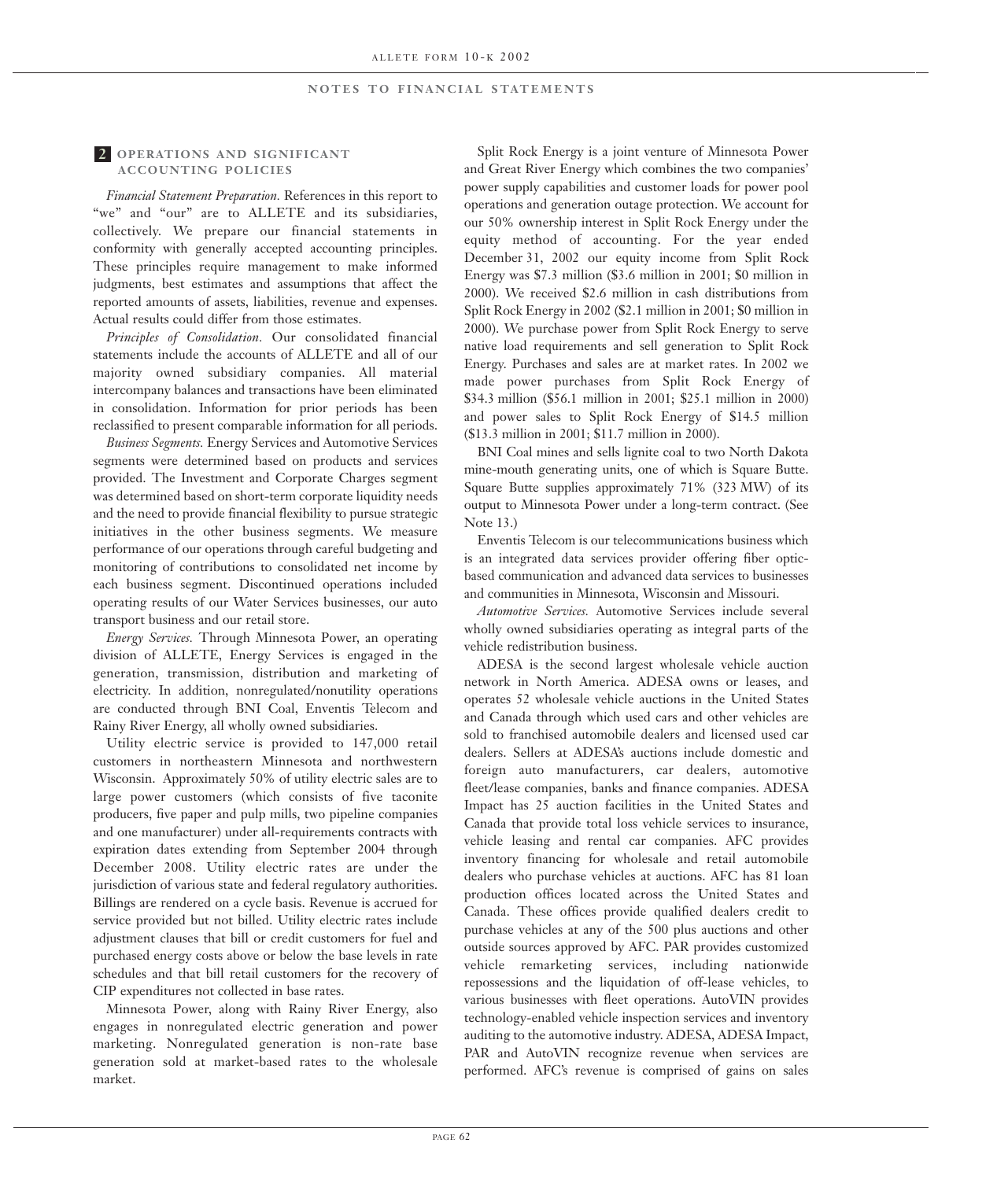#### **NOTES TO FINANCIAL STATEMENTS**

of receivables, and interest, fee and servicer income. As is customary for finance companies, AFC's revenue is reported net of interest expense of \$1.3 million in 2002 (\$3.4 million in 2001; \$2.7 million in 2000). AFC generally sells its United States dollar denominated finance receivables through a private securitization structure. Gains and losses on such sales are generally recognized at the time of settlement based on the difference between the sales proceeds and the allocated basis of the finance receivables sold, adjusted for transaction fees. AFC also retains the right to service receivables sold through securitization and receives a fee for doing so.

*Investments and Corporate Charges.* Investments and Corporate Charges include real estate operations, investments in emerging technologies related to the electric utility industry and general corporate expenses, including interest, not specifically related to any one business segment. Our real estate operations include several wholly owned subsidiaries and an 80% ownership in Lehigh. All are Florida companies, which through their subsidiaries, own real estate in Florida. Real estate revenue is recognized on the accrual basis. Also included in Investments and Corporate Charges was our trading securities portfolio which was liquidated during the second half of 2002.

*Depreciation.* Property, plant and equipment are recorded at original cost and are reported on the balance sheet net of accumulated depreciation. Expenditures for additions and significant replacements and improvements are capitalized; maintenance and repair costs are expensed as incurred. Expenditures for major plant overhauls are also accounted for using this same policy. When nonutility property, plant and equipment are retired or otherwise disposed of, gains or losses are recognized in revenue. When utility property, plant and equipment are retired or otherwise disposed of, no gain or loss is recognized.

Depreciation is computed using the estimated useful lives of the various classes of plant. In 2002 average depreciation rates for the energy and automotive services segments were 3.1% and 4.3% (3.0% and 4.0% in 2001; 3.3% and 3.7% in 2000).

*Asset Impairments.* We periodically review our long-lived assets whenever events indicate the carrying amount of the assets may not be recoverable. As of December 31, 2002 and 2001 no write-downs were required.

*Accounts Receivable.* Accounts receivable are reported on the balance sheet net of an allowance for doubtful accounts. The allowance is based on our evaluation of the receivable portfolio under current conditions, the size of the portfolio, overall portfolio quality, review of specific problems and such other factors that in our judgment deserve recognition in estimating losses.

AFC, through a wholly owned subsidiary, sells certain finance receivables through a revolving private securitization structure. On May 31, 2002 AFC and its subsidiary entered into a revised securitization agreement that allows for the revolving sale by the subsidiary to third parties of up to \$500 million in undivided interests in eligible finance receivables. The revised agreement expires in 2005. The securitization agreement in place prior to May 31, 2002 limited the sale of undivided interests to \$325 million. In accordance with SFAS 140 "Accounting for Transfers and Servicing of Financial Assets and Extinguishments of Liabilities," which became applicable to AFC upon amendment of the securitization agreement, AFC, for accounting purposes, began consolidating the subsidiary used in the securitization structure on June 1, 2002. Previously, AFC's interest in this subsidiary was recorded by ALLETE as residual interest in other current assets (\$103 million at December 31, 2001) net of the subsidiary's allowance for doubtful accounts. The residual interest previously reflected in prior periods has been reclassified by ALLETE to accounts receivable to conform to current year presentations.

AFC managed total receivables of \$495.1 million at December 31, 2002 (\$500.2 million at December 31, 2001); \$191.3 million represent receivables which were included in accounts receivable on our consolidated balance sheet (\$233.2 million at December 31, 2001) and \$303.8 million represent receivables sold in undivided interests through the securitization agreement (\$267.0 million at December 31, 2001) which are off-balance sheet. AFC's proceeds from the sale of the receivables to third parties were used to repay borrowings from ALLETE and fund new loans to AFC's customers. AFC and the subsidiary must each maintain certain financial covenants such as minimum tangible net worth to comply with the terms of the securitization agreement. AFC has historically performed better than the covenant thresholds set forth in the securitization agreement. We are not currently aware of any changing circumstances that would put AFC in noncompliance with the covenants.

**ACCOUNTS RECEIVABLE**

| December 31                           | 2002    | 2001    |
|---------------------------------------|---------|---------|
| <i>Millions</i>                       |         |         |
| Trade Accounts Receivable             | \$215.2 | \$216.8 |
| Less: Allowance for Doubtful Accounts | 8.8     | 6.1     |
|                                       | 206.4   | 210.7   |
| Finance Receivables                   | 199.7   | 243.7   |
| Less: Allowance for Doubtful Accounts | 21.7    | 23.2    |
|                                       | 178.0   | 220.5   |
| <b>Total Accounts Receivable</b>      | \$384.4 | \$431.2 |

*Inventories.* Inventories, which include fuel, material and supplies, are stated at the lower of cost or market. Cost is determined by the average cost method.

*Goodwill.* All goodwill relates to the Automotive Services segment and represents the excess of cost over identifiable tangible and intangible net assets of businesses acquired. As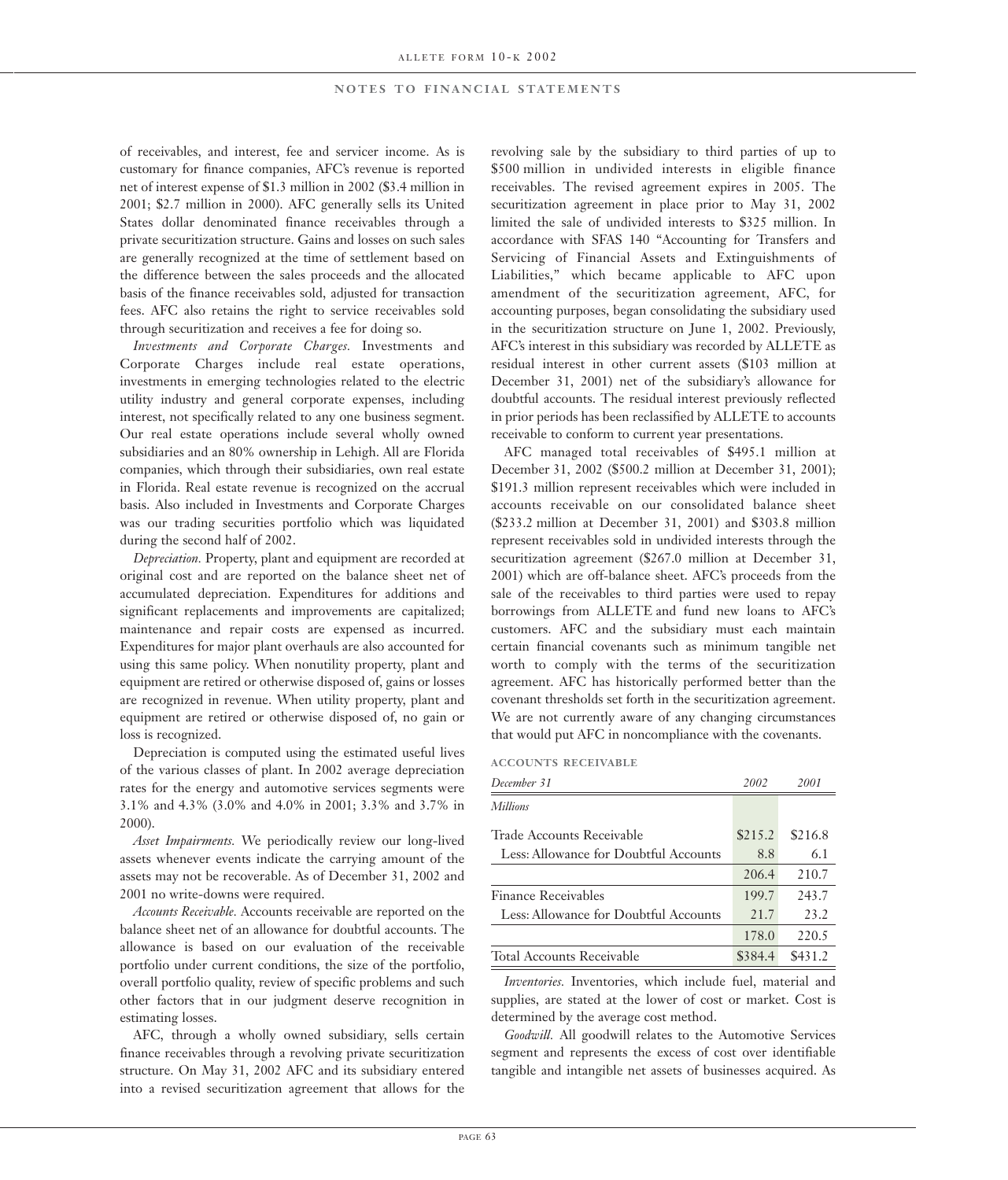required by SFAS 142, "Goodwill and Other Intangible Assets," goodwill is no longer amortized after 2001. Prior to 2002 we amortized goodwill on a straight-line basis over 40 years.

*Unamortized Expense, Discount and Premium on Debt.* Expense, discount and premium on debt are deferred and amortized over the lives of the related issues.

*Cash and Cash Equivalents.* We consider all investments purchased with maturities of three months or less to be cash equivalents.

*Accounting for Stock-Based Compensation.* We have elected to account for stock-based compensation in accordance with APB Opinion No. 25, "Accounting for Stock Issued to Employees." Accordingly, no expense is recognized for employee stock options granted. Had we applied the fair value recognition provisions of SFAS 123, "Accounting for Stock-Based Compensation," in 2002 we estimate that stock-based compensation expense would have increased \$1.5 million aftertax, and basic and diluted earnings per share would have decreased \$0.02 (basic and diluted earnings per share would have been impacted by approximately \$0.01 in 2001 and 2000); these amounts were calculated using the Black-Scholes option pricing model. Expense is recognized for performance share awards, and amounted to approximately \$4 million after-tax in 2002 (\$5 million in 2001; \$3 million in 2000).

*Foreign Currency Translation.* Results of operations for our Canadian subsidiaries are translated into United States dollars using the average exchange rates during the period. Assets and liabilities are translated into United States dollars using the exchange rate on the balance sheet date, except for intangibles and fixed assets, which are translated at historical rates. Resulting translation adjustments are recorded in the Accumulated Other Comprehensive Loss section of Shareholders' Equity on our consolidated balance sheet.

*Income Taxes.* ALLETE and its subsidiaries file a consolidated federal income tax return. Income taxes are allocated to each subsidiary based on their taxable income. We account for income taxes using the liability method as prescribed by SFAS 109, "Accounting for Income Taxes." Under the liability method, deferred income tax liabilities are established for all temporary differences in the book and tax basis of assets and liabilities based upon enacted tax laws and rates applicable to the periods in which the taxes become payable.

*New Accounting Standards.* SFAS 143, "Accounting for Asset Retirement Obligations," requires the recognition of a liability for an asset retirement obligation in the period in which it is incurred. When the liability is initially recorded, the carrying amount of the related long-lived asset is correspondingly increased. Over time, the liability is accreted to its present value and the related capitalized charge is depreciated over the useful life of the asset. SFAS 143 is effective for fiscal years beginning after June 15, 2002. Currently, decommissioning amounts collected in Minnesota Power's rates are reported in accumulated depreciation, which upon adoption of SFAS 143 by the Company will require a reclassification to a liability. We are

reviewing what additional assets, if any, may have associated retirement costs as defined by SFAS 143 and anticipate no material impact on our financial position and results of operations.

In November 2002 the FASB issued Interpretation No. 45, "Guarantor's Accounting and Disclosure requirements for Guarantees, Including Indirect Guarantees of Indebtedness of Others." The Interpretation expands disclosure requirements for certain guarantees, and requires the recognition of a liability for the fair value of an obligation assumed under a guarantee. The liability recognition provisions apply on a prospective basis to guarantees issued or modified after December 31, 2002, and the disclosure provisions apply to fiscal years ending after December 15, 2002. We do not believe the adoption of this Interpretation will have a material impact on our financial position or results of operations.

In January 2003 the FASB issued Interpretation No. 46, "Consolidation of Variable Interest Entities." In general, a variable interest entity is one with equity investors that do not have voting rights or do not provide sufficient financial resources for the entity to support its activities. Under the new rules, variable interest entities will be consolidated by the party that is subject to the majority of the risk of loss or entitled to the majority of the residual returns. The new rules are effective immediately for variable interest entities created after January 31, 2003 and in the third quarter of 2003 for previously existing variable interest entities. We are reviewing certain auction facility lease agreements entered into by ADESA prior to January 2003 to determine (1) if the lessor is a variable interest entity, and (2) if we should consolidate the lessor. If it is ultimately determined that the lessor is a variable interest entity that should be included in our consolidated financial statements, we estimate that we will record approximately \$73 million in property, plant and equipment, and \$73 million in long-term debt. Any recognition of these amounts would first occur in the third quarter of 2003.

In October 2002 the FASB's Emerging Issues Task Force rescinded EITF Issue 98-10, "Accounting for Contracts Involved in Energy Trading and Risk Management Activities." The ruling took effect January 1, 2003 for existing contracts and immediately for contracts entered into after October 25, 2002. Early adoption is permitted. In general, EITF 98-10 required energy trading contracts to be marked-to-market with resulting gains and losses recognized in income. Any gains or losses recognized under the provisions of EITF 98-10 through the end of 2002 will be reversed under the transitional provisions contained in the rescission. We were required to account for the Kendall County agreement under EITF 98-10 which resulted in the recognition of \$4.7 million of mark-to-market pre-tax income in the second quarter of 2002 (\$0 in 2001). We adopted the rescission of EITF 98-10 in the fourth quarter of 2002 and reversed the mark-to-market income recognized earlier in the year. The Kendall County agreement is not a derivative under SFAS 133, "Accounting for Derivative Instruments and Hedging Activities."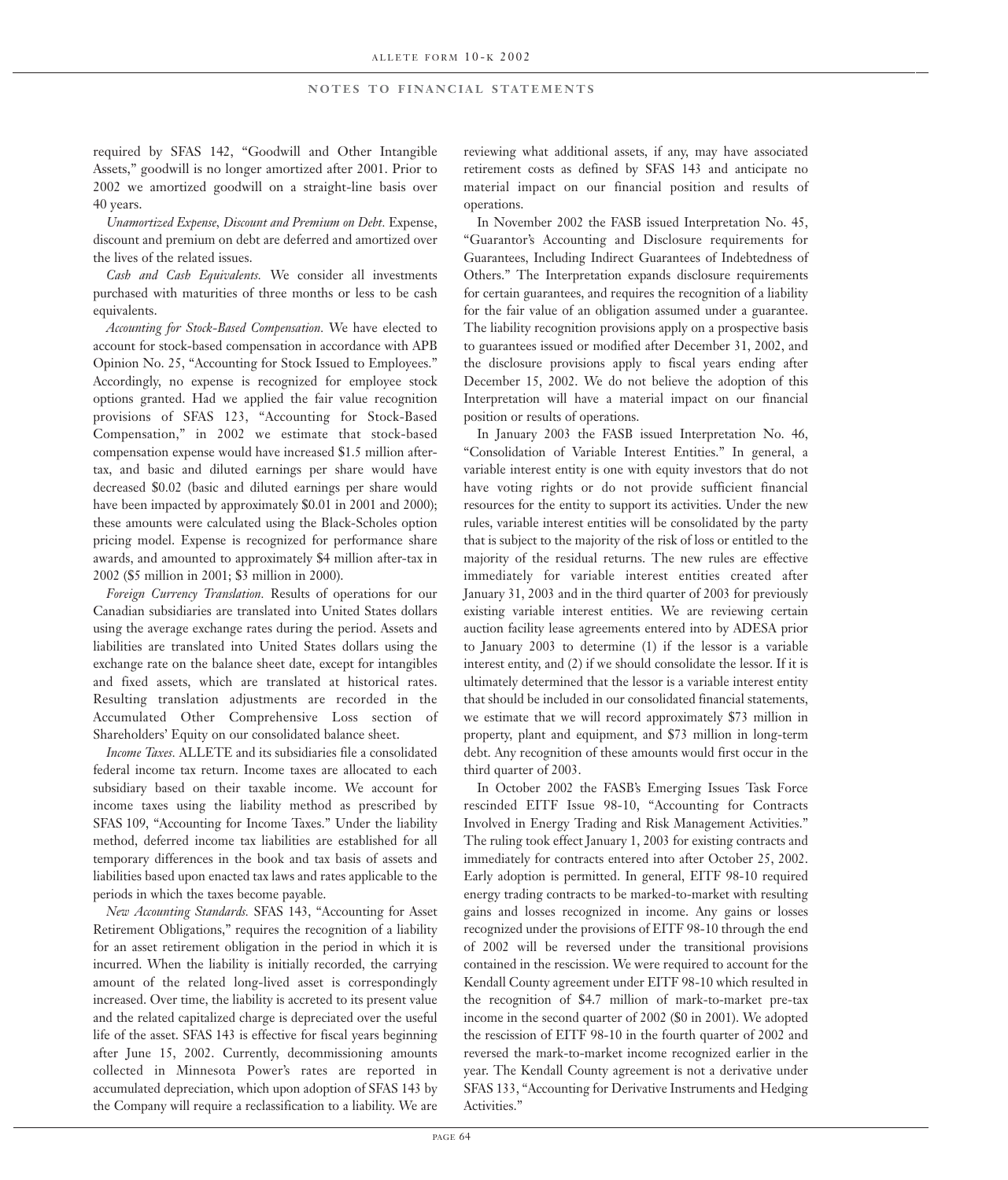# **GOODWILL AND OTHER INTANGIBLES 3 4**

The table below sets forth what reported net income and earnings per share would have been in all periods presented, exclusive of amortization expense recognized in those periods related to goodwill or other intangible assets that are no longer being amortized. All goodwill amortization related to continuing operations.

|                                   | 2002    | 2001    | <b>2000</b> |
|-----------------------------------|---------|---------|-------------|
| Millions Except Per Share Amounts |         |         |             |
| Net Income                        |         |         |             |
| Reported                          | \$137.2 | \$138.7 | \$148.6     |
| Goodwill Amortization             |         | 11.3    | 7.2         |
| Adjusted                          | \$137.2 | \$150.0 | \$155.8     |
| Earnings Per Share                |         |         |             |
| Basic                             |         |         |             |
| Reported                          | \$1.69  | \$1.83  | \$2.12      |
| Goodwill Amortization             |         | 0.15    | 0.10        |
| Adjusted                          | \$1.69  | \$1.98  | \$2.22      |
| Diluted                           |         |         |             |
| Reported                          | \$1.68  | \$1.81  | \$2.11      |
| Goodwill Amortization             |         | 0.15    | 0.10        |
| Adjusted                          | \$1.68  | \$1.96  | \$2.21      |

We completed the required goodwill impairment testing in the first quarter of 2002 with no resulting impairment. No event or change has occurred that would indicate the carrying amount has been impaired since our annual test.

## **GOODWILL**

| <b>Millions</b>                      |                |
|--------------------------------------|----------------|
| Carrying Value, January 1, 2000      | \$472.8        |
| Acquired During Year<br>Amortization | 35.9<br>(14.3) |
| Carrying Value, December 31, 2001    | 494.4          |
| Acquired During Year                 | 5.4            |
| Carrying Value, December 31, 2002    | \$499.8        |

#### **OTHER INTANGIBLE ASSETS**

| December 31                                                                                    | 2002                            | 2001                            |
|------------------------------------------------------------------------------------------------|---------------------------------|---------------------------------|
| <b>Millions</b>                                                                                |                                 |                                 |
| <b>Customer Relationships</b><br>Computer Software<br>Other<br><b>Accumulated Amortization</b> | \$29.6<br>32.6<br>6.8<br>(29.2) | \$22.4<br>25.1<br>7.5<br>(20.2) |
| Total                                                                                          | \$39.8                          | \$34.8                          |

Other Intangible Assets are amortized using the straightline method over periods of two to forty years. Amortization expense for Other Intangible Assets was \$10.2 million in 2002 (\$8.5 million in 2001; \$4.7 million in 2000) and is expected to be about \$10 million per year until fully amortized.

# **4** ACQUISITIONS

*ADESA Auction Facilities.* In January 2001 we acquired all of the outstanding stock of ComSearch in exchange for ALLETE common stock and paid cash to purchase all of the assets of Auto Placement Center (now ADESA Impact) in transactions with an aggregate value of \$62.4 million. In May 2001 ADESA purchased the assets of the I-44 Auto Auction in Tulsa, Oklahoma. ADESA Impact and ADESA Tulsa were accounted for using the purchase method and financial results have been included in our consolidated financial statements since the date of purchase. Pro forma financial results were not material. ComSearch was accounted for as a pooling of interests. Financial results for prior periods have not been restated to reflect this pooling due to immateriality.

In February 2000 ADESA purchased the Mission City Auto Auction in San Diego, California. In May 2000 ADESA Canada purchased the remaining 27% of Impact Auto. ADESA Canada acquired 20% of Impact Auto on October 1, 1995, 27% in March 1999 and another 26% in January 2000. In June 2000 ADESA acquired all of the outstanding common shares of Auction Finance Group, Inc. (AFG). AFG owned CAAG Auto Auction Holdings Ltd., which was doing business as Canadian Auction Group. In August 2000 ADESA acquired Beebe Auto Exchange, Inc. and 51% of Interstate Auto Auction. In October 2000 ADESA purchased nine auction facilities from Manheim Auctions, Inc. These transactions had a combined purchase price of approximately \$438 million and resulted in goodwill of \$298 million. We used the purchase method of accounting for these transactions. Financial results have been included in our consolidated financial statements since the date of each purchase. Pro forma financial results were not material.

*Acquisition of Enventis, Inc.* In July 2001 we acquired Enventis, Inc., a data network systems provider headquartered in the Minneapolis-St. Paul area. In connection with this acquisition, we issued 310,878 shares of ALLETE common stock. Enventis was accounted for as a pooling of interests. Financial results for prior periods have not been restated to reflect this pooling due to immateriality.

*Acquisition of Generating Facility.* In October 2001 we acquired certain non-mining properties from LTV and Cleveland-Cliffs Inc. for \$75 million. The non-mining properties included a 225 MW nonregulated electric generating facility.

*Real Estate Acquisitions.* In December 2002 our real estate subsidiary purchased additional land near Palm Coast, Florida. The transaction was accounted for using the purchase method.

In September 2001 our real estate subsidiary purchased Winter Haven Citi Centre, a retail shopping center. In December 2001 and January 2002 real estate subsidiaries purchased additional land in Palm Coast, Florida. These transactions had a combined purchase price of approximately \$31 million and were accounted for using the purchase method.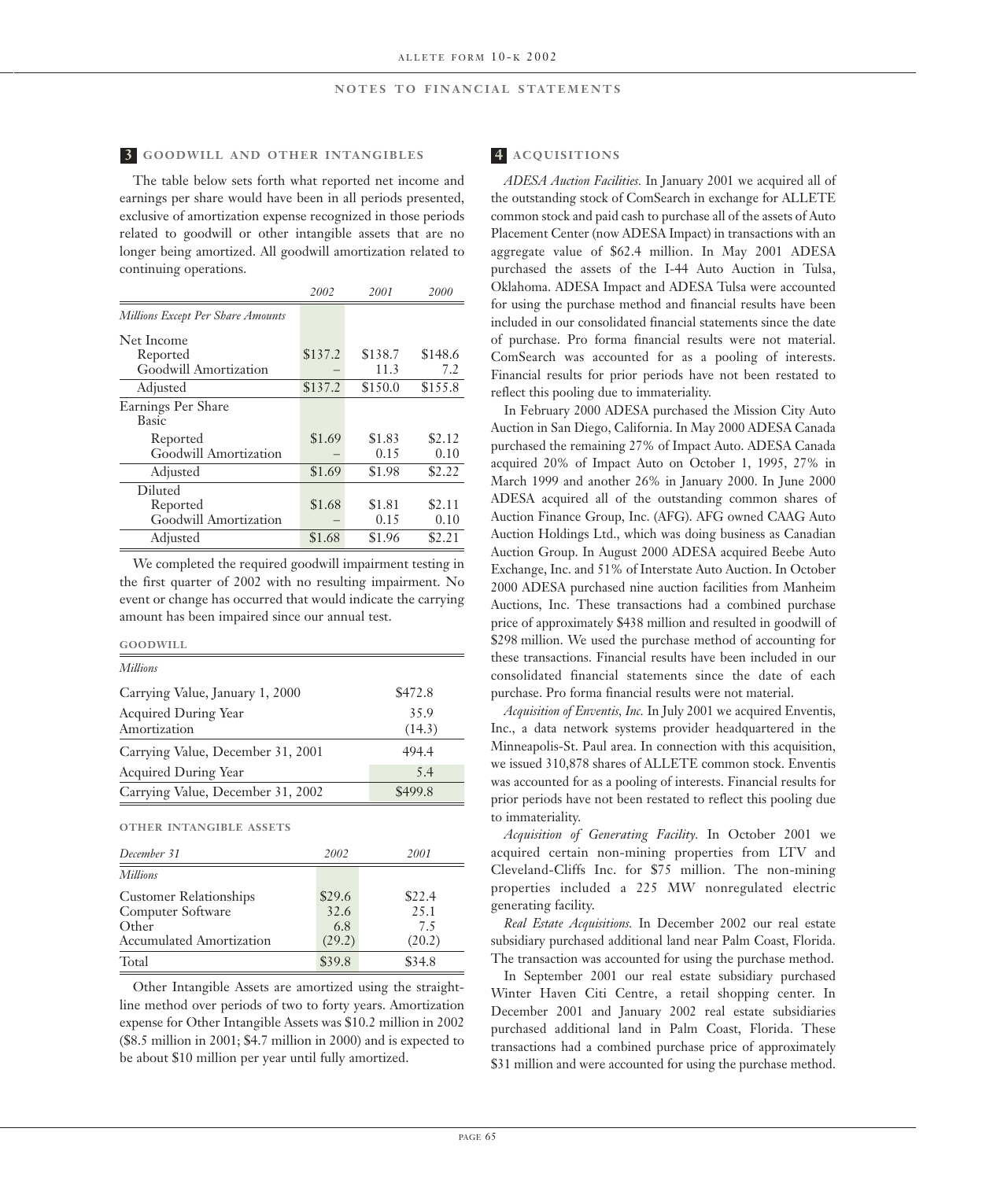#### **FINANCIAL INSTRUMENTS 5**

*Securities Investments.* During the second half of 2002 we substantially liquidated our trading securities portfolio and used the proceeds to reduce short-term debt. Prior to liquidation, the trading securities portfolio consisted primarily of the common stock of various publicly traded companies and was included in current assets at fair value. Changes in fair value were recognized in earnings, and the net unrealized gain included in 2001 income was \$0.9 million (\$2.3 million loss in 2000).

Investments includes certain securities held for an indefinite period of time and accounted for as available-forsale. Available-for-sale securities are recorded at fair value with unrealized gains and losses included in accumulated other comprehensive income, net of tax. Unrealized losses that are other than temporary are recognized in earnings. Available-for-sale securities consist of minority interests in the common stock of publicly-traded corporations held in our Emerging Technology portfolio, and securities in a grantor trust established to fund certain employee benefits. In 2000, we sold 4.7 million shares of ACE Limited which we had accounted for as available-for-sale.

**AVAILABLE-FOR-SALE SECURITIES**

| <b>Millions</b> |              |        |                                      |                                                                      |
|-----------------|--------------|--------|--------------------------------------|----------------------------------------------------------------------|
| At December 31  | Cost         | Gain   | Gross<br><b>Unrealized</b><br>(Loss) | Fair<br>Value                                                        |
| 2002            | \$25.4       | \$0.7  | $\{(5.2)\}$                          | \$20.9                                                               |
| 2001            | \$18.1       | \$10.3 | \$(1.9)                              | \$26.5                                                               |
| 2000            | \$10.8       | \$14.5 |                                      | \$25.3                                                               |
| Year Ended      | <b>Sales</b> |        | Gross<br>Realized                    | Net<br><b>Unrealized</b><br>Gain (Loss)<br>in Other<br>Comprehensive |
| December 31     | Proceeds     | Gain   | (Loss)                               | <i>Income</i>                                                        |
| 2002            | \$12.1       | \$1.0  |                                      | \$(11.8)                                                             |
| 2001            |              |        |                                      | \$3.6                                                                |
| 2000            | \$129.9      | \$49.1 |                                      | $\$(0.5)$                                                            |

As part of our Emerging Technology portfolio, we also have several minority investments in venture capital funds and privately-held start-up companies. These investments are accounted for under the cost method and included with Investments on our consolidated balance sheet. The total carrying value of these investments was \$38.7 million at December 31, 2002 (\$40.6 million at December 31, 2001). Our policy is to periodically review these investments for impairment by assessing such factors as continued commercial viability of products, cash flow and earnings. Any impairment would reduce the carrying value of the investment.

*Financial Instruments and Off-Balance Sheet Risks.* In October 2001 we entered into an interest rate swap agreement with a notional amount of \$250 million to hedge \$250 million of floating rate debt issued in October 2000. Under the 15-month swap agreement, we made fixed quarterly payments based on a fixed rate of 3.2% and received payments at a floating rate based on LIBOR (1.8% at December 31, 2002). The swap was recorded on the balance sheet at fair value and treated as a cash flow hedge with unrealized gains and losses included in accumulated other comprehensive income. The swap expired in January 2003 and the Company did not enter into any new interest rate swap agreements.

Prior to liquidating the trading securities portfolio, we sold common stock short in strategies designed to reduce market risk. Unrealized gains and losses on short sales were recognized in earnings.

The fair value of off-balance sheet financial instruments reflected the estimated amounts that we would receive or pay if the contracts were terminated at December 31. This fair value represents the difference between the estimated future receipts and payments under the terms of each instrument, and is estimated by obtaining quoted market prices or by using common pricing models. These fair values should not be viewed in isolation, but rather in relation to the fair value of the underlying hedged transaction.

| <b>OFF-BALANCE SHEET RISKS</b> |
|--------------------------------|
|--------------------------------|

**FINANCIAL INSTRUMENTS**

| <i>Millions</i>                      |                    |                                       |
|--------------------------------------|--------------------|---------------------------------------|
| December 31                          | Contract<br>Amount | Fair Value<br>Receivable<br>(Payable) |
| 2002                                 |                    |                                       |
| <b>Interest Rate Swap</b>            | \$250.0            | \$(0.2)                               |
| 2001                                 |                    |                                       |
| <b>Short Stock Sales Outstanding</b> | \$19.8             | \$(0.8)                               |
| <b>Interest Rate Swap</b>            | \$250.0            | (2.5)                                 |

*Fair Value of Financial Instruments.* With the exception of the items listed below, the estimated fair values of all financial instruments approximate the carrying amount. The fair values for the items below were based on quoted market prices for the same or similar instruments.

| Fair<br>Carrying<br>Amount<br>Value<br>December 31 |
|----------------------------------------------------|
|                                                    |
| Millions                                           |
| Long-Term Debt                                     |
| \$945.0<br>\$991.6<br>2002                         |
| \$940.7<br>\$966.9<br>2001                         |
| Quarterly Income Preferred                         |
| Securities                                         |
| \$75.5<br>\$75.0<br>2002                           |
| \$75.0<br>\$74.7<br>2001                           |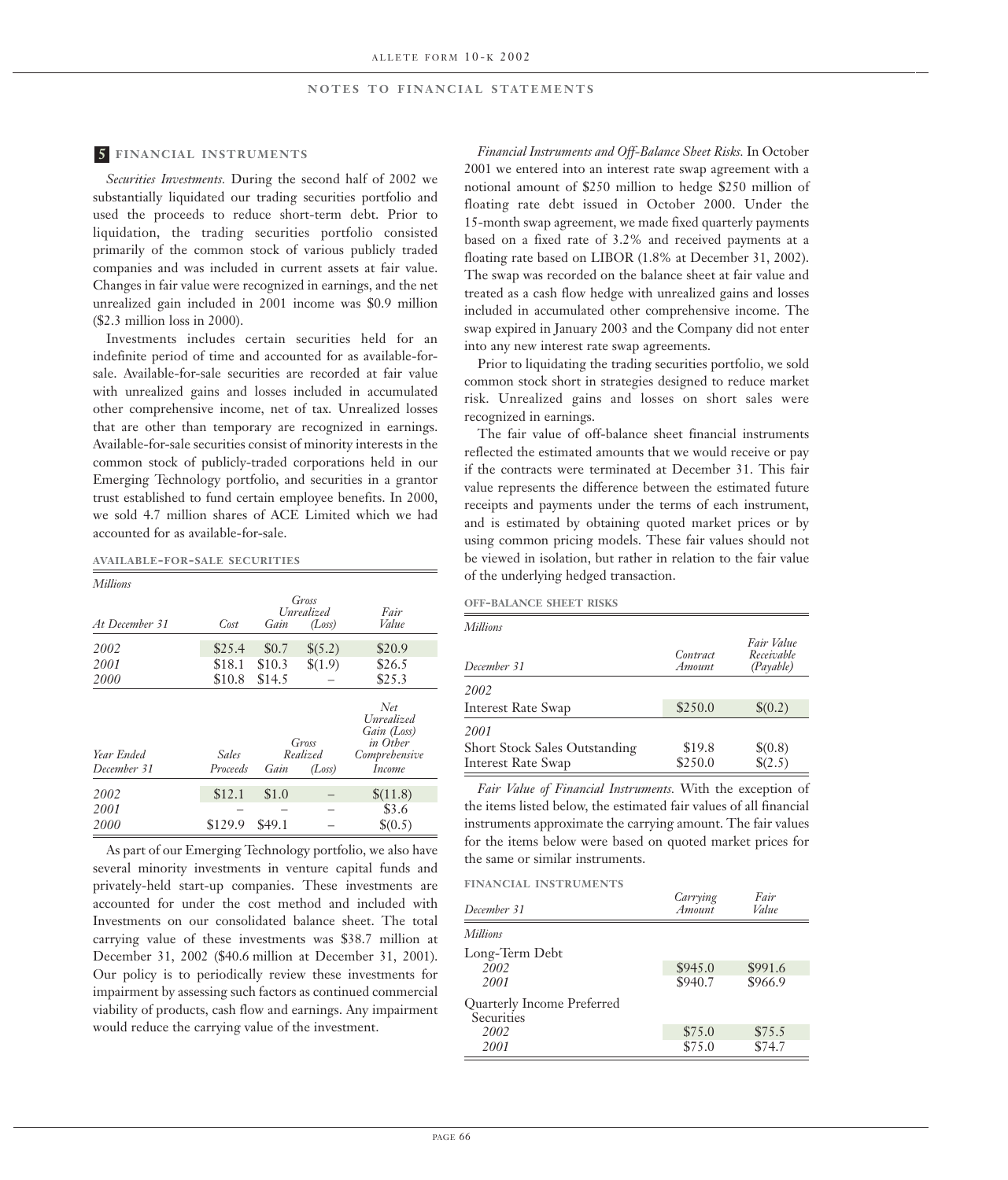*Concentration of Credit Risk.* Financial instruments that subject us to concentrations of credit risk consist primarily of accounts receivable. Minnesota Power sells electricity to about 15 customers in northern Minnesota's taconite, pipeline, paper and wood products industries. Receivables from these customers totaled approximately \$10 million at December 31, 2002 (\$9 million at December 31, 2001). Minnesota Power does not obtain collateral to support utility receivables, but monitors the credit standing of major customers.

Due to the nature of our Automotive Services' business, substantially all trade and finance receivables are due from automobile dealers and insurance companies. We have possession of automobiles or automobile titles collateralizing a significant portion of the trade and finance receivables.

## **INVESTMENT IN ACE 6**

In May 2000 we recorded a \$30.4 million, or \$0.44 per share, after-tax gain on the sale of 4.7 million shares of ACE Limited. We received 4.7 million shares of ACE plus \$25.1 million in December 1999 when Capital Re merged with ACE. At the time of the merger we owned 7.3 million shares, or 20%, of Capital Re.

# **JOINTLY OWNED ELECTRIC FACILITY 7**

We own 80% of the 531-MW Boswell Energy Center Unit 4 (Boswell Unit 4). While we operate the plant, certain decisions about the operations of Boswell Unit 4 are subject to the oversight of a committee on which we and Wisconsin Public Power, Inc. (WPPI), the owner of the other 20% of Boswell Unit 4, have equal representation and voting rights. Each of us must provide our own financing and is obligated to pay our ownership share of operating costs. Our share of direct operating expenses of Boswell Unit 4 is included in operating expense on our consolidated statement of income. Our 80% share of the original cost included in electric plant at December 31, 2002 was \$310 million (\$309 million at December 31, 2001). The corresponding accumulated depreciation balance was \$170 million at December 31, 2002 (\$163 million at December 31, 2001).

#### **REGULATORY MATTERS 8**

We file for periodic rate revisions with the Minnesota Public Utilities Commission (MPUC), the Federal Energy Regulatory Commission and other state regulatory authorities. Interim rates in Minnesota are placed into effect, subject to refund with interest, pending a final decision by the appropriate commission. In 2002 31% of our consolidated operating revenue (31% in 2001; 41% in 2000) was under regulatory authority. The MPUC had regulatory authority over approximately 25% in 2002 (25% in 2001; 33% in 2000) of our consolidated operating revenue.

*Electric Rates.* New federal legislation and FERC regulations have been proposed that aim to maintain reliability, assure adequate energy supply, and address wholesale price volatility while encouraging wholesale competition. Legislation or regulation that initiates a process which may lead to retail customer choice of their electric service provider currently lacks momentum in both Minnesota and Wisconsin. Legislative and regulatory activity as well as the actions of competitors affect the way Minnesota Power strategically plans for its future. We cannot predict the timing or substance of any future legislation or regulation.

*Deferred Regulatory Charges and Credits.* Our utility operations are subject to the provisions of SFAS 71, "Accounting for the Effects of Certain Types of Regulation." We capitalize as deferred regulatory charges incurred costs which are probable of recovery in future utility rates. Deferred regulatory credits represent amounts expected to be credited to customers in rates. Deferred regulatory charges and credits are included in other assets and other liabilities on our consolidated balance sheet.

#### **DEFERRED REGULATORY CHARGES AND CREDITS**

| December 31                              | 2002     | 2001       |
|------------------------------------------|----------|------------|
| <b>Millions</b>                          |          |            |
| Deferred Charges                         |          |            |
| <b>Income Taxes</b>                      | \$11.8   | \$12.8     |
| <b>Conservation Improvement Programs</b> | 0.1      | 0.3        |
| Premium on Reacquired Debt               | 3.9      | 4.5        |
| Other                                    | 4.2      | 0.4        |
|                                          | 20.0     | 18.0       |
| Deferred Credits                         |          |            |
| <b>Income Taxes</b>                      | 39.5     | 63.2       |
| Net Deferred Regulatory Liabilities      | \$(19.5) | $\{(45.2)$ |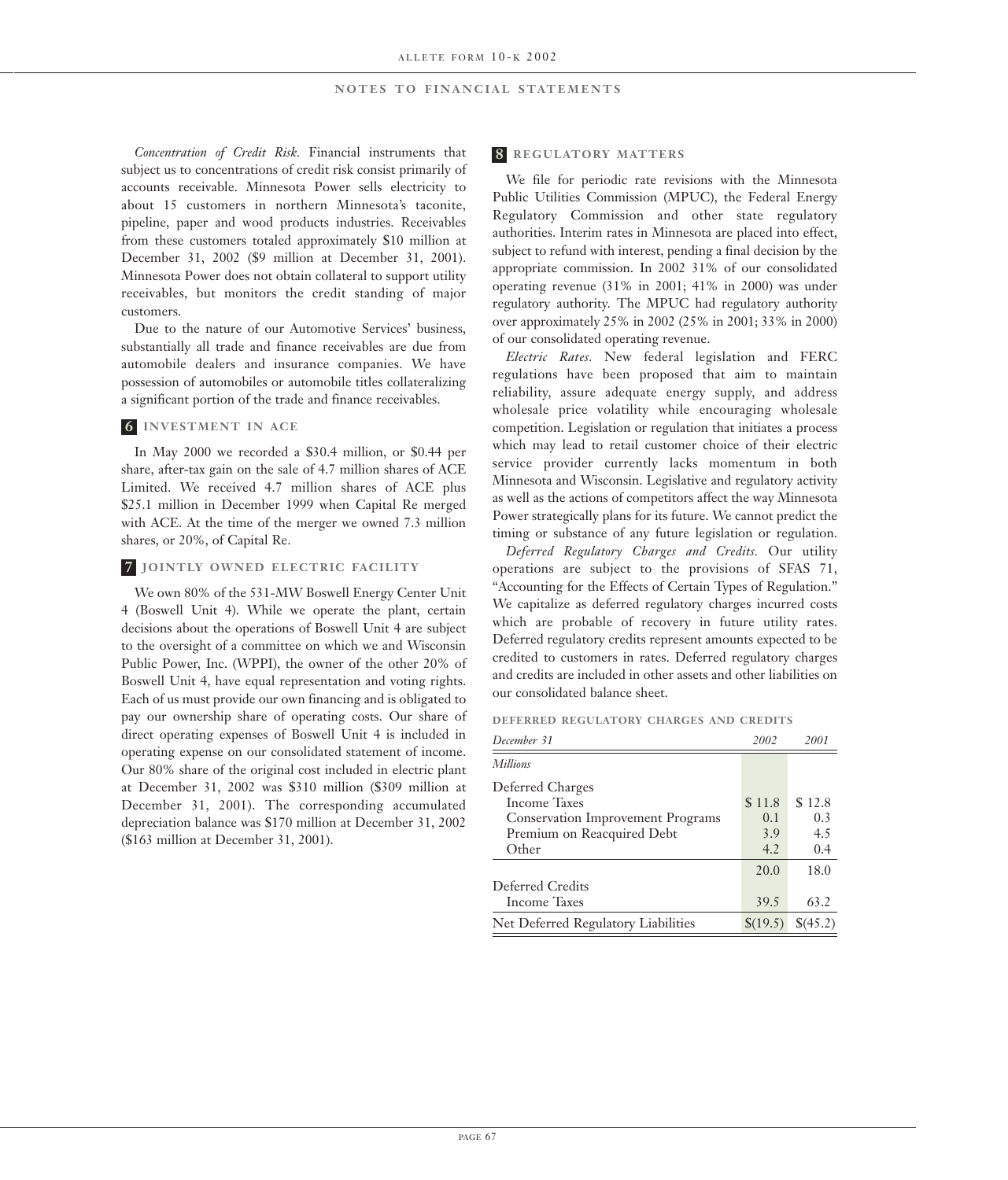# **DISCONTINUED OPERATIONS 9**

In September 2001 we began a process of systematically evaluating our businesses to determine the strategic value of our assets and explore ways to unlock that value. As a result, our management and Board of Directors committed to a plan to sell our Water Services businesses. Water Services includes water and wastewater services operated by several wholly owned subsidiaries in Florida, North Carolina and Georgia. During the first half of 2002 we exited our nonregulated water subsidiaries, our auto transport business and our retail store. The financial results for all of these businesses have been accounted for as discontinued operations. Accordingly, we ceased depreciation of assets related to these businesses in the fourth quarter of 2001. Depreciation expense in 2001 was \$7.5 million after tax (\$8.1 million after tax for 2000).

In September 2002 Florida Water entered into an agreement to sell its assets to FWSA, a governmental authority that was established by an interlocal agreement between the cities of Gulf Breeze and Milton, Florida. On December 20, 2002 Florida Water signed an amended asset purchase agreement adjusting the sales price for the sale of substantially all of its assets to the FWSA. The sales price was adjusted to \$456.5 million from \$471 million. This adjustment was made to reflect primarily higher interest rates on bonds to be issued by the FWSA to finance the transaction.

Florida Water anticipates receiving approximately \$420 million at closing and an additional \$36.5 million three years after closing once certain contingencies have been satisfied. In addition, Florida Water expects to receive up to \$36 million of future customer hookup fees to be paid over the next six years. The revised purchase price, combined with the additional payments, brings the total amount expected to be received in the transaction to \$492.5 million. Cash proceeds to ALLETE after taxes and repayment of existing debt are expected to be approximately \$180 million in 2003, and \$250 million for the entire transaction. The gain on the transaction is estimated at \$100 million after taxes and related costs. While the majority of the cash will be received at closing, the gain is hoped to be recognized in future years as required by accounting rules.

Eleven lawsuits seeking to halt the sale of Florida Water assets to the FWSA have been filed, primarily by local governments which had hoped to purchase Florida Water's assets through a competing buyer. Pursuant to notice given on January 28, 2003, the FPSC held an agenda conference on February 4, 2003 in which it ordered Florida Water to file, in advance of closing the transaction, an application requesting approval of the transfer of its assets to the FWSA, and further ordered Florida Water to refrain from closing the transaction before FPSC approval. Florida Water is asking a court to determine that the FPSC may not delay closing of the sale and is required by law to approve this transfer as a matter of right. Florida Water considers the lawsuits to be without merit and

is vigorously contesting these lawsuits. Litigation challenging this transaction continues to delay its closing.

We are using an investment banking firm to facilitate the sale of Heater Utilities, Inc. and Georgia Water Services Corporation and discussions with prospective buyers are in process. We expect to sell these businesses in 2003.

# **SUMMARY OF DISCONTINUED OPERATIONS**

# **INCOME STATEMENT**

*Millions*

| \$123.9 | \$149.3 | \$145.5 |
|---------|---------|---------|
| \$36.4  | \$21.5  | \$17.8  |
| 14.3    | 8.7     | 7.5     |
| 22.1    | 12.8    | 10.3    |
| (5.8)   | (6.8)   |         |
| (1.9)   | (2.4)   |         |
| (3.9)   | (4.4)   |         |
| \$18.2  | \$ 8.4  | \$10.3  |
|         |         |         |

**BALANCE SHEET INFORMATION**

| December 31                                   | 2002     | 2001    |
|-----------------------------------------------|----------|---------|
| <b>Assets of Discontinued Operations</b>      |          |         |
| Cash and Cash Equivalents                     | S<br>8.9 | \$14.0  |
| <b>Other Current Assets</b>                   | 18.4     | 28.2    |
| Property, Plant and Equipment                 | 311.4    | 280.8   |
| Other Assets                                  | 34.5     | 29.5    |
|                                               | \$373.2  | \$352.5 |
| <b>Liabilities of Discontinued Operations</b> |          |         |
| Current Liabilities                           | \$29.4   | \$45.9  |
| Long-Term Debt                                | 125.8    | 128.7   |
| Other Liabilities                             | 37.1     | 26.2    |
|                                               | \$192.3  | \$200.8 |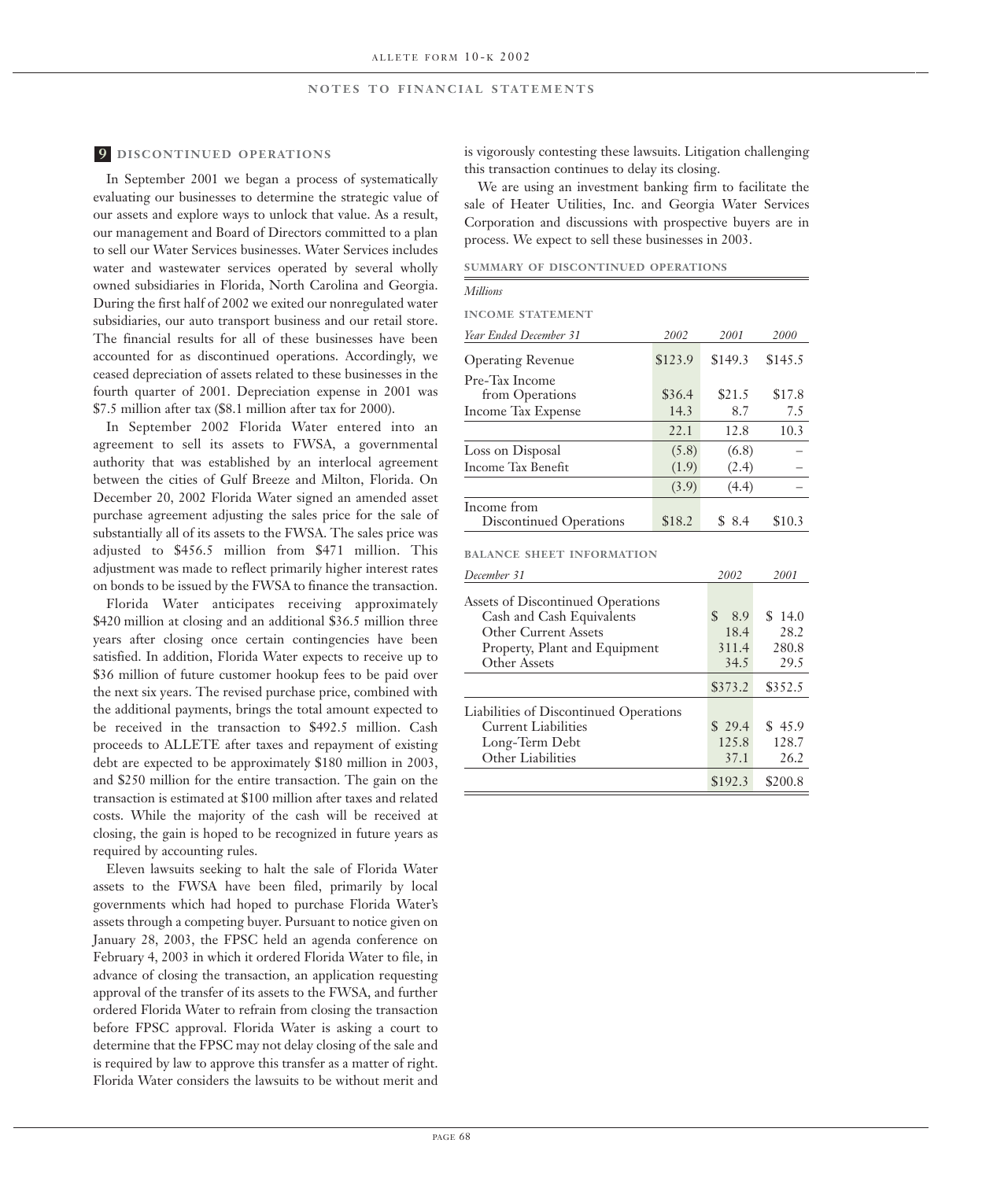#### **NOTES TO FINANCIAL STATEMENTS**

# **10 LONG-TERM DEBT 11**

# **LONG-TERM DEBT**

| December 31                                                          | 2002    | 2001    |
|----------------------------------------------------------------------|---------|---------|
| <i>Millions</i>                                                      |         |         |
| First Mortgage Bonds                                                 |         |         |
| Floating Rate Due 2003                                               | \$250.0 | \$250.0 |
| 6 1/4% Series Due 2003                                               | 25.0    | 25.0    |
| 6.68% Series Due 2007                                                | 20.0    | 20.0    |
| 7% Series Due 2007                                                   | 60.0    | 60.0    |
| 7 1/2% Series Due 2007                                               | 35.0    | 35.0    |
| 7 3/4% Series Due 2007                                               | 50.0    | 50.0    |
| 7% Series Due 2008                                                   | 50.0    | 50.0    |
| 6% Pollution Control Series E Due 2022                               | 111.0   | 111.0   |
| <b>Senior Notes</b>                                                  |         |         |
| 7.70% Series A Due 2006                                              | 90.0    | 90.0    |
| 7.80% Due 2008                                                       | 125.0   | 125.0   |
| 8.10% Series B Due 2010                                              | 35.0    | 35.0    |
| Variable Demand Revenue Refunding<br>Bonds Series 1997 A, B, C and D |         |         |
| Due $2007 - 2020$                                                    | 39.0    | 39.0    |
| Other Long-Term Debt, 2.5 - 9.0%                                     |         |         |
| Due $2003 - 2026$                                                    | 55.0    | 50.7    |
| Total Long-Term Debt                                                 | 945.0   | 940.7   |
| Less Due Within One Year                                             | (283.7) | (6.9)   |
| Net Long-Term Debt                                                   | \$661.3 | \$933.8 |

The aggregate amount of long-term debt maturing during 2003 is \$283.7 million (\$15.6 million in 2004; \$1.4 million in 2005; \$91.9 million in 2006; \$168.7 million in 2007; and \$383.7 million thereafter). Substantially all of our electric plant is subject to the lien of the mortgages securing various first mortgage bonds.

At December 31, 2002 we had long-term bank lines of credit aggregating \$39.7 million (\$5.0 million at December 31, 2001). Drawn portions on these lines of credit were \$5.5 million in 2002 (\$0 million in 2001).

The 6.68% Series Due 2007 and the 7% Series Due 2007 cannot be redeemed prior to maturity. The 7 1/2% Series Due 2007 are redeemable after August 1, 2005 and the 7% Series Due 2008 are redeemable after March 1, 2006. The remaining bonds may be redeemed in whole or in part at our option according to the terms of the obligations.

# **SHORT-TERM BORROWINGS AND COMPENSATING BALANCES**

We have bank lines of credit aggregating \$217.0 million (\$264.5 million at December 31, 2001), which make financing available through short-term bank loans and provide credit support for commercial paper. At December 31, 2002, \$210.3 million was available for use (\$234 million at December 31, 2001). At December 31, 2002 we had issued commercial paper with a face value of \$74.0 million (\$238.2 million in 2001), with support provided by bank lines of credit.

Certain lines of credit require a commitment fee of 0.0150%. Interest rates on commercial paper and borrowings under the lines of credit ranged from 1.75% to 1.85% at December 31, 2002 (2.75% to 3.10% at December 31, 2001). The weighted average interest rate on short-term borrowings at December 31, 2002 was 1.79% (2.96% at December 31, 2001). The total amount of compensating balances at December 31, 2002 and 2001, was immaterial.

# **PREFERRED STOCK 12**

In 2000 we redeemed all of our outstanding Preferred Stock and Preferred Stock A with proceeds from the sale of a portion of our securities portfolio and internally generated funds.

All 100,000 shares of Serial Preferred Stock A, \$7.125 Series were redeemed in April 2000 for an aggregate of \$10 million. All 100,000 shares of Serial Preferred Stock A, \$6.70 Series were redeemed in July 2000 for an aggregate of \$10 million. All 113,358 shares of 5% Preferred Stock were redeemed in August 2000 at \$102.50 per share plus accrued and unpaid dividends of \$0.75 per share for an aggregate of \$11.7 million.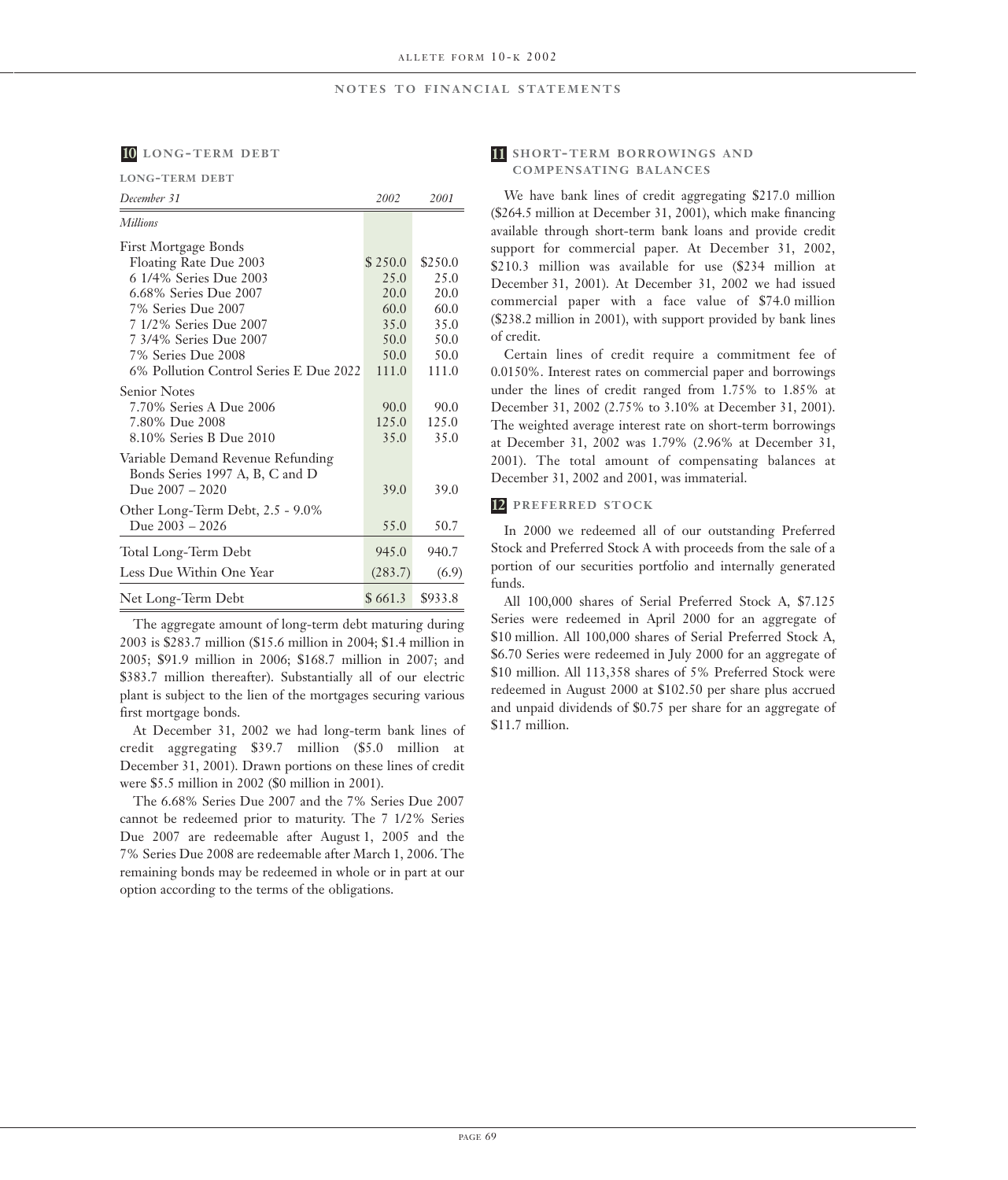# **COMMITMENTS, GUARANTEES AND 13CONTINGENCIES**

*Square Butte Power Purchase Agreement.* Minnesota Power has a power purchase agreement with Square Butte that extends through 2026 (Agreement). It provides a long-term supply of low-cost energy to customers in our electric service territory and enables Minnesota Power to meet power pool reserve requirements. Square Butte, a North Dakota cooperative corporation, owns a 455-MW coal-fired generating unit (Unit) near Center, North Dakota. The Unit is adjacent to a generating unit owned by Minnkota Power, a North Dakota cooperative corporation whose Class A members are also members of Square Butte. Minnkota Power serves as the operator of the Unit and also purchases power from Square Butte.

Minnesota Power is entitled to approximately 71% of the Unit's output under the Agreement. After 2005 and upon compliance with a two-year advance notice requirement, Minnkota has the option to reduce Minnesota Power's entitlement by 5% annually, to a minimum of 50%. Minnesota Power is obligated to pay its pro rata share of Square Butte's costs based on Minnesota Power's entitlement to Unit output. Minnesota Power's payment obligation is suspended if Square Butte fails to deliver any power, whether produced or purchased, for a period of one year. Square Butte's fixed costs consist primarily of debt service. At December 31, 2002 Square Butte had total debt outstanding of \$281.9 million. Total annual debt service for Square Butte is expected to be \$23.6 million in 2003 through 2007. Variable operating costs include the price of coal purchased from BNI Coal, our subsidiary, under a long-term contract.

Minnesota Power's cost of power purchased from Square Butte during 2002 was \$60.9 million (\$63.3 million in 2001 and \$58.7 million in 2000). This reflects Minnesota Power's pro rata share of total Square Butte costs based on the 71% output entitlement in 2002, 2001 and 2000. Included in this amount was Minnesota Power's pro rata share of interest expense of \$13.7 million in 2002 (\$14.2 million in 2001; \$14.8 million in 2000). Minnesota Power's payments to Square Butte are approved as purchased power expense for ratemaking purposes by both the MPUC and FERC.

*Leasing Agreements.* In July 2001 ADESA entered into a lease agreement for the ADESA Golden Gate facility in Tracy, California, which was completed in the third quarter of 2002. The term of the lease is through July 2006 with no renewal options. The cost to the lessor of the facility was approximately \$45 million. ADESA has guaranteed up to \$38 million of any deficiency in sales proceeds that the lessor realizes in disposing of the leased property. ADESA will receive any sales proceeds in excess of cost.

ADESA has guaranteed the payment of principal and interest up to \$38 million on the lessor's indebtedness. Terms of the mortgage notes payable require, among other things, that ADESA maintain certain minimum financial ratios. It is not practical to estimate the fair value of the guarantee; however, ADESA does not anticipate that it will incur losses as a result of this guarantee. We have guaranteed ADESA's obligation under this lease.

In April 2000 leases for three ADESA auction facilities (Boston, Charlotte and Knoxville) were refinanced in a \$28.4 million lease transaction. The new lease is treated as an operating lease for financial reporting purposes and expires in April 2010 with no renewal options. ADESA has guaranteed up to \$23 million of any deficiency in sales proceeds that the lessor realizes in disposing of the leased properties. ADESA is entitled to receive any sales proceeds in excess of \$29.3 million.

ADESA has guaranteed the payment of principal and interest up to \$23 million on the lessor's indebtedness, which consists of \$28.4 million in mortgage notes payable, due April 1, 2020. Terms of the mortgage notes payable require, among other things, that ADESA maintain certain minimum financial ratios. Interest on the notes varies and is payable monthly. It is not practical to estimate the fair value of the guarantee; however, ADESA does not anticipate that it will incur losses as a result of this guarantee. We have guaranteed ADESA's obligations under this lease.

We lease other properties and equipment in addition to those listed above under operating lease agreements with terms expiring through 2010. The aggregate amount of future minimum lease payments for operating leases during 2003 is \$17.5 million (\$13.9 million in 2004; \$11.2 million in 2005; \$9.4 million in 2006; \$9.0 million in 2007; and \$59.0 million thereafter). Total rent expense was \$27.5 million in 2002 (\$26.9 million in 2001; \$21.1 million in 2000).

*Split Rock Energy.* We provide up to \$50.0 million of credit support, in the form of letters of credit and financial guarantees, to facilitate the power marketing activities of Split Rock Energy. At December 31, 2002 \$10.5 million was used to support actual obligations (\$3.4 million at December 31, 2001). The credit support generally expires within one year from the date of issuance.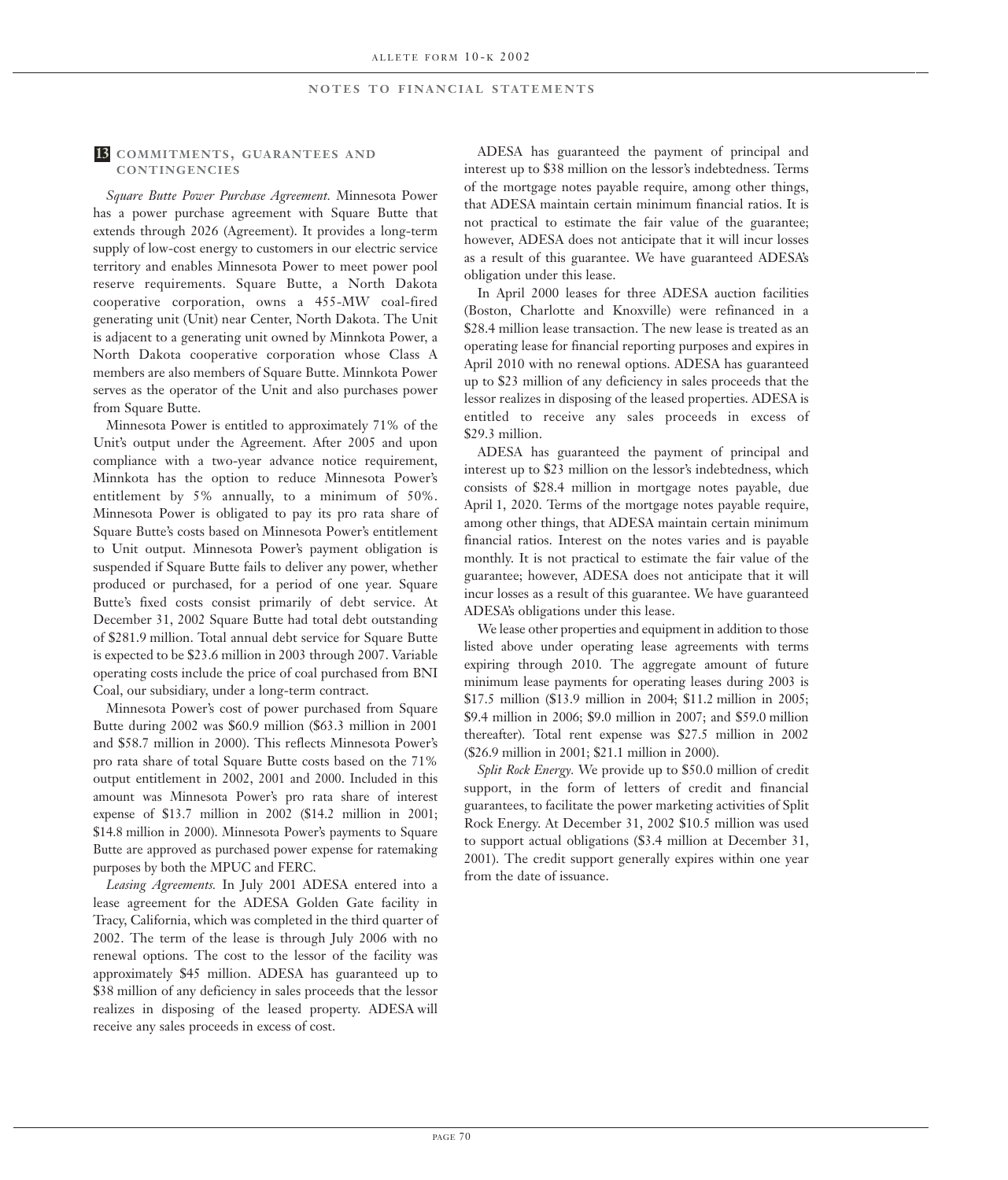*Kendall County Power Purchase Agreement.* We have secured 275 MW of nonregulated generation (non rate-base generation sold at market-based rates to the wholesale market) through a tolling agreement with NRG Energy that extends through September 2017. Under the agreement we pay a fixed capacity charge for the right, but not the obligation, to utilize one 275 MW generating unit at NRG Energy's Kendall County facility near Chicago, Illinois. The annual fixed capacity charge is \$21.8 million. We are also responsible for arranging the natural gas fuel supply.

Our strategy is to enter into long-term contracts to sell a significant portion of the 275 MW from the Kendall County facility; the balance will be sold in the spot market through short-term agreements. We currently have two 50 MW longterm forward capacity and energy sales contracts for the Kendall County generation, with one expiring in April 2012 and the other in September 2017. Neither the Kendall County agreement nor the related sales contracts are derivatives under SFAS 133, "Accounting for Derivative Instruments and Hedging Activities."

*Emerging Technology Investments.* We have investments in emerging technologies through the minority ownership of preferred stock, common stock and equity interests in limited liability companies. The investments are in both privatelyheld and publicly-traded entities. We have committed to make additional investments in certain emerging technology holdings. The total future commitment was \$7.7 million at December 31, 2002 (\$11.0 million at December 31, 2001). We expect approximately \$1 million of the future commitment to be invested in 2003, with the balance to be invested at various times through 2007.

*Environmental Matters.* Some of our businesses are subject to regulation by various federal, state and local authorities concerning environmental matters. We do not currently anticipate that potential expenditures for environmental matters will be material.

## **MANDATORILY REDEEMABLE 14PREFERRED SECURITIES OF SUBSIDIARY**

ALLETE Capital I (Trust) was established as a wholly owned statutory trust of the Company for the purpose of issuing common and preferred securities (Trust Securities). In March 1996 the Trust publicly issued three million 8.05% Cumulative Quarterly Income Preferred Securities (QUIPS), representing preferred beneficial interests in the assets held by the Trust. The proceeds from the sale of the QUIPS, and from common securities of the Trust issued to us, were used by the Trust to purchase from us \$77.5 million of 8.05% Junior Subordinated Debentures, Series A, Due 2015 (Subordinated Debentures), resulting in net proceeds to us of \$72.3 million. Holders of the QUIPS are entitled to receive quarterly distributions at an annual rate of 8.05% of the liquidation preference value of \$25 per security. We have the right to defer interest payments on the Subordinated Debentures which would result in the similar deferral of distributions on the QUIPS during extension periods up to 20 consecutive quarters. We are the owner of all of the common trust securities, which constitute approximately 3% of the aggregate liquidation amount of all the Trust Securities. The sole asset of the Trust is the Subordinated Debentures, interest on which is deductible by us for income tax purposes. The Trust will use interest payments received on the Subordinated Debentures it holds to make the quarterly cash distributions on the QUIPS.

The QUIPS are subject to mandatory redemption upon repayment of the Subordinated Debentures at maturity or upon redemption. We have the option to redeem the Subordinated Debentures at any time.

We have guaranteed, on a subordinated basis, payment of the Trust's obligations.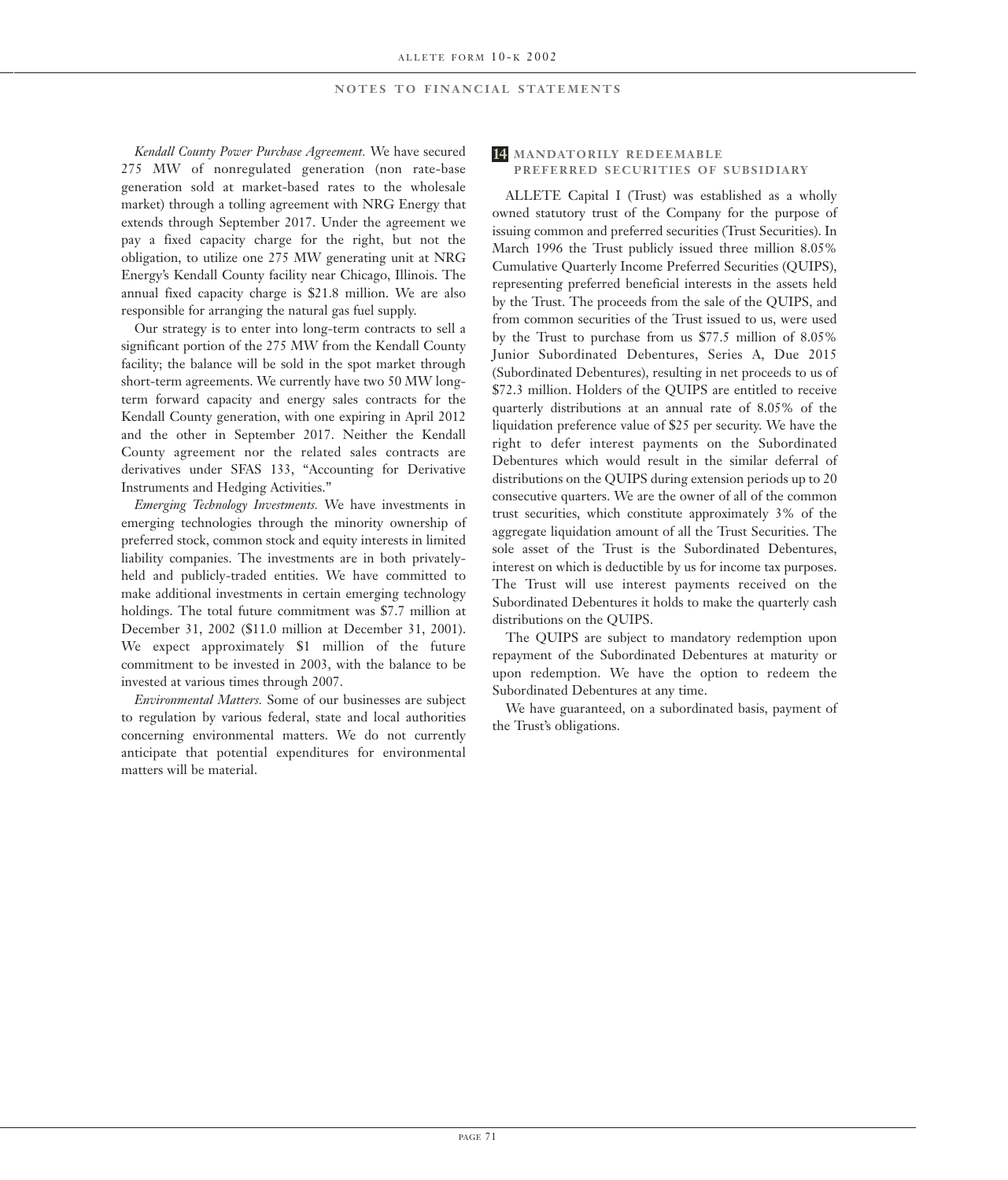### **COMMON STOCK AND EARNINGS 15PER SHARE**

Our Articles of Incorporation and mortgages contain provisions that, under certain circumstances, would restrict the payment of common stock dividends. As of December 31, 2002 no retained earnings were restricted as a result of these provisions.

| <b>SUMMARY OF COMMON STOCK</b>                                                     | Shares                   | Equity                       |  |
|------------------------------------------------------------------------------------|--------------------------|------------------------------|--|
| <b>Millions</b>                                                                    |                          |                              |  |
| Balance at December 31, 1999                                                       | 73.5                     | \$552.0                      |  |
| 2000 Employee Stock Purchase Plan<br>Invest Direct $(a)$<br>Other                  | 0.1<br>1.0<br>0.1        | 1.1<br>18.8<br>5.0           |  |
| Balance at December 31, 2000                                                       | 74.7                     | 576.9                        |  |
| 2001 Public Offering<br>Employee Stock Purchase Plan<br>Invest Direct (a)<br>Other | 6.6<br>0.1<br>0.8<br>1.7 | 150.0<br>1.4<br>18.9<br>23.1 |  |
| Balance at December 31, 2001                                                       | 83.9                     | 770.3                        |  |
| 2002 Employee Stock Purchase Plan<br>Invest Direct $(a)$<br>Other                  | 0.1<br>0.8<br>0.8        | 1.4<br>19.6<br>23.6          |  |
| Balance at December 31, 2002                                                       | 85.6                     | \$814.9                      |  |

*(a) Invest Direct is ALLETE's direct stock purchase and dividend reinvestment plan.*

*Common Stock Issuance.* In May and June 2001 we sold 6.6 million shares of our common stock in a public offering at \$23.68 per share. Total net proceeds of approximately \$150 million were used to repay a portion of our short-term borrowings with the remainder invested in short-term instruments.

*Shareholder Rights Plan.* In 1996 we adopted a rights plan that provides for a dividend distribution of one preferred share purchase right (Right) to be attached to each share of common stock.

The Rights, which are currently not exercisable or transferable apart from our common stock, entitle the holder to purchase one two-hundredth of a share of ALLETE's Junior Serial Preferred Stock A, without par value, at an exercise price of \$45. These Rights would become exercisable if a person or group acquires beneficial ownership of 15% or more of our common stock or announces a tender offer which would increase the person's or group's beneficial ownership interest to 15% or more of our common stock, subject to certain exceptions. If the 15% threshold is met, each Right entitles the holder (other than the acquiring person or group) to purchase common stock (or, in certain circumstances, cash, property or other securities of ours) having a market price equal to twice the exercise price of the Right. If we are acquired in a merger or business combination, or 50% or more of our assets or earning power are sold, each exercisable Right entitles the holder to purchase common stock of the acquiring or surviving company having a value equal to twice the exercise price of the Right. Certain stock acquisitions will also trigger a provision permitting the Board of Directors to exchange each Right for one share of our common stock.

The Rights which expire on July 23, 2006, are nonvoting and may be redeemed by us at a price of \$0.005 per Right at any time they are not exercisable. One million shares of Junior Serial Preferred Stock A have been authorized and are reserved for issuance under the plan.

*Earnings Per Share.* The difference between basic and diluted earnings per share arises from outstanding stock options and performance share awards granted under our Executive and Director Long-Term Incentive Compensation Plans.

| <b>RECONCILIATION OF</b>     |            |                   |            |
|------------------------------|------------|-------------------|------------|
| <b>BASIC AND DILUTED</b>     | Basic      | Dilutive          | Diluted    |
| <b>EARNINGS PER SHARE</b>    | <b>EPS</b> | <b>Securities</b> | <b>EPS</b> |
| 2002                         |            |                   |            |
| Income from                  |            |                   |            |
| <b>Continuing Operations</b> | \$119.0    |                   | \$119.0    |
| Common Shares                | 81.1       | 0.6               | 81.7       |
| Per Share from               |            |                   |            |
| <b>Continuing Operations</b> | \$1.47     |                   | \$1.46     |
| 2001                         |            |                   |            |
| Income from                  |            |                   |            |
| <b>Continuing Operations</b> | \$130.3    |                   | \$130.3    |
| Common Shares                | 75.8       | 0.7               | 76.5       |
| Per Share from               |            |                   |            |
| <b>Continuing Operations</b> | \$1.72     |                   | \$1.70     |
| 2000                         |            |                   |            |
| Income from                  |            |                   |            |
| <b>Continuing Operations</b> | \$138.3    |                   | \$138.3    |
| Less: Dividends on           |            |                   |            |
| Preferred Stock              | 0.9        |                   | 0.9        |
|                              | \$137.4    |                   | \$137.4    |
| <b>Common Shares</b>         | 69.8       | 0.3               | 70.1       |
| Per Share from               |            |                   |            |
| <b>Continuing Operations</b> | \$1.97     |                   | \$1.96     |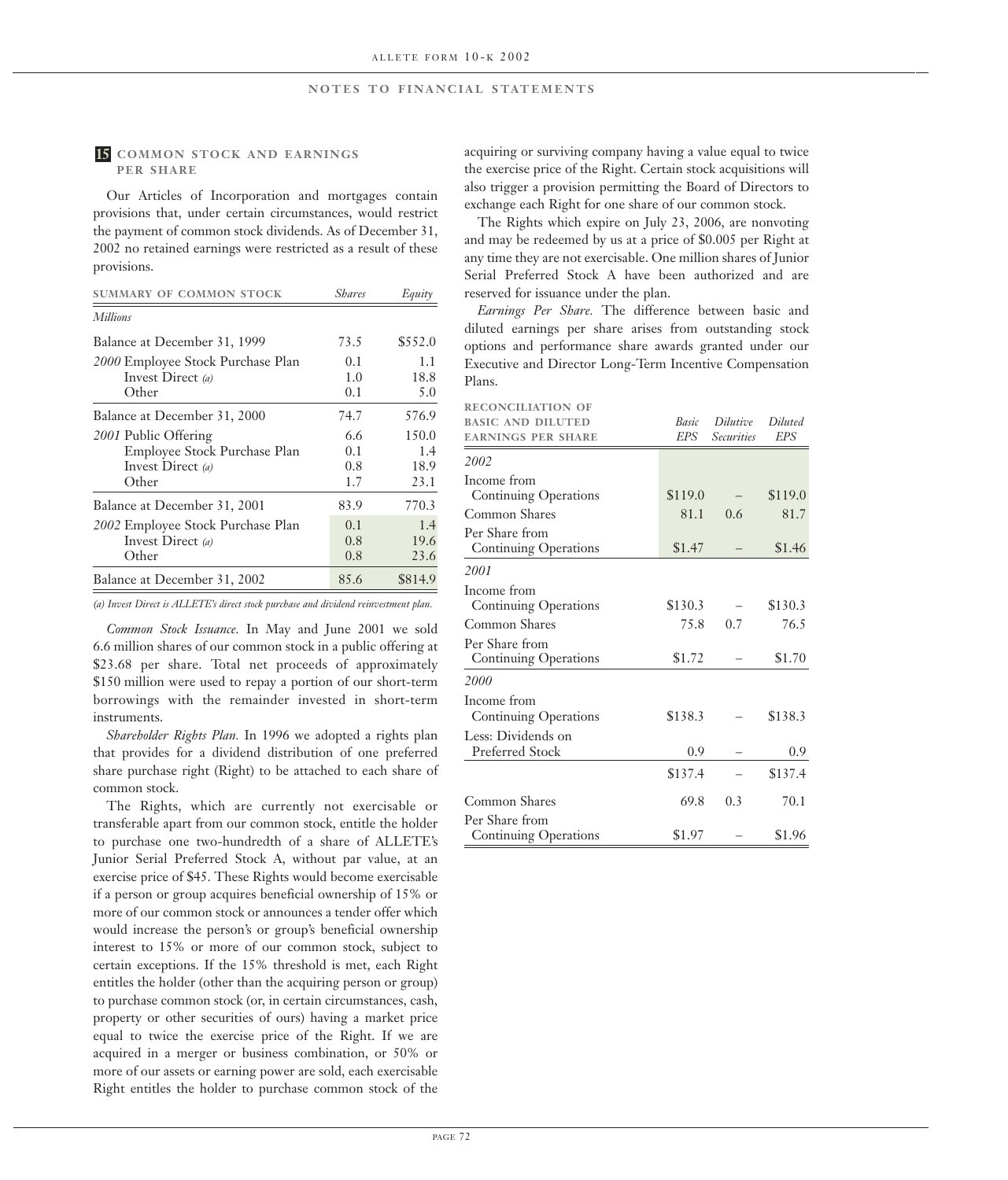## **16** INCOME TAX EXPENSE

# **INCOME TAX EXPENSE**

| Year Ended December 31         | 2002   | 2001   | <b>2000</b> |
|--------------------------------|--------|--------|-------------|
| <i>Millions</i>                |        |        |             |
| Current Tax Expense            |        |        |             |
| Federal                        | \$36.7 | \$52.2 | \$69.9      |
| Foreign                        | 12.6   | 7.6    | 8.0         |
| State                          | 7.2    | 7.8    | 6.5         |
|                                | 56.5   | 67.6   | 84.4        |
| Deferred Tax Expense (Benefit) |        |        |             |
| Federal                        | 14.8   | 6.9    | (6.0)       |
| Foreign                        | 0.1    | 0.2    | 0.9         |
| State                          | 0.7    | (0.1)  | (2.7)       |
|                                | 15.6   | 7.0    | (7.8)       |
| Change in Valuation Allowance  | 1.9    | 1.0    | 1.8         |
| Deferred Tax Credits           | (1.4)  | (1.4)  | (1.4)       |
| Income Taxes on                |        |        |             |
| <b>Continuing Operations</b>   | 72.6   | 74.2   | 77.0        |
| Income Taxes on                |        |        |             |
| <b>Discontinued Operations</b> | 12.4   | 6.3    | 7.5         |
| Total Income Tax Expense       | \$85.0 | \$80.5 | \$84.5      |

**RECONCILIATION OF TAXES FROM FEDERAL STATUTORY RATE TO TOTAL INCOME TAX EXPENSE**

| Year Ended December 31      | 2002   | 2001   | 2000   |
|-----------------------------|--------|--------|--------|
| <b>Millions</b>             |        |        |        |
| Tax Computed at Federal     |        |        |        |
| <b>Statutory Rate</b>       | \$77.8 | \$76.7 | \$81.6 |
| Increase (Decrease) in Tax  |        |        |        |
| State Income Taxes — Net of |        |        |        |
| Federal Income Tax Benefit  | 9.8    | 8.6    | 4.4    |
| Foreign Taxes               | 3.0    | 1.9    | 2.1    |
| Other                       | (5.6)  | (6.7)  | (3.6)  |
| Total Income Tax Expense    | \$85.0 | \$80.5 | S84 5  |

**INCOME BEFORE INCOME TAXES**

| <b>Year Ended December 31</b>    | 2002 | 2001                            | <i>2000</i> |
|----------------------------------|------|---------------------------------|-------------|
| <i>Millions</i>                  |      |                                 |             |
| <b>United States</b><br>Canadian | 30.8 | \$191.4 \$197.3 \$213.6<br>21.9 | 19.5        |
| Total                            |      | \$222.2 \$219.2 \$233.1         |             |

**DEFERRED TAX ASSETS AND LIABILITIES**

| December 31                               | 2002    | 2001    |
|-------------------------------------------|---------|---------|
| Millions                                  |         |         |
| Deferred Tax Assets                       |         |         |
| <b>Employee Benefits and Compensation</b> | \$45.2  | \$41.9  |
| Property Related                          | 22.0    | 30.9    |
| <b>Investment Tax Credits</b>             | 15.8    | 16.8    |
| Allowance for Bad Debts                   | 11.5    | 11.3    |
| <b>State NOL Carryover</b>                | 8.6     | 7.2     |
| Other                                     | 30.2    | 18.7    |
| Gross Deferred Tax Assets                 | 133.3   | 126.8   |
| Deferred Tax Asset Valuation Allowance    | (7.8)   | (6.0)   |
| Total Deferred Tax Assets                 | 125.5   | 120.8   |
| Deferred Tax Liabilities                  |         |         |
| <b>Property Related</b>                   | 222.8   | 192.4   |
| <b>Investment Tax Credits</b>             | 22.4    | 23.7    |
| <b>Employee Benefits and Compensation</b> | 9.0     | 6.1     |
| Other                                     | 11.1    | 5.6     |
| Total Deferred Tax Liabilities            | 265.3   | 227.8   |
| Accumulated Deferred Income Taxes         | \$139.8 | \$107.0 |

The Deferred Tax Asset Valuation Allowance is for state net operating losses that the Company believes more likely than not will expire before they are utilized. These state net operating losses expire between 2003 and 2021.

*Undistributed Earnings.* Undistributed earnings of our foreign subsidiaries were approximately \$28.8 million at December 31, 2002 (\$36.3 million at December 31, 2001). Since this amount has been or will be reinvested in property, plant and working capital, the Company has not recorded the deferred taxes associated with the remittance of these investments.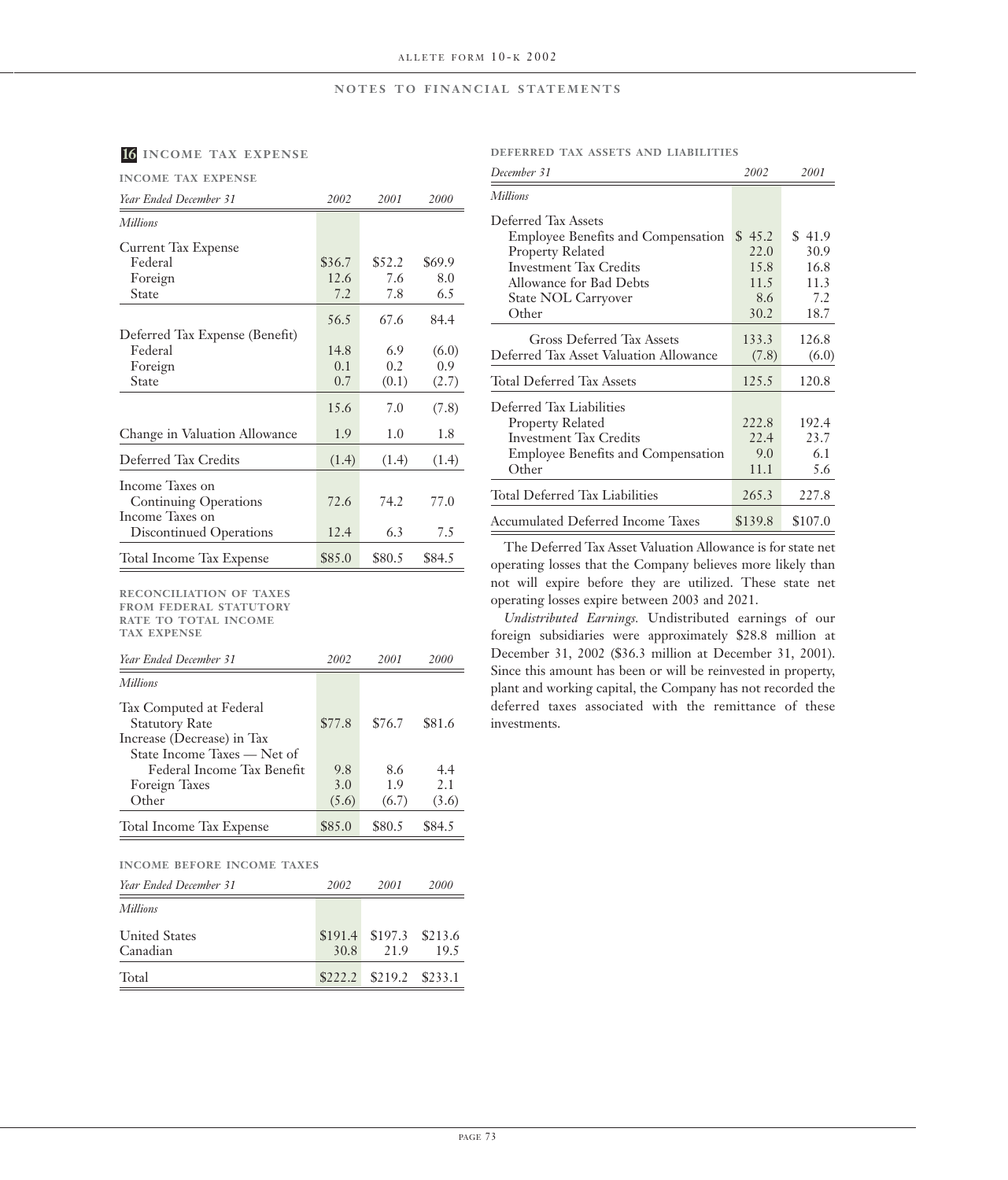# **OTHER COMPREHENSIVE INCOME 17**

| <b>OTHER COMPREHENSIVE INCOME</b> |  |
|-----------------------------------|--|
|                                   |  |

| Year Ended December 31                                                                                                                             | $Pre-Tax$<br>Amount           | Tax Expense<br>(Benefit)            | Net-of-Tax<br>Amount         |
|----------------------------------------------------------------------------------------------------------------------------------------------------|-------------------------------|-------------------------------------|------------------------------|
| <b>Millions</b>                                                                                                                                    |                               |                                     |                              |
| 2002<br>Unrealized Gain (Loss) on Securities<br>Loss During the Year<br>Less: Gain Included in Net Income                                          | \$(11.8)<br>1.0               | \$(4.3)<br>0.4                      | \$(7.5)<br>$0.6^{\circ}$     |
| Net Unrealized Loss on Securities<br><b>Interest Rate Swap</b><br>Foreign Currency Translation Adjustments<br>Additional Pension Liability         | (12.8)<br>2.3<br>2.6<br>(6.0) | (4.7)<br>1.0<br>(2.5)               | (8.1)<br>1.3<br>2.6<br>(3.5) |
| Other Comprehensive Loss                                                                                                                           | \$(13.9)                      | \$(6.2)                             | \$(7.7)                      |
| 2001<br>Unrealized Gain (Loss) on Securities<br>Gain During the Year<br>Less: Gain Included in Net Income                                          | \$<br>3.6                     | \$1.1<br>÷                          | 2.5<br>\$                    |
| Net Unrealized Gain on Securities<br><b>Interest Rate Swap</b><br>Foreign Currency Translation Adjustments                                         | 3.6<br>(2.5)<br>(11.3)        | 1.1<br>(1.0)                        | 2.5<br>(1.5)<br>(11.3)       |
| Other Comprehensive Loss                                                                                                                           | \$(10.2)                      | \$ 0.1                              | \$(10.3)                     |
| 2000<br>Unrealized Gain (Loss) on Securities<br>Gain During the Year<br>Less: Gain Included in Net Income                                          | \$47.8<br>49.1                | \$17.4<br>18.0                      | \$30.4<br>31.1               |
| Net Unrealized Loss on Securities<br>Foreign Currency Translation Adjustments                                                                      | (1.3)<br>(5.9)                | (0.6)                               | (0.7)<br>(5.9)               |
| Other Comprehensive Loss                                                                                                                           | \$(7.2)                       | \$ (0.6)                            | \$(6.6)                      |
| <b>ACCUMULATED OTHER COMPREHENSIVE INCOME</b>                                                                                                      |                               |                                     |                              |
| December 31                                                                                                                                        |                               | 2002                                | 2001                         |
| <b>Millions</b>                                                                                                                                    |                               |                                     |                              |
| Unrealized Gain (Loss) on Securities<br><b>Interest Rate Swap Loss</b><br>Foreign Currency Translation Loss<br><b>Additional Pension Liability</b> |                               | \$(2.8)<br>(0.2)<br>(15.7)<br>(3.5) | \$5.3<br>(1.5)<br>(18.3)     |
|                                                                                                                                                    |                               | \$(22.2)                            | \$(14.5)                     |

### **18 PENSION AND OTHER POSTRETIREMENT BENEFIT PLANS**

Certain eligible employees of ALLETE are covered by noncontributory defined benefit pension plans. At December 31, 2002 approximately 8% of the defined benefit pension plan assets were invested in our common stock. We have defined contribution pension plans covering eligible employees, for which the aggregate annual cost was \$8.0 million in 2002 (\$7.1 million in 2001; \$5.7 million in 2000). We provide certain health care and life insurance benefits for eligible retired employees.

The assumed health care cost trend rate declines gradually to an ultimate rate of 5% by 2008. For postretirement health and life benefits, a 1% increase in the assumed health care cost trend rate would result in a \$13.4 million and a \$1.3 million increase in the benefit obligation and total service and interest costs, respectively; a 1% decrease would result in a \$11.0 million and \$1.1 million decrease in the benefit obligation and total service and interest costs, respectively.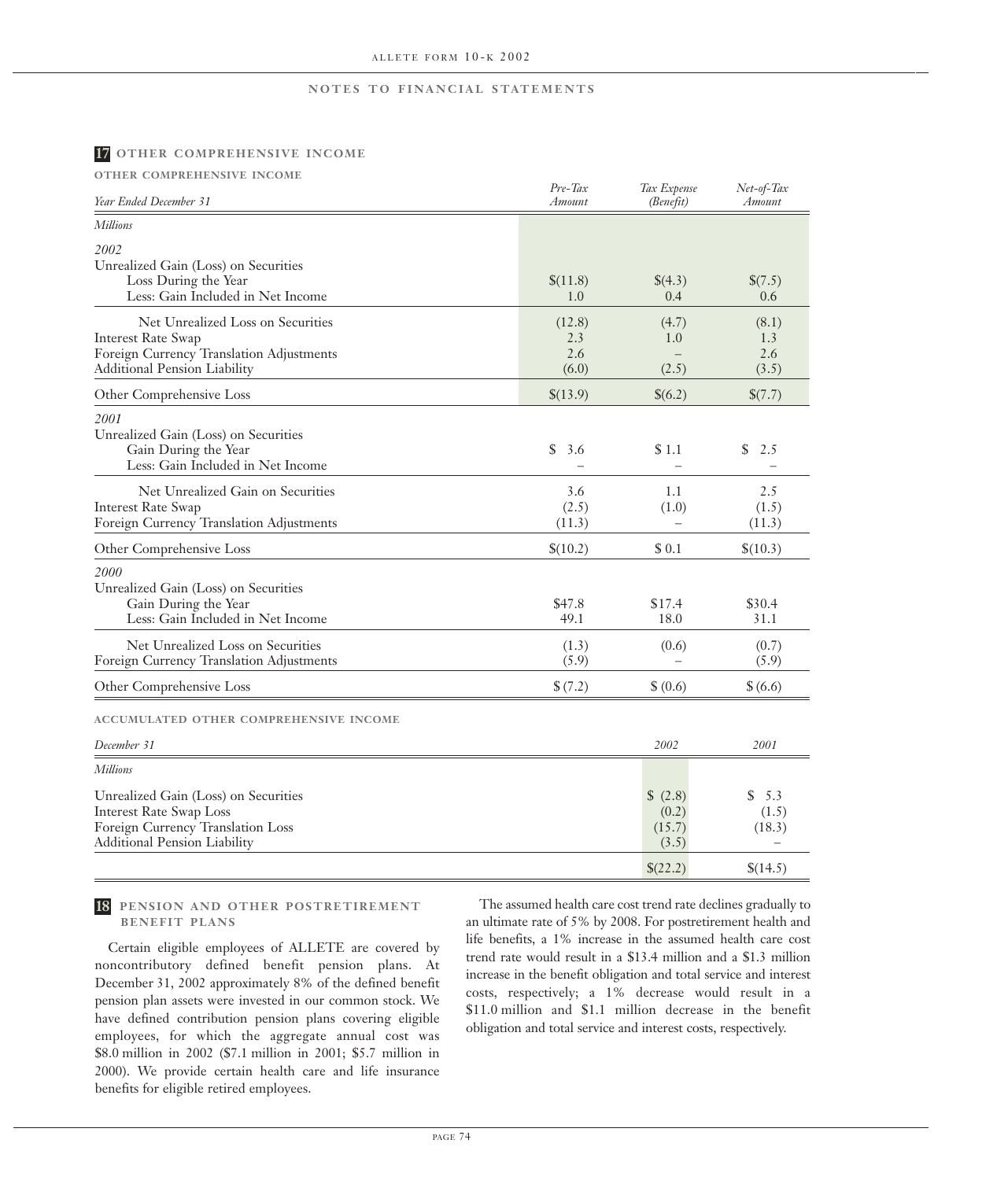#### **HEALTH AND LIFE**

Benefits Paid

Change in Plan Assets

Change in Benefit Obligation

*Millions* PLAN STATUS

 $\overline{a}$ 

L.

L.

| <b>Millions</b>                                    |           |       |             |               |
|----------------------------------------------------|-----------|-------|-------------|---------------|
| PLAN STATUS                                        |           |       |             |               |
| At September 30                                    |           |       | 2002        | 2001          |
| Change in Benefit Obligation                       |           |       |             |               |
| Obligation, Beginning of Year                      |           |       | \$249.2     | \$228.5       |
| Service Cost                                       |           |       | 5.3         | 4.2           |
| <b>Interest Cost</b>                               |           |       | 18.7        | 17.7          |
| <b>Actuarial Loss</b>                              |           |       | 30.8        | 13.6          |
| <b>Benefits Paid</b>                               |           |       | (15.2)      | (14.8)        |
| Obligation, End of Year                            |           |       | 288.8       | 249.2         |
| Change in Plan Assets                              |           |       |             |               |
| Fair Value, Beginning of Year                      |           |       | 281.9       | 309.8         |
| Actual Return on Assets                            |           |       | (3.3)       | (14.7)        |
| <b>Benefits Paid</b>                               |           |       | (15.2)      | (14.8)        |
| Other                                              |           |       | 2.3         | 1.6           |
| Fair Value, End of Year                            |           |       | 265.7       | 281.9         |
| <b>Funded Status</b>                               |           |       | (23.1)      | 32.7          |
| <b>Unrecognized Amounts</b>                        |           |       |             |               |
| Net (Gain) Loss                                    |           |       | 42.2        | (19.5)        |
| Prior Service Cost                                 |           |       | 6.5         | 5.2           |
| <b>Transition Obligation</b>                       |           |       | 0.4         | 0.7           |
| Net Asset Recognized                               |           |       | \$<br>26.0  | \$19.1        |
| Amounts Recognized in Consolidated                 |           |       |             |               |
| Balance Sheet Consist of:                          |           |       |             |               |
| <b>Prepaid Pension Cost</b>                        |           |       | \$27.8      | \$19.1        |
| <b>Accrued Benefit Liability</b>                   |           |       | (11.2)      |               |
| Intangible Asset                                   |           |       | 3.4         |               |
| <b>Accumulated Other</b>                           |           |       |             |               |
| Comprehensive Income                               |           |       | 6.0         |               |
| Net Asset Recognized                               |           |       | \$<br>26.0  | \$<br>19.1    |
|                                                    |           |       |             |               |
| BENEFIT EXPENSE (INCOME)<br>Year Ended December 31 |           |       |             |               |
|                                                    | 2002      |       | 2001        | 2000          |
| Service Cost                                       | 5.3<br>\$ |       | \$<br>4.2   | \$<br>4.1     |
| <b>Interest Cost</b>                               | 18.7      |       | 17.6        | 16.5          |
| <b>Expected Return on Assets</b>                   | (30.4)    |       | (29.6)      | (27.5)        |
| Amortized Amounts                                  |           |       |             |               |
| Unrecognized Gain<br>(1.4)                         |           | (2.5) | (2.3)       |               |
| Prior Service Cost<br>0.6                          |           | 0.5   | 0.5         |               |
| <b>Transition Obligation</b><br>0.2                |           | 0.2   | 0.2         |               |
| <b>Net Pension Income</b><br>\$(7.0)               |           |       | \$<br>(9.6) | \$<br>(8.5)   |
| <b>ACTUARIAL ASSUMPTIONS</b>                       |           |       |             |               |
| At September 30                                    |           |       | 2002        | 2001          |
| Discount Rate                                      |           |       | 6.75%       | 7.75%         |
| Expected Return on Plan Assets                     |           |       | 9.5%        | 10.0%         |
| Rate of Compensation Increase<br>$3.5 - 4.5\%$     |           |       |             | $3.5 - 4.5\%$ |

| Fair Value, Beginning of Year    |       | 38.7     | 41.8     |
|----------------------------------|-------|----------|----------|
| Actual Return on Assets          |       | (1.5)    | (2.0)    |
| <b>Employer Contribution</b>     |       | 5.1      | 1.8      |
| <b>Participant Contributions</b> |       | 1.1      | 0.9      |
| <b>Benefits</b> Paid             |       | (3.9)    | (3.8)    |
| Fair Value, End of Year          |       | 39.5     | 38.7     |
| Funded Status                    |       | (60.0)   | (39.8)   |
| <b>Unrecognized Amounts</b>      |       |          |          |
| Net (Gain) Loss                  |       | 15.1     | (5.7)    |
| <b>Transition Obligation</b>     |       | 25.0     | 27.4     |
| Accrued Cost                     |       | \$(19.9) | \$(18.1) |
|                                  |       |          |          |
| BENEFIT EXPENSE (INCOME)         |       |          |          |
| Year Ended December 31           | 2002  | 2001     | 2000     |
| Service Cost                     | \$2.9 | \$2.7    | \$2.7    |
| Interest Cost                    | 5.9   | 5.3      | 4.8      |
| <b>Expected Return on Assets</b> | (3.9) | (3.5)    | (2.8)    |
| <b>Amortized Amounts</b>         |       |          |          |
| <b>Unrecognized Gain</b>         | (0.2) | (0.9)    | (0.9)    |
| <b>Transition Obligation</b>     | 2.4   | 2.4      | 2.4      |
| Net Expense                      | \$7.1 | \$6.0    | \$6.2    |
|                                  |       |          |          |
| <b>ACTUARIAL ASSUMPTIONS</b>     |       |          |          |
| At September 30                  |       | 2002     | 2001     |

*At September 30 2002 2001*

Obligation, Beginning of Year \$78.5 \$67.6 Service Cost 2.9 2.7<br>
Interest Cost 5.9 5.3 Interest Cost 5.9 5.3<br>Actuarial Loss 5.8 5.8 5.8 Actuarial Loss 15.0 5.8<br>Participant Contributions 1.1 0.9 Participant Contributions 1.1 0.9<br>Benefits Paid (3.9) (3.8)

Obligation, End of Year 99.5 78.5

| ги зериетоет эо                       | $\lambda$ . | 2001                        |
|---------------------------------------|-------------|-----------------------------|
| Discount Rate                         | 6.75%       | 7.75%                       |
| <b>Expected Return on Plan Assets</b> |             | $7.6 - 9.5\%$ 8.0 - 10.0%   |
| Rate of Compensation Increase         |             | $3.5 - 4.5\%$ $3.5 - 4.5\%$ |
| Health Care Cost Trend Rate           | $10\%$      | 10%                         |

The aggregate projected benefit obligation, accumulated benefit obligation and fair value of plan assets for a pension plan with accumulated benefit obligations in excess of plan assets were as follows:

| At September 30                                                | 2002              | 2001             |
|----------------------------------------------------------------|-------------------|------------------|
| Projected Benefit Obligation<br>Accumulated Benefit Obligation | \$114.1<br>\$99.8 | \$97.8<br>\$85.7 |
| Fair Value of Plan Assets                                      | \$88.6            | \$94.4           |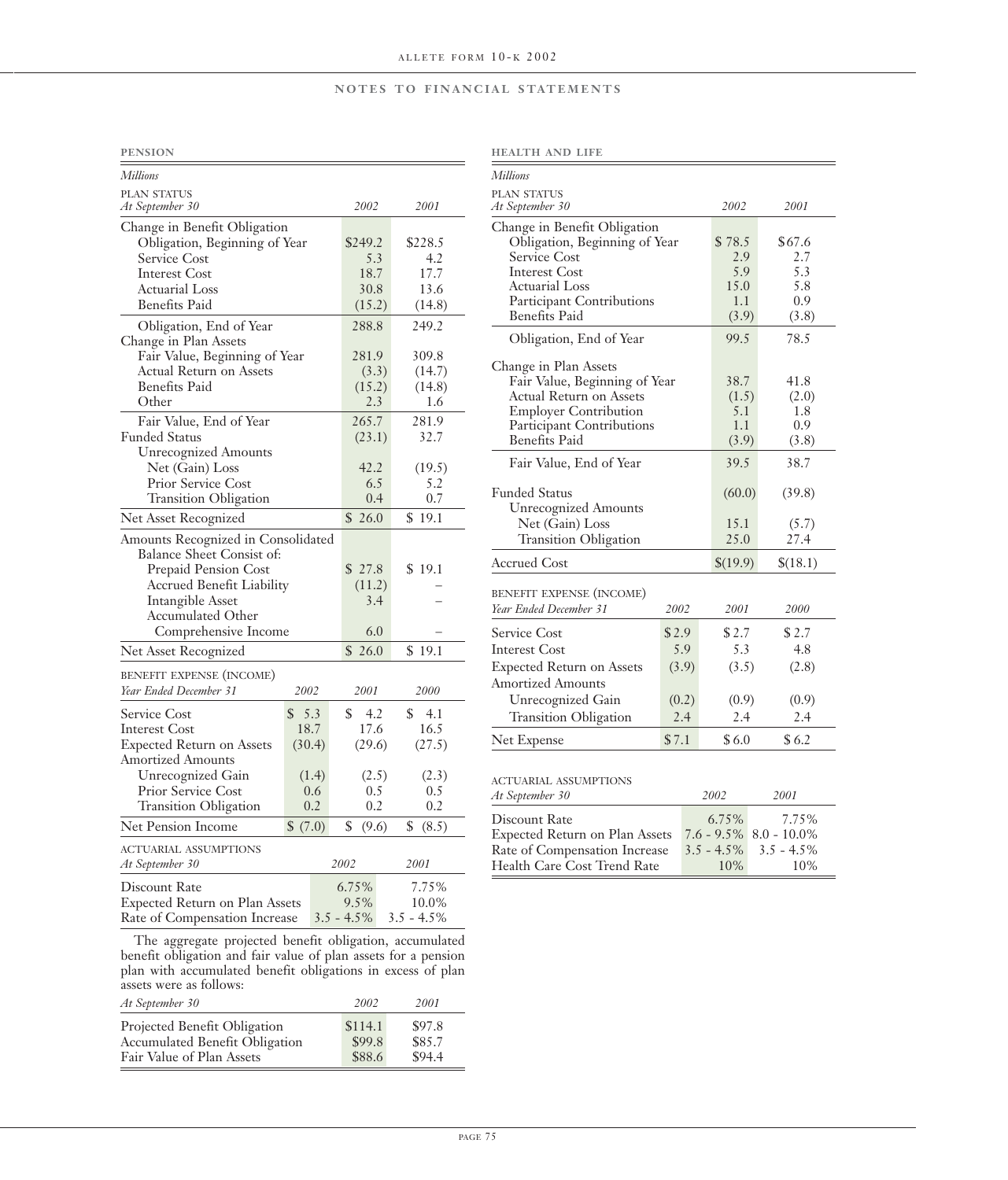### **EMPLOYEE STOCK AND INCENTIVE PLANS 19**

*Employee Stock Ownership Plan.* We sponsor a leveraged employee stock ownership plan (ESOP) within the Retirement Savings and Stock Ownership Plan that covers certain eligible employees. In 1989 the ESOP used the proceeds from a \$16.5 million third-party loan guaranteed by us, to purchase 1.2 million shares of our common stock on the open market. The remaining principal balance on the loan was refinanced in 2002. The refinanced loan has a variable interest rate based on LIBOR and matures on December 31, 2004. In 1990 the ESOP issued a \$75 million note (term not to exceed 25 years at 10.25%) to us as consideration for 5.6 million shares of our newly issued common stock. The Company makes annual contributions to the ESOP equal to the ESOP's debt service less available dividends received by the ESOP. The majority of dividends received by the ESOP are used to pay debt service, with the balance distributed to certain participants. The ESOP shares were initially pledged as collateral for its debt. As the debt is repaid, shares are released from collateral and allocated to participants, based on the proportion of debt service paid in the year. The thirdparty debt of the ESOP is recorded as long-term debt and the shares pledged as collateral are reported as unearned ESOP shares in the Balance Sheet. As shares are released from collateral, the Company reports compensation expense equal to the current market price of the shares, and the shares become outstanding for earnings-per-share computations. Dividends on allocated ESOP shares are recorded as a reduction of retained earnings; available dividends on unallocated ESOP shares are recorded as a reduction of debt and accrued interest. ESOP compensation expense was \$3.9 million in 2002 (\$2.6 million in 2001; \$2.3 million in 2000).

| <b>Year Ended December 31</b>                                 | 2002       | 2001       | 2000       |
|---------------------------------------------------------------|------------|------------|------------|
| <i>Millions</i>                                               |            |            |            |
| <b>Shares</b><br><b>Allocated Shares</b><br>Unreleased Shares | 3.8<br>3.7 | 3.9<br>4.0 | 3.9<br>4.2 |
| Total ESOP Shares                                             | 7.5        | 79         | 8.1        |
| Fair Value of Unreleased Shares                               | \$84.0     | \$100.3    | \$104.6    |

*Stock Option and Award Plans.* We have an Executive Long-Term Incentive Compensation Plan (Executive Plan) and a Director Long-Term Stock Incentive Plan (Director Plan). The Executive Plan allows for the grant of up to 9.7 million shares of our common stock to key employees. To date, these grants have taken the form of stock options, performance share awards and restricted stock awards. The Director Plan allows for the grant of up to 0.3 million shares of our common stock to nonemployee directors. Each nonemployee director receives an annual grant of 1,500 stock options and a biennial

grant of performance shares equal to \$10,000 in value of common stock at the date of grant. Stock options are exercisable at the market price of common shares on the date the options are granted, and vest in equal annual installments over two years with expiration ten years from the date of grant. Performance shares are earned over multi-year time periods and are contingent upon the attainment of certain performance goals of ALLETE. Restricted stock vests once certain periods of time have elapsed. At December 31, 2002 4.3 million and 0.2 million shares were held in reserve for future issuance under the Executive Plan and Director Plan, respectively.

We have elected to account for our stock-based compensation plans in accordance with the Accounting Principles Board Opinion No. 25 "Accounting for Stock Issued to Employees," and accordingly, compensation expense has not been recognized for stock options granted. Compensation expense is recognized over the vesting periods for performance and restricted share awards based on the market value of our common stock, and was approximately \$6 million in 2002 (\$9 million in 2001; \$5 million in 2000).

| <b>STOCK OPTION ACTIVITY</b>                                                 | Options                      | Average<br>Exercise<br>Price             |
|------------------------------------------------------------------------------|------------------------------|------------------------------------------|
| Options in Millions                                                          |                              |                                          |
| 2002                                                                         |                              |                                          |
| Outstanding, Beginning of Year<br>Granted<br>Exercised<br>Canceled           | 2.3<br>0.8<br>(0.7)<br>(0.1) | \$20.18<br>\$25.92<br>\$18.70<br>\$23.77 |
| Outstanding, End of Year                                                     | 2.3                          | \$22.48                                  |
| Exercisable, End of Year<br>Fair Value of Options Granted<br>During the Year | 1.3<br>\$4.55                | \$20.23                                  |
| 2001                                                                         |                              |                                          |
| Outstanding, Beginning of Year<br>Granted<br>Exercised<br>Canceled           | 2.4<br>0.8<br>(0.8)<br>(0.1) | \$18.52<br>\$23.63<br>\$18.39<br>\$21.05 |
| Outstanding, End of Year                                                     | 2.3                          | \$20.18                                  |
| Exercisable, End of Year<br>Fair Value of Options Granted<br>During the Year | 1.2<br>\$3.89                | \$19.55                                  |
| 2000                                                                         |                              |                                          |
| Outstanding, Beginning of Year<br>Granted<br>Exercised<br>Canceled           | 1.6<br>1.0<br>(0.1)<br>(0.1) | \$19.77<br>\$16.33<br>\$14.91<br>\$18.85 |
| Outstanding, End of Year                                                     | 2.4                          | \$18.52                                  |
| Exercisable, End of Year<br>Fair Value of Options Granted<br>During the Year | 1.1<br>\$1.81                | \$19.42                                  |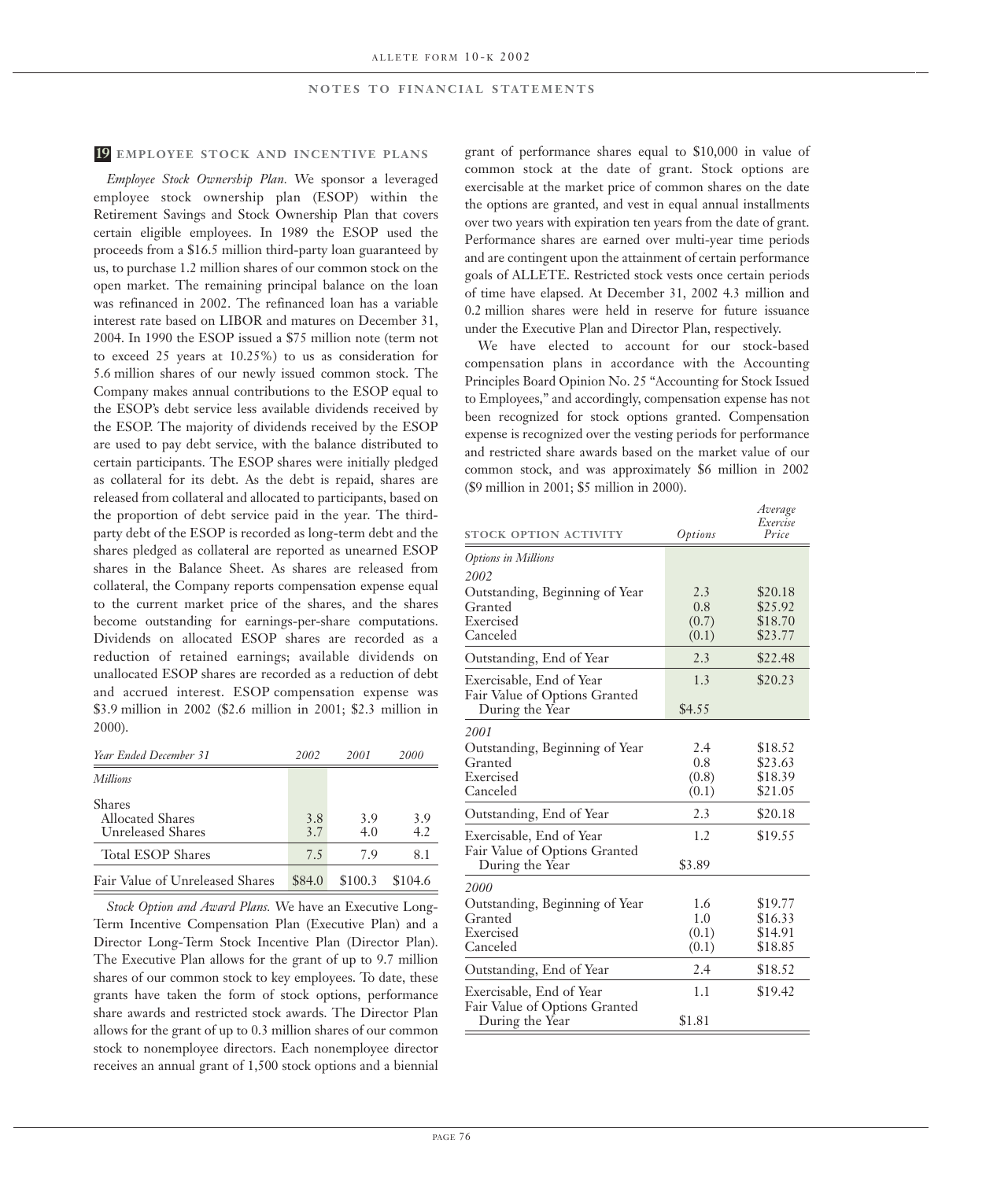At December 31, 2002 options outstanding consisted of 0.4 million with an exercise price of \$13.69 to \$16.25, and 1.9 million with an exercise price of \$21.63 to \$25.68. The options with an exercise price of \$13.69 to \$16.25 have an average remaining contractual life of 6.3 years with 0.4 million exercisable on December 31, 2002 at an average price of \$15.73. The options with an exercise price of \$21.63 to \$25.68 have an average remaining contractual life of 7.7 years with 0.9 million exercisable on December 31, 2002 at an average price of \$22.45.

A total of 0.3 million performance share grants were awarded in 2002 for the performance period ending December 31, 2003. The ultimate issuance is contingent upon the attainment of certain future performance goals of ALLETE during the performance period. The grant date fair value of the performance share awards was \$7.8 million.

A total of 0.6 million performance share grants were awarded in 2000 and 2001 for the performance period ended December 31, 2001. The grant date fair value of the share awards was \$9.9 million. At December 31, 2002 50% of the shares had been issued, with the balance to be issued in early 2003.

In January 2003 we granted stock options to purchase approximately 0.7 million shares of common stock (exercise price of \$20.51 per share).

*Employee Stock Purchase Plan.* We have an Employee Stock Purchase Plan that permits eligible employees to buy up to \$23,750 per year of our common stock at 95% of the market price. At December 31, 2002, 1.3 million shares had been issued under the plan and 38,143 shares were held in reserve for future issuance.

## **QUARTERLY FINANCIAL DATA (UNAUDITED**) **20**

Information for any one quarterly period is not necessarily indicative of the results which may be expected for the year. Financial results for the first quarter of 2002 included charges of \$1.6 million, or \$0.02 per share and the second quarter of 2002 included \$2.3 million, or \$0.03 per share, of charges related to exiting our auto transport business and retail store. Financial results for the fourth quarter of 2002 included a \$5.5 million, or \$0.07 per share, charge related to the indefinite delay of a generation project in Superior, Wisconsin. Financial results for the fourth quarter of 2001 included a \$4.4 million, or \$0.06 per share, charge to exit the auto transport business.

| Quarter Ended                                     | Mar. 31 | $\mathcal{J}un.$ 30 | Sept. 30 | Dec. 31 |
|---------------------------------------------------|---------|---------------------|----------|---------|
| <b>Millions Except</b><br>Earnings Per Share      |         |                     |          |         |
| 2002                                              |         |                     |          |         |
| <b>Operating Revenue</b><br>Operating Income from | \$373.0 | \$377.6             | \$390.0  | \$366.3 |
| <b>Continuing Operations</b><br>Net Income        | \$56.4  | \$57.7              | \$62.1   | \$21.4  |
| <b>Continuing Operations</b>                      | \$33.4  | \$34.0              | \$38.3   | \$13.3  |
| <b>Discontinued Operations</b>                    | 1.8     | 4.8                 | 6.8      | 4.8     |
| Earnings Available for                            | \$35.2  | \$38.8              | \$45.1   | \$18.1  |
| Common Stock                                      | \$35.2  | \$38.8              | \$45.1   | \$18.1  |
| Earnings Per Share of<br>Common Stock<br>Basic    |         |                     |          |         |
| <b>Continuing Operations</b>                      | \$0.42  | \$0.42              | \$0.47   | \$0.16  |
| <b>Discontinued Operations</b>                    | 0.02    | 0.06                | 0.08     | 0.06    |
| Diluted                                           | \$0.44  | \$0.48              | \$0.55   | \$0.22  |
| <b>Continuing Operations</b>                      | \$0.42  | \$0.41              | \$0.47   | \$0.16  |
| <b>Discontinued Operations</b>                    | 0.02    | 0.06                | 0.08     | 0.06    |
|                                                   | \$0.44  | \$0.47              | \$0.55   | \$0.22  |
| 2001                                              |         |                     |          |         |
| <b>Operating Revenue</b><br>Operating Income from | \$376.9 | \$405.1             | \$383.1  | \$360.5 |
| <b>Continuing Operations</b><br>Net Income        | \$52.4  | \$67.3              | \$53.3   | \$37.5  |
| Continuing Operations                             | \$30.7  | \$39.5              | \$35.3   | \$24.8  |
| <b>Discontinued Operations</b>                    | 2.2     | 3.0                 | 2.5      | 0.7     |
| Earnings Available for                            | \$32.9  | \$42.5              | \$37.8   | \$25.5  |
| Common Stock                                      | \$32.9  | \$42.5              | \$37.8   | \$25.5  |
| Earnings Per Share of<br>Common Stock<br>Basic    |         |                     |          |         |
| <b>Continuing Operations</b>                      | \$0.43  | \$0.54              | \$0.45   | \$0.30  |
| <b>Discontinued Operations</b>                    | 0.03    | 0.04                | 0.03     | 0.01    |
|                                                   | \$0.46  | \$0.58              | \$0.48   | \$0.31  |
| Diluted<br><b>Continuing Operations</b>           | \$0.43  | \$0.53              | \$0.44   | \$0.30  |
| <b>Discontinued Operations</b>                    | 0.03    | 0.04                | 0.03     | 0.01    |
|                                                   | \$0.46  | \$0.57              | \$0.47   | \$0.31  |
|                                                   |         |                     |          |         |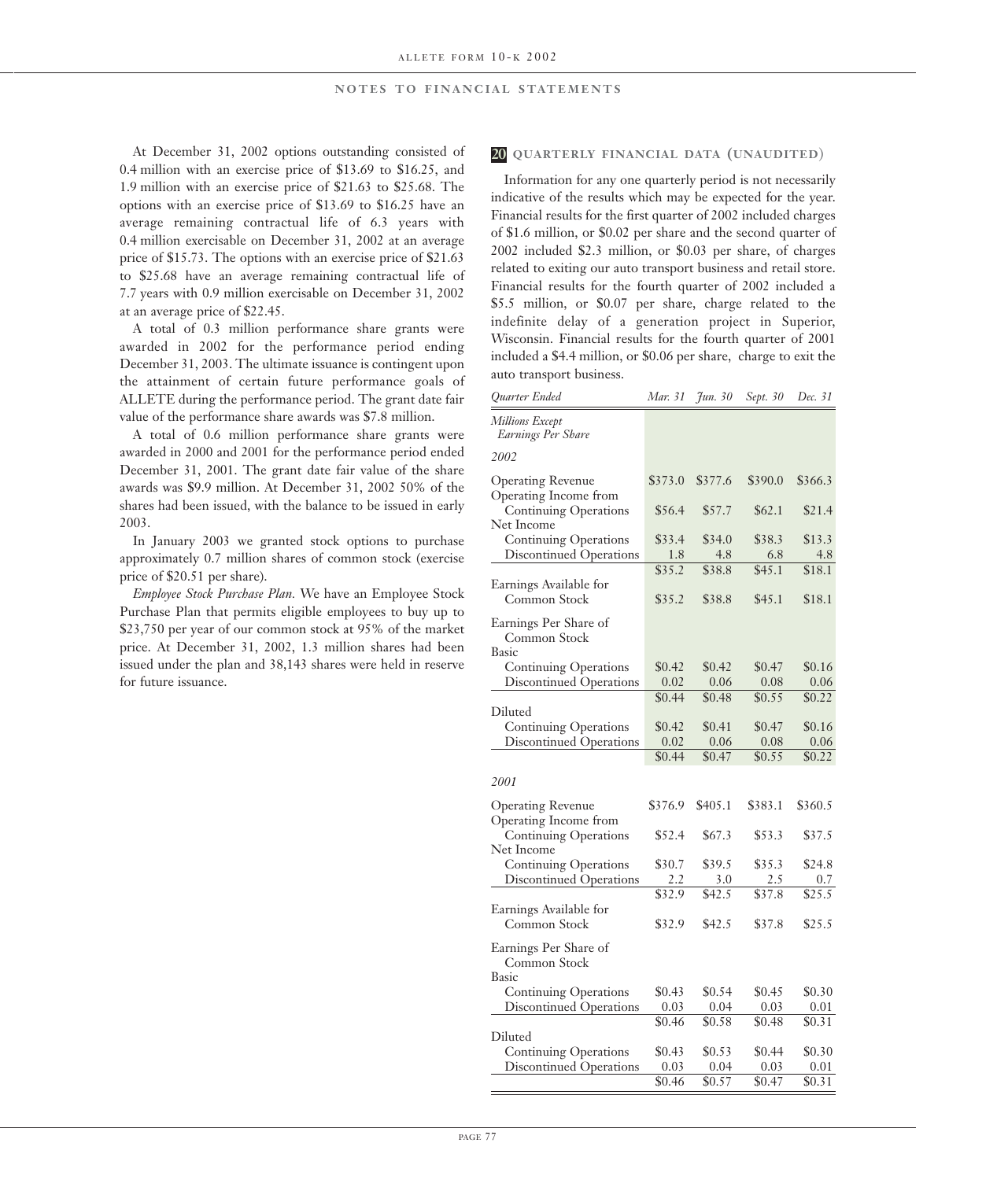**REPORT OF INDEPENDENT ACCOUNTANTS ON FINANCIAL STATEMENT SCHEDULE**

PRICEWATERHOUSE COPERS FO

To the Board of Directors of ALLETE, Inc.

Our audits of the consolidated financial statements referred to in our report dated January 20, 2003 appearing on page 56 of this Form 10-K also included an audit of the Financial Statement Schedule listed in Item 15(a) of this Form 10-K. In our opinion, the Financial Statement Schedule presents fairly, in all material respects, the information set forth therein when read in conjunction with the related consolidated financial statements.

Friewaterhouse Coopers LLP

PricewaterhouseCoopers LLP Minneapolis, Minnesota January 20, 2003

# SCHEDULE II

# **ALLETE VALUATION AND QUALIFYING ACCOUNTS AND RESERVES**

|             |                                                         | Balance at           | <b>Additions</b>     |                  | Deductions           | Balance at       |
|-------------|---------------------------------------------------------|----------------------|----------------------|------------------|----------------------|------------------|
|             | For the Year Ended December 31                          | Beginning<br>of Year | Charged<br>to Income | Other<br>Changes | from<br>Reserves (a) | End of<br>Period |
| Millions    |                                                         |                      |                      |                  |                      |                  |
|             | Reserve Deducted from Related Assets                    |                      |                      |                  |                      |                  |
|             | Reserve For Uncollectible Accounts                      |                      |                      |                  |                      |                  |
| 2002        | Trade Accounts Receivable<br><b>Finance Receivables</b> | \$ 6.1<br>23.2       | \$5.7<br>17.6        |                  | \$3.0<br>19.1        | \$8.8<br>21.7    |
| 2001        | Trade Accounts Receivable<br><b>Finance Receivables</b> | 5.1<br>22.4          | 4.4<br>3.8           |                  | 3.4<br>3.0           | 6.1<br>23.2      |
| <i>2000</i> | Trade Accounts Receivable<br>Finance Receivables        | 7.2<br>18.6          | 2.4<br>4.4           |                  | 4.5<br>0.6           | 5.1<br>22.4      |
|             | Deferred Asset Valuation Allowance                      |                      |                      |                  |                      |                  |
| 2002        | Deferred Tax Assets                                     | 6.0                  | 1.8                  |                  |                      | 7.8              |
| 2001        | Deferred Tax Assets                                     | 5.0                  | 1.0                  |                  |                      | 6.0              |
| 2000        | Deferred Tax Assets                                     | 3.2                  | 1.8                  |                  |                      | 5.0              |

*(a) Reserve for uncollectible accounts includes bad debts written off.*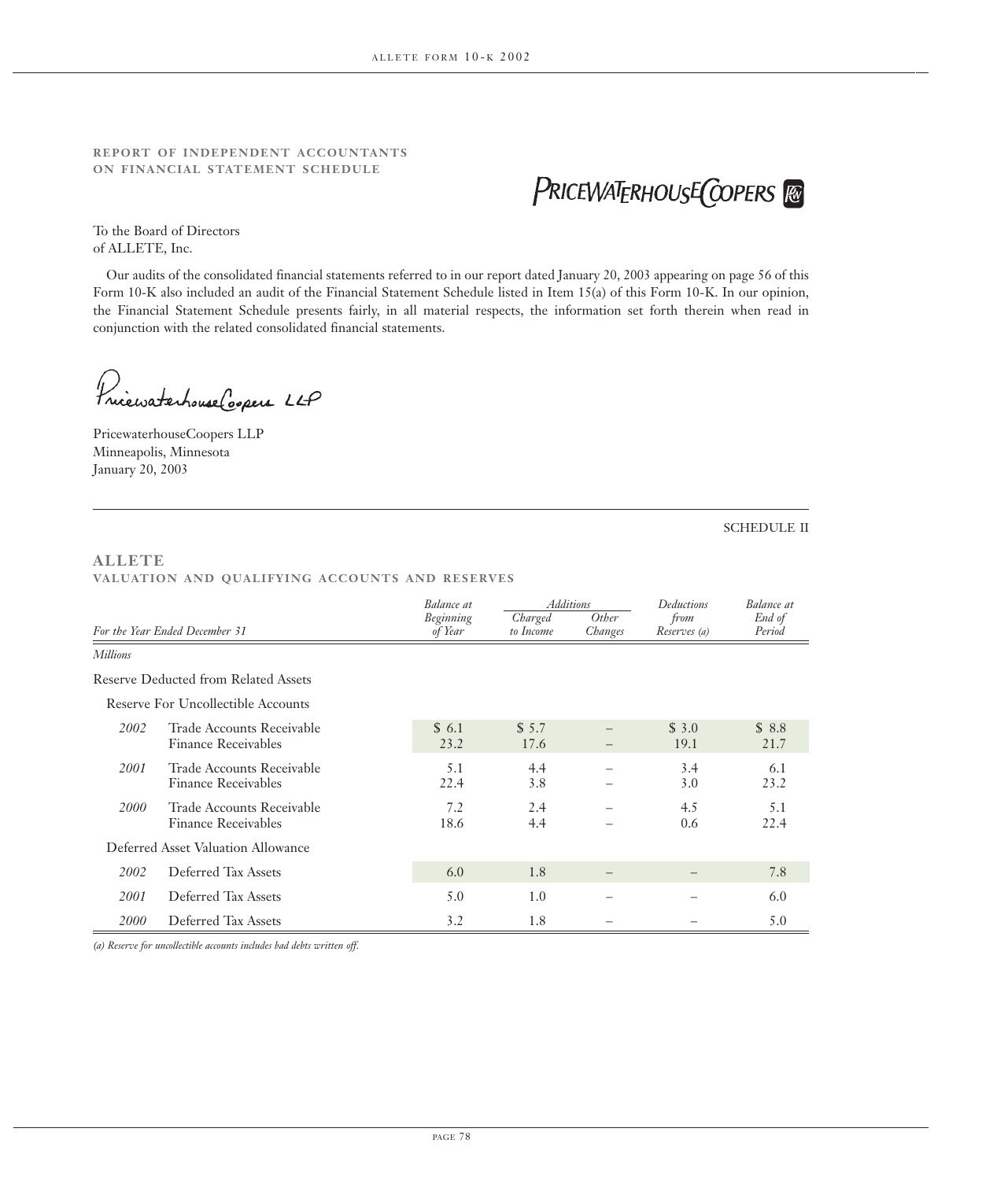## EXHIBIT 12

# **ALLETE COMPUTATION OF RATIOS OF EARNINGS TO FIXED CHARGES AND SUPPLEMENTAL RATIOS OF EARNINGS TO FIXED CHARGES (UNAUDITED)**

| For the Year Ended December 31                                 | 2002            | 2001            | 2000            | 1999            | 1998            |
|----------------------------------------------------------------|-----------------|-----------------|-----------------|-----------------|-----------------|
| <b>Millions Except Ratios</b>                                  |                 |                 |                 |                 |                 |
| Income from Continuing Operations Before Income Taxes          | \$191.6         | \$204.5         | \$215.3         | \$108.1         | \$130.1         |
| Add (Deduct)                                                   |                 |                 |                 |                 |                 |
| Undistributed Income from Less than 50%                        |                 |                 |                 |                 |                 |
| Owned Equity Investments                                       |                 |                 |                 | (0.6)           | (14.1)          |
| Minority Interest                                              |                 | 0.1             |                 | 1.8             | 2.0             |
|                                                                | 191.6           | 204.6           | 215.3           | 109.3           | 118.0           |
| <b>Fixed Charges</b>                                           |                 |                 |                 |                 |                 |
| Interest on Long-Term Debt                                     | 67.9            | 74.0            | 54.5            | 48.4            | 48.5            |
| Capitalized Interest                                           | 0.8             | 1.0             | 0.9             | 0.7             | 1.0             |
| Other Interest Charges - Net                                   | 5.3             | 12.9            | 15.9            | 12.0            | 17.1            |
| <b>Interest Component of All Rentals</b>                       | 9.9             | 10.4            | 8.5             | 4.8             | 5.7             |
| Distributions on Redeemable Preferred Securities of Subsidiary | 6.0             | 6.0             | 6.0             | 6.0             | 6.0             |
| <b>Total Fixed Charges</b>                                     | 89.9            | 104.3           | 85.8            | 71.9            | 78.3            |
| Earnings Before Income Taxes and Fixed Charges                 |                 |                 |                 |                 |                 |
| (Excluding Capitalized Interest)                               | \$280.7         | \$307.9         | \$300.2         | \$180.5         | \$195.3         |
| Ratio of Earnings to Fixed Charges                             | 3.12            | 2.95            | 3.50            | 2.51            | 2.49            |
|                                                                |                 |                 |                 |                 |                 |
| Earnings Before Income Taxes and Fixed Charges                 |                 |                 |                 |                 |                 |
| (Excluding Capitalized Interest)<br>Supplemental Charges       | \$280.7<br>13.6 | \$307.9<br>14.2 | \$300.2<br>14.8 | \$180.5<br>15.4 | \$195.3<br>14.5 |
|                                                                |                 |                 |                 |                 |                 |
| Earnings Before Income Taxes and Fixed                         |                 |                 |                 |                 |                 |
| and Supplemental Charges (Excluding Capitalized Interest)      | \$294.3         | \$322.1         | \$315.0         | \$195.9         | \$209.8         |
| <b>Total Fixed Charges</b>                                     | \$89.9          | \$104.3         | \$85.8          | \$71.9          | \$78.3          |
| Supplemental Charges                                           | 13.6            | 14.2            | 14.8            | 15.4            | 14.5            |
|                                                                |                 |                 |                 |                 |                 |
| Fixed and Supplemental Charges                                 | \$103.5         | \$118.5         | \$100.6         | \$87.3          | \$92.8          |
| Supplemental Ratio of Earnings to Fixed Charges (a)            | 2.84            | 2.72            | 3.13            | 2.24            | 2.26            |

*(a) The supplemental ratio of earnings to fixed charges includes Minnesota Power's obligation under a contract with Square Butte which extends through 2026, pursuant to which Minnesota Power is entitled to approximately 71% of the output of a 455-megawatt coal-fired generating unit (Unit). Minnesota Power is obligated to pay its pro rata share of Square Butte's costs based on Unit output entitlement. Minnesota Power's payment obligation is suspended if Square Butte fails to deliver any power, whether produced or purchased, for a period of one year. Square Butte's fixed costs consist primarily of debt service. Variable operating costs include the price of coal purchased from BNI Coal under a long-term contract. (See Note 13.)*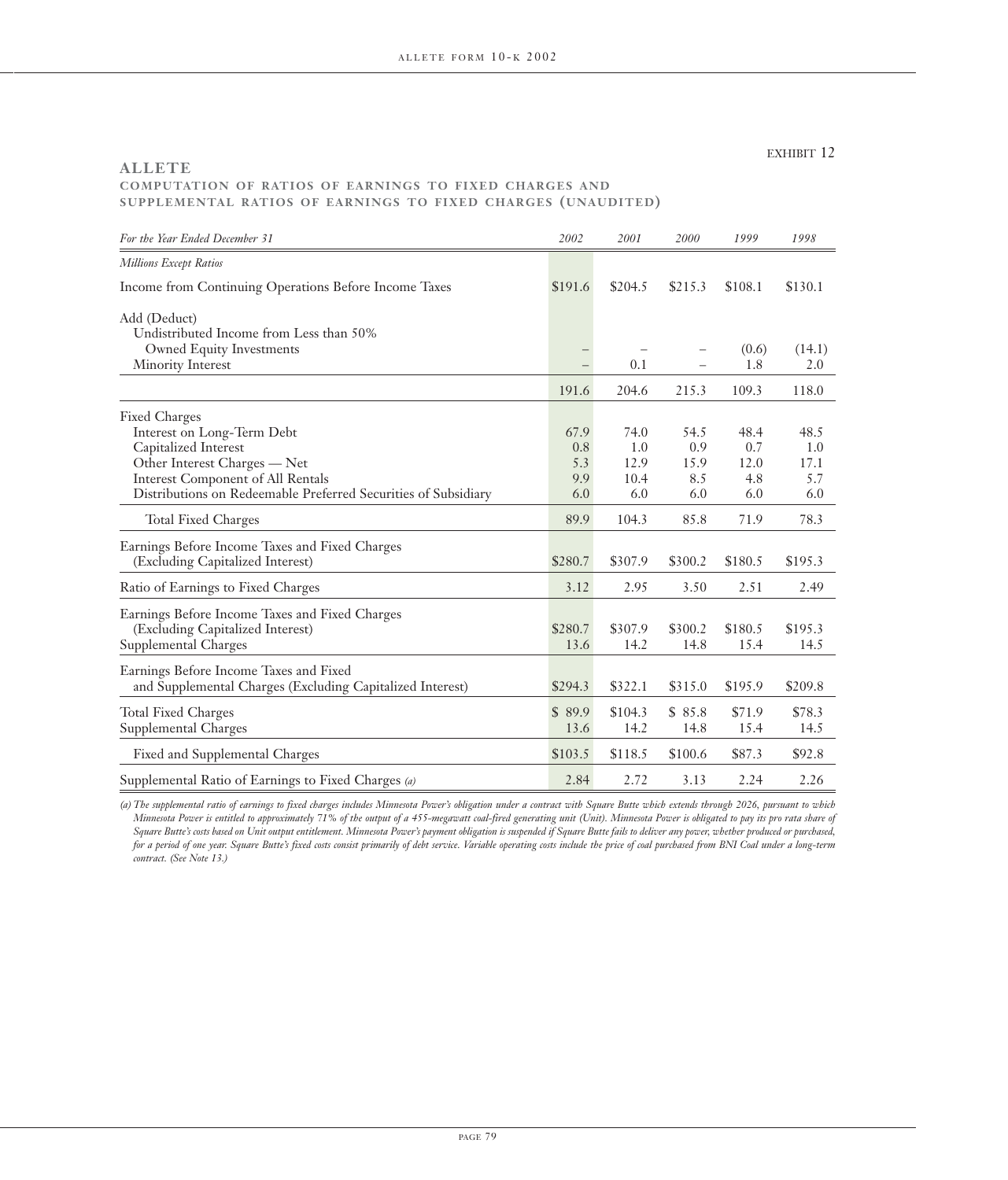#### **ALLETE OFFICERS**

David G. Gartzke Chairman, President and CEO

Donnie R. Crandell Executive Vice President — ALLETE President — ALLETE Water Services President and CEO — Florida Water

Robert D. Edwards Executive Vice President — ALLETE CEO — Minnesota Power

Brenda J. Flayton Vice President — Human Resources

James P. Hallett Executive Vice President — ALLETE President and CEO — ALLETE Automotive Services

Philip R. Halverson Vice President, General Counsel and Secretary

Mark A. Schober Vice President and Controller

Donald J. Shippar President and COO — Minnesota Power

Timothy J. Thorp Vice President — Investor Relations and Corporate Communications

James K. Vizanko Vice President, CFO and Treasurer

#### **INVESTOR INFORMATION**

*Shareholder Information and Assistance*

For shareholder information and assistance, write or call Shareholder Services at our corporate headquarters.

ALLETE Shareholder Services 30 West Superior Street Duluth, MN 55802-2093

Toll-free phone: 800-535-3056 Duluth area number: 218-723-3974 Fax: 218-720-2502 E-mail: shareholder@allete.com

*Invest Direct*

ALLETE offers Invest Direct — a multi-featured direct stock purchase and dividend reinvestment plan. For information contact Shareholder Services.

### *Analyst Inquiries*

Security analysts seeking information about us may contact one of the following:

Timothy J. Thorp Vincent J. Meyer VP — Investor Relations and Senior Investor Relations Corporate Communications Analyst Phone: 218-723-3953 Phone: 218-723-3952 Fax: 218-720-2507 Fax: 218-720-2507 E-mail: tthorp@allete.com E-mail: vmeyer@allete.com

## *Annual Meeting*

Our Annual Meeting of Shareholders is held the second Tuesday in May. Shareholders are invited to attend the 2003 Annual Meeting, beginning at 10:30 a.m., May 13, at the Duluth Entertainment and Convention Center, 350 Harbor Drive, Duluth, MN.

### *Stock Exchange Listings*

ALLETE common stock is listed on the New York Stock Exchange under the symbol ALE. Price quotes on our common stock may be found in many newspapers under the New York Stock Exchange composite transaction listing or at various Internet sites.

*Transfer Agents and Registrars for Common Stock* ALLETE, Duluth, MN Wells Fargo Bank Minnesota, N.A., South St. Paul, MN

*Common Stock Dividend Payment Dates* March 1, June 1, September 1 and December 1

## *Annual Report*

This Annual Report and Form 10-K, and the financial statements contained herein, are submitted for the general information of our shareholders and not in connection with the sale or offer for sale of, or solicitation of an offer to buy, any securities.

*Corporate Website* www.allete.com